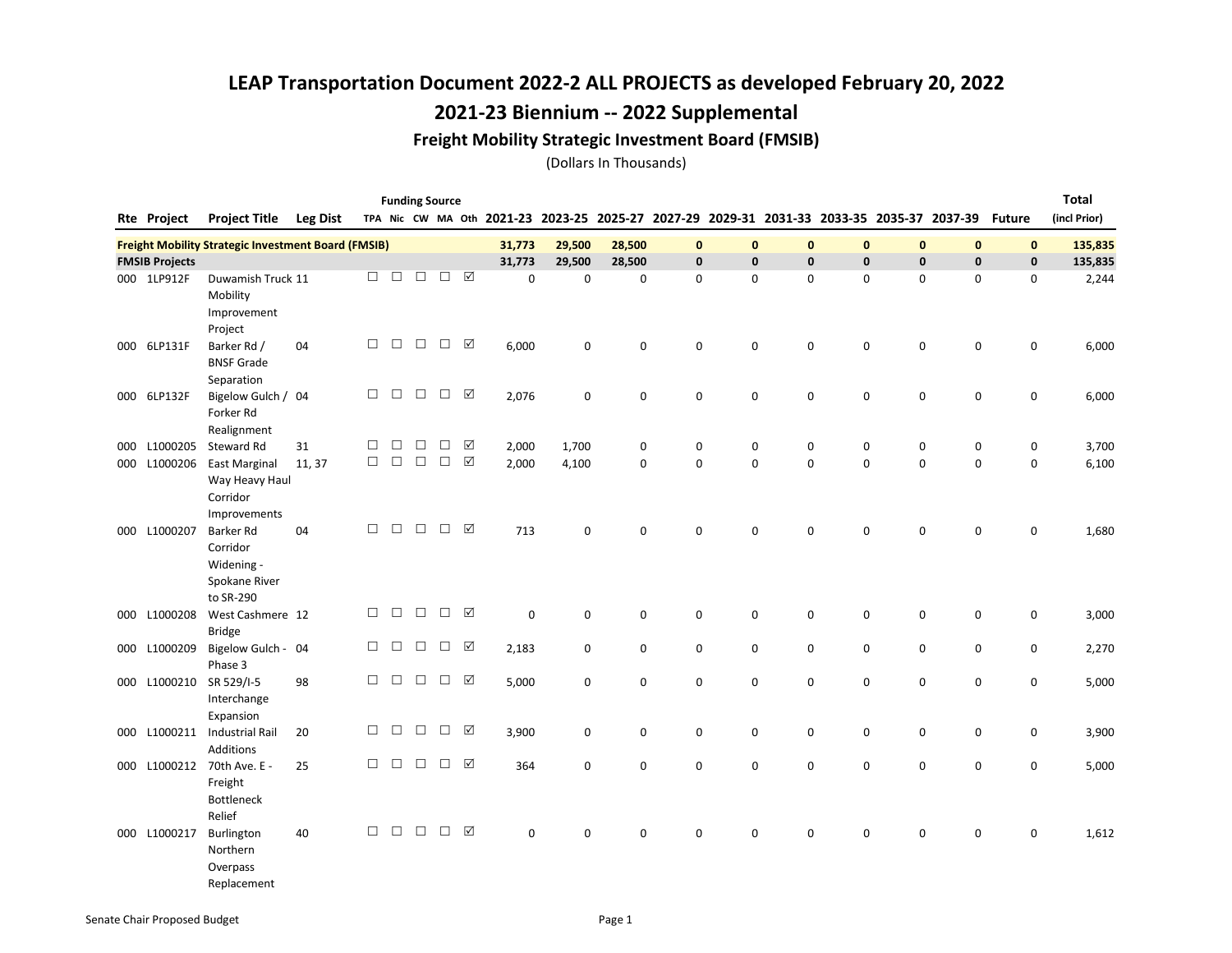### 2021-23 Biennium -- 2022 Supplemental

#### Freight Mobility Strategic Investment Board (FMSIB)

|     |              |                                                              |                 |        |        | <b>Funding Source</b> |   |   |                                                   |             |             |             |             |                                         |          |             |             |               | <b>Total</b> |
|-----|--------------|--------------------------------------------------------------|-----------------|--------|--------|-----------------------|---|---|---------------------------------------------------|-------------|-------------|-------------|-------------|-----------------------------------------|----------|-------------|-------------|---------------|--------------|
| Rte | Project      | <b>Project Title</b>                                         | <b>Leg Dist</b> |        |        |                       |   |   | TPA Nic CW MA Oth 2021-23 2023-25 2025-27 2027-29 |             |             |             |             | 2029-31 2031-33 2033-35 2035-37 2037-39 |          |             |             | <b>Future</b> | (incl Prior) |
| 000 | L1000218     | S Lander St<br>Grade<br>Separation                           | 11              | □      | П      | $\Box$                | П | ☑ | 279                                               | $\Omega$    | 0           | $\Omega$    | $\Omega$    | $\Omega$                                | 0        | $\mathbf 0$ | 0           | 0             | 2,779        |
| 000 | L1000289     | <b>Future Awards</b>                                         | 99              | □      | П      | □                     |   | ☑ | 0                                                 | 22,000      | 28,500      | 0           | 0           | 0                                       | 0        | 0           | 0           | 0             | 50,500       |
| 000 | L1000292     | S 228th Street<br>Extension &<br>Grade                       | 31, 33, 42      | $\Box$ | $\Box$ | $\Box$                | П | ☑ | 0                                                 | $\Omega$    | 0           | 0           | $\mathbf 0$ | $\Omega$                                | $\Omega$ | 0           | $\Omega$    | $\mathbf 0$   | 9,750        |
|     | 005 3LP138F  | Separation<br>Port of Tacoma 25<br>Rd Interchange<br>Phase 3 |                 | П      | П      |                       |   | ☑ | 5,833                                             | 1,700       | 0           | $\Omega$    | $\Omega$    | $\Omega$                                | $\Omega$ | $\Omega$    | $\Omega$    | $\Omega$      | 7,533        |
|     | 005 3LP139F  | Port of Tacoma 25<br>Rd Interchange<br>Phase 2               |                 | п      | П      | П                     |   | ☑ | $\Omega$                                          | $\Omega$    | $\Omega$    | $\Omega$    | $\Omega$    | $\Omega$                                | $\Omega$ | $\Omega$    | $\Omega$    | $\Omega$      | 4,333        |
| 005 | 9LP999B      | Port of Tacoma 27<br>Rd-Interchange<br>improvements          |                 | п      | П      | П                     |   | ☑ | $\mathbf 0$                                       | $\Omega$    | $\mathbf 0$ | $\Omega$    | $\Omega$    | $\Omega$                                | 0        | $\Omega$    | $\Omega$    | $\mathbf 0$   | 2,334        |
| 099 | 3LP101F      | SR 99 Puyallup<br><b>River Bridge</b>                        | 02              | □      | П      | $\Box$                |   | ☑ | $\mathbf 0$                                       | $\mathbf 0$ | $\mathbf 0$ | $\mathbf 0$ | $\Omega$    | $\Omega$                                | 0        | $\mathbf 0$ | $\mathbf 0$ | 0             | 5,000        |
| 410 | L1000219     | SR 410 Traffic<br>Ave/E Main                                 | 31              | □      | $\Box$ | $\Box$                |   | ☑ | 290                                               | $\mathbf 0$ | $\mathbf 0$ | $\mathbf 0$ | 0           | 0                                       | 0        | 0           | 0           | 0             | 2,500        |
|     | 432 L1000216 | SR 432/SR 411<br>Intersection<br>Improvements                | 19              | П      | П      |                       |   | ☑ | 256                                               | $\Omega$    | $\Omega$    | $\Omega$    | $\Omega$    | $\Omega$                                | 0        | $\Omega$    | $\Omega$    | $\Omega$      | 2,100        |
| 509 | L1000214     | Taylor Way<br>Rehabilitation                                 | 25, 27          | П      |        |                       |   | ☑ | 879                                               | $\Omega$    | $\Omega$    | $\Omega$    | $\Omega$    | <sup>n</sup>                            | 0        | $\Omega$    | $\Omega$    | $\Omega$      | 2,500        |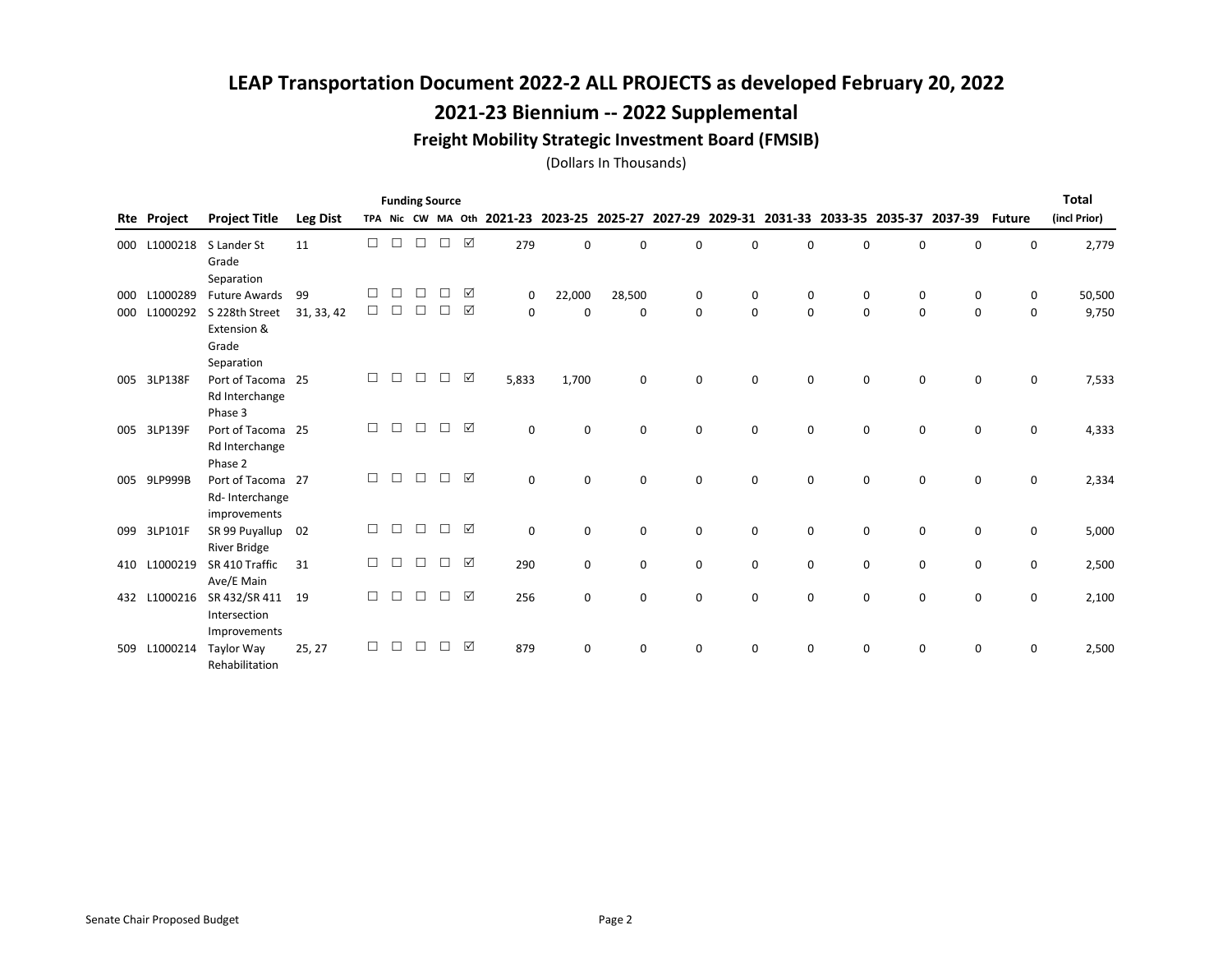### 2021-23 Biennium -- 2022 Supplemental

#### Highway Management & Facilities Program (D)

|       |                              |                                                                      |                 |        |        |        | <b>Funding Source</b> |                      |             |                                                                                           |             |             |             |             |           |             |              |               | Total        |
|-------|------------------------------|----------------------------------------------------------------------|-----------------|--------|--------|--------|-----------------------|----------------------|-------------|-------------------------------------------------------------------------------------------|-------------|-------------|-------------|-------------|-----------|-------------|--------------|---------------|--------------|
|       | <b>Rte Project</b>           | <b>Project Title</b>                                                 | <b>Leg Dist</b> |        |        |        |                       |                      |             | TPA Nic CW MA Oth 2021-23 2023-25 2025-27 2027-29 2029-31 2031-33 2033-35 2035-37 2037-39 |             |             |             |             |           |             |              | <b>Future</b> | (incl Prior) |
|       |                              | <b>Highway Management &amp; Facilities Program (D)</b>               |                 |        |        |        |                       |                      | 19,743      | 11,126                                                                                    | 10,677      | 10,877      | 10,924      | 10,973      | 10,972    | 10,973      | $\mathbf{0}$ | 8,650         | 232,114      |
|       | <b>Facility Improvements</b> |                                                                      |                 |        |        |        |                       |                      | 7,770       | 1,976                                                                                     | 1,375       | 1.423       | 1.470       | 1,519       | 1,519     | 1,520       | $\mathbf{0}$ | $\mathbf{0}$  | 87,372       |
|       | 000 D311701                  | <b>NPDES Facilities 99</b>                                           |                 | □      | $\Box$ | $\Box$ | $\Box$                | ☑                    | 500         | 250                                                                                       | 250         | 250         | 250         | 250         | 250       | 250         | 0            | 0             | 2,772        |
|       |                              | Projects                                                             |                 |        |        |        |                       |                      |             |                                                                                           |             |             |             |             |           |             |              |               |              |
| 000   | D399301                      | Olympic Region 22<br>Headquarters<br><b>Facility Site Debt</b>       |                 | $\Box$ | $\Box$ | $\Box$ | $\Box$                | ☑                    | 576         | 650                                                                                       | 0           | $\mathbf 0$ | $\mathbf 0$ | $\mathbf 0$ | 0         | $\mathsf 0$ | 0            | $\mathsf 0$   | 6,053        |
|       |                              | Service                                                              |                 | $\Box$ | $\Box$ | $\Box$ | $\Box$                | ☑                    |             |                                                                                           |             |             |             |             |           |             |              |               |              |
| 000   |                              | D3PW001 Northup Pre-                                                 | 48              |        |        |        |                       |                      | 1,200       | 0                                                                                         | $\mathsf 0$ | $\mathbf 0$ | 0           | 0           | 0         | $\mathsf 0$ | $\mathsf 0$  | $\mathsf 0$   | 1,200        |
|       |                              | Wash NPDES                                                           |                 | П      | $\Box$ | $\Box$ | $\Box$                | ☑                    |             |                                                                                           |             |             |             |             |           |             |              |               |              |
| 000   |                              | D3PW002 Wandermere<br>Pre-Wash<br><b>NPDES</b>                       | 07              |        |        |        |                       |                      | 397         | 0                                                                                         | 0           | $\mathbf 0$ | 0           | $\mathbf 0$ | 0         | $\mathbf 0$ | $\mathbf 0$  | $\mathbf 0$   | 397          |
| 000   | D3PW003                      | Geiger Pre-                                                          | 06              | $\Box$ | $\Box$ | $\Box$ | $\Box$                | ☑                    | 397         | $\mathsf 0$                                                                               | $\mathbf 0$ | $\pmb{0}$   | 0           | 0           | 0         | $\mathsf 0$ | 0            | $\mathbf 0$   | 397          |
|       |                              | Wash NPDES                                                           |                 |        |        |        |                       |                      |             |                                                                                           |             |             |             |             |           |             |              |               |              |
| 000   | L1000151                     | Olympic Region 22<br>Maintenance<br>and                              |                 | П      | П      | ☑      | $\Box$                | $\Box$               | 3,667       | $\mathbf 0$                                                                               | 0           | $\mathbf 0$ | $\Omega$    | $\mathbf 0$ | 0         | $\mathbf 0$ | $\mathbf 0$  | $\mathbf 0$   | 61,054       |
| 999   | D300701                      | Administration<br>Facility<br>Statewide<br>Administrative<br>Support | 99              | П      | $\Box$ | $\Box$ | $\Box$                | ☑                    | 1,033       | 1,076                                                                                     | 1,125       | 1,173       | 1,220       | 1,269       | 1,269     | 1,270       | $\mathbf 0$  | $\mathbf 0$   | 15,499       |
|       | <b>Facility Preservation</b> |                                                                      |                 |        |        |        |                       |                      | 7,348       | 4,825                                                                                     | 4,977       | 5,129       | 5.129       | 5,129       | 5,128     | 5,128       | $\mathbf{0}$ | $\mathbf{0}$  | 101,192      |
| 000   | 888899M                      | Dayton Ave RHQ 32                                                    |                 | $\Box$ | $\Box$ | $\Box$ | $\Box$                | $\boxed{\checkmark}$ | $\mathsf 0$ | $\mathbf 0$                                                                               | $\mathsf 0$ | $\mathbf 0$ | 0           | 0           | $\pmb{0}$ | 0           | 0            | $\mathsf 0$   | 1,565        |
|       |                              | - Purchase<br>Furniture                                              |                 |        |        |        |                       |                      |             |                                                                                           |             |             |             |             |           |             |              |               |              |
|       | 000 L2000287                 | Northwest<br>Region<br><b>Headquarters</b>                           | 32              | □      | □      | $\Box$ | $\Box$                | ☑                    | 2,584       | 0                                                                                         | 0           | $\mathbf 0$ | 0           | 0           | 0         | 0           | $\mathbf 0$  | 0             | 46,485       |
|       |                              | Renovation                                                           |                 |        |        |        |                       |                      |             |                                                                                           |             |             |             |             |           |             |              |               |              |
| 999   | D309701                      | Preservation<br>and<br>Improvement<br><b>Minor Works</b>             | 99              | $\Box$ | $\Box$ | $\Box$ | $\Box$                | ☑                    | 4,764       | 4,825                                                                                     | 4,977       | 5,129       | 5,129       | 5,129       | 5,128     | 5,128       | 0            | 0             | 53,142       |
|       |                              | Projects                                                             |                 |        |        |        |                       |                      |             |                                                                                           |             |             |             |             |           |             |              |               |              |
| Other |                              |                                                                      |                 |        |        |        |                       |                      | 4,325       | 4,325                                                                                     | 4,325       | 4,325       | 4,325       | 4,325       | 4,325     | 4,325       | $\mathbf{0}$ | 8,650         | 43,250       |
|       |                              |                                                                      |                 |        |        |        |                       |                      |             |                                                                                           |             |             |             |             |           |             |              |               |              |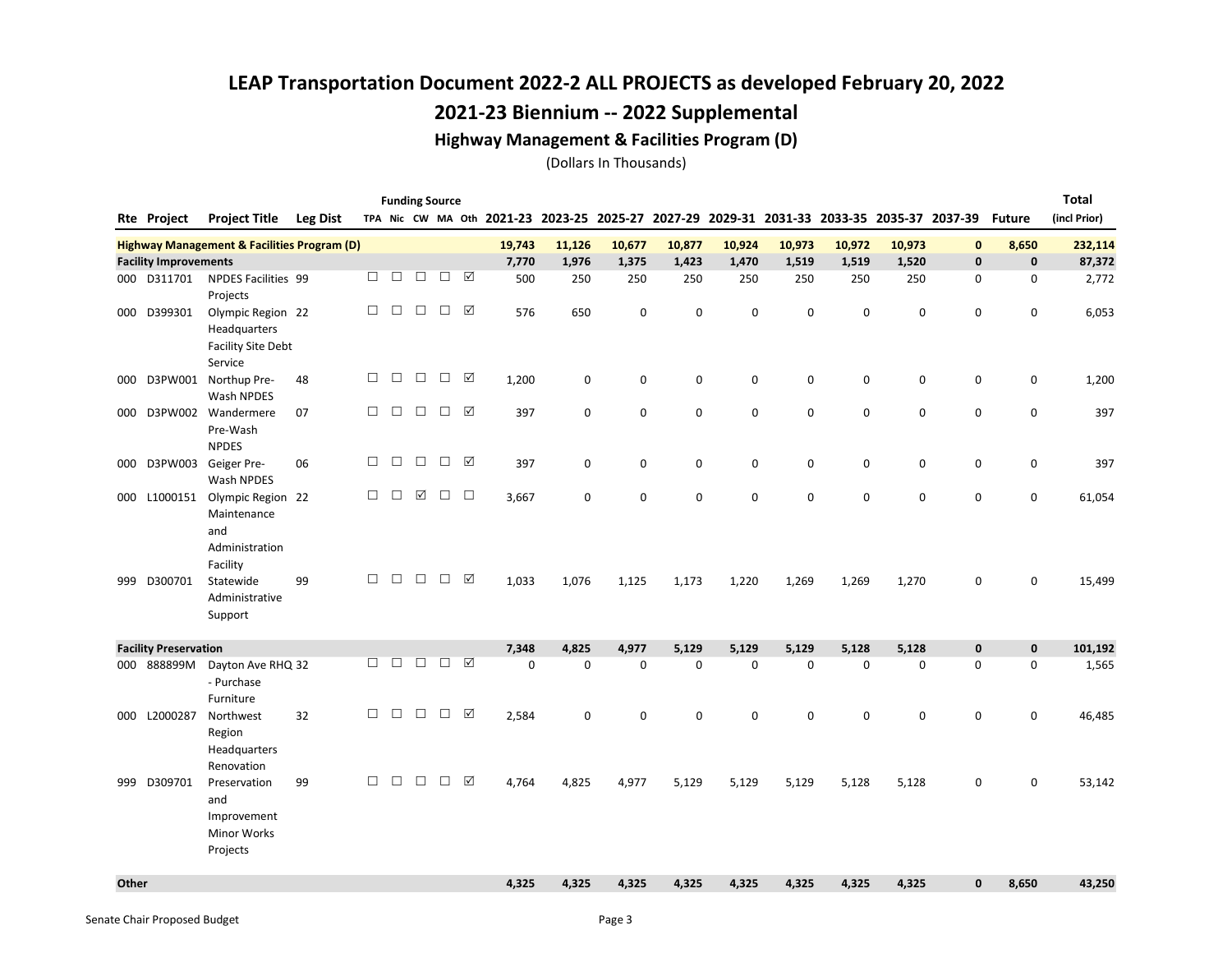### 2021-23 Biennium -- 2022 Supplemental

#### Highway Management & Facilities Program (D)

|                    |                                         |          |        |        | <b>Funding Source</b>                  |       |              |              |              |       |              |              |              |                                                                                                  |              | <b>Total</b> |
|--------------------|-----------------------------------------|----------|--------|--------|----------------------------------------|-------|--------------|--------------|--------------|-------|--------------|--------------|--------------|--------------------------------------------------------------------------------------------------|--------------|--------------|
| <b>Rte Project</b> | <b>Project Title</b>                    | Leg Dist |        |        |                                        |       |              |              |              |       |              |              |              | TPA Nic CW MA Oth 2021-23 2023-25 2025-27 2027-29 2029-31 2031-33 2033-35 2035-37 2037-39 Future |              | (incl Prior) |
| L2021036<br>000    | Dayton Avenue 32<br><b>COP Payments</b> |          | ∟      | $\Box$ | $\begin{array}{c} \square \end{array}$ | 4.325 | 4,325        | 4,325        | 4.325        | 4,325 | 4,325        | 4,325        | 4,325        | 0                                                                                                | 8,650        | 43,250       |
| <b>Unknown</b>     |                                         |          |        |        |                                        | 300   | $\mathbf{0}$ | $\mathbf{0}$ | $\mathbf{0}$ | 0     | $\mathbf{0}$ | $\mathbf{0}$ | $\mathbf{0}$ | 0                                                                                                | $\mathbf{0}$ | 300          |
| D3212301<br>000    | Radio Site HVAC 99<br>Systems           |          | $\Box$ |        | $\Box$ $\Box$ $\Box$                   | 300   | 0            | 0            | $\Omega$     | 0     | 0            | 0            | $\Omega$     | 0                                                                                                | 0            | 300          |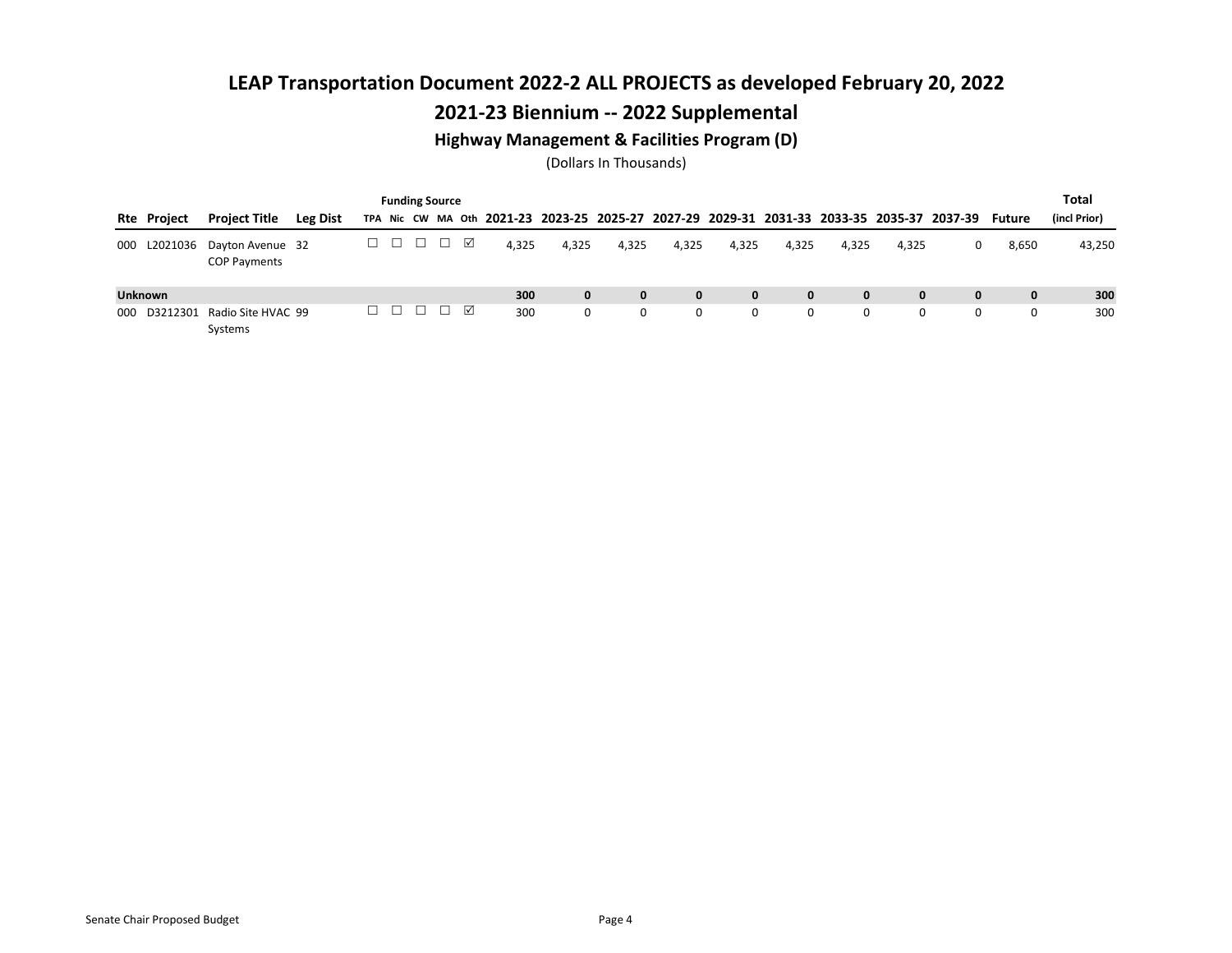#### Highway Improvements Program (I)

|                        |                                                                                 |                 |          |        | <b>Funding Source</b> |        |                      |                                         |             |             |              |              |                                                                                           |              |             |              |               | <b>Total</b> |
|------------------------|---------------------------------------------------------------------------------|-----------------|----------|--------|-----------------------|--------|----------------------|-----------------------------------------|-------------|-------------|--------------|--------------|-------------------------------------------------------------------------------------------|--------------|-------------|--------------|---------------|--------------|
| Rte Project            | <b>Project Title</b>                                                            | <b>Leg Dist</b> |          |        |                       |        |                      |                                         |             |             |              |              | TPA Nic CW MA Oth 2021-23 2023-25 2025-27 2027-29 2029-31 2031-33 2033-35 2035-37 2037-39 |              |             |              | <b>Future</b> | (incl Prior) |
|                        | <b>Highway Improvements Program (I)</b>                                         |                 |          |        |                       |        |                      | 3,661,335 3,551,689 2,296,873 1,116,491 |             |             |              | 469,439      | 298,708                                                                                   | 136,871      | 137,538     | $\mathbf{0}$ | 266,746       | 25,043,553   |
|                        | <b>Puget Sound Major Corridor Investments</b>                                   |                 |          |        |                       |        |                      | 1,000                                   | $\mathbf 0$ | $\mathbf 0$ | $\mathbf{0}$ | $\mathbf{0}$ | $\mathbf 0$                                                                               | $\pmb{0}$    | $\mathbf 0$ | $\mathbf 0$  | $\mathbf 0$   | 1,000        |
|                        | 162 L1000276 SR 162/410<br>Interchange<br>Design and<br>Right of Way<br>Project | 31              | $\Box$   | □      | $\Box$                | $\Box$ | ☑                    | 1,000                                   | 0           | 0           | $\mathbf 0$  | 0            | 0                                                                                         | 0            | 0           | 0            | 0             | 1,000        |
|                        | SR 3, Mason/Kitsap County - Improvements                                        |                 |          |        |                       |        |                      | 12,834                                  | 41,919      | 21,929      | $\mathbf 0$  | $\mathbf{0}$ | $\mathbf 0$                                                                               | $\bf{0}$     | $\mathbf 0$ | $\mathbf 0$  | $\mathbf 0$   | 105,395      |
| 003 300344D            | SR 3/Belfair<br>Area - Widening<br>and Safety<br>Improvements                   | 35              | $\Delta$ | □      | $\Box$                | □      | $\boxed{\checkmark}$ | 199                                     | $\Omega$    | $\mathbf 0$ | $\mathbf 0$  | $\Omega$     | $\Omega$                                                                                  | 0            | $\mathbf 0$ | $\mathbf 0$  | $\mathbf 0$   | 26,485       |
| 003 T30400R            | SR 3 Freight<br>Corridor                                                        | 35              | $\Box$   | □      | ☑                     | $\Box$ | $\Box$               | 12,635                                  | 41,919      | 21,929      | $\mathbf 0$  | 0            | 0                                                                                         | 0            | 0           | 0            | 0             | 78,910       |
|                        | I-5 / SR 16, Tacoma Area - HOV & Corridor Improvements                          |                 |          |        |                       |        |                      | 132,834                                 | 168,307     | $\mathbf 0$ | $\mathbf{0}$ | $\mathbf{0}$ | $\mathbf 0$                                                                               | $\pmb{0}$    | $\mathbf 0$ | $\mathbf 0$  | $\mathbf 0$   | 1,842,349    |
| 005 300504A            | I-5/Tacoma<br>HOV<br>Improvements                                               | 25, 27, 29      | ☑        | ☑      | $\Box$                | □      | ☑                    | 40,265                                  | 18,074      | 0           | $\mathbf 0$  | 0            | 0                                                                                         | 0            | $\mathsf 0$ | 0            | $\mathbf 0$   | 1,347,949    |
| 005 M00100R I-5 JBLM   | Corridor<br>Improvements                                                        | 02, 22, 28      | $\Box$   | □      | ☑                     | $\Box$ | $\Box$               | 92,569                                  | 150,233     | $\mathbf 0$ | $\Omega$     | $\Omega$     | 0                                                                                         | 0            | 0           | $\mathbf 0$  | $\mathbf 0$   | 494,400      |
|                        | I-5, Lewis County Area - Corridor Improvements                                  |                 |          |        |                       |        |                      | 6,694                                   | 15,250      | 47,220      | 23,731       | 38,000       | 0                                                                                         | $\mathbf{0}$ | $\mathbf 0$ | $\mathbf 0$  | $\mathbf{0}$  | 301,580      |
| 005 400508W I-5/Mellen | Street I/C to<br><b>Grand Mound</b><br>I/C - Add Lanes                          | 20              | ☑        | $\Box$ | $\Box$                | $\Box$ | ☑                    | $\mathbf 0$                             | 0           | 0           | $\Omega$     | 0            | $\mathbf 0$                                                                               | 0            | $\mathbf 0$ | 0            | $\mathbf 0$   | 152,370      |
| 005 L1000223           | I-5/Rush Road<br>Interchange<br>Improvements                                    | 20              | $\Box$   | □      | $\Box$                | □      | ☑                    | $\mathsf 0$                             | $\mathsf 0$ | 0           | $\mathbf 0$  | 0            | $\mathbf 0$                                                                               | 0            | $\mathsf 0$ | $\pmb{0}$    | $\pmb{0}$     | 24           |
| 005 L2000204           | I-5/North Lewis 20<br>County<br>Interchange                                     |                 | $\Box$   | □      | ☑                     | $\Box$ | □                    | 1,000                                   | $\Omega$    | 3,000       | 8,500        | 38,000       | 0                                                                                         | 0            | $\mathbf 0$ | $\mathbf 0$  | $\mathbf 0$   | 50,500       |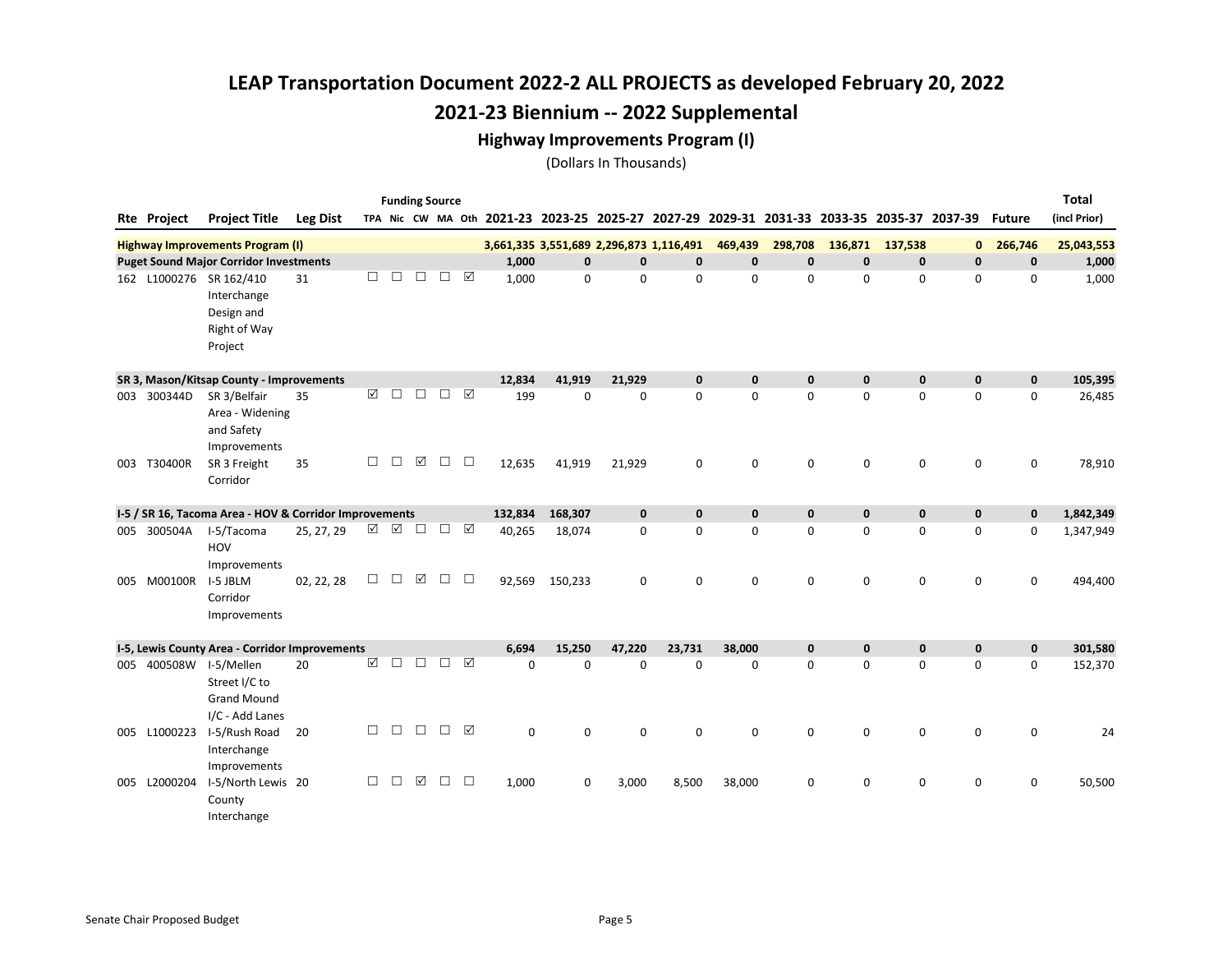#### Highway Improvements Program (I)

|     | <b>Funding Source</b><br>TPA Nic CW MA Oth 2021-23 2023-25 2025-27 2027-29 2029-31 2031-33 2033-35 2035-37 2037-39 |                                                                                   |                 |        |        |                 |          |                    |        |             |             |             |             |             | <b>Total</b> |             |             |               |              |
|-----|--------------------------------------------------------------------------------------------------------------------|-----------------------------------------------------------------------------------|-----------------|--------|--------|-----------------|----------|--------------------|--------|-------------|-------------|-------------|-------------|-------------|--------------|-------------|-------------|---------------|--------------|
|     | Rte Project                                                                                                        | <b>Project Title</b>                                                              | <b>Leg Dist</b> |        |        |                 |          |                    |        |             |             |             |             |             |              |             |             | <b>Future</b> | (incl Prior) |
|     | 005 L2000223                                                                                                       | I-5 / Chamber<br>Way<br>Interchange<br>Vicinity<br>Improvements                   | 20              | □      | $\Box$ | ☑               | $\Box$   | ☑                  | 5,694  | 15,250      | 44,220      | 15,231      | 0           | 0           | $\mathsf 0$  | 0           | $\mathbf 0$ | $\mathsf 0$   | 98,686       |
|     | I-5, Olympia Freeway                                                                                               |                                                                                   |                 |        |        |                 |          |                    | 6,803  | $\mathbf 0$ | $\mathbf 0$ | $\mathbf 0$ | $\mathbf 0$ | $\mathbf 0$ | $\pmb{0}$    | $\mathbf 0$ | $\mathbf 0$ | 26,392        | 79,518       |
|     |                                                                                                                    | 005 L1000231 I-5 Corridor<br>from Mounts<br>Road to<br>Tumwater                   | 02, 22, 28      | □      | $\Box$ | $\Box$          | $\Box$   | ☑                  | 1,553  | $\mathbf 0$ | $\mathbf 0$ | 0           | 0           | 0           | 0            | 0           | 0           | 0             | 2,250        |
|     | 005 L1000293                                                                                                       | Nisqually<br>Environmental<br>Impact Study/I-<br>5 Nisqually                      | 02, 22, 28      | $\Box$ | $\Box$ | $\Box$          | $\Box$   | ☑                  | 5,000  | $\mathbf 0$ | $\mathbf 0$ | 0           | 0           | 0           | 0            | 0           | 0           | 0             | 5,000        |
|     | 005 L1100110                                                                                                       | I-5/Marvin<br>Road/SR 510<br>Interchange                                          | 22              | $\Box$ | $\Box$ | $\triangledown$ | $\Box$   | $\triangledown$    | 250    | 0           | $\pmb{0}$   | 0           | 0           | 0           | $\mathbf 0$  | 0           | $\mathbf 0$ | 26,392        | 72,268       |
|     |                                                                                                                    | I-5, Puget Sound Area - Improvements                                              |                 |        |        |                 |          |                    | 86,191 | 120,690     | 48,000      | 13,000      | 26,000      | $\pmb{0}$   | $\pmb{0}$    | $\mathbf 0$ | $\mathbf 0$ | $\mathbf 0$   | 332,432      |
|     | 005 100502B                                                                                                        | I-5/SR 161/SR<br>18 Interchange<br>Improvements -<br>Stage 2                      | 30              | $\Box$ | $\Box$ | $\Box$          | $\Box$   | $\boxed{\text{V}}$ | 0      | $\mathbf 0$ | $\mathbf 0$ | 0           | 0           | 0           | 0            | 0           | 0           | 0             | 1,943        |
|     | 005 100521W                                                                                                        | I-5/NB Seneca<br>St to SR 520 -<br>Mobility<br>Improvements                       | 37, 43          | $\Box$ | $\Box$ | $\Box$          | $\Box$   | ☑                  | 23,582 | 0           | $\mathbf 0$ | $\mathbf 0$ | 0           | 0           | 0            | 0           | 0           | 0             | 27,400       |
|     | 005 L2000139                                                                                                       | I-5/156th NE<br>Interchange in<br>Marysville                                      | 38              | □      | $\Box$ | ☑               | $\Box$   | $\Box$             | 0      | $\mathbf 0$ | 3,000       | 13,000      | 26,000      | 0           | 0            | 0           | 0           | 0             | 42,000       |
| 005 | L2000160                                                                                                           | I-5/Ship Canal<br>Noise Wall                                                      | 43              | $\Box$ | $\Box$ | ☑               | $\Box$   | $\Box$             | 3,384  | $\mathbf 0$ | $\mathbf 0$ | 0           | 0           | 0           | 0            | 0           | 0           | 0             | 3,500        |
| 005 | L2000229                                                                                                           | I-5/NB Marine<br>View Dr to SR<br>529 - Corridor &<br>Interchange<br>Improvements | 38              | □      | $\Box$ | ☑               | $\Delta$ | $\triangledown$    | 44,604 | 60,611      | $\mathbf 0$ | 0           | 0           | 0           | 0            | 0           | $\mathbf 0$ | 0             | 122,860      |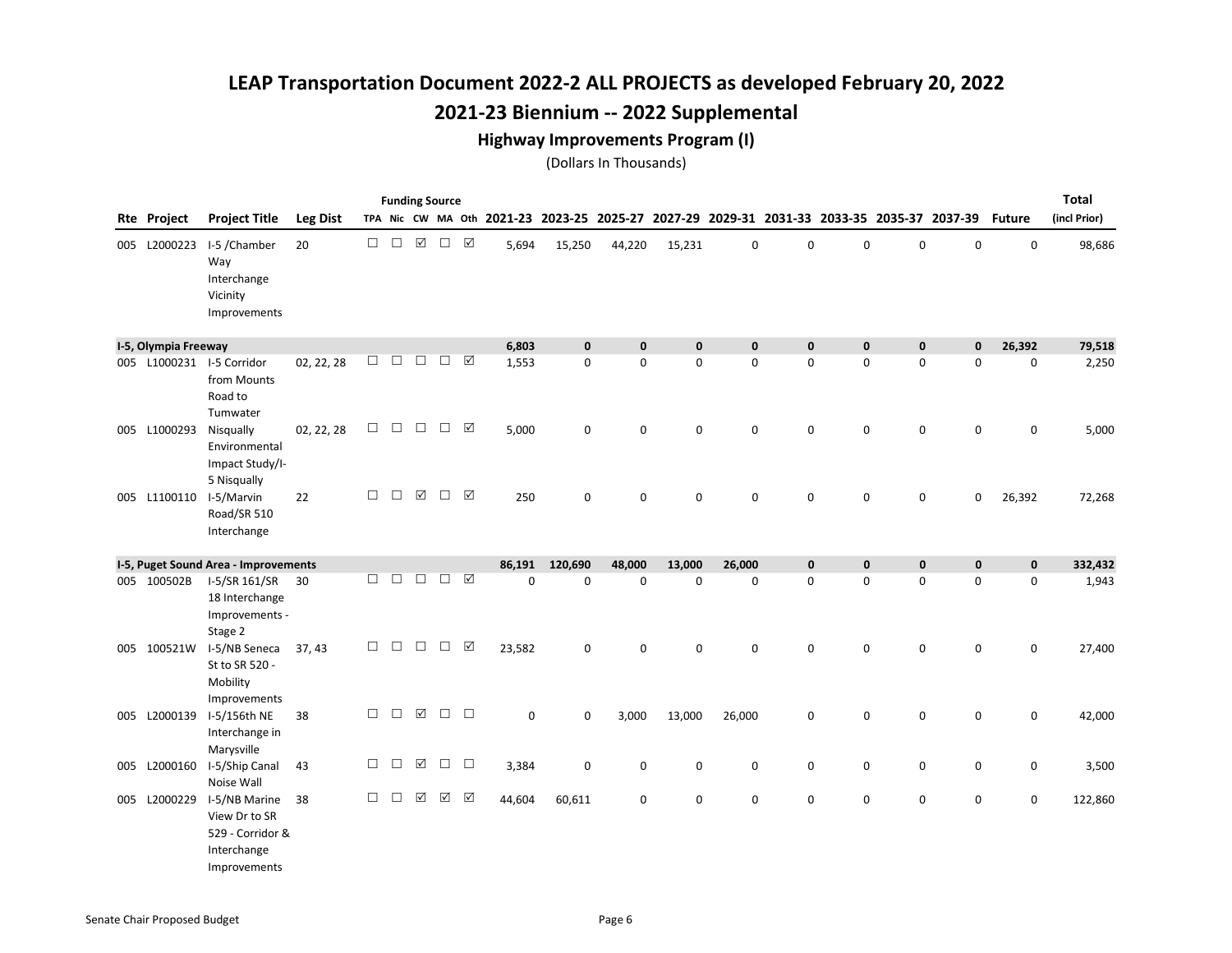#### Highway Improvements Program (I)

|     |             |                                                                                                                |                 |        |        |             | <b>Funding Source</b> |            |        |             |             |             |             |                                                                                           |             |             |                     |               | <b>Total</b> |
|-----|-------------|----------------------------------------------------------------------------------------------------------------|-----------------|--------|--------|-------------|-----------------------|------------|--------|-------------|-------------|-------------|-------------|-------------------------------------------------------------------------------------------|-------------|-------------|---------------------|---------------|--------------|
|     | Rte Project | <b>Project Title</b>                                                                                           | <b>Leg Dist</b> |        |        |             |                       |            |        |             |             |             |             | TPA Nic CW MA Oth 2021-23 2023-25 2025-27 2027-29 2029-31 2031-33 2033-35 2035-37 2037-39 |             |             |                     | <b>Future</b> | (incl Prior) |
|     | 005 T20400R | I-5 Federal Way - 30<br><b>Triangle Vicinity</b><br>Improvements                                               |                 | $\Box$ | $\Box$ | $\boxtimes$ | $\Box$                | $\Box$     | 10,000 | 30,000      | 45,000      | $\mathsf 0$ | $\mathbf 0$ | 0                                                                                         | $\mathbf 0$ | 0           | $\mathbf 0$         | $\mathsf 0$   | 85,000       |
|     |             | 005 T20700SC I-5/116th Street 38<br>NE, 88th Street<br>NE, and SR<br>528/Marine<br><b>Drive</b><br>Interchange |                 | $\Box$ | $\Box$ | $\boxtimes$ | $\Box$                | $\Box$     | 4,621  | 30,079      | $\mathbf 0$ | 0           | 0           | 0                                                                                         | $\mathbf 0$ | 0           | 0                   | 0             | 49,729       |
|     |             | I-5, SW Washington - Corridor Improvements                                                                     |                 |        |        |             |                       |            | 25,808 | 10,400      | 74,800      | 12,500      | $\mathbf 0$ | $\mathbf 0$                                                                               | $\mathbf 0$ | $\mathbf 0$ | $\mathbf 0$         | $\mathbf 0$   | 266,143      |
|     |             | 005 400506H I-5/NE 134th St 18, 49<br>Interchange (I-<br>$5/1-205$ ) -<br>Rebuild<br>Interchange               |                 | $\Box$ | ☑      | □           | $\Box$                | $\sqrt{ }$ | 0      | $\mathbf 0$ | 0           | $\mathsf 0$ | $\pmb{0}$   | 0                                                                                         | $\mathbf 0$ | 0           | $\mathsf 0$         | 0             | 85,548       |
| 005 | 400510A     | I-5/SR 432<br><b>Talley Way</b><br>Interchanges -<br>Rebuild<br>Interchanges                                   | 19              | ☑      | $\Box$ | $\Box$      | $\Box$                | ☑          | 0      | $\Omega$    | $\Omega$    | $\mathbf 0$ | 0           | 0                                                                                         | $\mathbf 0$ | 0           | 0                   | $\mathbf 0$   | 34,903       |
|     | 005 400520D | I-5/0.5 Mile<br>North of<br>Interstate<br>Bridge to NE<br>99th St SB - Bus<br>Lane                             | 49              | $\Box$ | $\Box$ | $\Box$      | $\Box$                | ☑          | 17     | $\mathbf 0$ | 0           | $\mathbf 0$ | $\mathbf 0$ | 0                                                                                         | 0           | 0           | 0                   | 0             | 3,992        |
| 005 |             | L2000099 I-5/Mill Plain<br>Boulevard                                                                           | 49              | □      | □      | ☑           | $\Box$                | $\Box$     | 0      | 10,400      | 74,800      | 12,500      | 0           | 0                                                                                         | $\mathsf 0$ | 0           | $\mathsf{O}\xspace$ | $\pmb{0}$     | 97,700       |
| 005 | L2000370    | I-5 Interstate<br><b>Bridge</b><br>Replacement                                                                 | 49              | $\Box$ | □      | $\Box$      | $\Box$                | ☑          | 25,791 | 0           | $\mathbf 0$ | 0           | 0           | 0                                                                                         | 0           | 0           | 0                   | 0             | 44,000       |
|     |             | I-5, Whatcom/Skagit County - Improvements                                                                      |                 |        |        |             |                       |            | 12,058 | 13,520      | $\pmb{0}$   | $\mathbf 0$ | $\mathbf 0$ | $\mathbf 0$                                                                               | $\mathbf 0$ | $\mathbf 0$ | $\mathbf 0$         | $\mathbf 0$   | 34,634       |
|     |             | 005 L1000099 I-5/Slater Road 40, 42<br>Interchange -<br>Improvements                                           |                 | $\Box$ | $\Box$ | ☑           | $\Box$                | $\Box$     | 6,313  | 13,520      | $\mathbf 0$ | $\mathbf 0$ | $\mathbf 0$ | 0                                                                                         | $\mathbf 0$ | 0           | 0                   | 0             | 20,969       |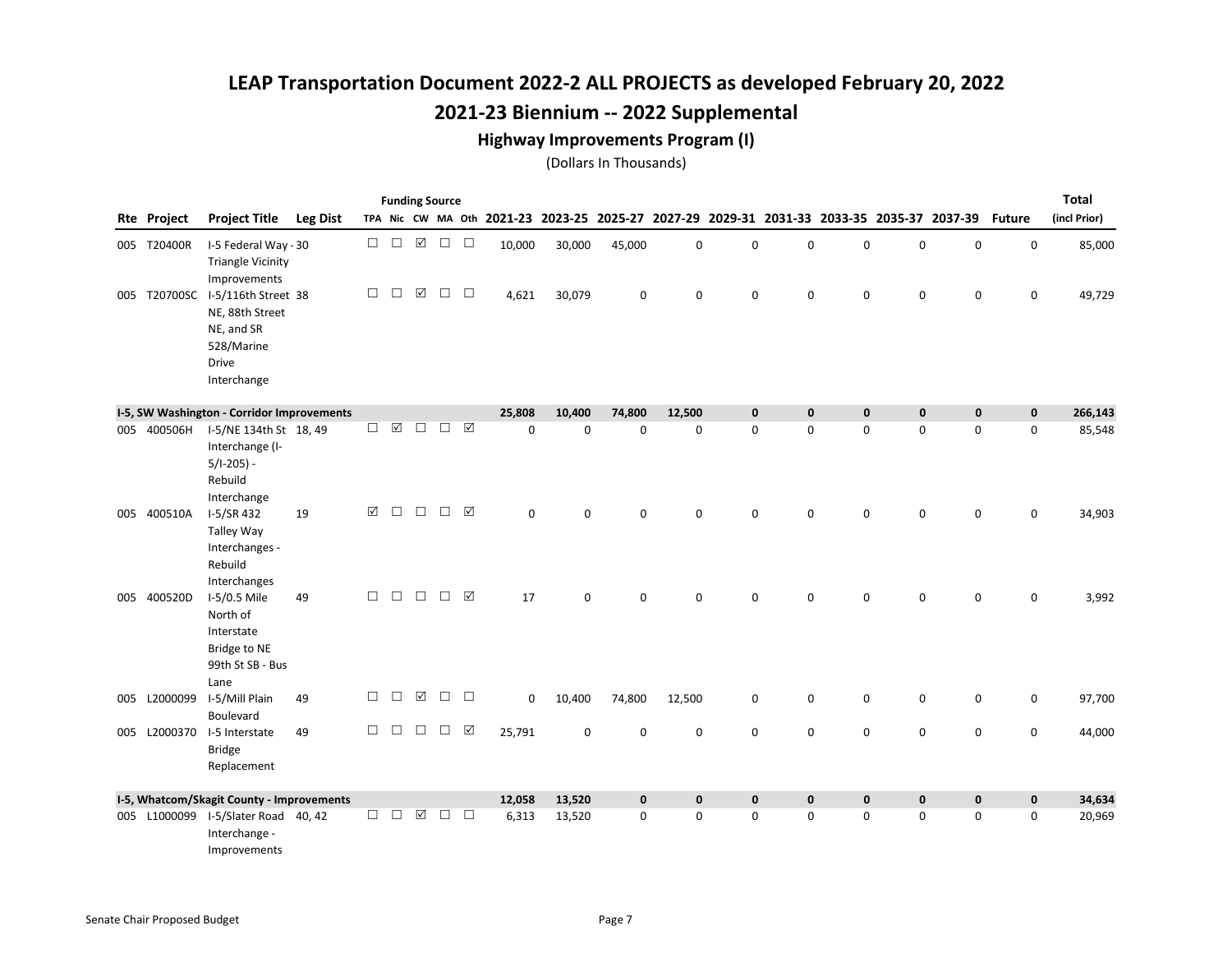#### Highway Improvements Program (I)

|              |                                                                                             |                 |          |        | <b>Funding Source</b> |        |                      |        |             |                                                                                           |             |   |             |             |             |             |               | <b>Total</b> |
|--------------|---------------------------------------------------------------------------------------------|-----------------|----------|--------|-----------------------|--------|----------------------|--------|-------------|-------------------------------------------------------------------------------------------|-------------|---|-------------|-------------|-------------|-------------|---------------|--------------|
| Rte Project  | <b>Project Title</b>                                                                        | <b>Leg Dist</b> |          |        |                       |        |                      |        |             | TPA Nic CW MA Oth 2021-23 2023-25 2025-27 2027-29 2029-31 2031-33 2033-35 2035-37 2037-39 |             |   |             |             |             |             | <b>Future</b> | (incl Prior) |
|              | 005 L2000119 I-5/Northbound 42<br>on-ramp at<br>Bakerview                                   |                 | $\Box$   | $\Box$ | $\boxed{\mathbf{N}}$  | $\Box$ | $\boxed{\checkmark}$ | 3,339  | $\pmb{0}$   | 0                                                                                         | 0           | 0 | 0           | 0           | $\mathsf 0$ | $\mathbf 0$ | $\mathsf 0$   | 10,915       |
|              | 005 L2000255 SR 548 (Bell<br>Road)/Peace<br>Portal Drive<br>Intersection                    | 42              | $\Box$   | $\Box$ | ☑                     | $\Box$ | ☑                    | 2,406  | 0           | $\mathbf 0$                                                                               | 0           | 0 | 0           | $\mathbf 0$ | $\mathsf 0$ | $\mathbf 0$ | 0             | 2,750        |
|              | SR 9, Snohomish County - Corridor Improvements                                              |                 |          |        |                       |        |                      | 78,189 | 106,591     | 25,500                                                                                    | $\mathbf 0$ | 0 | $\mathbf 0$ | $\mathbf 0$ | $\pmb{0}$   | $\mathbf 0$ | $\mathbf 0$   | 241,666      |
| 009 100904B  | SR 9/176th<br>Street SE to SR<br>96 - Widening                                              | 01, 44          | $\Delta$ | $\Box$ | $\Box$                | $\Box$ | ☑                    | 9,480  | 5,853       | 0                                                                                         | 0           | 0 | 0           | 0           | $\mathsf 0$ | 0           | 0             | 21,922       |
| 009 L1000240 | SR 9/South Lake 44<br><b>Stevens Road</b><br>Roundabout                                     |                 | ☑        | $\Box$ | $\Box$                | $\Box$ | ☑                    | 7,048  | 0           | 0                                                                                         | $\mathbf 0$ | 0 | 0           | $\mathbf 0$ | $\mathsf 0$ | $\mathbf 0$ | 0             | 8,500        |
| 009 N00900R  | SR 9/Marsh<br>Road to 2nd<br>Street Vic -<br>Widening with<br><b>Bridge</b><br>Construction | 44              | $\Box$   | $\Box$ | ☑                     | $\Box$ | $\Box$               | 22,432 | 89,500      | 25,500                                                                                    | $\mathbf 0$ | 0 | 0           | $\mathbf 0$ | $\mathbf 0$ | $\mathbf 0$ | $\mathbf 0$   | 142,100      |
| 009 N92040R  | SR 9/SR 204<br>Interchange                                                                  | 44              | $\Box$   | $\Box$ | ☑                     | $\Box$ | $\Box$               | 39,229 | 11,238      | 0                                                                                         | $\mathbf 0$ | 0 | $\mathsf 0$ | 0           | $\mathsf 0$ | $\mathbf 0$ | 0             | 69,144       |
|              | US 12, Tri-Cities to Walla Walla - Corridor Improvements                                    |                 |          |        |                       |        |                      | 86,939 | 25,409      | 48                                                                                        | $\mathbf 0$ | 0 | $\mathbf 0$ | $\mathbf 0$ | $\mathbf 0$ | $\mathbf 0$ | $\mathbf 0$   | 261,548      |
| 012 501203X  | <b>US</b><br>12/Frenchtown<br>Vicinity to Walla<br>Walla - Add<br>Lanes                     | 16              | ☑        | ☑      | $\Box$                | $\Box$ | ☑                    | 99     | $\mathbf 0$ | 0                                                                                         | $\mathbf 0$ | 0 | 0           | 0           | 0           | 0           | 0             | 51,652       |
| 012 501210T  | US 12/Nine Mile 16<br>Hill to<br>Woodward<br>Canyon Vic -<br><b>Build New</b><br>Highway    |                 | $\Box$   | $\Box$ | $\Box$                | $\Box$ | ☑                    | 4      | 12          | 0                                                                                         | $\mathbf 0$ | 0 | 0           | 0           | 0           | 0           | 0             | 5,371        |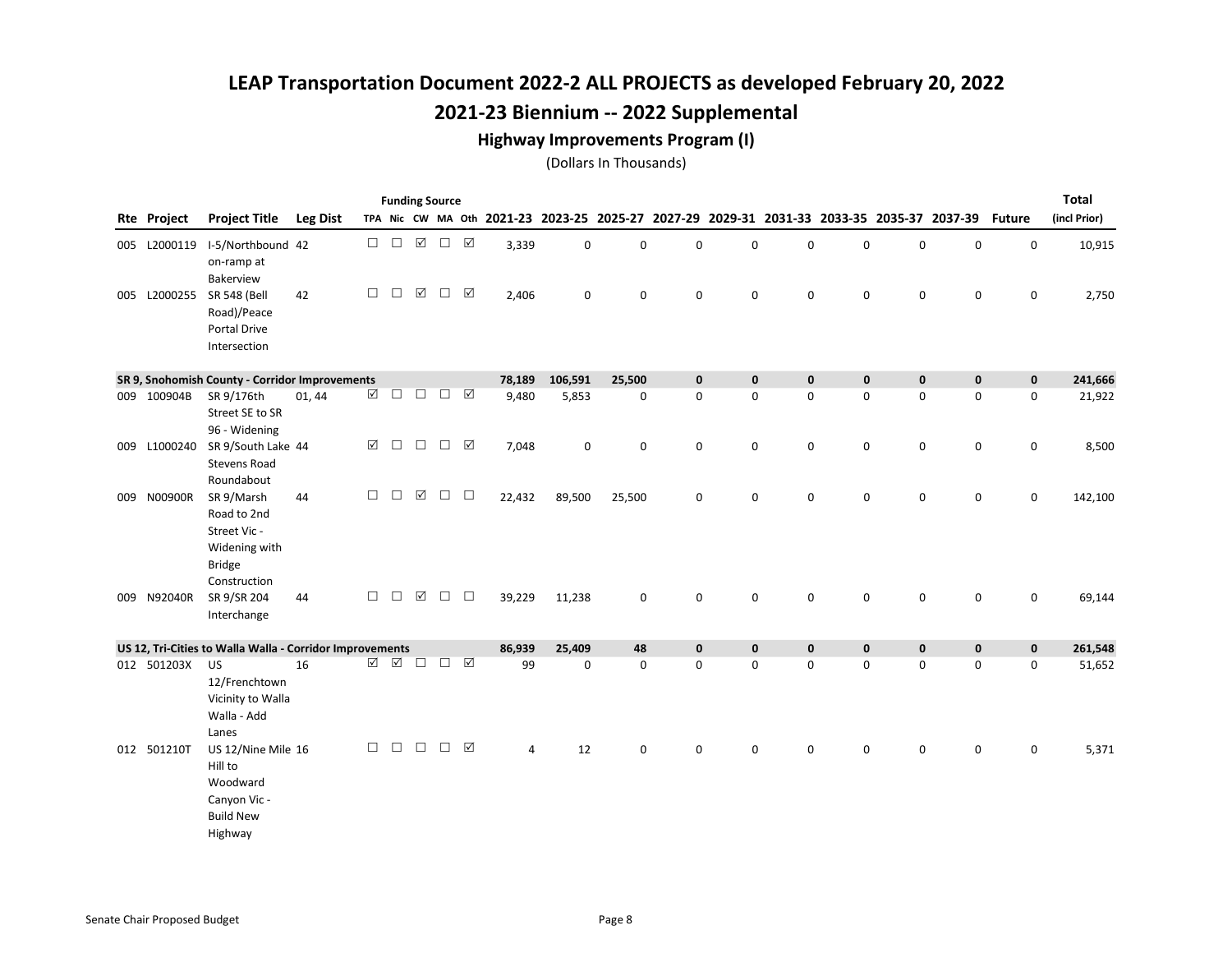#### Highway Improvements Program (I)

|                    |                                                                                        |                 |        |        |                 | <b>Funding Source</b> |                 |                                                                                           |              |              |              |              |             |             |             |             |               | <b>Total</b> |
|--------------------|----------------------------------------------------------------------------------------|-----------------|--------|--------|-----------------|-----------------------|-----------------|-------------------------------------------------------------------------------------------|--------------|--------------|--------------|--------------|-------------|-------------|-------------|-------------|---------------|--------------|
| <b>Rte Project</b> | <b>Project Title</b>                                                                   | <b>Leg Dist</b> |        |        |                 |                       |                 | TPA Nic CW MA Oth 2021-23 2023-25 2025-27 2027-29 2029-31 2031-33 2033-35 2035-37 2037-39 |              |              |              |              |             |             |             |             | <b>Future</b> | (incl Prior) |
| 012 5012121        | US 12/SR 124<br>Intersection -<br><b>Build</b>                                         | 16              | ☑      | $\Box$ | $\Box$          | $\Box$                | $\triangledown$ | 55                                                                                        | $\mathbf 0$  | 0            | $\mathbf 0$  | 0            | 0           | 0           | 0           | $\mathbf 0$ | 0             | 21,317       |
| 012 T20900R        | Interchange<br>US-12/Walla<br>Walla Corridor<br>Improvements                           | 16              | $\Box$ | $\Box$ | ☑               | $\Box$                | ☑               | 86,781                                                                                    | 25,397       | 48           | 0            | 0            | 0           | 0           | 0           | 0           | 0             | 183,208      |
|                    | SR 14, Clark/Skamania County - Corridor Improvements                                   |                 |        |        |                 |                       |                 | 17,245                                                                                    | 27,300       | 261          | 166          | 104          | $\mathbf 0$ | $\mathbf 0$ | $\mathbf 0$ | $\mathbf 0$ | $\mathbf 0$   | 121,001      |
|                    | 014 401409W SR 14/Camas<br>Washougal -<br>Add Lanes and<br><b>Build</b><br>Interchange | 18              | ☑      | $\Box$ | $\Box$          | □                     | ☑               | $\Omega$                                                                                  | $\mathbf 0$  | $\mathbf 0$  | $\mathbf 0$  | $\mathbf 0$  | 0           | $\mathbf 0$ | $\mathbf 0$ | $\mathbf 0$ | $\mathbf 0$   | 48,772       |
| 014 L1000157       | SR 14 Access<br>Improvements                                                           | 18              | $\Box$ | $\Box$ | ☑               | $\Box$                | ☑               | 149                                                                                       | 0            | $\mathsf 0$  | $\pmb{0}$    | 0            | 0           | $\pmb{0}$   | 0           | 0           | 0             | 7,590        |
|                    | 014 L2000074 SR 14/ Wind<br><b>River Junction</b>                                      | 14              | $\Box$ | $\Box$ | $\triangledown$ | □                     | ☑               | $\mathsf 0$                                                                               | 0            | 0            | 0            | 0            | 0           | 0           | 0           | 0           | 0             | 8,239        |
|                    | 014 L2000102 SR 14/I-205 to<br>SE 164th Ave -<br><b>Auxiliary Lanes</b>                | 17, 18, 49      | $\Box$ | $\Box$ | $\triangledown$ | $\Box$                | □               | 11,741                                                                                    | 11,800       | 161          | 166          | 104          | 0           | $\mathbf 0$ | 0           | $\mathbf 0$ | 0             | 28,400       |
|                    | 014 L2220062 SR 14/Bingen<br>Underpass                                                 | 14              | $\Box$ | $\Box$ | ☑               | $\Box$                | $\Box$          | 5,355                                                                                     | 15,500       | 100          | 0            | 0            | 0           | 0           | 0           | 0           | 0             | 28,000       |
|                    | SR 16, Tacoma - New Narrows Bridge                                                     |                 |        |        |                 |                       |                 | $\mathbf 0$                                                                               | $\mathbf 0$  | $\pmb{0}$    | $\pmb{0}$    | $\mathbf{0}$ | 57,593      | $\pmb{0}$   | $\pmb{0}$   | $\pmb{0}$   | $\pmb{0}$     | 57,593       |
| 016 TNB001A        | SR16/<br>Repayment of<br>Sales Tax for<br>New Tacoma<br>Narrows Bridge                 | 26, 28          | $\Box$ | П      | П               | П                     | ⊠               | $\Omega$                                                                                  | $\mathbf 0$  | $\Omega$     | $\mathbf 0$  | 0            | 57,593      | 0           | $\mathbf 0$ | $\mathbf 0$ | $\mathbf 0$   | 57,593       |
|                    | SR 17, Moses Lake Vicinity - Improvements                                              |                 |        |        |                 |                       |                 | $\mathbf{0}$                                                                              | $\mathbf{0}$ | $\pmb{0}$    | $\mathbf{0}$ | $\mathbf{0}$ | $\mathbf 0$ | $\bf{0}$    | $\mathbf 0$ | $\mathbf 0$ | $\mathbf{0}$  | 118          |
| 017 201701G        | SR 17/Adams Co 09<br>Line - Access<br>Control                                          |                 | ☑      | $\Box$ | $\Box$          | □                     | $\Box$          | $\Omega$                                                                                  | $\mathbf 0$  | 0            | $\mathbf 0$  | 0            | 0           | $\mathbf 0$ | $\mathbf 0$ | $\mathbf 0$ | $\mathbf 0$   | 118          |
|                    | SR 18, Auburn to I-90 - Corridor Widening                                              |                 |        |        |                 |                       |                 | 23,869                                                                                    | 9,000        | $\mathbf{0}$ | $\mathbf 0$  | $\mathbf{0}$ | 0           | 0           | 0           | 0           | $\mathbf 0$   | 44,026       |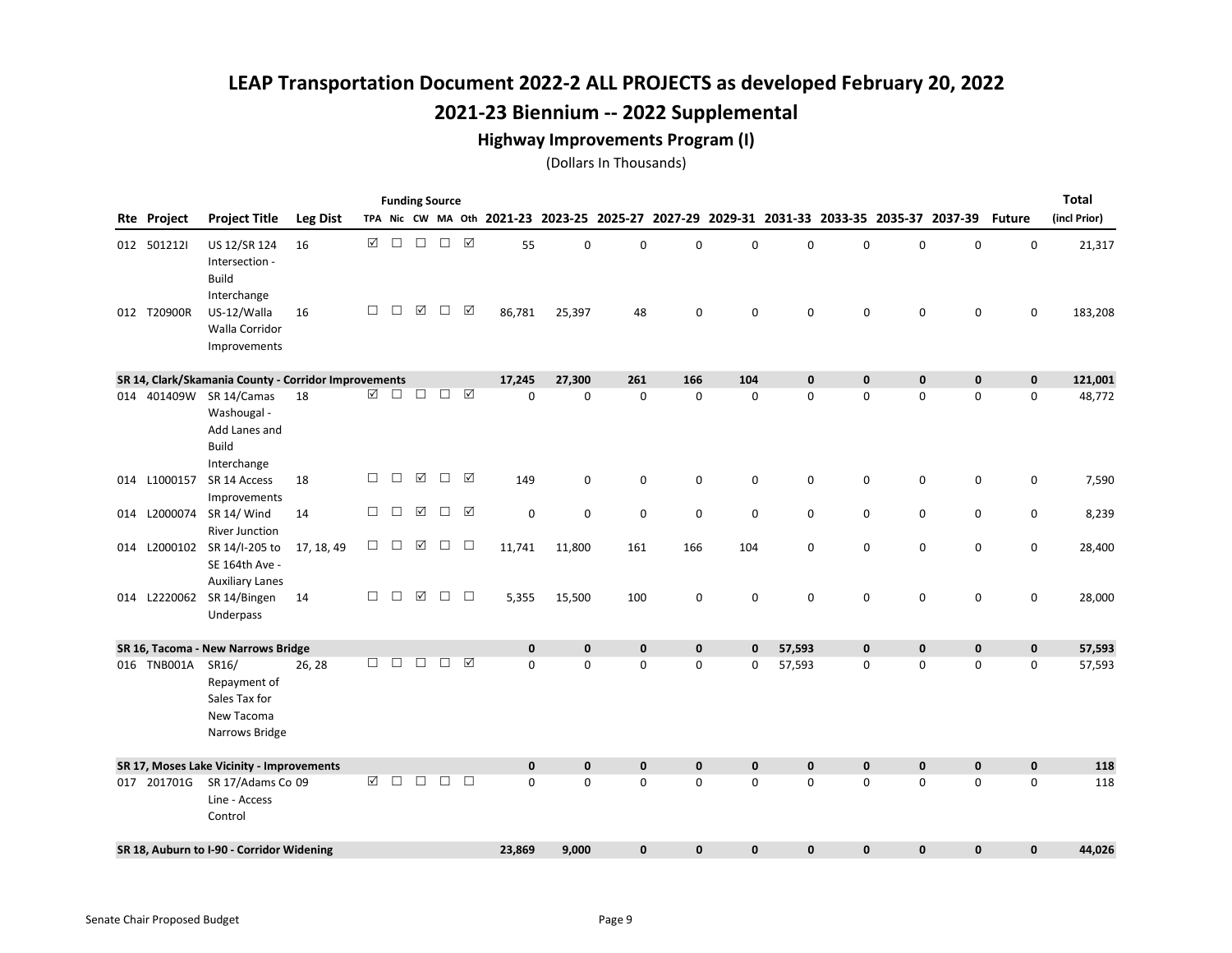#### Highway Improvements Program (I)

|              |                                                                                          |                 |        |        |                      | <b>Funding Source</b> |        |             |             |                                                                                           |              |              |              |             |              |              |               | <b>Total</b> |
|--------------|------------------------------------------------------------------------------------------|-----------------|--------|--------|----------------------|-----------------------|--------|-------------|-------------|-------------------------------------------------------------------------------------------|--------------|--------------|--------------|-------------|--------------|--------------|---------------|--------------|
| Rte Project  | <b>Project Title</b>                                                                     | <b>Leg Dist</b> |        |        |                      |                       |        |             |             | TPA Nic CW MA Oth 2021-23 2023-25 2025-27 2027-29 2029-31 2031-33 2033-35 2035-37 2037-39 |              |              |              |             |              |              | <b>Future</b> | (incl Prior) |
| 018 101822A  | <b>SR</b><br>18/Issaquah/Ho<br>bart Rd to<br>Tigergate - Add                             | 05              | $\Box$ | ☑      | $\Box$               | $\Box$                | ☑      | $\mathbf 0$ | $\mathbf 0$ | 0                                                                                         | $\mathbf 0$  | $\mathbf 0$  | 0            | $\mathbf 0$ | 0            | $\mathsf 0$  | $\pmb{0}$     | 3,026        |
|              | Lanes<br>018 L1000120 SR 164 East                                                        | 30, 31, 47      | □      | $\Box$ | $\boxed{\checkmark}$ | $\Box$                | $\Box$ | 4,954       | 9,000       | $\mathbf 0$                                                                               | $\mathbf 0$  | 0            | $\mathbf 0$  | $\mathbf 0$ | $\mathbf 0$  | $\mathbf 0$  | 0             | 15,000       |
| 018 L1000199 | <b>Auburn Access</b><br>SR 18 Widening - 05<br>Issaquah/Hobar<br>t Rd to Raging<br>River |                 | $\Box$ | $\Box$ | $\Box$               | $\Box$                | ☑      | 18,915      | $\mathbf 0$ | $\mathbf 0$                                                                               | $\mathbf 0$  | 0            | 0            | $\pmb{0}$   | 0            | $\mathbf 0$  | 0             | 26,000       |
|              | SR 20, Island County - Safety Improvements                                               |                 |        |        |                      |                       |        | 38          | 78          | $\mathbf{0}$                                                                              | $\mathbf{0}$ | $\mathbf{0}$ | $\mathbf{0}$ | $\pmb{0}$   | $\mathbf{0}$ | $\mathbf{0}$ | $\mathbf{0}$  | 3,678        |
|              | 020 L2200042 SR 20 Race Road 10<br>to Jacob's Road                                       |                 | $\Box$ | $\Box$ | $\Box$               | $\Box$                | ☑      | 38          | 78          | 0                                                                                         | $\mathsf 0$  | 0            | 0            | $\pmb{0}$   | 0            | $\mathsf 0$  | 0             | 3,678        |
|              | SR 20, West Skagit County - Improvements                                                 |                 |        |        |                      |                       |        | $\mathbf 0$ | $\mathbf 0$ | $\mathbf{0}$                                                                              | $\mathbf{0}$ | $\mathbf 0$  | 0            | $\pmb{0}$   | $\mathbf 0$  | $\mathbf 0$  | $\mathbf 0$   | 13,168       |
|              | 020 L1000112 SR 20/Sharpes 40<br><b>Corner Vicinity</b><br>Intersection                  |                 | $\Box$ | $\Box$ | $\boxed{\checkmark}$ | $\Box$                | $\Box$ | $\Omega$    | $\mathbf 0$ | 0                                                                                         | $\mathbf 0$  | $\mathbf 0$  | 0            | $\mathbf 0$ | $\mathbf 0$  | $\mathbf 0$  | $\mathbf 0$   | 13,168       |
|              | SR 28/285, Wenatchee Area - Improvements                                                 |                 |        |        |                      |                       |        | 15,659      | 35,818      | 23,000                                                                                    | 13,000       | $\mathbf 0$  | 0            | $\mathbf 0$ | $\mathbf 0$  | $\mathbf 0$  | $\mathbf 0$   | 107,955      |
| 028 202801J  | <b>SR 28/E</b><br>Wenatchee -<br><b>Access Control</b>                                   | 12              | ☑      | $\Box$ | □                    | $\Box$                | $\Box$ | $\mathbf 0$ | 5,367       | $\mathbf 0$                                                                               | $\mathbf 0$  | 0            | 0            | $\mathbf 0$ | $\mathbf 0$  | $\mathbf 0$  | 0             | 6,008        |
| 028 T10300R  | SR 28 East<br>Wenatchee<br>Corridor<br>Improvements                                      | 12              | □      | $\Box$ | ☑                    | $\Box$                | $\Box$ | 8,944       | 17,051      | 21,000                                                                                    | 13,000       | 0            | 0            | $\mathbf 0$ | $\mathbf 0$  | 0            | 0             | 61,500       |
| 285 228501X  | SR 285/W End 12<br>of George Sellar<br>Bridge -<br>Intersection                          |                 | ☑      | П      | П                    | $\Box$                | ☑      | $\Omega$    | $\Omega$    | 0                                                                                         | $\Omega$     | $\Omega$     | 0            | $\mathbf 0$ | $\mathbf 0$  | $\Omega$     | 0             | 17,435       |
| 285 L2000061 | Improvements<br>SR 28/SR 285,<br>North<br>Wenatchee<br>Area                              | 12              | $\Box$ | $\Box$ | $\triangledown$      | $\Box$                | ☑      | 6,715       | 13,400      | 2,000                                                                                     | $\mathbf 0$  | 0            | 0            | 0           | 0            | 0            | 0             | 23,012       |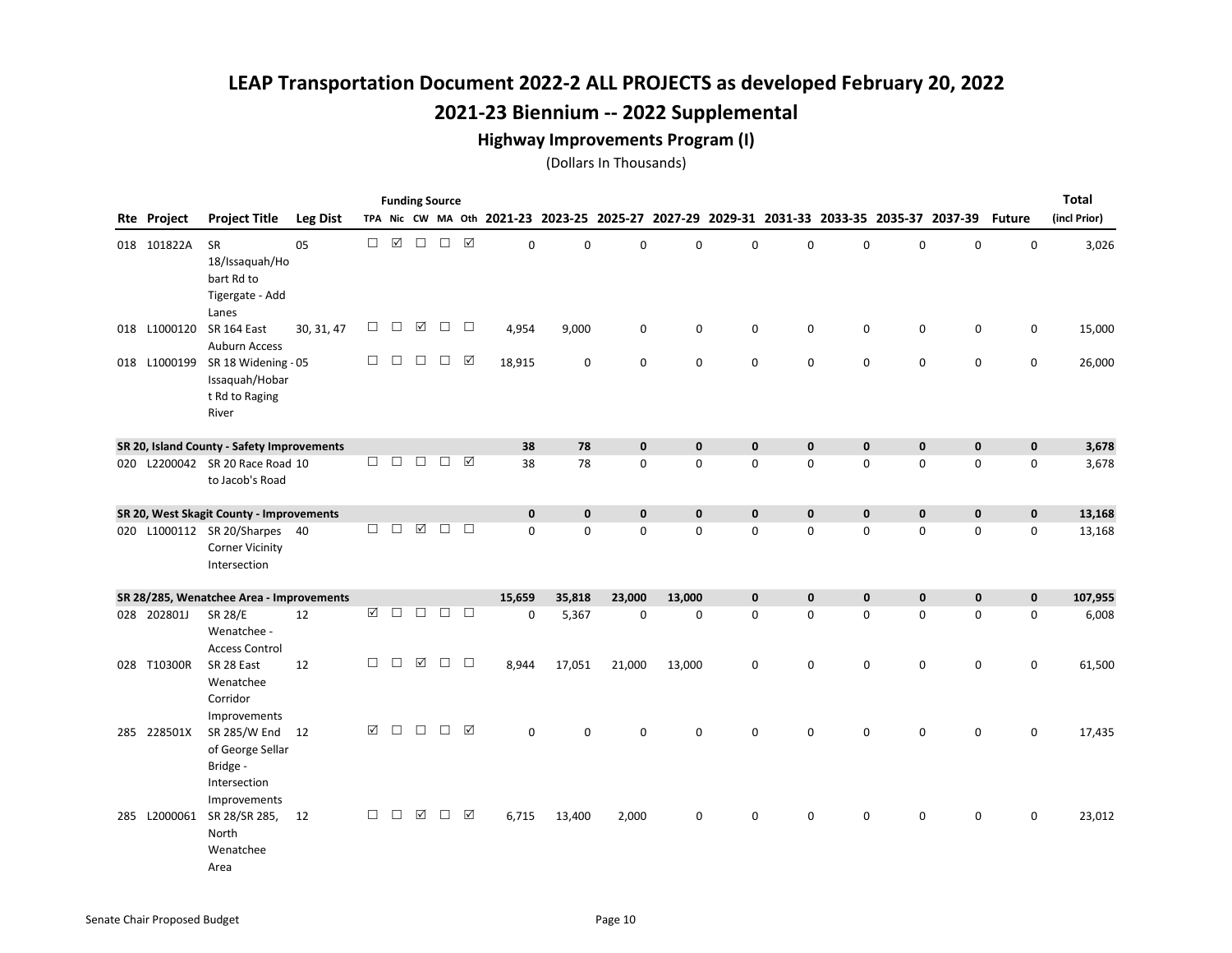#### Highway Improvements Program (I)

|     |                        |                                               |                 |        |        |        | <b>Funding Source</b> |                 |        |             |             |             |             |   |             |             |                                                                                           |               | <b>Total</b> |
|-----|------------------------|-----------------------------------------------|-----------------|--------|--------|--------|-----------------------|-----------------|--------|-------------|-------------|-------------|-------------|---|-------------|-------------|-------------------------------------------------------------------------------------------|---------------|--------------|
|     | Rte Project            | <b>Project Title</b>                          | <b>Leg Dist</b> |        |        |        |                       |                 |        |             |             |             |             |   |             |             | TPA Nic CW MA Oth 2021-23 2023-25 2025-27 2027-29 2029-31 2031-33 2033-35 2035-37 2037-39 | <b>Future</b> | (incl Prior) |
|     | I-82, Yakima To Oregon |                                               |                 |        |        |        |                       |                 | 8,207  | 41,500      | 24,013      | $\mathbf 0$ | $\mathbf 0$ | 0 | 0           | $\mathbf 0$ | $\mathbf 0$                                                                               | 10,454        | 147,085      |
|     | 082 5082010            | I-82/Valley Mall 15                           |                 | ☑      | $\Box$ | $\Box$ | $\Box$                |                 | 19     | $\mathbf 0$ | 0           | 0           | 0           | 0 | 0           | 0           | 0                                                                                         | 0             | 34,803       |
|     |                        | Blvd - Rebuild                                |                 |        |        |        |                       |                 |        |             |             |             |             |   |             |             |                                                                                           |               |              |
|     |                        | Interchange                                   |                 | □      | $\Box$ | $\Box$ | $\Box$                | ☑               |        |             |             |             |             |   |             |             |                                                                                           |               |              |
|     | 082 508208M            | I-82/Red<br>Mountain                          | 08, 16          |        |        |        |                       |                 | 1,292  | 0           | 0           | 0           | $\mathbf 0$ | 0 | $\mathbf 0$ | 0           | $\mathsf{O}\xspace$                                                                       | 0             | 3,456        |
|     |                        | Vicinity - Pre-                               |                 |        |        |        |                       |                 |        |             |             |             |             |   |             |             |                                                                                           |               |              |
|     |                        | Design Analysis                               |                 |        |        |        |                       |                 |        |             |             |             |             |   |             |             |                                                                                           |               |              |
|     | 082 5082080            | I-82/US 12                                    | 15              | □      | $\Box$ | $\Box$ | $\Box$                | ☑               | 0      | 0           | 0           | 0           | 0           | 0 | 0           | 0           | 0                                                                                         | 0             | 2,013        |
|     |                        | Interchange to                                |                 |        |        |        |                       |                 |        |             |             |             |             |   |             |             |                                                                                           |               |              |
|     |                        | Yakima Ave -                                  |                 |        |        |        |                       |                 |        |             |             |             |             |   |             |             |                                                                                           |               |              |
|     |                        | Add lanes and                                 |                 |        |        |        |                       |                 |        |             |             |             |             |   |             |             |                                                                                           |               |              |
|     |                        | <b>Replace Bridges</b>                        |                 |        |        |        |                       |                 |        |             |             |             |             |   |             |             |                                                                                           |               |              |
|     | 082 L2000123           | I-82/EBWBOn 15<br>and Off Ramps               |                 | $\Box$ | $\Box$ | ☑      | $\Box$                | $\Box$          | 75     | 0           | 0           | 0           | 0           | 0 | $\pmb{0}$   | 0           | 0                                                                                         | 10,454        | 34,400       |
|     | 082 T21100R            | I-82 Yakima -                                 | 14, 15          | $\Box$ | □      | ☑      | $\Box$                | $\Box$          | 6,821  | 41,500      | 24,013      | 0           | 0           | 0 | $\mathbf 0$ | 0           | 0                                                                                         | 0             | 72,413       |
|     |                        | Union Gap                                     |                 |        |        |        |                       |                 |        |             |             |             |             |   |             |             |                                                                                           |               |              |
|     |                        | Economic                                      |                 |        |        |        |                       |                 |        |             |             |             |             |   |             |             |                                                                                           |               |              |
|     |                        | Development                                   |                 |        |        |        |                       |                 |        |             |             |             |             |   |             |             |                                                                                           |               |              |
|     |                        | Improvements                                  |                 |        |        |        |                       |                 |        |             |             |             |             |   |             |             |                                                                                           |               |              |
|     |                        | I-90, Snoqualmie Pass - Corridor Improvements |                 |        |        |        |                       |                 | 90.288 | 249,155     | 244,248     | 598         | 515         | 0 | $\pmb{0}$   | $\mathbf 0$ | $\mathbf 0$                                                                               | $\mathbf 0$   | 1,170,834    |
|     | 090 509009B            | $\vert$ -                                     | 05, 13          | ☑      | $\Box$ | □      | $\Box$                | $\Box$          | 4,784  | 2,098       | 598         | 598         | 515         | 0 | 0           | 0           | $\mathbf 0$                                                                               | 0             | 564,921      |
|     |                        | 90/Snoqualmie                                 |                 |        |        |        |                       |                 |        |             |             |             |             |   |             |             |                                                                                           |               |              |
|     |                        | Pass East - Hyak                              |                 |        |        |        |                       |                 |        |             |             |             |             |   |             |             |                                                                                           |               |              |
|     |                        | to Keechelus                                  |                 |        |        |        |                       |                 |        |             |             |             |             |   |             |             |                                                                                           |               |              |
|     |                        | Dam - Corridor                                |                 |        |        |        |                       |                 |        |             |             |             |             |   |             |             |                                                                                           |               |              |
| 090 | 5090160                | I-90/Canyon Rd 13                             |                 | □      | $\Box$ | $\Box$ | $\Box$                | $\triangledown$ | 79     | $\mathbf 0$ | 0           | $\mathbf 0$ | 0           | 0 | 0           | 0           | 0                                                                                         | 0             | 763          |
|     |                        | Interchange - EB                              |                 |        |        |        |                       |                 |        |             |             |             |             |   |             |             |                                                                                           |               |              |
|     |                        | Ramp Terminal                                 |                 |        |        |        |                       |                 |        |             |             |             |             |   |             |             |                                                                                           |               |              |
|     | 090 M00500R            | Improvements<br>I-90 Snoqualmie 13            |                 | □      | П      | ☑      | ☑                     | $\Box$          | 85,425 | 247,057     | 243,650     | 0           | 0           | 0 | 0           | 0           | 0                                                                                         | 0             | 605,150      |
|     |                        | Pass - Widen to                               |                 |        |        |        |                       |                 |        |             |             |             |             |   |             |             |                                                                                           |               |              |
|     |                        | Easton                                        |                 |        |        |        |                       |                 |        |             |             |             |             |   |             |             |                                                                                           |               |              |
|     |                        |                                               |                 |        |        |        |                       |                 |        |             |             |             |             |   |             |             |                                                                                           |               |              |
|     |                        | I-90, Spokane Area - Corridor Improvements    |                 |        |        |        |                       |                 | 26,661 | 270         | $\mathbf 0$ | $\mathbf 0$ | $\mathbf 0$ | 0 | 0           | $\pmb{0}$   | $\pmb{0}$                                                                                 | $\mathbf 0$   | 62,031       |
|     | 090 609049B            | I-90/Spokane to 04<br>Idaho State Line        |                 | $\Box$ | $\Box$ | $\Box$ | $\Box$                | ☑               | 1,105  | $\mathbf 0$ | 0           | $\mathbf 0$ | 0           | 0 | 0           | 0           | 0                                                                                         | 0             | 10,074       |
|     |                        | <b>Corridor Design</b>                        |                 |        |        |        |                       |                 |        |             |             |             |             |   |             |             |                                                                                           |               |              |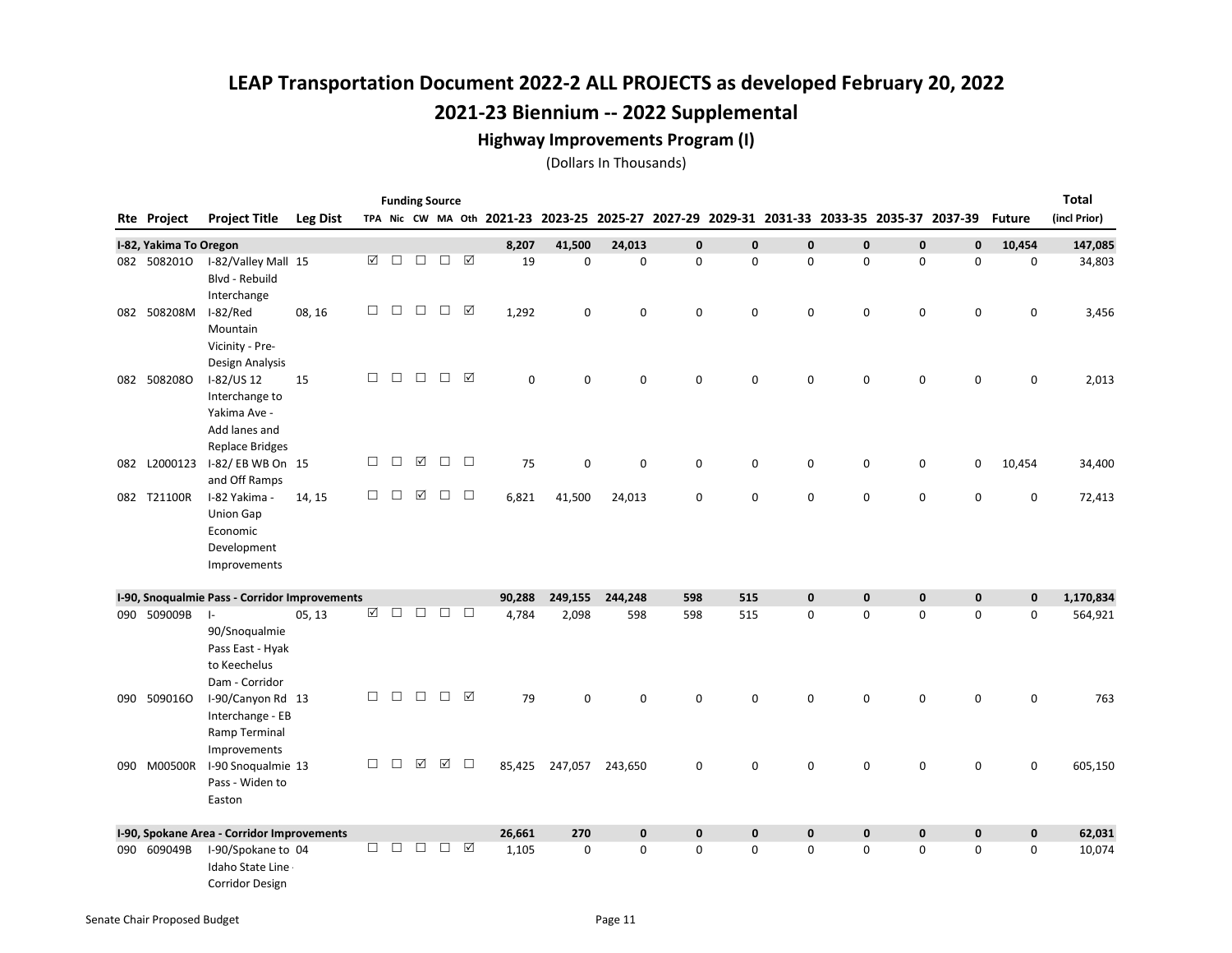#### Highway Improvements Program (I)

|     |                         |                                                                                                |                           |        |        |             | <b>Funding Source</b> |                 |                                           |              |              |              |              |             |             |             |                                                 |               | <b>Total</b> |
|-----|-------------------------|------------------------------------------------------------------------------------------------|---------------------------|--------|--------|-------------|-----------------------|-----------------|-------------------------------------------|--------------|--------------|--------------|--------------|-------------|-------------|-------------|-------------------------------------------------|---------------|--------------|
|     | Rte Project             | <b>Project Title</b>                                                                           | <b>Leg Dist</b>           |        |        |             |                       |                 | TPA Nic CW MA Oth 2021-23 2023-25 2025-27 |              |              |              |              |             |             |             | 2027-29 2029-31 2031-33 2033-35 2035-37 2037-39 | <b>Future</b> | (incl Prior) |
|     | 090 L2000094            | I-90/Medical<br>Lake & Geiger                                                                  | 06                        | $\Box$ | $\Box$ | $\boxtimes$ | $\Box$                | $\Delta$        | 7,729                                     | 270          | 0            | $\mathbf 0$  | $\mathbf 0$  | 0           | $\mathbf 0$ | $\mathbf 0$ | $\mathbf 0$                                     | 0             | 27,907       |
|     | 090 L2000122            | Interchanges<br>I-90/Barker to<br>Harvard -<br>Improve<br>Interchanges &<br><b>Local Roads</b> | 04                        | $\Box$ | $\Box$ | ☑           | $\Box$                | ☑               | 17,827                                    | $\mathbf 0$  | 0            | $\mathbf 0$  | $\mathbf 0$  | $\mathbf 0$ | $\mathbf 0$ | $\mathbf 0$ | 0                                               | $\mathbf 0$   | 24,050       |
|     |                         | I-90, Western Washington - Improvements                                                        |                           |        |        |             |                       |                 | 21,732                                    | $\mathbf 0$  | $\mathbf{0}$ | $\mathbf 0$  | $\mathbf{0}$ | 0           | $\mathbf 0$ | $\mathbf 0$ | $\mathbf 0$                                     | $\mathbf 0$   | 75,335       |
|     | 090 L2000124 I-90/Front |                                                                                                | 05                        | $\Box$ | П      | ☑           | $\Box$                | $\Box$          | 216                                       | 0            | $\mathbf 0$  | $\mathbf 0$  | 0            | 0           | 0           | 0           | 0                                               | 0             | 2,300        |
|     |                         | <b>Street IJR</b>                                                                              |                           |        |        |             |                       |                 |                                           |              |              |              |              |             |             |             |                                                 |               |              |
|     |                         | 090 L2000201 I-90/Eastgate to 05, 41, 48<br>SR 900 -<br>Corridor<br>Improvements               |                           | $\Box$ | $\Box$ | ☑           | $\Box$                | $\Box$          | 21,516                                    | $\mathbf 0$  | 0            | $\pmb{0}$    | 0            | 0           | 0           | $\mathsf 0$ | $\mathsf 0$                                     | 0             | 73,035       |
|     |                         | SR 99, Seattle - Alaskan Way Viaduct                                                           |                           |        |        |             |                       |                 | 175,667                                   | $\mathbf 0$  | $\mathbf 0$  | $\pmb{0}$    | $\pmb{0}$    | $\pmb{0}$   | $\pmb{0}$   | $\pmb{0}$   | $\mathbf 0$                                     | $\mathbf 0$   | 3,397,625    |
|     | 099 809936Z             | SR 99/Alaskan<br>Way Viaduct -<br>Replacement                                                  | 11, 36, 37,<br>43         | ☑      | ☑      | $\Box$      | $\Box$                | ☑               | 175,660                                   | $\mathbf 0$  | $\mathbf 0$  | $\mathbf 0$  | $\Omega$     | 0           | $\mathbf 0$ | 0           | $\mathbf 0$                                     | $\mathbf 0$   | 3,359,788    |
| 099 | 809940B                 | SR 99/Viaduct<br>Project -<br>Construction<br>Mitigation                                       | 11, 32, 36,<br>37, 43, 46 | ☑      | $\Box$ | $\Box$      | $\Box$                | $\triangledown$ | $\overline{7}$                            | $\mathbf 0$  | 0            | $\mathbf 0$  | $\mathbf 0$  | 0           | $\mathbf 0$ | 0           | $\mathbf 0$                                     | $\mathbf 0$   | 37,837       |
|     |                         | US 101/104/112, Olympic Peninsula/SW WA - Improvements                                         |                           |        |        |             |                       |                 | 1,256                                     | $\mathbf{0}$ | $\mathbf{0}$ | $\mathbf{0}$ | $\mathbf{0}$ | $\pmb{0}$   | $\mathbf 0$ | $\mathbf 0$ | $\mathbf 0$                                     | $\mathbf 0$   | 56,074       |
|     | 101 310107B             | US 101/Shore<br>Rd to Kitchen Rd<br>- Widening                                                 | 24                        | $\Box$ |        |             |                       |                 | 4                                         | 0            | 0            | $\pmb{0}$    | 0            | 0           | 0           | 0           | 0                                               | 0             | 51,059       |
|     |                         | 101 L2000161 US 101/Lynch<br>Road<br>Intersection<br>Improvements                              | 35                        | $\Box$ | $\Box$ | ☑           | $\Box$                | $\Box$          | $\mathbf 0$                               | $\mathbf 0$  | 0            | 0            | $\mathbf 0$  | 0           | 0           | 0           | $\mathbf 0$                                     | 0             | 2,636        |
|     | 101 L2000279            | US 101/Lower<br>Hoh Road<br>Intersection<br>Improvements                                       | 24                        | $\Box$ | $\Box$ | $\Box$      | $\Box$                | $\triangledown$ | $\mathbf 0$                               | $\mathbf 0$  | 0            | 0            | $\mathbf 0$  | 0           | 0           | 0           | 0                                               | 0             | 589          |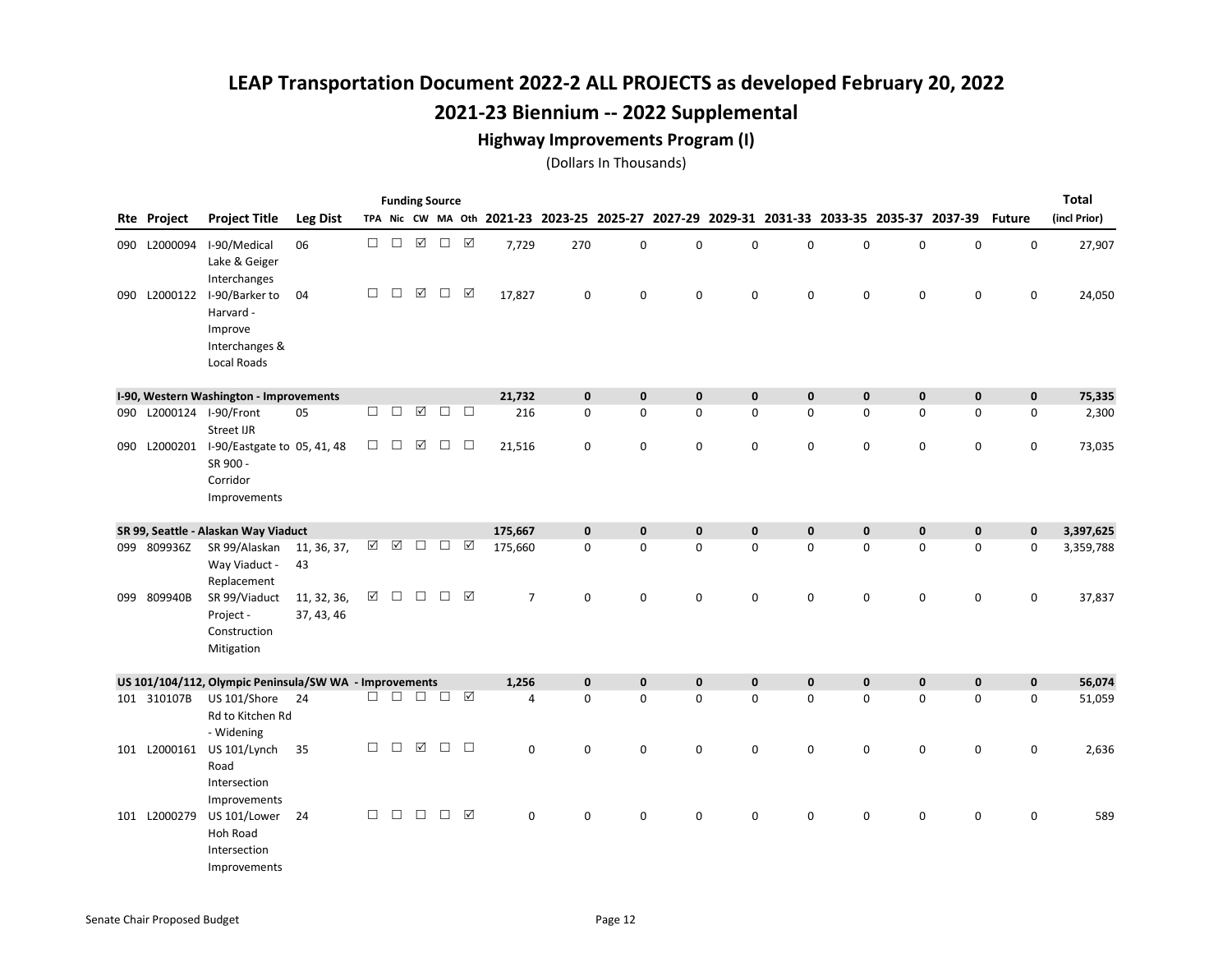#### Highway Improvements Program (I)

|                     |                                                                                                   |                       |        |                 |                      | <b>Funding Source</b> |                 |              |              |                                                                                           |              |              |              |             |             |              |               | <b>Total</b> |
|---------------------|---------------------------------------------------------------------------------------------------|-----------------------|--------|-----------------|----------------------|-----------------------|-----------------|--------------|--------------|-------------------------------------------------------------------------------------------|--------------|--------------|--------------|-------------|-------------|--------------|---------------|--------------|
| Rte Project         | <b>Project Title</b>                                                                              | <b>Leg Dist</b>       |        |                 |                      |                       |                 |              |              | TPA Nic CW MA Oth 2021-23 2023-25 2025-27 2027-29 2029-31 2031-33 2033-35 2035-37 2037-39 |              |              |              |             |             |              | <b>Future</b> | (incl Prior) |
| 101 L2000343        | <b>US 101/East</b><br>Sequim Corridor                                                             | 24                    | $\Box$ | $\Box$          | $\Box$               | $\Box$                | ☑               | 1,237        | 0            | 0                                                                                         | 0            | $\mathbf 0$  | 0            | 0           | 0           | $\mathbf 0$  | 0             | 1,290        |
| 104 L2000246 SR 104 | Improvements<br>Realignment for<br>Ferry Traffic                                                  | 23                    | $\Box$ | $\Box$          | $\Box$               | $\Box$                | ☑               | 15           | 0            | 0                                                                                         | $\mathbf 0$  | 0            | 0            | 0           | 0           | 0            | 0             | 500          |
|                     | SR 161, Pierce County - Corridor Improvements                                                     |                       |        |                 |                      |                       |                 | 31           | $\mathbf 0$  | $\mathbf 0$                                                                               | $\mathbf{0}$ | $\mathbf{0}$ | 0            | 0           | 0           | $\mathbf 0$  | $\mathbf{0}$  | 1,186        |
| 161 L1100048        | 31st Ave SW<br>Overpass -<br>Improvements                                                         | 25                    | $\Box$ | $\Box$          | $\Box$               | $\Box$                | ☑               | 31           | $\mathbf 0$  | 0                                                                                         | $\mathbf 0$  | $\mathbf 0$  | 0            | 0           | 0           | 0            | 0             | 1,186        |
|                     | SR 167, Renton to Puyallup Corridor Improvements                                                  |                       |        |                 |                      |                       |                 | 452          | $\mathbf{0}$ | $\mathbf{0}$                                                                              | $\mathbf{0}$ | $\mathbf{0}$ | $\mathbf 0$  | $\mathbf 0$ | 0           | $\mathbf 0$  | $\mathbf{0}$  | 83,931       |
| 167 816701C         | SR 167/8th St E 30, 33, 47<br>Vic to S 277th St<br>Vic-<br>Southbound<br>Managed Lane             |                       | ☑      | $\Box$          | $\Box$               | $\Box$                | $\Box$          | 452          | $\mathbf 0$  | 0                                                                                         | $\mathbf 0$  | 0            | 0            | 0           | 0           | $\mathbf 0$  | 0             | 83,931       |
|                     | SR 167, Tacoma to Puyallup - New Freeway                                                          |                       |        |                 |                      |                       |                 | 480,436      | 810,587      | 696,200                                                                                   | 136,998      | $\mathbf 0$  | $\mathbf 0$  | $\mathbf 0$ | $\pmb{0}$   | $\mathbf 0$  | $\bf{0}$      | 2,401,076    |
|                     | 167 M00600R SR 167/SR 509<br>Puget Sound<br>Gateway                                               | 25, 27, 30,<br>31, 33 | $\Box$ | $\Box$          | ☑                    | ☑                     | ☑               | 480,436      | 810,587      | 696,200                                                                                   | 136,998      | 0            | 0            | 0           | 0           | $\mathsf 0$  | $\mathbf 0$   | 2,401,076    |
|                     | I-205, Vancouver Area - Corridor Improvements                                                     |                       |        |                 |                      |                       |                 | $\mathbf{0}$ | 3,000        | 13,000                                                                                    | 34,000       | $\mathbf{0}$ | $\mathbf{0}$ | $\mathbf 0$ | $\mathbf 0$ | $\mathbf 0$  | $\pmb{0}$     | 88,775       |
|                     | 005 L1000111 I-5/179th St<br>Interchange                                                          | 17, 18                | $\Box$ | $\Box$          | $\boxed{\checkmark}$ | $\Box$                | ☑               | 0            | 3,000        | 13,000                                                                                    | 34,000       | 0            | 0            | 0           | 0           | $\mathbf 0$  | 0             | 50,500       |
| 205 420511A         | I-205/Mill Plain 49<br>Interchange to<br>NE 18th St -<br><b>Build</b><br>Interchange -<br>Stage 2 |                       | ☑      | $\Box$          | $\Box$               | $\Box$                | ☑               | 0            | $\mathbf 0$  | 0                                                                                         | $\mathbf 0$  | $\mathbf 0$  | 0            | 0           | 0           | $\mathbf 0$  | 0             | 38,275       |
|                     | SR 240, Richland Vicinity - Corridor Improvements                                                 |                       |        |                 |                      |                       |                 | 4,598        | $\mathbf{0}$ | $\mathbf{0}$                                                                              | $\mathbf{0}$ | $\mathbf{0}$ | $\mathbf{0}$ | $\mathbf 0$ | $\mathbf 0$ | $\mathbf{0}$ | $\mathbf{0}$  | 46,971       |
| 240 524002G         | SR 240/Richland 08<br>Y to Columbia<br>Center I/C - Add<br>Lanes                                  |                       | $\Box$ | $\triangledown$ | $\Box$               | $\Box$                | $\triangledown$ | 4            | $\Omega$     | $\Omega$                                                                                  | $\Omega$     | $\Omega$     | $\Omega$     | $\Omega$    | 0           | $\mathbf 0$  | $\Omega$      | 41,021       |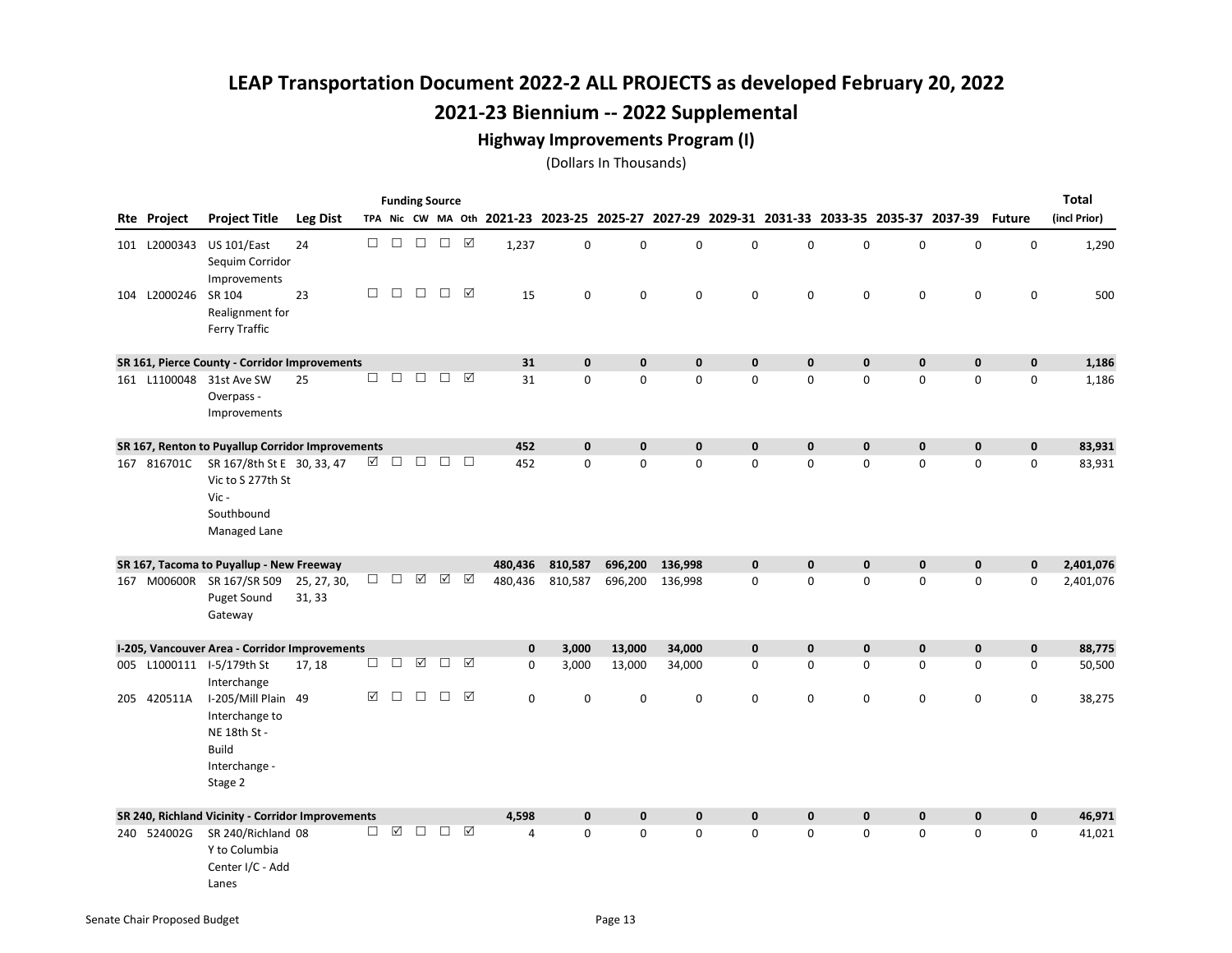#### Highway Improvements Program (I)

|                    |                                                               |                   |             |        |                      | <b>Funding Source</b> |                 |                                           |              |              |              |              |                                                 |             |             |                    |               | Total        |
|--------------------|---------------------------------------------------------------|-------------------|-------------|--------|----------------------|-----------------------|-----------------|-------------------------------------------|--------------|--------------|--------------|--------------|-------------------------------------------------|-------------|-------------|--------------------|---------------|--------------|
| Rte Project        | <b>Project Title</b>                                          | <b>Leg Dist</b>   |             |        |                      |                       |                 | TPA Nic CW MA Oth 2021-23 2023-25 2025-27 |              |              |              |              | 2027-29 2029-31 2031-33 2033-35 2035-37 2037-39 |             |             |                    | <b>Future</b> | (incl Prior) |
| 240 524003S        | <b>SR</b><br>240/Kingsgate<br>Way - Signalize<br>Intersection | 08                | $\Box$      | $\Box$ | $\Box$               | $\Box$                | $\boxed{\sqrt}$ | 0                                         | $\mathbf 0$  | 0            | $\mathbf 0$  | $\Omega$     | 0                                               | 0           | 0           | $\mathbf 0$        | $\mathbf 0$   | 950          |
| 240 L2000202       | SR 240/Richland 08<br>Corridor<br>Improvements                |                   | $\Box$      | $\Box$ | ☑                    | $\Box$                | $\Box$          | 4,594                                     | 0            | 0            | $\mathbf 0$  | $\mathbf 0$  | 0                                               | $\mathbf 0$ | 0           | 0                  | 0             | 5,000        |
|                    | SR 305/SR 304, Bremerton Vicinity - Corridor Improvements     |                   |             |        |                      |                       |                 | 16,232                                    | 11,900       | 2,000        | $\mathbf 0$  | $\mathbf 0$  | 0                                               | $\mathbf 0$ | $\pmb{0}$   | $\pmb{\mathsf{o}}$ | $\mathbf 0$   | 40,300       |
| 305 N30500R SR 305 | Construction -<br>Safety &<br>Mobility<br>Improvements        | 23                | П.          | $\Box$ | $\boxed{\checkmark}$ | $\Box$                | $\Box$          | 16,232                                    | 11,900       | 2,000        | $\mathbf 0$  | $\mathbf 0$  | 0                                               | $\mathbf 0$ | 0           | $\mathbf 0$        | $\mathbf 0$   | 40,300       |
|                    | SR 395, Ritzville to Pasco - Corridor Improvements            |                   |             |        |                      |                       |                 | 1,378                                     | $\mathbf{0}$ | $\mathbf{0}$ | $\mathbf{0}$ | $\mathbf{0}$ | 0                                               | $\mathbf 0$ | 0           | $\mathbf{0}$       | $\mathbf{0}$  | 15,000       |
|                    | 395 L2000128 US 395/Safety<br>Corridor<br>Improvements        | 09, 16            | □           | $\Box$ | $\triangledown$      | $\Box$                | $\Box$          | 1,378                                     | $\mathbf 0$  | 0            | $\mathbf 0$  | $\mathbf 0$  | 0                                               | 0           | $\mathsf 0$ | $\mathbf 0$        | $\mathbf 0$   | 15,000       |
|                    | US 395, Spokane - North Spokane Corridor                      |                   |             |        |                      |                       |                 | 187,308                                   | 199,093      | 252,100      | 68,204       | $\mathbf 0$  | 0                                               | $\mathbf 0$ | $\mathbf 0$ | $\mathbf 0$        | $\mathbf 0$   | 1,103,082    |
| 395 600010A        | US 395/North<br>Spokane<br>Corridor                           | 03, 04, 06,<br>07 | $\boxtimes$ | ☑      | $\Box$               | $\Box$ $\Box$         |                 | 0                                         | 0            | 0            | 0            | 0            | 0                                               | 0           | 0           | $\mathsf 0$        | 0             | 222,843      |
| 395 M00800R        | US 395 North<br>Spokane<br>Corridor                           | 03, 04, 07        | П           | П      | ☑                    | ☑                     | ☑               | 187,308                                   | 199,093      | 252,100      | 68,204       | $\mathbf 0$  | 0                                               | $\mathbf 0$ | 0           | $\mathbf 0$        | $\mathbf 0$   | 880,239      |
|                    | I-405, Lynnwood to Tukwila - Corridor Improvements            |                   |             |        |                      |                       |                 | 704,663                                   | 551,555      | 187,785      | 318,000      | $\mathbf{0}$ | $\mathbf{0}$                                    | $\mathbf 0$ | $\mathbf 0$ | $\mathbf{0}$       | 70,500        | 3,159,268    |
| 405 140504C        | I-405/SR 167<br>Interchange -<br><b>Direct</b><br>Connector   | 11, 37            | ☑           | $\Box$ | $\Box$               | П                     | $\Box$          | 0                                         | 0            | 0            | $\mathbf 0$  | 0            | 0                                               | $\mathbf 0$ | 0           | $\mathbf 0$        | 0             | 27,905       |
| 405 140511A        | I-405 South<br>Downtown<br><b>Access Study</b><br>Support     | 41,48             | П           | П      | $\Box$               | $\Box$                | ☑               | 51                                        | $\mathbf 0$  | 0            | $\mathbf 0$  | $\Omega$     | 0                                               | $\mathbf 0$ | 0           | $\mathbf 0$        | $\mathbf 0$   | 209          |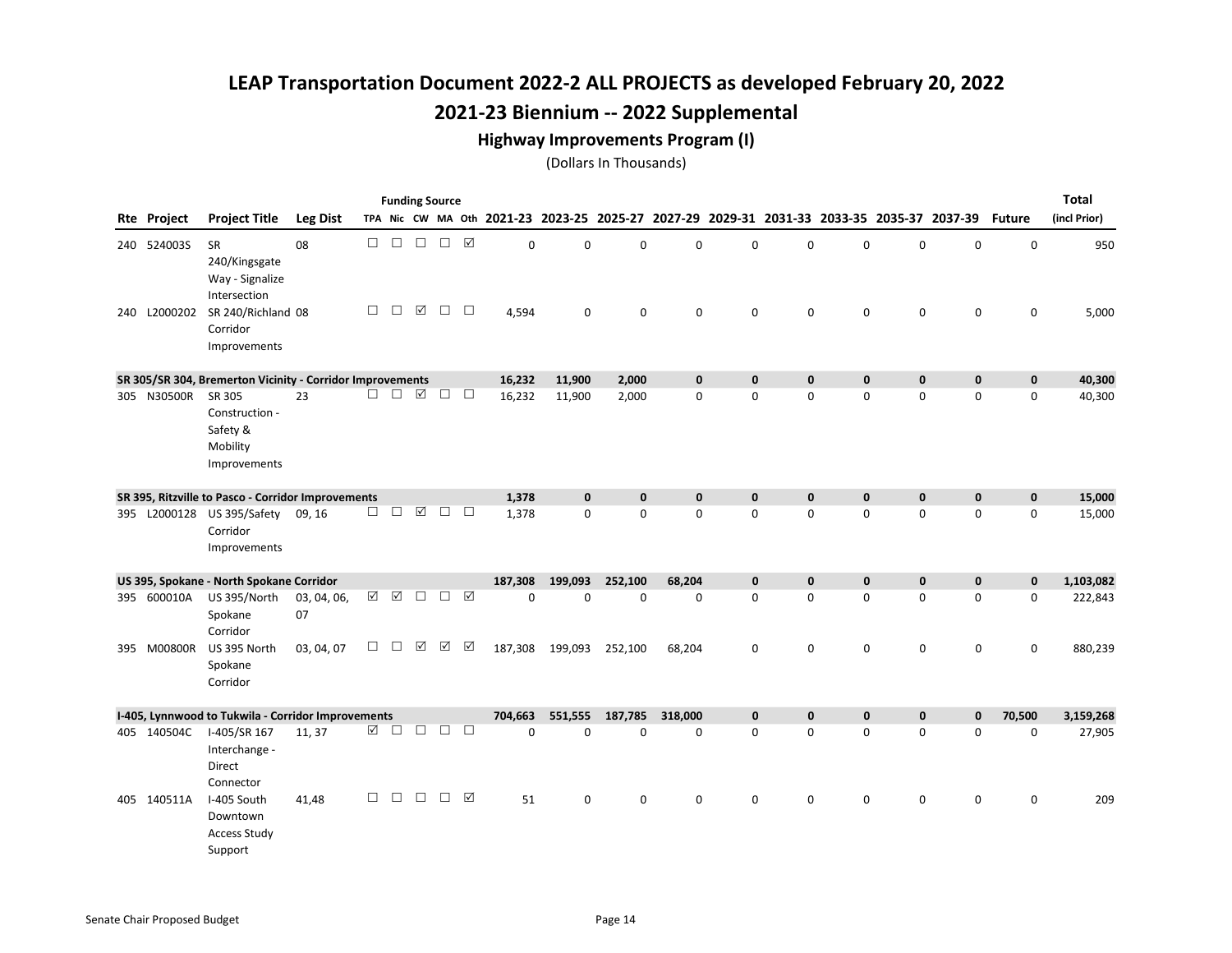#### Highway Improvements Program (I)

|                    |                                                                                        |                 |        |        |        | <b>Funding Source</b> |                 |                                                                                           |             |         |             |   |             |   |             |             |               | <b>Total</b> |
|--------------------|----------------------------------------------------------------------------------------|-----------------|--------|--------|--------|-----------------------|-----------------|-------------------------------------------------------------------------------------------|-------------|---------|-------------|---|-------------|---|-------------|-------------|---------------|--------------|
| <b>Rte Project</b> | <b>Project Title</b>                                                                   | <b>Leg Dist</b> |        |        |        |                       |                 | TPA Nic CW MA Oth 2021-23 2023-25 2025-27 2027-29 2029-31 2031-33 2033-35 2035-37 2037-39 |             |         |             |   |             |   |             |             | <b>Future</b> | (incl Prior) |
| 405 140567H        | I-405/NE 85th St 48<br>Interchange -<br>Toll                                           |                 | $\Box$ | $\Box$ | $\Box$ | $\Box$ \  \, \Box     |                 | 0                                                                                         | 2,000       | 8,000   | $\mathsf 0$ | 0 | $\mathbf 0$ | 0 | $\mathsf 0$ | $\mathsf 0$ | $\mathbf 0$   | 10,000       |
| 405 840502B        | Infrastructure<br>I-405/SR 181 to 11<br>SR 167 -<br>Widening                           |                 | ☑      | ☑      | $\Box$ | $\Box$                | $\triangledown$ | 79                                                                                        | $\mathbf 0$ | 0       | $\mathsf 0$ | 0 | 0           | 0 | $\mathsf 0$ | 0           | $\mathsf 0$   | 140,084      |
| 405 840541F        | I-405/I-90 to SE 41<br>8th St -<br>Widening                                            |                 | $\Box$ | ☑      | $\Box$ | $\Box$                | ☑               | 0                                                                                         | 0           | 0       | 0           | 0 | 0           | 0 | 0           | 0           | 0             | 179,816      |
| 405 8BI1001        | I-405/South<br><b>Renton Vicinity</b><br>Stage 2 -<br>Widening<br>(Nickel/TPA)         | 11, 37, 47      | ☑      | ☑      | $\Box$ | □                     | $\triangledown$ | 0                                                                                         | 0           | 0       | $\mathbf 0$ | 0 | 0           | 0 | 0           | 0           | 0             | 164,268      |
| 405 8BI1002        | I-405/Kirkland<br>Vicinity Stage 2 - 48<br>Widening<br>(Nickel/TPA)                    | 01, 41, 45,     | ☑      | ☑      | □      | □                     | $\triangledown$ | 15                                                                                        | $\Omega$    | 0       | $\mathbf 0$ | 0 | $\mathbf 0$ | 0 | $\mathbf 0$ | 0           | $\mathsf 0$   | 342,737      |
| 405 8BI1006        | I-405/Renton to 11, 37, 41<br>Bellevue<br>Widening and<br><b>Express Toll</b><br>Lanes |                 | ☑      | ☑      | П      | П                     | $\Box$          | $\mathbf 0$                                                                               | $\Omega$    | 0       | $\Omega$    | 0 | 0           | 0 | $\mathbf 0$ | 0           | $\mathbf 0$   | 21,656       |
| 405 L1000110       | I-405/NE 132nd 01, 45<br>Interchange -<br><b>Totem Lake</b>                            |                 | $\Box$ | $\Box$ | ☑      | $\Box$                | ☑               | 65,994                                                                                    | 4,830       | 0       | 0           | 0 | 0           | 0 | 0           | $\mathbf 0$ | 0             | 83,399       |
| 405 L1000163       | I-405 NB Hard<br>Shoulder<br>Running -- SR<br>527 to I-5                               | 01, 21          | $\Box$ | $\Box$ | $\Box$ | □                     | $\triangledown$ | 0                                                                                         | 0           | 0       | $\mathbf 0$ | 0 | $\mathbf 0$ | 0 | $\mathsf 0$ | 0           | $\mathsf 0$   | 11,586       |
| 405 L1000280       | I-405/North 8th 37<br><b>Street Direct</b><br>Access Ramp in<br>Renton                 |                 | $\Box$ | $\Box$ | $\Box$ | $\Box$                | ☑               | $\mathbf 0$                                                                               | 0           | 50,000  | 200,000     | 0 | 0           | 0 | 0           | 0           | 0             | 250,000      |
| 405 L2000234       | I-405/SR 522 to 01, 21, 32<br>I-5 Capacity<br>Improvements                             |                 | ☑      | □      | □      | ☑                     | ☑               | 177,982                                                                                   | 311,000     | 147,000 | $\mathbf 0$ | 0 | 0           | 0 | $\mathbf 0$ | 0           | $\mathbf 0$   | 655,038      |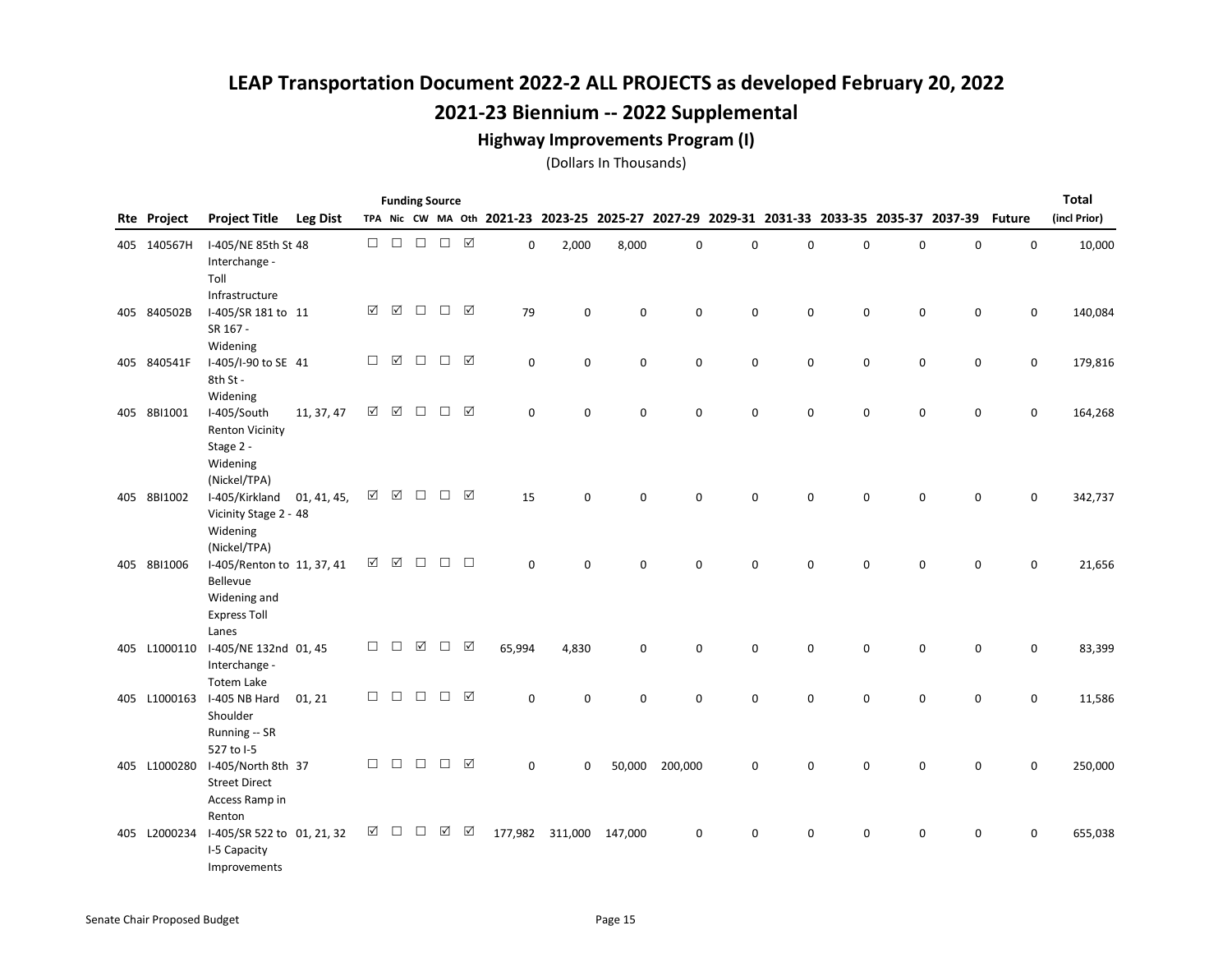#### Highway Improvements Program (I)

|              |                                                                                |                  |          |             | <b>Funding Source</b> |                 |         |                 |              |              |              |              |              |                                                                                                  |              |             | <b>Total</b> |
|--------------|--------------------------------------------------------------------------------|------------------|----------|-------------|-----------------------|-----------------|---------|-----------------|--------------|--------------|--------------|--------------|--------------|--------------------------------------------------------------------------------------------------|--------------|-------------|--------------|
| Rte Project  | <b>Project Title</b>                                                           | <b>Leg Dist</b>  |          |             |                       |                 |         |                 |              |              |              |              |              | TPA Nic CW MA Oth 2021-23 2023-25 2025-27 2027-29 2029-31 2031-33 2033-35 2035-37 2037-39 Future |              |             | (incl Prior) |
| 405 M00900R  | I-405/Renton to 11, 37, 41,<br>Bellevue -<br>Corridor<br>Widening              | ☑<br>48          | $\Delta$ | ☑           | $\Box$                | ☑               |         | 461,142 255,425 | 5,985        | 143,000      | 0            | $\mathbf 0$  | $\mathbf 0$  | 0                                                                                                | 0            | $\mathbf 0$ | 1,272,570    |
|              | 405 G2000107 I-405/SR 167<br>Corridor<br>Improvements<br>Sales Tax<br>Deferral | $\Box$<br>01     | □        | $\Box$      | ☑                     | ☑               | $-600$  | $-21,700$       | $-23,200$    | $-25,000$    | 0            | $\mathbf 0$  | $\mathbf 0$  | $\mathbf 0$                                                                                      | 0            | 70,500      | $\mathbf 0$  |
|              | SR 502, I-5 to Battle Ground - Corridor Improvements                           |                  |          |             |                       |                 | 16      | $\mathbf{0}$    | $\bf{0}$     | $\mathbf 0$  | $\mathbf 0$  | $\mathbf 0$  | $\mathbf 0$  | $\mathbf 0$                                                                                      | $\mathbf 0$  | $\mathbf 0$ | 81,765       |
|              | 502 450208W SR 502/I-5 to<br>Battle Ground -<br><b>Add Lanes</b>               | ☑<br>17, 18      | ☑        | $\Box$      | $\Box$                | ☑               | 16      | $\mathbf 0$     | 0            | 0            | $\mathbf 0$  | $\mathbf 0$  | $\mathbf 0$  | 0                                                                                                | 0            | 0           | 81,765       |
|              | SR 510, Yelm - New Freeway                                                     |                  |          |             |                       |                 | 5,318   | 48,701          | 717          | $\mathbf{0}$ | $\mathbf{0}$ | $\mathbf{0}$ | $\mathbf{0}$ | $\mathbf{0}$                                                                                     | $\mathbf{0}$ | $\mathbf 0$ | 58,500       |
| 510 T32700R  | SR 510/Yelm<br>Loop Phase 2                                                    | $\Box$<br>02     | $\Box$   | $\boxtimes$ | $\Box$ $\Box$         |                 | 5,318   | 48,701          | 717          | 0            | $\mathbf 0$  | $\Omega$     | $\Omega$     | 0                                                                                                | 0            | 0           | 58,500       |
|              | SR 518, Burien to Tukwila - Corridor Improvements                              |                  |          |             |                       |                 | 611     | $\mathbf 0$     | $\mathbf 0$  | $\mathbf 0$  | $\mathbf 0$  | $\bf{0}$     | $\mathbf 0$  | $\mathbf 0$                                                                                      | $\mathbf 0$  | $\mathbf 0$ | 13,426       |
| 518 T32800R  | <b>SR 518 Des</b><br>Moines<br>Interchange<br>Improvement                      | $\Box$<br>33     | $\Box$   | $\boxtimes$ | □                     | $\triangledown$ | 611     | $\mathbf 0$     | 0            | 0            | $\mathbf 0$  | $\mathbf 0$  | $\mathbf 0$  | $\mathbf 0$                                                                                      | 0            | 0           | 13,426       |
|              | SR 520, Seattle to Redmond - Corridor Improvements                             |                  |          |             |                       |                 | 472,807 | 391,456         | 338,309      | 287,198      | 237,065      | 14,913       | $\mathbf{0}$ | $\mathbf 0$                                                                                      | $\mathbf{0}$ | 159,400     | 5,084,741    |
| 520 8BI1003  | SR 520/ Bridge 43, 48<br>Replacement<br>and HOV<br>(Nickel/TPA)                |                  | ☑ ☑      | $\Box$      | □ ☑                   |                 | 1,392   | $\Omega$        | $\mathbf{0}$ | $\Omega$     | $\Omega$     | $\Omega$     | $\Omega$     | $\Omega$                                                                                         | 0            | $\mathbf 0$ | 2,677,687    |
| 520 8BI1009  | <b>SR</b><br>520/Repayment<br>of Sales Tax for<br><b>Bridge</b><br>Replacement | $\Box$<br>43, 48 | $\Box$   | $\Box$      | □                     | ☑               | 0       | 0               | 0            | 0            | 0            | $\mathbf 0$  | 0            | 0                                                                                                |              | 0 159,400   | 159,400      |
| 520 L1000033 | Lake<br>Washington<br>Congestion<br>Management                                 | ☑<br>43, 48      | $\Box$   | $\Box$      | П.                    | ☑               | 287     | $\mathbf 0$     | 0            | 0            | 0            | $\mathbf 0$  | 0            | 0                                                                                                | 0            | 0           | 86,931       |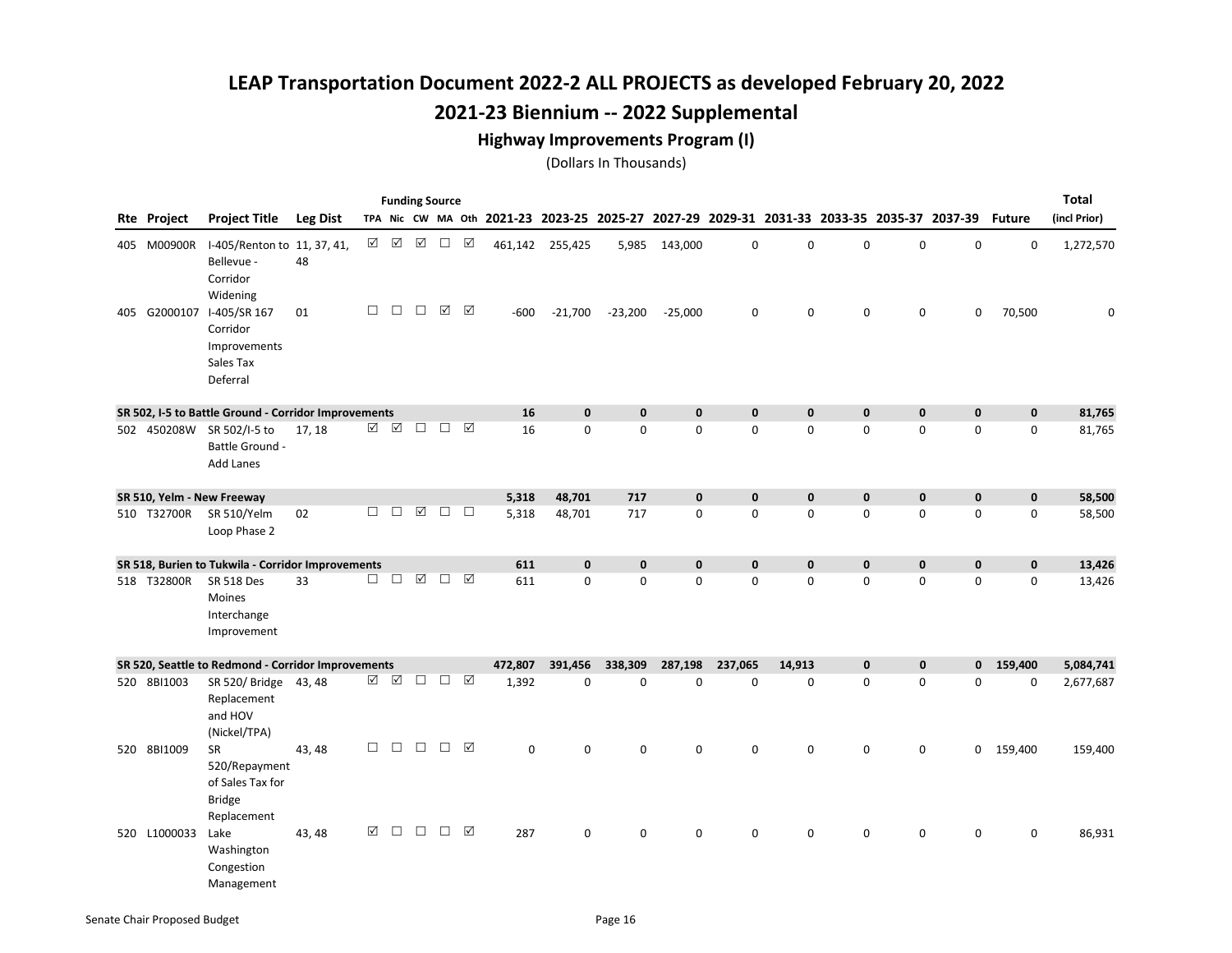#### Highway Improvements Program (I)

|     |                    |                                                                                                   |                 |        |          | <b>Funding Source</b> |                      |                 |             |             |                                                                                           |             |             |        |             |             |             |               | <b>Total</b> |
|-----|--------------------|---------------------------------------------------------------------------------------------------|-----------------|--------|----------|-----------------------|----------------------|-----------------|-------------|-------------|-------------------------------------------------------------------------------------------|-------------|-------------|--------|-------------|-------------|-------------|---------------|--------------|
|     | <b>Rte Project</b> | <b>Project Title</b>                                                                              | <b>Leg Dist</b> |        |          |                       |                      |                 |             |             | TPA Nic CW MA Oth 2021-23 2023-25 2025-27 2027-29 2029-31 2031-33 2033-35 2035-37 2037-39 |             |             |        |             |             |             | <b>Future</b> | (incl Prior) |
|     | 520 L1000098       | SR 520/124th St 48<br>Interchange<br>(Design and                                                  |                 | $\Box$ | $\Box$   | $\boxed{\mathcal{N}}$ | $\Box$               | $\Box$          | 20,743      | 16,000      | $\mathbf 0$                                                                               | $\mathbf 0$ | $\mathbf 0$ | 0      | 0           | $\mathsf 0$ | $\mathbf 0$ | $\mathsf 0$   | 40,900       |
|     |                    | Right of Way)<br>520 L1100101 SR 520/148th<br>Ave NE Overlake<br><b>Access Ramp</b>               | 48              | $\Box$ | $\Box$   | $\boxtimes$           | $\Box$               | ☑               | 48,797      | $\mathbf 0$ | $\mathbf 0$                                                                               | $\mathbf 0$ | $\mathbf 0$ | 0      | 0           | $\mathsf 0$ | $\mathbf 0$ | 0             | 68,917       |
| 520 | M00400R            | SR 520 Seattle<br>Corridor<br>Improvements -<br>West End                                          | 43              | $\Box$ | $\Box$   | $\boxtimes$           | $\boxed{\mathbf{N}}$ | ☑               | 401,588     | 375,456     | 338,309                                                                                   | 287,198     | 237,065     | 14,913 | 0           | 0           | $\mathbf 0$ | 0             | 2,050,906    |
|     |                    | SR 522, Seattle to Monroe - Corridor Improvements                                                 |                 |        |          |                       |                      |                 | 3,005       | 19,305      | $\mathbf 0$                                                                               | $\mathbf 0$ | $\mathbf 0$ | 0      | $\pmb{0}$   | 0           | $\mathbf 0$ | $\mathbf 0$   | 191,827      |
|     | 522 152201C        | SR 522/I-5 to I- 01, 46<br>$405 -$<br>Multimodal<br>Improvements                                  |                 | ☑      | ☑        | $\Box$                | $\Box$               | $\triangledown$ | 31          | $\mathbf 0$ | $\mathbf 0$                                                                               | $\mathbf 0$ | 0           | 0      | 0           | 0           | $\mathbf 0$ | $\mathbf 0$   | 22,566       |
|     | 522 152234E        | <b>SR</b><br>522/Snohomish<br>River Bridge to<br>US 2 - Add                                       | 01, 39          | $\Box$ | $\Delta$ | $\Box$                | $\Box$               | ☑               | 28          | $\mathbf 0$ | $\mathbf 0$                                                                               | 0           | 0           | 0      | 0           | 0           | 0           | 0             | 145,637      |
|     | 522 NPARADI        | SR 522/Paradise 01<br>Lk Rd<br>Interchange &<br>Widening on SR<br>522<br>(Design/Enginee<br>ring) |                 | $\Box$ | $\Box$   | $\boxtimes$           | $\Box$               | ☑               | 2,946       | 19,305      | $\mathbf 0$                                                                               | $\Omega$    | $\mathbf 0$ | 0      | $\mathbf 0$ | 0           | $\mathbf 0$ | $\mathbf 0$   | 23,624       |
|     |                    | SR 531, Smokey Point Vicinity - Improvements                                                      |                 |        |          |                       |                      |                 | 4,054       | 21,494      | 12,719                                                                                    | $\mathbf 0$ | $\mathbf 0$ | 0      | $\pmb{0}$   | 0           | $\mathbf 0$ | $\mathbf 0$   | 41,178       |
|     | 531 153160A        | SR 531/43rd<br>Ave NE to 67th<br>Ave. NE -<br>Widening                                            | 39              | $\Box$ | $\Box$   | $\Box$                | $\Box$               | ☑               | $\mathsf 0$ | $\mathbf 0$ | $\mathbf 0$                                                                               | 0           | 0           | 0      | 0           | 0           | 0           | $\mathbf 0$   | 1,868        |
|     |                    | 531 L1000114 SR 531/43rd<br>Ave NE to 67th<br>Ave NE -<br>Corridor<br>Improvements                | 10,39           | □      | П        | ☑                     | П                    | ☑               | 4,054       | 21,494      | 12,719                                                                                    | 0           | $\Omega$    | 0      | 0           | 0           | $\mathbf 0$ | $\mathbf 0$   | 39,310       |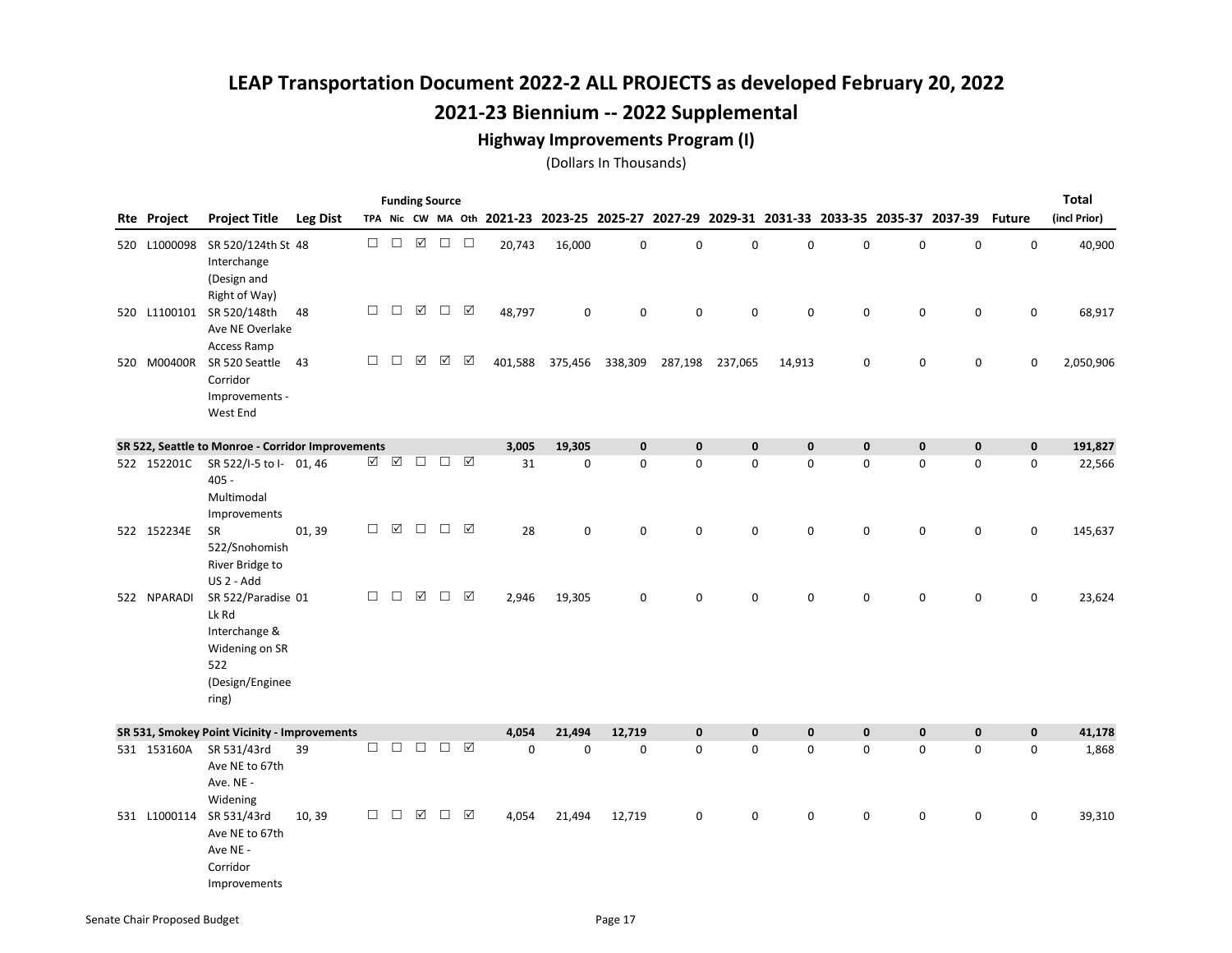#### Highway Improvements Program (I)

|                    |                                                                               |                 |        |        | <b>Funding Source</b> |        |                 |             |             |              |              |              |              |              |              |                                                                                                  |              | <b>Total</b> |
|--------------------|-------------------------------------------------------------------------------|-----------------|--------|--------|-----------------------|--------|-----------------|-------------|-------------|--------------|--------------|--------------|--------------|--------------|--------------|--------------------------------------------------------------------------------------------------|--------------|--------------|
| <b>Rte Project</b> | <b>Project Title</b>                                                          | <b>Leg Dist</b> |        |        |                       |        |                 |             |             |              |              |              |              |              |              | TPA Nic CW MA Oth 2021-23 2023-25 2025-27 2027-29 2029-31 2031-33 2033-35 2035-37 2037-39 Future |              | (incl Prior) |
|                    |                                                                               |                 |        |        |                       |        |                 |             |             |              |              |              |              |              |              |                                                                                                  |              |              |
|                    | SR 532, Camano Island to I-5 - Corridor Improvements                          |                 |        |        |                       |        |                 | 1,137       | $\mathbf 0$ | $\mathbf{0}$ | $\mathbf{0}$ | $\mathbf{0}$ | $\mathbf 0$  | $\pmb{0}$    | $\mathbf 0$  | $\mathbf 0$                                                                                      | $\mathbf 0$  | 81,560       |
| 532 053255C        | SR 532/Camano 10<br>Island to I-5<br>Corridor<br>Improvements<br>(TPA)        |                 | ☑      |        | $\Box$ $\Box$         |        | $\Box$ $\Box$   | 1,137       | $\mathbf 0$ | 0            | $\mathbf 0$  | $\Omega$     | $\mathbf 0$  | $\mathbf 0$  | $\mathbf 0$  | $\mathbf 0$                                                                                      | $\mathbf 0$  | 81,560       |
|                    | SR 539, Bellingham North - Corridor Improvements                              |                 |        |        |                       |        |                 | 150         | 6,846       | 26,154       | 7,000        | $\mathbf{0}$ | $\mathbf{0}$ | $\mathbf{0}$ | $\mathbf{0}$ | $\mathbf{0}$                                                                                     | $\mathbf{0}$ | 47,605       |
| 539 153915A        | SR 539/Lynden- 42<br>Aldergrove Port<br>of Entry<br>Improvements              |                 | $\Box$ | $\Box$ | $\Box$                | $\Box$ | ☑               | 150         | $\Omega$    | 0            | $\mathbf 0$  | 0            | $\mathbf 0$  | 0            | $\mathbf 0$  | $\mathbf 0$                                                                                      | $\mathbf 0$  | 7,605        |
| 539 L2000118       | SR 539/Guide<br>Meridian                                                      | 42              | $\Box$ | $\Box$ | ☑                     | □      | $\Box$          | $\mathbf 0$ | 6,846       | 26,154       | 7,000        | 0            | $\mathbf 0$  | 0            | $\mathbf 0$  | $\mathbf 0$                                                                                      | $\mathbf 0$  | 40,000       |
|                    | Complete Puget Sound Core HOV System - Multiple Highways                      |                 |        |        |                       |        |                 | 35,153      | 11,257      | 66,361       | 11,562       | $\mathbf{0}$ | $\mathbf{0}$ | $\pmb{0}$    | $\mathbf 0$  | $\mathbf 0$                                                                                      | $\mathbf 0$  | 129,451      |
| 167 316706C        | SR 167/SR 410 25, 30, 31<br>to SR 18 -<br>Congestion<br>Management            |                 | ☑      |        | $\Box$ $\Box$ $\Box$  |        | $\triangledown$ | 35,153      | 11,257      | 66,361       | 11,562       | 0            | 0            | 0            | $\mathbf 0$  | $\mathbf 0$                                                                                      | $\mathbf 0$  | 129,451      |
|                    | <b>Future Unprogrammed Project Reserves</b>                                   |                 |        |        |                       |        |                 | 10,000      | 19,099      | 109,998      | 97,505       | 79,170       | 103,500      | 103,500      | 103,500      | $\mathbf 0$                                                                                      | $\mathbf{0}$ | 626,272      |
| 998 0999021        | Safety Project<br>Reserve -<br>Collision<br>Reduction                         | 99              | П      | П.     | $\Box$                | $\Box$ | ⊠               | $\Omega$    | 0           | 28,023       | 26,252       | 20,752       | 28,050       | 28,050       | 28,050       | $\mathbf 0$                                                                                      | $\mathbf 0$  | 159,177      |
| 998 099902J        | Safety Project<br>Reserve -<br>Collision<br>Prevention                        | 99              | $\Box$ | $\Box$ | $\Box$                | $\Box$ | ☑               | $\mathsf 0$ | 0           | 65,385       | 61,253       | 48,418       | 65,450       | 65,450       | 65,450       | 0                                                                                                | 0            | 371,406      |
| 998 099902K        | Environmental<br><b>Retrofit Project</b><br>Reserve -<br>Stormwater<br>Runoff | 99              | $\Box$ | П      | $\Box$                | $\Box$ | ⊠               | $\Omega$    | 3,429       | 3,705        | 0            | $\Omega$     | $\Omega$     | 0            | $\mathbf 0$  | $\mathbf 0$                                                                                      | $\mathbf 0$  | 7,134        |
| 998 099902N        | Project Reserve - 99<br><b>Noise Reduction</b>                                |                 | П      | П      | П                     | $\Box$ | ⊠               | $\mathbf 0$ | 3,000       | $\mathbf 0$  | $\Omega$     | 0            | 0            | 0            | $\Omega$     | 0                                                                                                | 0            | 3,000        |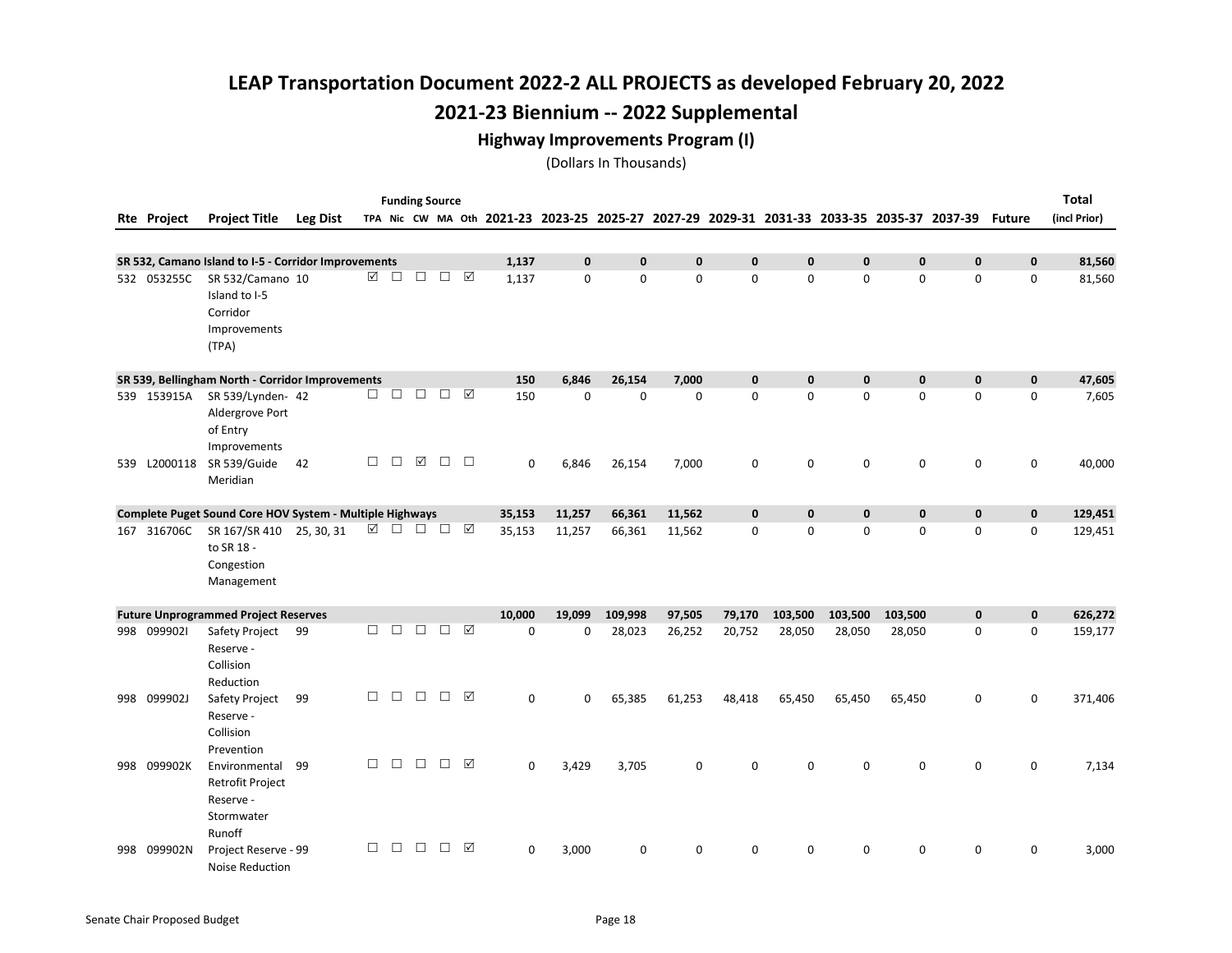#### Highway Improvements Program (I)

|     |                                      |                                                                                                       |                 |             |                  |                  | <b>Funding Source</b> |        |                                                                                           |                 |                 |             |                       |             |                       |             |                  |               | <b>Total</b>    |
|-----|--------------------------------------|-------------------------------------------------------------------------------------------------------|-----------------|-------------|------------------|------------------|-----------------------|--------|-------------------------------------------------------------------------------------------|-----------------|-----------------|-------------|-----------------------|-------------|-----------------------|-------------|------------------|---------------|-----------------|
|     | <b>Rte Project</b>                   | <b>Project Title</b>                                                                                  | <b>Leg Dist</b> |             |                  |                  |                       |        | TPA Nic CW MA Oth 2021-23 2023-25 2025-27 2027-29 2029-31 2031-33 2033-35 2035-37 2037-39 |                 |                 |             |                       |             |                       |             |                  | <b>Future</b> | (incl Prior)    |
| 998 | 998 099902Q<br>099905Q               | Environmental<br>Retrofit Project<br>Reserve -<br>Chronic<br>Environment<br>Deficiency<br>Local Funds | 99<br>99        | $\Box$<br>П | $\Box$<br>$\Box$ | $\Box$<br>$\Box$ | $\Box$<br>$\Box$      | ☑<br>☑ | 0<br>10,000                                                                               | 2,670<br>10,000 | 2,885<br>10,000 | 0<br>10,000 | $\mathbf 0$<br>10,000 | 0<br>10,000 | $\mathbf 0$<br>10,000 | 0<br>10,000 | $\mathsf 0$<br>0 | 0<br>0        | 5,555<br>80,000 |
|     |                                      | Placeholder for<br>Improvement<br>Program                                                             |                 |             |                  |                  |                       |        |                                                                                           |                 |                 |             |                       |             |                       |             |                  |               |                 |
|     | <b>Studies &amp; System Analysis</b> |                                                                                                       |                 |             |                  |                  |                       |        | 195                                                                                       | $\mathbf{0}$    | $\mathbf 0$     | $\mathbf 0$ | $\mathbf{0}$          | $\mathbf 0$ | $\pmb{0}$             | $\mathbf 0$ | $\mathbf 0$      | $\mathbf 0$   | 4,357           |
|     | 000 100098U                          | WA-BC Joint<br>Transportation<br>Action Plan -<br>Int'l Mobility &<br><b>Trade Corridor</b>           | 42              | П           | $\Box$           | $\Box$           | $\Box$                | ☑      | 80                                                                                        | $\mathbf 0$     | 0               | $\mathbf 0$ | $\Omega$              | 0           | $\mathbf 0$           | $\mathbf 0$ | 0                | 0             | 856             |
|     | 002 L1000158                         | US 2 Trestle IJR 44                                                                                   |                 | ☑           | $\Box$           | $\Box$           | $\Box$                | ☑      | 115                                                                                       | $\mathbf 0$     | 0               | $\mathbf 0$ | $\mathbf 0$           | $\mathbf 0$ | $\mathbf 0$           | $\mathbf 0$ | 0                | 0             | 3,501           |
|     |                                      | <b>Improvement - Program Support Activities</b>                                                       |                 |             |                  |                  |                       |        | 29,589                                                                                    | 30,182          | 30,787          | 31,389      | 32,037                | 32,702      | 33,371                | 34,038      | 0                | $\mathbf 0$   | 412,022         |
|     | 000 095901X                          | Set Aside for<br>Improvement<br>Program<br>Support<br>Activities -<br>Improvements                    | 99              | $\Box$      | $\Box$           | $\Box$           | $\Box$                | ☑      | 29,570                                                                                    | 30,182          | 30,787          | 31,389      | 32,037                | 32,702      | 33,371                | 34,038      | 0                | 0             | 411,992         |
|     | 162 316204C                          | SR 162/Right of 31<br><b>Way Acquisition</b><br>for Tehaleh<br>Development                            |                 | $\Box$      | $\Box$           | $\Box$           | $\Box$                | ☑      | 19                                                                                        | $\mathbf 0$     | 0               | $\mathbf 0$ | 0                     | 0           | 0                     | 0           | $\mathbf 0$      | 0             | 30              |
|     |                                      | Safety - Interchange Improvements (New & Rebuilt)                                                     |                 |             |                  |                  |                       |        | 13,677                                                                                    | $\mathbf 0$     | $\mathbf{0}$    | $\mathbf 0$ | $\mathbf 0$           | 0           | $\mathbf 0$           | $\mathbf 0$ | $\mathbf 0$      | $\mathbf 0$   | 19,339          |
|     | 395 L2000127 US                      | 395/Ridgeline<br>Intersection                                                                         | 08, 16          | □           | $\Box$           | ☑                | $\Box$                | ☑      | 13,677                                                                                    | $\mathbf 0$     | $\mathbf 0$     | $\mathbf 0$ | $\Omega$              | 0           | $\mathbf 0$           | $\mathbf 0$ | $\mathbf 0$      | 0             | 19,339          |
|     |                                      | Safety - Interchange, Intersection & Spot Improvements                                                |                 |             |                  |                  |                       |        | 201,517                                                                                   | 301,099         | 12,440          | 6,000       | 24,000                | 0           | $\mathbf 0$           | $\mathbf 0$ | $\mathbf 0$      | $\mathbf 0$   | 888,218         |
|     | 000 0BI2010                          | Collision<br>Prevention                                                                               | 99              | п           | $\Box$           | П                | $\Box$                | ☑      | 53,642                                                                                    | 54,645          | $\Omega$        | $\Omega$    | $\Omega$              | 0           | $\mathbf 0$           | $\mathbf 0$ | $\mathbf 0$      | $\Omega$      | 308,876         |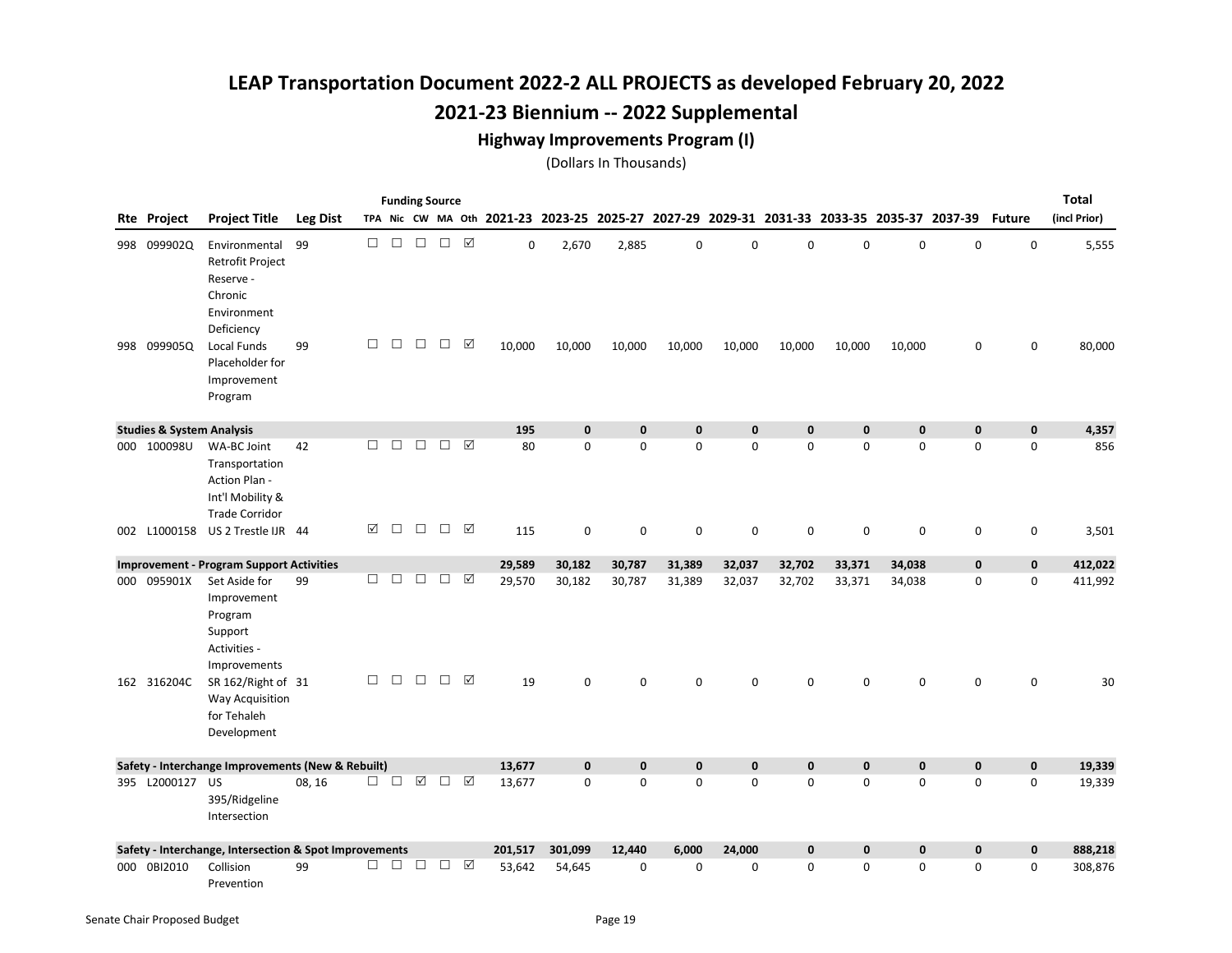#### Highway Improvements Program (I)

|     | <b>Total</b><br><b>Funding Source</b><br>2029-31 2031-33 2033-35 2035-37 2037-39<br>TPA Nic CW MA Oth 2021-23 2023-25 2025-27 |                                                                       |                 |        |        |                      |        |                 |             |             |              |              |              |             |             |             |             |               |              |
|-----|-------------------------------------------------------------------------------------------------------------------------------|-----------------------------------------------------------------------|-----------------|--------|--------|----------------------|--------|-----------------|-------------|-------------|--------------|--------------|--------------|-------------|-------------|-------------|-------------|---------------|--------------|
|     | <b>Rte Project</b>                                                                                                            | <b>Project Title</b>                                                  | <b>Leg Dist</b> |        |        |                      |        |                 |             |             |              | 2027-29      |              |             |             |             |             | <b>Future</b> | (incl Prior) |
|     | 000 0BI2011                                                                                                                   | Collision<br>Reduction                                                | 99              | $\Box$ | $\Box$ | $\Box$               | $\Box$ | ☑               | 36,924      | 23,419      | 0            | $\pmb{0}$    | 0            | $\mathsf 0$ | $\mathbf 0$ | $\pmb{0}$   | $\mathbf 0$ | $\mathbf 0$   | 169,302      |
|     | 002 N00200R                                                                                                                   | US Hwy 2 Safety 39                                                    |                 | □      | $\Box$ | ☑                    | □      | ☑               | 7,185       | 9,531       | 0            | $\mathbf 0$  | 0            | 0           | 0           | 0           | 0           | 0             | 19,000       |
| 020 | L2000169                                                                                                                      | SR 20/Oak                                                             | 10              | $\Box$ | $\Box$ | $\boxed{\checkmark}$ | $\Box$ | $\Box$          | $\mathbf 0$ | $\mathbf 0$ | 0            | 6,000        | 24,000       | 0           | $\mathbf 0$ | $\pmb{0}$   | $\mathbf 0$ | 0             | 30,000       |
|     |                                                                                                                               | Harbor to<br>Swantown<br>Roundabout                                   |                 |        |        |                      |        |                 |             |             |              |              |              |             |             |             |             |               |              |
|     | 026 L2000057                                                                                                                  | SR 26/Dusty to<br>Colfax - Add<br><b>Climbing Lanes</b>               | 09              | $\Box$ | $\Box$ | $\boxtimes$          | $\Box$ | $\Box$          | 9,670       | 0           | 0            | $\mathsf 0$  | 0            | 0           | 0           | $\mathsf 0$ | $\mathsf 0$ | $\mathsf 0$   | 11,150       |
|     | 026 L2000236                                                                                                                  | SR 26 & US 195 09<br>Safety<br>Improvements                           |                 | $\Box$ | $\Box$ | $\Box$               | $\Box$ | $\triangledown$ | 5           | $\mathbf 0$ | 0            | 0            | 0            | 0           | 0           | $\mathsf 0$ | 0           | $\mathsf 0$   | 416          |
|     | 090 L1000113                                                                                                                  | I-90/SR 18<br>Interchange<br>Improvements                             | 05              | $\Box$ | $\Box$ | ☑                    | □      | ☑               | 67,283      | 126,519     | 0            | $\mathbf 0$  | 0            | 0           | 0           | $\mathsf 0$ | $\mathbf 0$ | $\mathbf 0$   | 210,527      |
|     | 125 L2000170                                                                                                                  | SR 125/9th<br>Street Plaza -<br>Intersection                          | 16              | □      | $\Box$ | ☑                    | $\Box$ | ☑               | 3,199       | 0           | 0            | $\mathbf 0$  | 0            | 0           | 0           | $\mathbf 0$ | $\mathbf 0$ | $\mathbf 0$   | 5,891        |
|     | 432 L2000091                                                                                                                  | Improvements<br>SR 432<br>Longview Grade                              | 19              | $\Box$ | $\Box$ | ☑                    | $\Box$ | $\Box$          | 10,943      | 55,615      | 12,440       | $\mathbf 0$  | 0            | $\mathbf 0$ | 0           | 0           | 0           | 0             | 85,000       |
|     | 525 L2000252                                                                                                                  | Crossing<br>SR 525<br>Improvements -<br><b>Freeland Vicinity</b>      | 10              | $\Box$ | $\Box$ | $\Box$               | $\Box$ | ☑               | $\pmb{0}$   | $\mathbf 0$ | 0            | $\mathbf 0$  | 0            | 0           | 0           | $\mathsf 0$ | 0           | $\mathsf 0$   | 859          |
|     | 526 N52600R                                                                                                                   | SR 526 Corridor 38<br>Improvements                                    |                 | $\Box$ | $\Box$ | ☑                    | $\Box$ | $\Box$          | 12,666      | 31,370      | 0            | $\mathsf 0$  | 0            | $\mathbf 0$ | 0           | $\mathsf 0$ | $\mathsf 0$ | $\mathsf 0$   | 47,197       |
|     |                                                                                                                               | <b>Safety - Median Cross Over Protection</b>                          |                 |        |        |                      |        |                 | 1,455       | $\mathbf 0$ | $\pmb{0}$    | $\mathbf 0$  | $\pmb{0}$    | $\mathbf 0$ | 0           | $\pmb{0}$   | $\pmb{0}$   | $\mathbf 0$   | 3,606        |
|     |                                                                                                                               | 101 L1000247 US 101/Morse 24<br><b>Creek Safety</b><br><b>Barrier</b> |                 | $\Box$ | П      | $\Box$               | $\Box$ | ☑               | 1,455       | $\mathbf 0$ | $\mathbf 0$  | $\mathbf 0$  | 0            | 0           | 0           | $\mathbf 0$ | 0           | $\mathbf 0$   | 3,606        |
|     |                                                                                                                               | Safety - Pedestrian & Bicycle Improvements                            |                 |        |        |                      |        |                 | 2,503       | 100         | $\mathbf{0}$ | $\mathbf{0}$ | $\mathbf{0}$ | 0           | 0           | $\mathbf 0$ | $\mathbf 0$ | $\mathbf 0$   | 7,354        |
|     | 000 0BI1002                                                                                                                   | Pedestrian &<br>Bicycle<br>Improvements                               | 99              | $\Box$ | П      | $\Box$               | $\Box$ | ☑               | 1,366       | $\Omega$    | 0            | $\Omega$     | 0            | 0           | 0           | $\mathbf 0$ | 0           | 0             | 4,998        |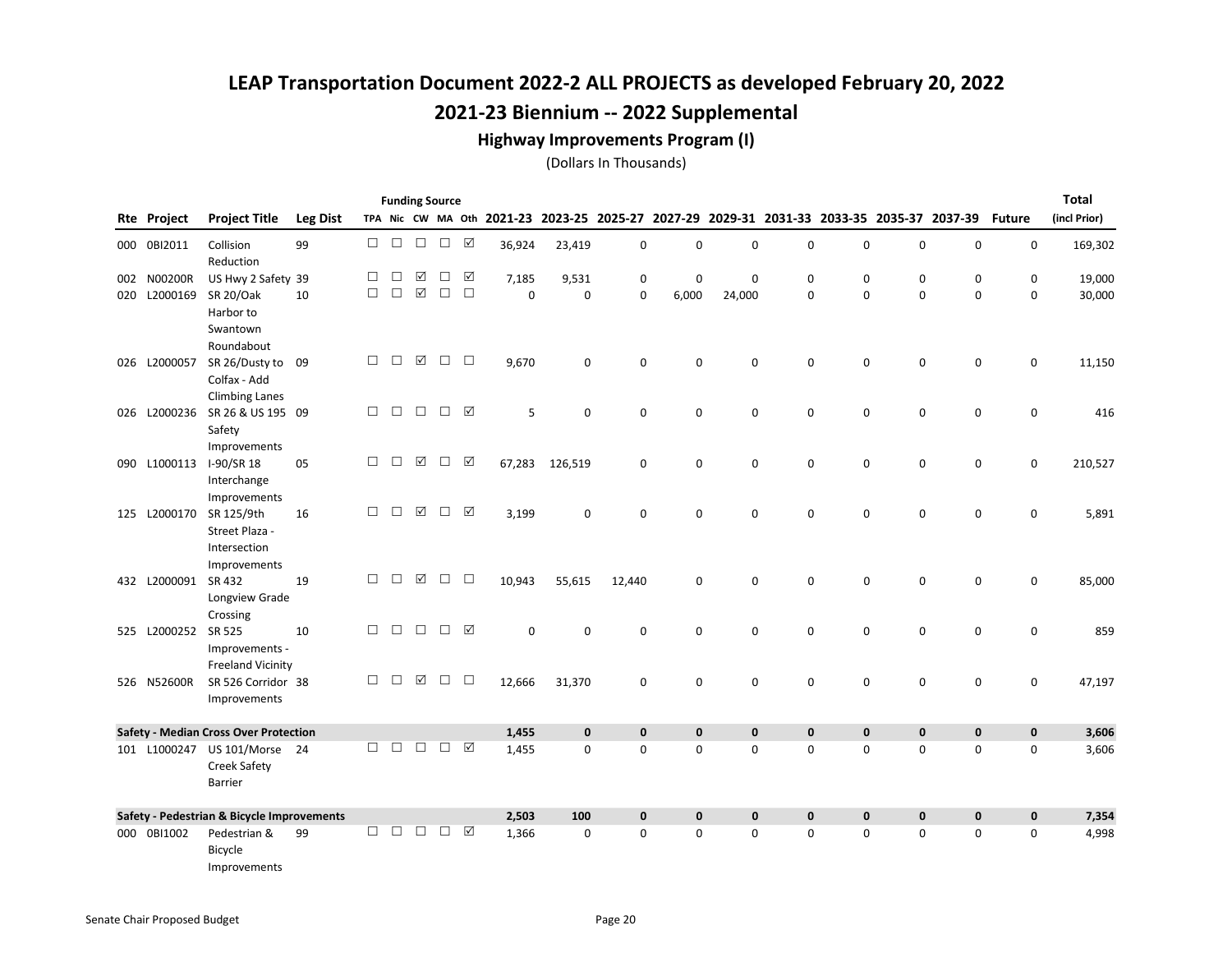#### Highway Improvements Program (I)

|                    |                                                                                           |                 |        |        |             | <b>Funding Source</b> |                    |                                           |             |             |             |             |                                                 |             |             |                     |               | <b>Total</b> |
|--------------------|-------------------------------------------------------------------------------------------|-----------------|--------|--------|-------------|-----------------------|--------------------|-------------------------------------------|-------------|-------------|-------------|-------------|-------------------------------------------------|-------------|-------------|---------------------|---------------|--------------|
| <b>Rte Project</b> | <b>Project Title</b>                                                                      | <b>Leg Dist</b> |        |        |             |                       |                    | TPA Nic CW MA Oth 2021-23 2023-25 2025-27 |             |             |             |             | 2027-29 2029-31 2031-33 2033-35 2035-37 2037-39 |             |             |                     | <b>Future</b> | (incl Prior) |
| 162 316218A        | SR 162/Orting<br>Area - Construct<br>Pedestrian                                           | 02              | ☑      | $\Box$ | $\Box$      | $\Box$                | $\Box$             | $\mathbf 0$                               | 0           | 0           | $\mathbf 0$ | $\mathbf 0$ | 0                                               | $\pmb{0}$   | 0           | $\mathsf 0$         | 0             | 829          |
|                    | Evacuation<br>Crossing                                                                    |                 |        |        |             |                       |                    |                                           |             |             |             |             |                                                 |             |             |                     |               |              |
| 527 L1000173       | SR 527<br>Pedestrian<br>Safety Project -<br>The Parker &<br>Quincy<br>Memorial<br>Pathway | 44              | П      | $\Box$ | $\Box$      | $\Box$                | ☑                  | 0                                         | $\mathbf 0$ | 0           | $\mathbf 0$ | 0           | 0                                               | $\mathbf 0$ | 0           | $\mathbf 0$         | $\mathbf 0$   | 244          |
| 900 L2000238       | SR 900<br>Pedestrian<br>Safety                                                            | 37              | $\Box$ | $\Box$ | $\Box$      | $\Box$                | ☑                  | 687                                       | 100         | 0           | 0           | 0           | 0                                               | 0           | 0           | $\mathsf{O}\xspace$ | 0             | 833          |
| 900 L2021118       | SR 900 Safety<br>Improvements                                                             | 37              | $\Box$ | $\Box$ | $\Box$      | $\Box$                | ☑                  | 450                                       | 0           | 0           | $\mathsf 0$ | 0           | 0                                               | $\pmb{0}$   | 0           | 0                   | 0             | 450          |
|                    | <b>Safety - Roadside Improvements</b>                                                     |                 |        |        |             |                       |                    | 7,469                                     | $\mathbf 0$ | $\mathbf 0$ | $\mathbf 0$ | $\mathbf 0$ | 0                                               | $\mathbf 0$ | $\mathbf 0$ | $\mathbf 0$         | $\mathbf 0$   | 21,388       |
|                    | 195 L2000058 US 195/Colfax 09<br>to Spangle - Add<br>Passing Lane                         |                 | $\Box$ | $\Box$ | $\boxtimes$ | $\Box$                | ☑                  | 363                                       | $\mathbf 0$ | 0           | $\mathbf 0$ | $\mathbf 0$ | $\mathbf 0$                                     | $\mathbf 0$ | $\mathbf 0$ | $\mathbf 0$         | $\mathbf 0$   | 11,650       |
| 501 L2000117       | SR 501/I-5 to<br>Port of<br>Vancouver                                                     | 49              | $\Box$ | $\Box$ | ☑           | $\Box$                | $\Box$             | 4,368                                     | 0           | 0           | $\mathsf 0$ | 0           | 0                                               | $\mathbf 0$ | 0           | $\mathbf 0$         | 0             | 7,000        |
| 097 L2021117       | US 97 Wildlife<br>Crossing<br>Improvements                                                | 07              | $\Box$ | $\Box$ | $\Box$      | $\Box$                | ☑                  | 2,738                                     | $\mathbf 0$ | 0           | $\mathbf 0$ | $\mathbf 0$ | 0                                               | $\mathbf 0$ | $\mathbf 0$ | $\mathsf{O}\xspace$ | 0             | 2,738        |
|                    | <b>Environmental - Fish Barrier Removal &amp; Chronic Deficiencies</b>                    |                 |        |        |             |                       |                    | 628,838                                   | 231,647     | 35,936      | 52,542      | 32,504      | 90,000                                          | $\pmb{0}$   | $\pmb{0}$   | $\mathbf 0$         | $\mathbf 0$   | 1,573,577    |
| 000 0BI4004        | Chronic<br>Environmental<br>Deficiency<br>Improvements                                    | 99              | $\Box$ | $\Box$ | $\Box$      | $\Box$                | $\boxed{\text{V}}$ | 3,838                                     | 10,375      | 14,394      | 36          | 0           | 0                                               | 0           | $\mathsf 0$ | $\mathsf{O}\xspace$ | 0             | 62,361       |
| 998 099902F        | Environmental<br><b>Retrofit Project</b><br>Reserve - Fish<br><b>Barrier Passage</b>      | 99              | $\Box$ | $\Box$ | $\Box$      | $\Box$                | ☑                  | 0                                         | $\mathbf 0$ | 2,088       | 41,434      | 32,439      | 90,000                                          | 0           | 0           | 0                   | 0             | 165,961      |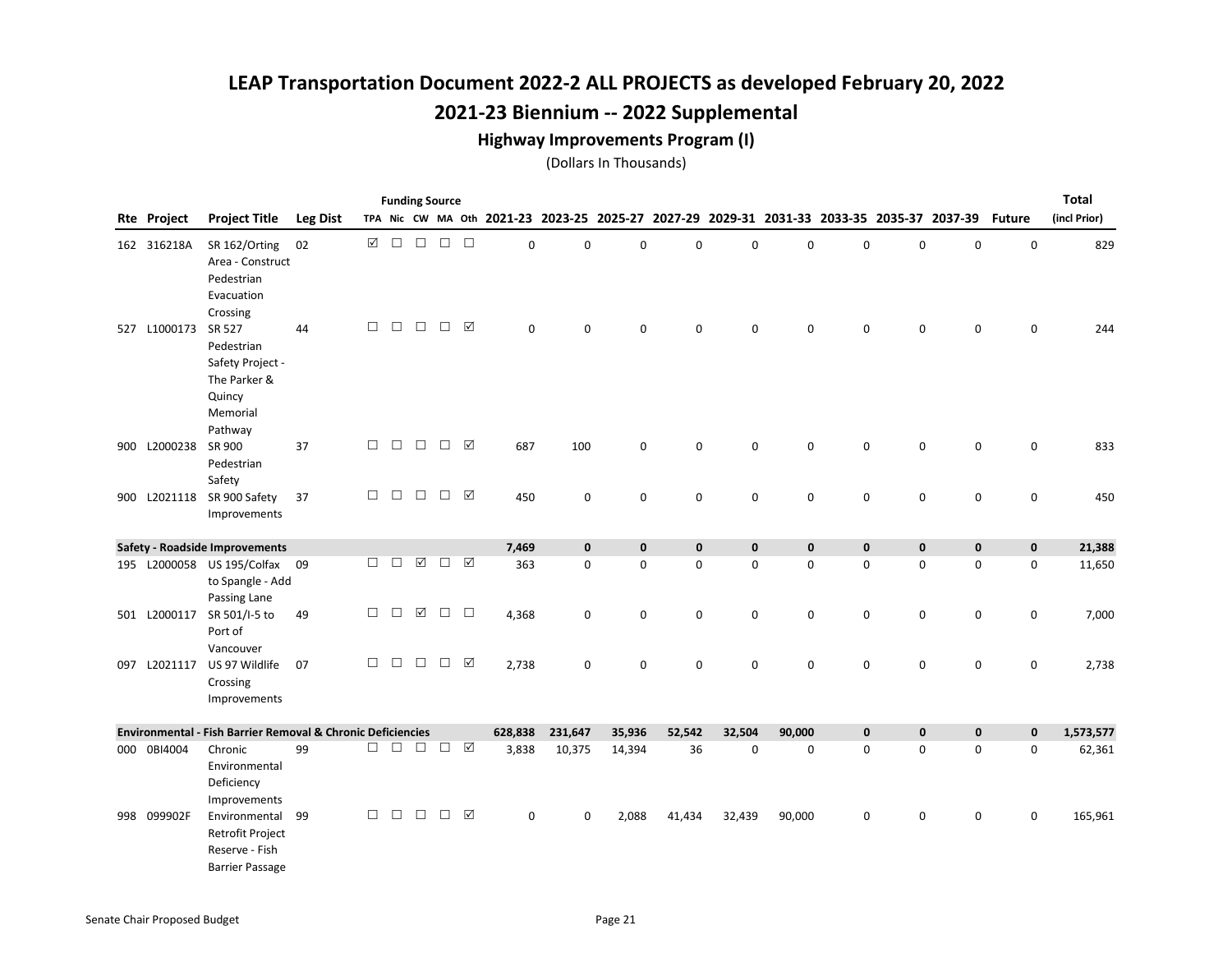#### Highway Improvements Program (I)

|       | <b>Funding Source</b><br><b>Project Title</b><br><b>Leg Dist</b><br>TPA Nic CW MA Oth 2021-23 2023-25 2025-27 2027-29 2029-31 2031-33 2033-35 2035-37 2037-39<br><b>Rte Project</b><br><b>Future</b> |                                                                                  |        |                      |             |             |        |        |                |              |              |              |              |             |             |             |             |             | <b>Total</b> |
|-------|------------------------------------------------------------------------------------------------------------------------------------------------------------------------------------------------------|----------------------------------------------------------------------------------|--------|----------------------|-------------|-------------|--------|--------|----------------|--------------|--------------|--------------|--------------|-------------|-------------|-------------|-------------|-------------|--------------|
|       |                                                                                                                                                                                                      |                                                                                  |        |                      |             |             |        |        |                |              |              |              |              |             |             |             |             |             | (incl Prior) |
|       | 998 0BI4001                                                                                                                                                                                          | Fish Passage<br><b>Barrier Removal</b>                                           | 99     | ☑                    | $\Box$      | $\boxtimes$ | $\Box$ | ☑      | 625,000        | 221,272      | 19,454       | 11,072       | 65           | $\mathbf 0$ | 0           | $\mathbf 0$ | $\mathbf 0$ | $\mathbf 0$ | 1,345,255    |
|       |                                                                                                                                                                                                      | <b>Environmental - Noise Walls &amp; Noise Mitigation</b>                        |        |                      |             |             |        |        | 4,246          | $\mathbf{0}$ | $\mathbf{0}$ | $\mathbf{0}$ | $\mathbf{0}$ | $\mathbf 0$ | $\pmb{0}$   | $\mathbf 0$ | $\mathbf 0$ | $\mathbf 0$ | 4,906        |
|       | 000 0BI4002                                                                                                                                                                                          | Noise Wall &<br><b>Noise Mitigation</b><br>Improvements                          | 99     | $\Box$               | $\Box$      | П           | П      | ☑      | 4,246          | $\mathbf 0$  | 0            | $\mathbf 0$  | $\mathbf 0$  | $\mathbf 0$ | 0           | $\mathsf 0$ | 0           | $\mathsf 0$ | 4,906        |
|       |                                                                                                                                                                                                      | <b>Environmental - Stormwater &amp; Mitigation Sites</b>                         |        |                      |             |             |        |        | 12,723         | 6,161        | 3,348        | 3,098        | 44           | $\mathbf 0$ | $\mathbf 0$ | $\mathbf 0$ | $\mathbf 0$ | $\pmb{0}$   | 50,832       |
|       | 000 0BI4003                                                                                                                                                                                          | Stormwater &<br><b>Mitigation Site</b><br>Improvements                           | 99     | $\boxtimes$          | $\Box$      | ☑           | П      | ☑      | 8,375          | 4,220        | 3,000        | 3,000        | $\mathbf 0$  | $\mathbf 0$ | 0           | $\mathbf 0$ | $\mathbf 0$ | $\mathbf 0$ | 34,204       |
|       | 000 0BI4ENV                                                                                                                                                                                          | Environmental<br>Mitigation<br>Reserve-<br>Nickel/TPA/CW                         | 99     | $\boxed{\mathbf{N}}$ | $\boxtimes$ | ☑           | П      | ☑      | 4,348          | 1,941        | 348          | 98           | 44           | 0           | 0           | 0           | 0           | 0           | 16,628       |
| Other |                                                                                                                                                                                                      |                                                                                  |        |                      |             |             |        |        | 1,802          | 23,000       | $\mathbf 0$  | $\mathbf{0}$ | $\mathbf{0}$ | $\mathbf 0$ | $\mathbf 0$ | $\mathbf 0$ | $\pmb{0}$   | $\pmb{0}$   | 39,252       |
|       | 000 0BI100A                                                                                                                                                                                          | Mobility<br>Reappropriation<br>for Projects<br>Assumed to be<br>Complete         | 99     | П                    | П           | П           | П      | ☑      | $\overline{7}$ | $\Omega$     | $\Omega$     | $\Omega$     | $\Omega$     | $\Omega$    | 0           | $\mathbf 0$ | 0           | $\mathbf 0$ | 14,136       |
|       | 000 0BI100B                                                                                                                                                                                          | Nickel/TPA<br>Projects<br>Completed with<br><b>Minor Ongoing</b><br>Expenditures | 99     | $\Delta$             | $\Box$      | $\Box$      | П      | $\Box$ | 295            | $\mathbf 0$  | $\mathbf 0$  | 0            | 0            | 0           | 0           | 0           | 0           | 0           | 616          |
|       | 224 L1000291                                                                                                                                                                                         | SR 224/Red<br>Mountain<br>Improvements                                           | 08, 16 | П                    | П           | ☑           | п      | $\Box$ | 1,500          | 23,000       | 0            | $\mathbf 0$  | 0            | 0           | 0           | 0           | 0           | 0           | 24,500       |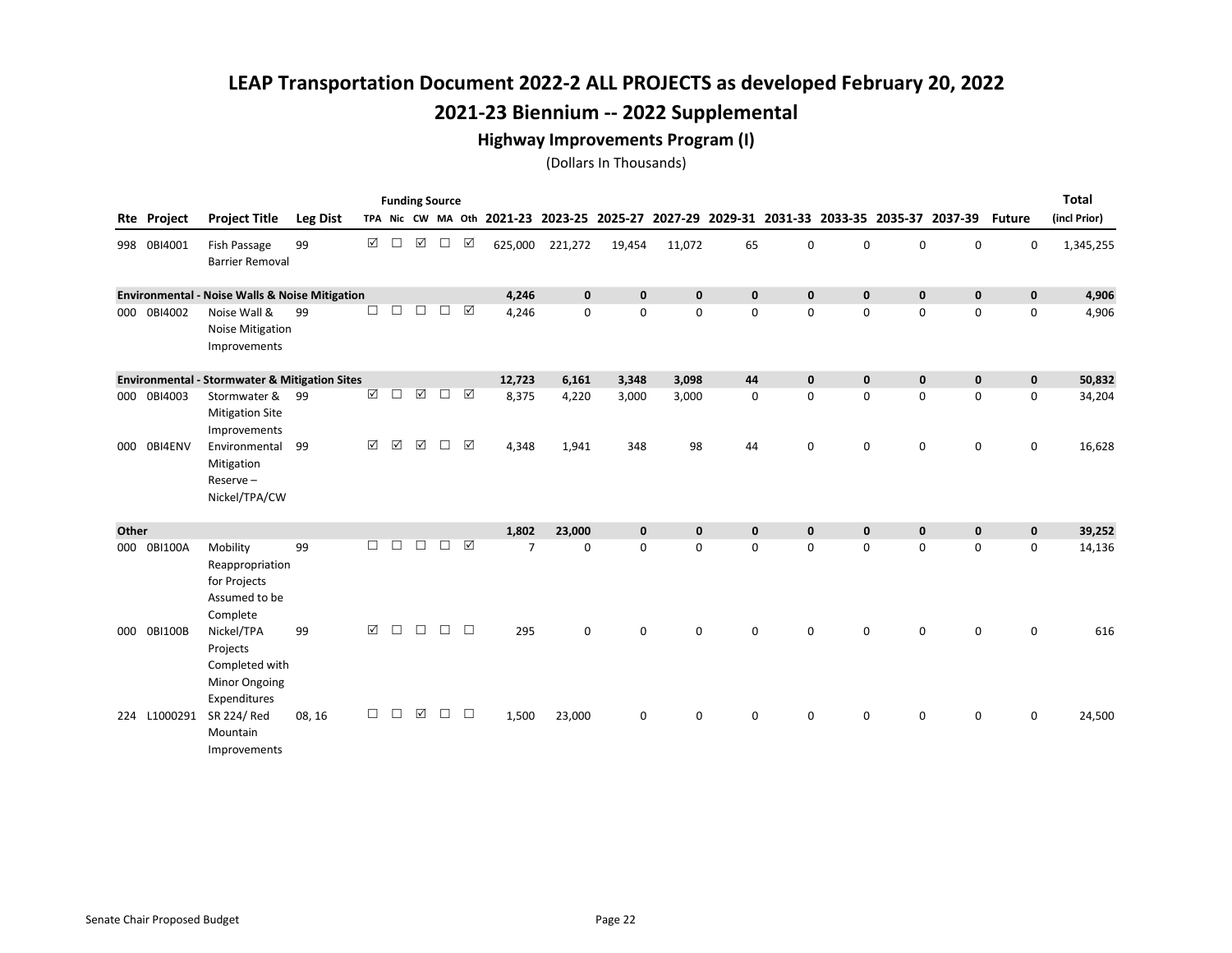#### Highway Preservation Program (P)

|     |                           |                                                                             |                 |        |        |        | <b>Funding Source</b> |   |        |                                                 |             |              |              |             |                                                                                           |             |   |                         | Total        |
|-----|---------------------------|-----------------------------------------------------------------------------|-----------------|--------|--------|--------|-----------------------|---|--------|-------------------------------------------------|-------------|--------------|--------------|-------------|-------------------------------------------------------------------------------------------|-------------|---|-------------------------|--------------|
|     | Rte Project               | <b>Project Title</b>                                                        | <b>Leg Dist</b> |        |        |        |                       |   |        |                                                 |             |              |              |             | TPA Nic CW MA Oth 2021-23 2023-25 2025-27 2027-29 2029-31 2031-33 2033-35 2035-37 2037-39 |             |   | <b>Future</b>           | (incl Prior) |
|     |                           | <b>Highway Preservation Program (P)</b>                                     |                 |        |        |        |                       |   |        | 992,723 1,077,375 1,027,844 1,033,597 1,103,950 |             |              |              |             | 995,560 1,057,505                                                                         | 941,889     |   | 0 1,727,510             | 12,822,236   |
|     |                           | SR 99, Seattle - Alaskan Way Viaduct                                        |                 |        |        |        |                       |   | 391    | 42                                              | 1,525       | 15,795       | 7,806        | 49,727      | 708                                                                                       | 962         |   | $\mathbf{0}$<br>383,050 | 460,008      |
| 099 |                           | L2000291 SR 99 Tunnel<br>$R&R$ -<br>Preservation                            | 36, 37, 43      | $\Box$ | $\Box$ | $\Box$ | □ ☑                   |   | 391    | 42                                              | 1,525       | 15,795       | 7,806        | 49,727      | 708                                                                                       | 962         | 0 | 383,050                 | 460,008      |
|     | SR 104, Hood Canal Bridge |                                                                             |                 |        |        |        |                       |   | 151    | 175                                             | 76          | $\mathbf{0}$ | $\mathbf{0}$ | $\mathbf 0$ | $\mathbf{0}$                                                                              | $\mathbf 0$ | 0 | $\mathbf 0$             | 6,487        |
|     | 104 310407D               | SR104/Port<br>Angeles Graving<br>Dock Settlement<br>and<br>Remediation      | 24              | ☑      | П      | $\Box$ | $\Box$                | ☑ | 151    | 175                                             | 76          | $\mathbf 0$  | 0            | 0           | 0                                                                                         | 0           | 0 | $\mathbf 0$             | 6,487        |
|     |                           | <b>Future Unprogrammed Project Reserves</b>                                 |                 |        |        |        |                       |   | 34,000 | 34,000                                          | 34,000      | 34,000       | 34,000       | 34,000      | 34,000                                                                                    | 34,000      | 0 | $\mathbf 0$             | 272,000      |
|     | 998 099906Q               | Local Funds<br>Placeholder for<br>Preservation<br>Program                   | 99              | П      | П      | $\Box$ | $\Box$                | ☑ | 4,000  | 4,000                                           | 4,000       | 4,000        | 4,000        | 4,000       | 4,000                                                                                     | 4,000       | 0 | $\mathbf 0$             | 32,000       |
| 998 | 099907Q                   | <b>Federal Funds</b><br>Placeholder for<br>Preservation<br>Program          | 99              | □      | $\Box$ | $\Box$ | $\Box$                | ☑ | 30,000 | 30,000                                          | 30,000      | 30,000       | 30,000       | 30,000      | 30,000                                                                                    | 30,000      | 0 | 0                       | 240,000      |
|     |                           | <b>Preservation - Emergency Relief Projects</b>                             |                 |        |        |        |                       |   | 34,877 | 23,172                                          | 20.000      | 20.000       | 20,000       | 20.000      | 20.000                                                                                    | 20.000      | 0 | $\mathbf 0$             | 245,370      |
|     | 000 0BP3001               | Emergency<br>Relief<br>Preservation                                         | 99              | П      | П      | ☑      | $\Box$                | ☑ | 14,877 | 3,172                                           | $\mathbf 0$ | $\Omega$     | $\Omega$     | $\Omega$    | 0                                                                                         | $\mathbf 0$ | 0 | $\mathbf 0$             | 85,370       |
| 998 | 099960K                   | <b>Federal Funds</b><br>Placeholder for<br>Emergency<br><b>Relief Funds</b> | 99              | □      | □      | $\Box$ | $\Box$                | ☑ | 20,000 | 20,000                                          | 20,000      | 20,000       | 20,000       | 20,000      | 20,000                                                                                    | 20,000      | 0 | 0                       | 160,000      |
|     |                           | <b>Preservation - Major Drainage</b>                                        |                 |        |        |        |                       |   | 8,101  | 17,000                                          | 17,000      | 17,000       | 17,000       | 17,000      | 17,000                                                                                    | 17,000      | 0 | $\mathbf 0$             | 144,488      |
|     | 000 0BP3004               | Major Drainage 99<br>Preservation                                           |                 | □      | $\Box$ | $\Box$ | $\Box$                | ☑ | 8,101  | 17,000                                          | 17,000      | 17,000       | 17,000       | 17,000      | 17,000                                                                                    | 17,000      | 0 | 0                       | 144,488      |
|     |                           | <b>Preservation - Major Electrical</b>                                      |                 |        |        |        |                       |   | 18,683 | 38,197                                          | 38,129      | 24,150       | 35,989       | 62,721      | 150,140                                                                                   | 59,745      | 0 | 941,317                 | 1,384,016    |
| 000 | 0BP3003                   | Major Electrical 99<br>Preservation                                         |                 | П.     | $\Box$ | $\Box$ | $\Box$                | ☑ | 5,853  | 13,000                                          | 13,000      | 13,000       | 13,000       | 13,000      | 13,000                                                                                    | 13,000      | 0 | $\mathbf 0$             | 111,132      |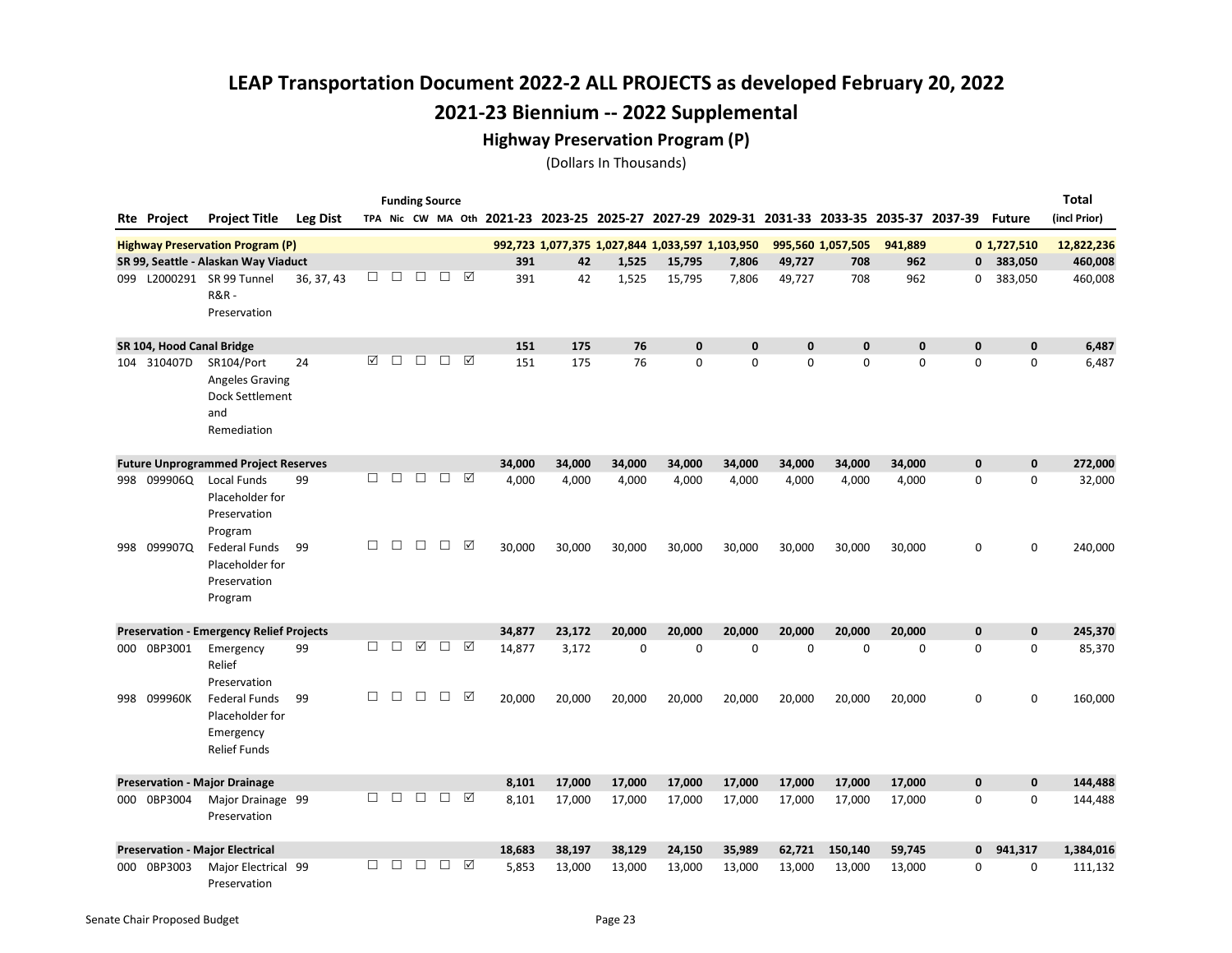#### Highway Preservation Program (P)

|     |                                  |                                                                                |                 |        |        |                      | <b>Funding Source</b> |   |                                                                                           |             |          |             |             |             |                |             |             |               | <b>Total</b> |
|-----|----------------------------------|--------------------------------------------------------------------------------|-----------------|--------|--------|----------------------|-----------------------|---|-------------------------------------------------------------------------------------------|-------------|----------|-------------|-------------|-------------|----------------|-------------|-------------|---------------|--------------|
|     | Rte Project                      | <b>Project Title</b>                                                           | <b>Leg Dist</b> |        |        |                      |                       |   | TPA Nic CW MA Oth 2021-23 2023-25 2025-27 2027-29 2029-31 2031-33 2033-35 2035-37 2037-39 |             |          |             |             |             |                |             |             | <b>Future</b> | (incl Prior) |
|     | 405 1405RRT                      | I-405/SR 167<br><b>ETL Corridor</b><br><b>R&amp;R-</b><br>Preservation         | 01, 45          | П      | $\Box$ | $\Box$               | $\Box$                | ☑ | 12,830                                                                                    | 25,197      | 25,129   | 11,150      | 22,989      |             | 49,721 137,140 | 46,745      |             | 0 941,317     | 1,272,884    |
|     |                                  | <b>Preservation - Program Support Activities</b>                               |                 |        |        |                      |                       |   | 67,906                                                                                    | 64,206      | 65,495   | 66,774      | 68,154      | 69,567      | 70,992         | 72,412      | $\bf{0}$    | $\mathbf 0$   | 908,928      |
| 000 |                                  | L2000290 Set Aside for<br>Preservation<br><b>Litigation Funds</b>              | 99              | П      | П      | $\Box$               | $\Box$                | ☑ | 5,000                                                                                     | $\Omega$    | $\Omega$ | $\Omega$    | $\mathbf 0$ | $\mathbf 0$ | 0              | $\mathbf 0$ | 0           | $\mathbf 0$   | 11,712       |
| 999 | 095901W                          | Set Aside for<br>Preservation<br>Program<br>Support<br><b>Activities</b>       | 99              | ☑      | $\Box$ | ☑                    | $\Box$                | ☑ | 62,906                                                                                    | 64,206      | 65,495   | 66,774      | 68,154      | 69,567      | 70,992         | 72,412      | 0           | $\mathbf 0$   | 897,216      |
|     | <b>Preservation - Rest Areas</b> |                                                                                |                 |        |        |                      |                       |   | 3,599                                                                                     | 2,871       | 1,851    | 1,850       | 1,850       | 1,850       | 1,850          | 1,850       | $\mathbf 0$ | $\mathbf 0$   | 29,108       |
| 000 | 0BP3005                          | <b>Rest Areas</b><br>Preservation                                              | 99              | $\Box$ | $\Box$ | $\Box$               | $\Box$                | ☑ | 1,839                                                                                     | 1,728       | 750      | 750         | 750         | 750         | 750            | 750         | 0           | $\mathbf 0$   | 17,217       |
| 998 | 099960P                          | Statewide<br>Safety Rest Area<br><b>Minor Projects</b><br>and Emergent         | 99              | $\Box$ | $\Box$ | $\Box$               | $\Box$                | ☑ | 350                                                                                       | 350         | 350      | 350         | 350         | 350         | 350            | 350         | 0           | 0             | 4,155        |
| 999 | 099915E                          | Safety Rest<br>Areas with<br>Sanitary<br>Disposal -<br>Preservation<br>Program | 99              | $\Box$ | $\Box$ | $\Box$               | $\Box$                | ☑ | 1,410                                                                                     | 793         | 751      | 750         | 750         | 750         | 750            | 750         | 0           | $\mathbf 0$   | 7,736        |
|     |                                  | <b>Preservation - Unstable Slopes</b>                                          |                 |        |        |                      |                       |   | 6,960                                                                                     | 12,000      | 12,000   | 12,000      | 12,000      | 12,000      | 12,000         | 12,000      | 0           | $\mathbf 0$   | 181,897      |
| 000 | 0BP3002                          | Unstable Slopes 99<br>Preservation                                             |                 | $\Box$ | $\Box$ | $\boxed{\checkmark}$ | $\Box$                | ☑ | 5,260                                                                                     | 12,000      | 12,000   | 12,000      | 12,000      | 12,000      | 12,000         | 12,000      | 0           | 0             | 180,197      |
| 109 |                                  | G2000106 SR109/88<br>Corner Roadway                                            | 24              | $\Box$ | $\Box$ | $\Box$               | $\Box$                | ☑ | 1,700                                                                                     | $\mathbf 0$ | 0        | $\mathbf 0$ | $\mathbf 0$ | $\mathbf 0$ | 0              | $\mathsf 0$ | $\mathsf 0$ | 0             | 1,700        |
|     |                                  | <b>Preservation - Weigh Stations</b>                                           |                 |        |        |                      |                       |   | 4,159                                                                                     | 5,000       | 5,000    | 5,000       | 5,000       | 5,000       | 5,000          | 5,000       | $\pmb{0}$   | $\mathbf 0$   | 50,003       |
| 000 | 0BP3006                          | Weigh Stations 99<br>Preservation                                              |                 | П      | П      | $\Box$               | $\Box$                | ☑ | 4,159                                                                                     | 5,000       | 5,000    | 5,000       | 5,000       | 5,000       | 5,000          | 5,000       | 0           | 0             | 50,003       |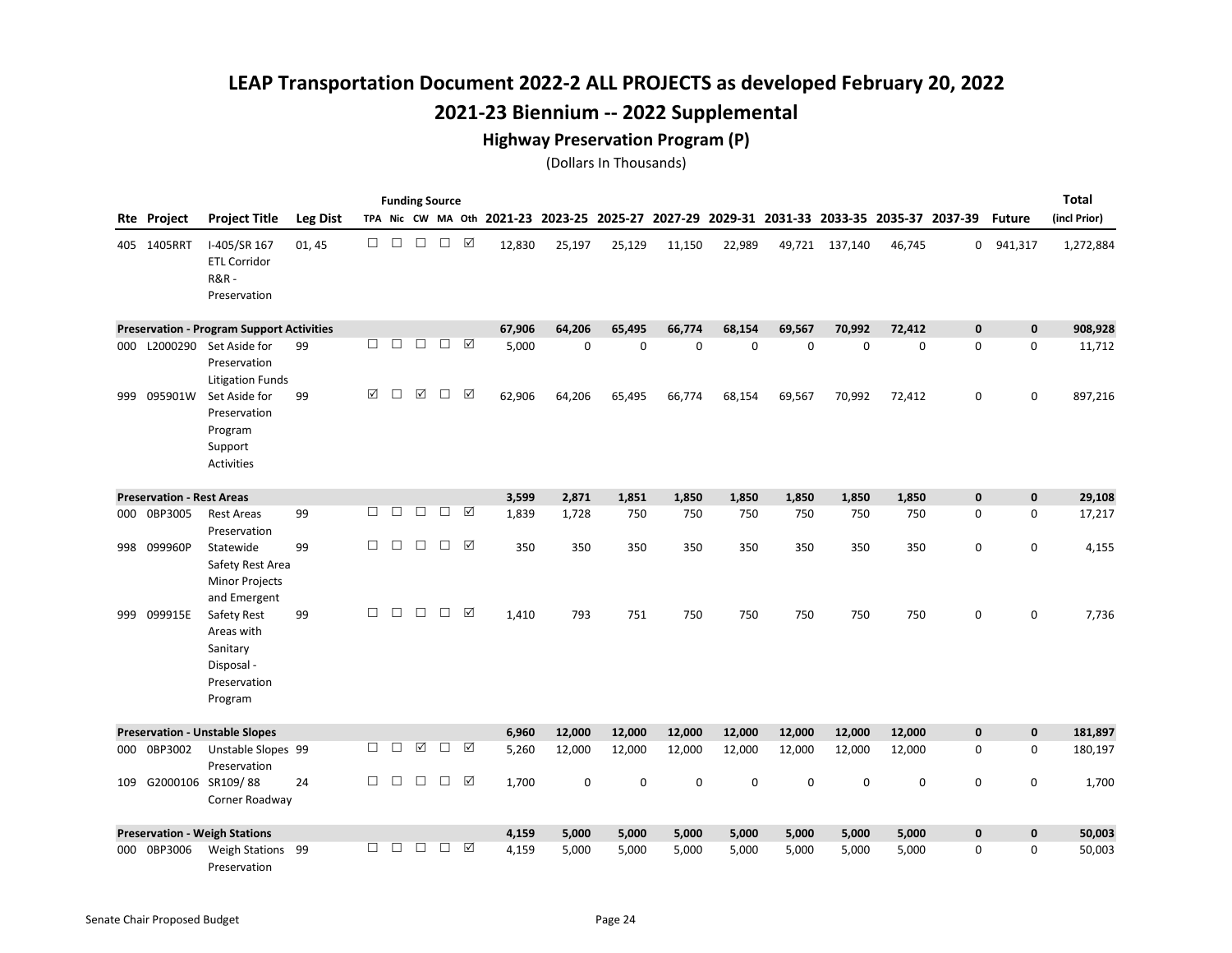#### Highway Preservation Program (P)

|     |                    |                                                                                               |                 |        |                      | <b>Funding Source</b> |        |        |                                                   |             |         |         |         |             |         |         |                                         |               | Total        |
|-----|--------------------|-----------------------------------------------------------------------------------------------|-----------------|--------|----------------------|-----------------------|--------|--------|---------------------------------------------------|-------------|---------|---------|---------|-------------|---------|---------|-----------------------------------------|---------------|--------------|
|     | <b>Rte Project</b> | <b>Project Title</b>                                                                          | <b>Leg Dist</b> |        |                      |                       |        |        | TPA Nic CW MA Oth 2021-23 2023-25 2025-27 2027-29 |             |         |         |         |             |         |         | 2029-31 2031-33 2033-35 2035-37 2037-39 | <b>Future</b> | (incl Prior) |
|     |                    | <b>Road Preservation - Asphalt</b>                                                            |                 |        |                      |                       |        |        | 154,299                                           | 235,000     | 174,000 | 194,000 | 232,000 | 242,000     | 273,000 | 244,000 | $\mathbf{0}$                            | $\mathbf 0$   | 2,457,865    |
|     | 000 0BP1002        | Asphalt<br>Roadways<br>Preservation                                                           | 99              | $\Box$ | $\Box$               | $\Box$                | $\Box$ | ☑      | 154,299                                           | 235,000     | 174,000 | 194,000 | 232,000 | 242,000     | 273,000 | 244,000 | 0                                       | $\mathbf 0$   | 2,457,865    |
|     |                    | <b>Road Preservation - Chip Seal</b>                                                          |                 |        |                      |                       |        |        | 46,061                                            | 19,000      | 18,000  | 17,000  | 19,000  | 19,000      | 19,000  | 19,000  | 0                                       | $\mathbf 0$   | 339,129      |
|     | 000 0BP1001        | Chip Seal<br>Roadways<br>Preservation                                                         | 99              | $\Box$ | $\Box$               | $\Box$                | $\Box$ | ☑      | 46,061                                            | 19,000      | 18,000  | 17,000  | 19,000  | 19,000      | 19,000  | 19,000  | 0                                       | $\mathbf 0$   | 339,129      |
|     |                    | Road Preservation - Concrete/Dowel Bar Retrofit                                               |                 |        |                      |                       |        |        | 68,463                                            | 128,759     | 143,000 | 139,000 | 152,000 | 153,000     | 153,000 | 153,000 | $\pmb{0}$                               | $\mathbf 0$   | 1,472,424    |
|     | 000 0BP1003        | Concrete<br>Roadways<br>Preservation                                                          | 99              | □      | $\boxed{\mathbf{v}}$ | $\Box$                | $\Box$ | ☑      | 68,463                                            | 128,759     | 143,000 | 139,000 | 152,000 | 153,000     | 153,000 | 153,000 | 0                                       | 0             | 1,472,424    |
|     |                    | <b>Road Preservation - Safety Features</b>                                                    |                 |        |                      |                       |        |        | 20,213                                            | 30,000      | 30,000  | 30,000  | 30,000  | 30,000      | 30,000  | 30,000  | 0                                       | $\mathbf 0$   | 255,124      |
|     | 000 0BP3007        | Preservation of 99<br><b>Highway Safety</b><br>Features                                       |                 | П      | □                    | $\Box$                | $\Box$ | ☑      | 20,213                                            | 30,000      | 30,000  | 30,000  | 30,000  | 30,000      | 30,000  | 30,000  | 0                                       | $\Omega$      | 255,124      |
|     |                    | <b>Bridge Preservation - Repair</b>                                                           |                 |        |                      |                       |        |        | 238,675                                           | 229,300     | 224,491 | 226,036 | 273,613 | 230,695     | 221,815 | 233,920 | 0                                       | 403,143       | 2,758,908    |
|     | 000 0BP2002        | <b>Bridge Repair</b><br>Preservation                                                          | 99              | $\Box$ | □                    | $\Box$                | $\Box$ | ☑      | 207,940                                           | 210,000     | 210,000 | 210,000 | 225,000 | 220,000     | 220,000 | 220,000 | 0                                       | 0             | 2,079,486    |
|     | 000 L1000068       | Structurally<br>Deficient and At<br><b>Risk Bridges</b>                                       | 98              | $\Box$ | $\Box$               | ☑                     | $\Box$ | ☑      | $\mathsf 0$                                       | 0           | 0       | 0       | 0       | 0           | 0       | 0       | 0                                       | 0             | 53,303       |
|     | 016 TNBPRES        | SR 16/Tacoma<br>Narrows Bridge<br><b>R&amp;R-</b><br>Preservation                             | 26, 28          | $\Box$ | $\Box$               | $\Box$                | $\Box$ | ⊠      | 5,676                                             | 7,251       | 1,638   | 1,428   | 4,637   | 690         | 0       | 0       | 0                                       | 0             | 22,917       |
| 099 | 109947B            | SR 99/Aurora<br><b>Bridge - Painting</b>                                                      | 36, 43          | ☑      | ☑                    | $\Box$                | $\Box$ | ☑      | 6,575                                             | 0           | 0       | 0       | 0       | 0           | 0       | 0       | 0                                       | 0             | 50,604       |
| 107 | L2000116           | SR 107/Chehalis 19<br>River Bridge (S.<br>Montesano<br>Bridge)<br>Approach and<br>Rail Repair |                 | □      | □                    | ☑                     | $\Box$ | $\Box$ | 2,296                                             | $\mathbf 0$ | 0       | 0       | 0       | $\mathbf 0$ | 0       | 0       | 0                                       | 0             | 21,848       |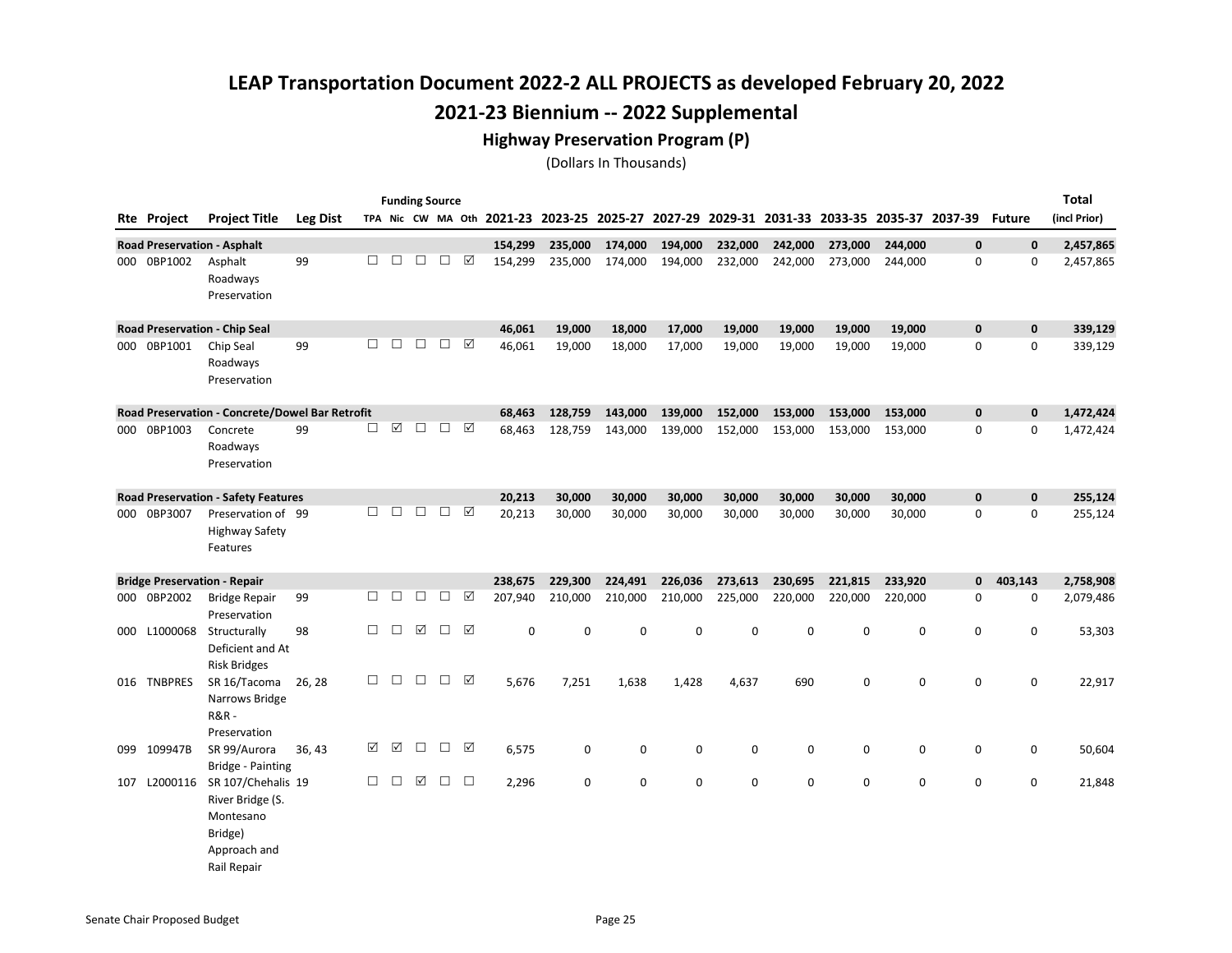#### Highway Preservation Program (P)

|                                    |                                                                                     |                 |        |        |             | <b>Funding Source</b> |           |        |             |        |             |              |              |        |             |                                                                                           |               | <b>Total</b> |
|------------------------------------|-------------------------------------------------------------------------------------|-----------------|--------|--------|-------------|-----------------------|-----------|--------|-------------|--------|-------------|--------------|--------------|--------|-------------|-------------------------------------------------------------------------------------------|---------------|--------------|
| Rte Project                        | <b>Project Title</b>                                                                | <b>Leg Dist</b> |        |        |             |                       |           |        |             |        |             |              |              |        |             | TPA Nic CW MA Oth 2021-23 2023-25 2025-27 2027-29 2029-31 2031-33 2033-35 2035-37 2037-39 | <b>Future</b> | (incl Prior) |
| 155 L2000203                       | SR 155/Omak<br><b>Bridge</b><br>Rehabilitation                                      | 07              | $\Box$ | $\Box$ | ☑           | $\Box$                | $\Box$    | 1,299  | 7,973       | 6,346  | $\mathbf 0$ | 0            | 0            | 0      | 0           | 0                                                                                         | 0             | 15,800       |
| 241 L2000174                       | SR 241/Mabton 15<br><b>Bridge</b>                                                   |                 | $\Box$ | $\Box$ | ☑           | $\Box$                | $\Box$    | 12,746 | 2,333       | 0      | 0           | 0            | 0            | 0      | 0           | 0                                                                                         | 0             | 16,400       |
| 520 152099V                        | <b>SR</b><br>520/Evergreen<br><b>Point Floating</b><br>Bridge R&R -<br>Preservation | 43, 48          | $\Box$ | $\Box$ | $\Box$      | $\Box$                | ☑         | 2,143  | 1,743       | 6,507  | 14,608      | 43,976       | 10,005       | 1,815  | 13,920      | 0                                                                                         | 403,143       | 498,550      |
|                                    | <b>Bridge Preservation - Replacement</b>                                            |                 |        |        |             |                       |           | 28,193 | 29,600      | 34,900 | 33,500      | 35,000       | 35,000       | 35,000 | 35,000      | $\mathbf 0$                                                                               | $\mathbf 0$   | 409,758      |
| 000 0BP2001                        | <b>Bridge</b><br>Replacement<br>Preservation                                        | 99              | $\Box$ | $\Box$ | $\Box$      | $\Box$                | ☑         | 12,902 | 28,000      | 28,000 | 32,000      | 35,000       | 35,000       | 35,000 | 35,000      | $\mathsf 0$                                                                               | 0             | 336,460      |
| 004 400411A                        | SR 4/Abernathy 19<br>Creek Br -<br>Replace Bridge                                   |                 | $\Box$ | $\Box$ | ☑           | $\Box$                | $\Box$    | 0      | 1,600       | 6,900  | 1,500       | 0            | 0            | 0      | 0           | 0                                                                                         | 0             | 10,000       |
| 006 400612A                        | SR 6/Rock Creek 19, 20<br>Br E - Replace<br><b>Bridge</b>                           |                 | ☑      | $\Box$ | $\Box$      | $\Box$                | ☑         | 56     | $\mathbf 0$ | 0      | $\mathbf 0$ | 0            | $\mathbf 0$  | 0      | 0           | $\mathbf 0$                                                                               | 0             | 10,386       |
| 012 L2000075                       | US 12/ Wildcat 14<br><b>Bridge</b><br>Replacement                                   |                 | $\Box$ | $\Box$ | $\boxtimes$ | $\Box$                | ☑         | 350    | 0           | 0      | 0           | 0            | 0            | 0      | 0           | 0                                                                                         | 0             | 8,300        |
| 290 629001D                        | SR 290/Spokane 03<br>River E Trent Br -<br>Replace Bridge                           |                 | ☑      | $\Box$ | $\Box$      | $\Box$                | $\sqrt{}$ | 14,808 | $\mathbf 0$ | 0      | $\mathbf 0$ | 0            | 0            | 0      | $\mathbf 0$ | 0                                                                                         | 0             | 25,786       |
| 532 153203D                        | SR 532/General 10<br>Mark W. Clark<br>Memorial<br>Bridge - Replace                  |                 | ☑      | П      | $\Box$      | $\Box$                | $\Box$    | 77     | $\mathbf 0$ | 0      | $\mathbf 0$ | 0            | $\mathbf 0$  | 0      | 0           | $\mathbf 0$                                                                               | $\mathbf 0$   | 18,826       |
| <b>Bridge Preservation - Scour</b> |                                                                                     |                 |        |        |             |                       |           | 2,630  | 4,000       | 4,000  | 4,000       | 4,000        | 4,000        | 4,000  | 4,000       | $\mathbf 0$                                                                               | $\mathbf 0$   | 35,250       |
| 000 0BP2003                        | <b>Bridge Scour</b><br>Prevention<br>Preservation                                   | 99              | П.     | $\Box$ | $\Box$      | $\Box$                | ☑         | 2,630  | 4,000       | 4,000  | 4,000       | 4,000        | 4,000        | 4,000  | 4,000       | 0                                                                                         | $\mathbf 0$   | 35,250       |
|                                    | <b>Bridge Preservation - Seismic Retrofit</b>                                       |                 |        |        |             |                       |           | 29,190 | 44,000      | 46,000 | 36,000      | $\mathbf{0}$ | $\mathbf{0}$ | 0      | $\mathbf 0$ | 0                                                                                         | $\pmb{0}$     | 193,473      |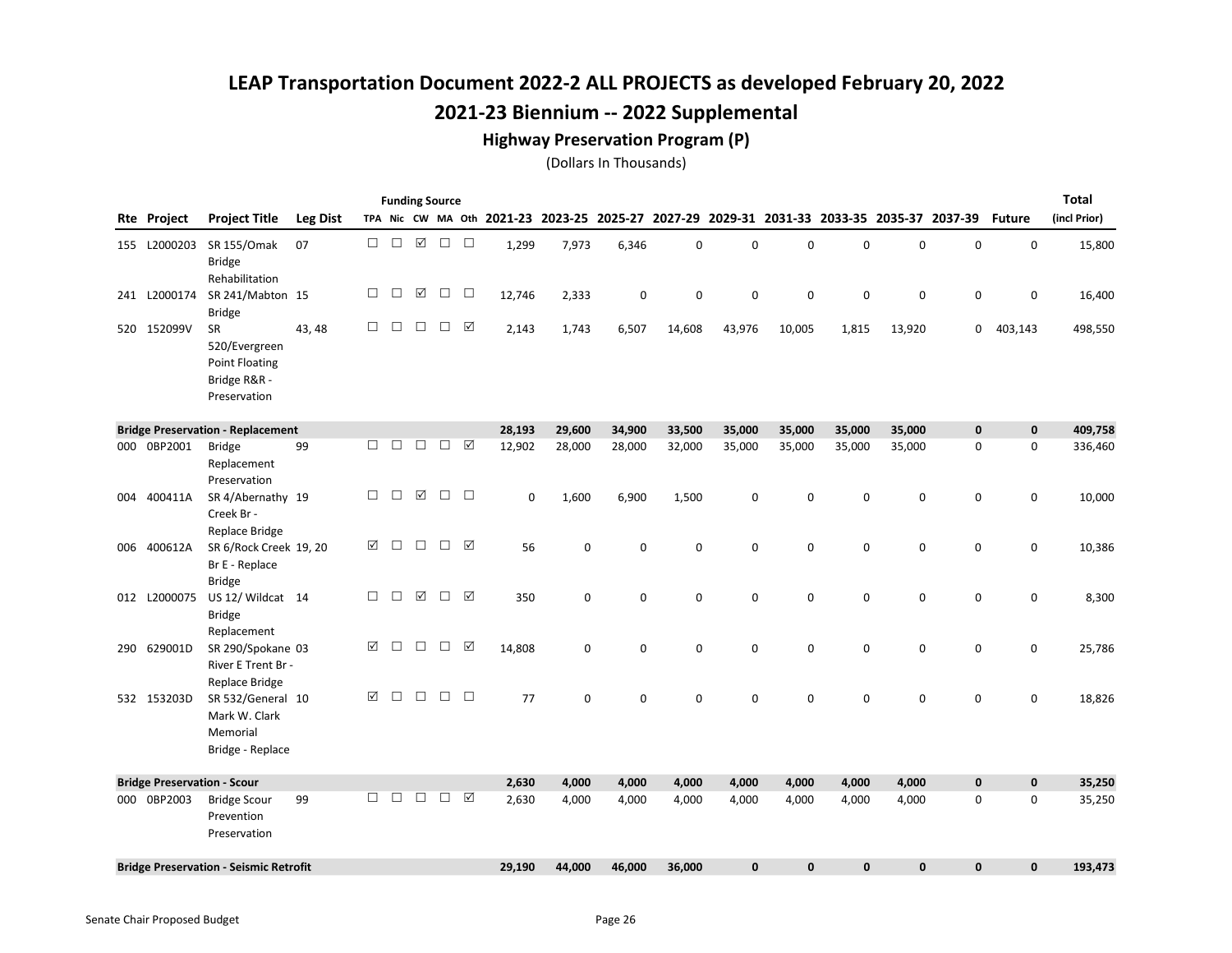#### Highway Preservation Program (P)

|       |             |                                                       |                 |        |        |   | <b>Funding Source</b> |   |         |              |              |              |              |        |        |             |                                                                         |              | Total        |
|-------|-------------|-------------------------------------------------------|-----------------|--------|--------|---|-----------------------|---|---------|--------------|--------------|--------------|--------------|--------|--------|-------------|-------------------------------------------------------------------------|--------------|--------------|
|       | Rte Project | <b>Project Title</b>                                  | <b>Leg Dist</b> |        |        |   | TPA Nic CW MA Oth     |   |         |              |              |              |              |        |        |             | 2021-23 2023-25 2025-27 2027-29 2029-31 2031-33 2033-35 2035-37 2037-39 | Future       | (incl Prior) |
| 000   | 0BP2004     | <b>Bridge Seismic</b><br>Retrofit<br>Preservation     | 99              |        | Г      | □ | □                     | ☑ | 29,190  | 44,000       | 46,000       | 36,000       | 0            | 0      | 0      | 0           | 0                                                                       | 0            | 193,473      |
|       |             | <b>Traffic Ops - ITS &amp; Operation Enhancements</b> |                 |        |        |   |                       |   | 8,531   | $\mathbf{0}$ | $\mathbf{0}$ | $\mathbf{0}$ | $\mathbf{0}$ | 0      | 0      | $\mathbf 0$ | $\mathbf{0}$                                                            | $\mathbf{0}$ | 37,038       |
| 000   | G2000055    | Land Mobile<br>Radio (LMR)<br>Upgrade                 | 98              |        | ⊔      | ☑ | □                     | □ | 8,531   | 0            | 0            | 0            | 0            | 0      | 0      | 0           | 0                                                                       | 0            | 37,038       |
| Other |             |                                                       |                 |        |        |   |                       |   | 217,641 | 161,053      | 158,377      | 157,492      | 156,538      | 10,000 | 10,000 | $\mathbf 0$ | $\mathbf{0}$                                                            | $\mathbf{0}$ | 1,180,962    |
| 000   | L1000198    | Preservation<br><b>Activities</b>                     | 98              | ☑      | □      | □ | $\Box$                | ⊔ | 8,683   | 10,000       | 10,000       | 10,000       | 10,000       | 10,000 | 10,000 | 0           | 0                                                                       | 0            | 90,000       |
| 000   | L1100071    | Highway System 99<br>Preservation                     |                 | $\Box$ | $\Box$ | ☑ | $\Box$                | ☑ | 208,958 | 151,053      | 148,377      | 147,492      | 146,538      | 0      | 0      | 0           | 0                                                                       | 0            | 1,090,962    |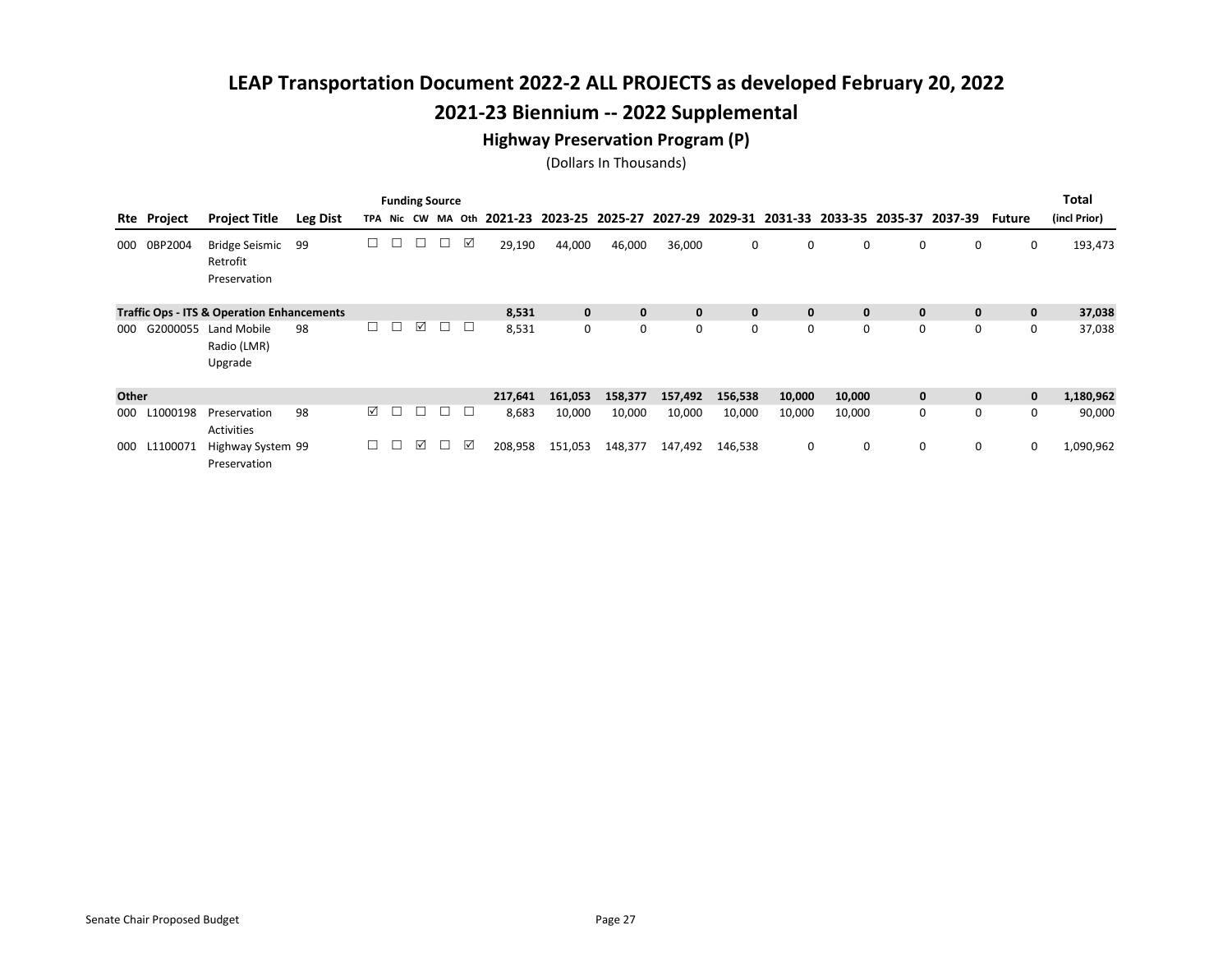#### Traffic Operations Program (Q)

|             |                                                                     |                 |        |        |        | <b>Funding Source</b> |                 |             |             |             |             |             |             |             |                                                                                                  |              |             | <b>Total</b> |
|-------------|---------------------------------------------------------------------|-----------------|--------|--------|--------|-----------------------|-----------------|-------------|-------------|-------------|-------------|-------------|-------------|-------------|--------------------------------------------------------------------------------------------------|--------------|-------------|--------------|
| Rte Project | <b>Project Title</b>                                                | <b>Leg Dist</b> |        |        |        |                       |                 |             |             |             |             |             |             |             | TPA Nic CW MA Oth 2021-23 2023-25 2025-27 2027-29 2029-31 2031-33 2033-35 2035-37 2037-39 Future |              |             | (incl Prior) |
|             | <b>Traffic Operations Program (Q)</b>                               |                 |        |        |        |                       |                 | 22,233      | 11,211      | 11,028      | 10,302      | 10,300      | 10,300      | 10,300      | 10,300                                                                                           | $\mathbf{0}$ | $\mathbf 0$ | 106,735      |
|             | SR 9, Snohomish County - Corridor Improvements                      |                 |        |        |        |                       |                 | $\mathbf 0$ | $\mathbf 0$ | 326         | 1,075       | $\pmb{0}$   | $\mathbf 0$ | $\mathbf 0$ | $\mathbf 0$                                                                                      | $\mathbf 0$  | $\mathbf 0$ | 1,401        |
|             | 009 100911Q SR 9/US 2 Vic- 44<br>NB Peak Use<br>Shoulder Lane       |                 | □      | П      | □      | □                     | ☑               | $\mathbf 0$ | $\Omega$    | 326         | 1,075       | $\mathbf 0$ | $\mathbf 0$ | $\mathbf 0$ | 0                                                                                                | $\mathbf 0$  | 0           | 1,401        |
|             | I-90, Spokane Area - Corridor Improvements                          |                 |        |        |        |                       |                 | 50          | $\mathbf 0$ | $\mathbf 0$ | $\mathbf 0$ | $\mathbf 0$ | $\mathbf 0$ | $\mathbf 0$ | $\mathbf 0$                                                                                      | $\mathbf 0$  | $\mathbf 0$ | 351          |
| 090 609007Q | Spokane Area<br><b>Traffic Volume</b><br>Collection                 | 03, 04, 06      | $\Box$ | $\Box$ | □      | □                     | ☑               | 50          | $\mathbf 0$ | $\mathbf 0$ | $\mathbf 0$ | $\mathbf 0$ | 0           | 0           | 0                                                                                                | 0            | 0           | 351          |
|             | SR 395, Ritzville to Pasco - Corridor Improvements                  |                 |        |        |        |                       |                 | $\mathbf 0$ | 381         | $\mathbf 0$ | $\mathbf 0$ | $\mathbf 0$ | $\mathbf 0$ | $\mathbf 0$ | $\mathbf 0$                                                                                      | $\mathbf 0$  | $\mathbf 0$ | 381          |
| 395 539508Q | US<br>395/Kartchner<br>St I/C - NB Ramp<br>Terminal<br>Improvements | 16              | □      | П      | □      | □                     | $\triangledown$ | $\mathbf 0$ | 381         | 0           | $\mathbf 0$ | $\mathbf 0$ | 0           | 0           | 0                                                                                                | $\mathbf 0$  | $\mathbf 0$ | 381          |
|             | Safety - Interchange, Intersection & Spot Improvements              |                 |        |        |        |                       |                 | 398         | 663         | 1,440       | $\bf{0}$    | 0           | 0           | $\mathbf 0$ | $\mathbf 0$                                                                                      | $\mathbf 0$  | $\mathbf 0$ | 2,501        |
| 395 539506Q | US 395/W 27th 08<br>Ave -<br>Intersection<br>Improvements           |                 | $\Box$ | $\Box$ | $\Box$ | $\Box$                | ☑               | 398         | 513         | 0           | 0           | $\mathbf 0$ | 0           | 0           | $\mathsf 0$                                                                                      | $\mathbf 0$  | 0           | 911          |
| 500 4500261 | SR 500/182nd<br>Avenue -<br>Intersection<br>Improvements            | 18              | □      | $\Box$ | $\Box$ | $\Box$                | ☑               | 0           | 150         | 1,440       | 0           | 0           | 0           | 0           | 0                                                                                                | 0            | 0           | 1,590        |
|             | Traffic Ops - CVISN, WIM, & Weigh Stations                          |                 |        |        |        |                       |                 | 1,501       | 515         | 258         | $\mathbf 0$ | 0           | 0           | $\pmb{0}$   | $\mathbf 0$                                                                                      | $\mathbf 0$  | $\mathbf 0$ | 2,274        |
| 000 0000XXX | Permit Database 99<br>Improvements                                  |                 | $\Box$ | $\Box$ | $\Box$ | $\Box$                | ☑               | 1,501       | 515         | 258         | 0           | 0           | 0           | 0           | $\mathsf 0$                                                                                      | 0            | 0           | 2,274        |
|             | <b>Traffic Ops - ITS &amp; Operation Enhancements</b>               |                 |        |        |        |                       |                 | 17,951      | 8,061       | 7,330       | 8,686       | 10,300      | 10,300      | 10,300      | 10,300                                                                                           | $\mathbf 0$  | $\mathbf 0$ | 90,695       |
| 000 000005Q | Reserve funding 99<br>for Traffic<br>Operations<br>Capital Projects |                 | $\Box$ | $\Box$ | $\Box$ | $\Box$                | ☑               | 4,942       | 4,379       | 4,847       | 8,686       | 10,300      | 10,300      | 10,300      | 10,300                                                                                           | 0            | 0           | 64,100       |
| 000 000009Q | Challenge<br>Seattle                                                | 43              | $\Box$ | $\Box$ | $\Box$ | $\Box$                | ☑               | 3,061       | 434         | 0           | 0           | O           | 0           | O           | 0                                                                                                | 0            | 0           | 4,927        |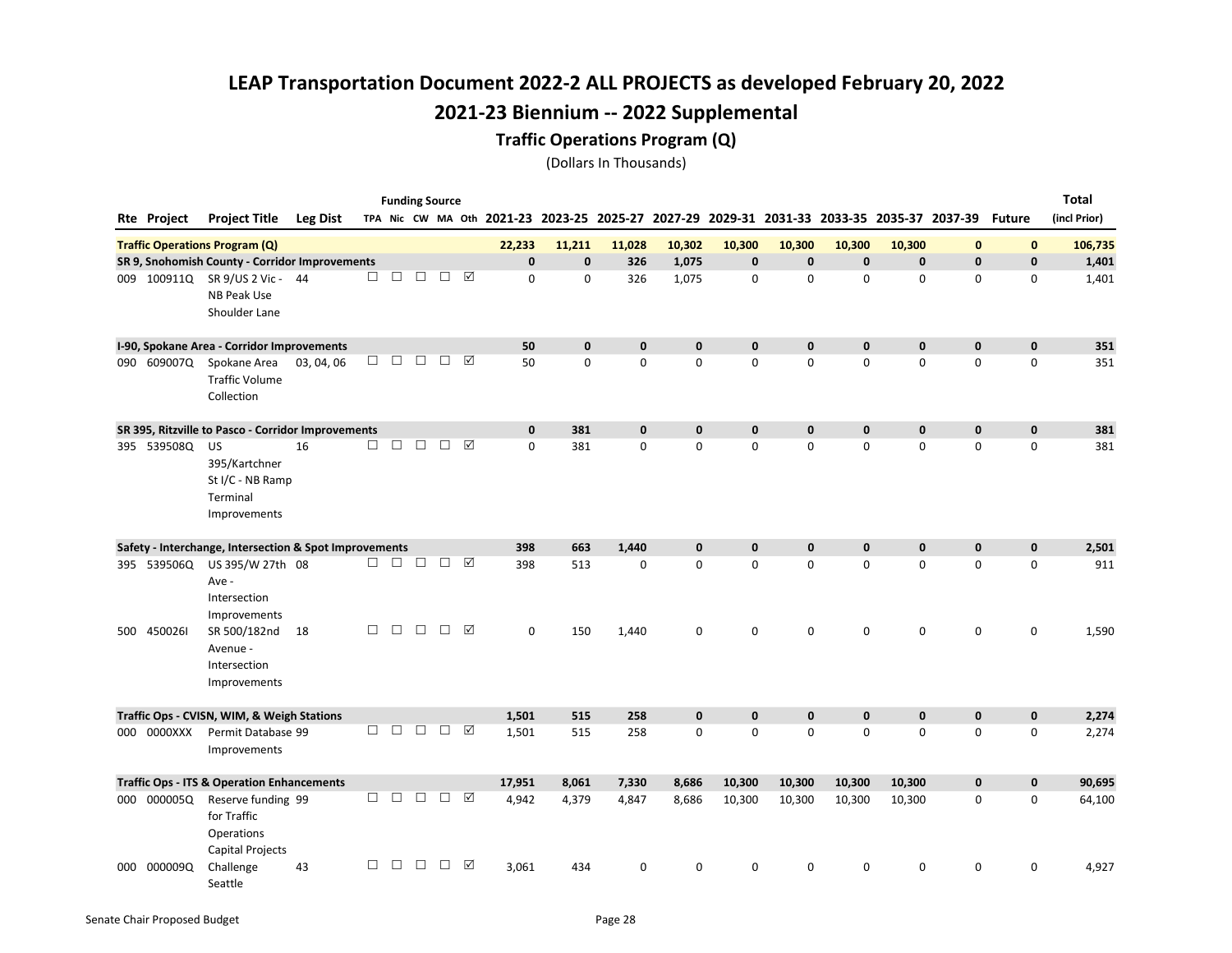#### Traffic Operations Program (Q)

|     |                    |                             |                 |        |                                                                        |               | <b>Funding Source</b> |                 |             |             |             |             |             |             |   |   |                                                                                           |               | <b>Total</b> |
|-----|--------------------|-----------------------------|-----------------|--------|------------------------------------------------------------------------|---------------|-----------------------|-----------------|-------------|-------------|-------------|-------------|-------------|-------------|---|---|-------------------------------------------------------------------------------------------|---------------|--------------|
|     | <b>Rte Project</b> | <b>Project Title</b>        | <b>Leg Dist</b> |        |                                                                        |               |                       |                 |             |             |             |             |             |             |   |   | TPA Nic CW MA Oth 2021-23 2023-25 2025-27 2027-29 2029-31 2031-33 2033-35 2035-37 2037-39 | <b>Future</b> | (incl Prior) |
|     | 000 100015Q        | SR 527 & SR 96              | 01, 21, 44      |        | $\begin{array}{ccc} \square & \square & \square & \square \end{array}$ |               | $\Box$                |                 | 49          | 0           | 0           | $\mathbf 0$ | $\mathbf 0$ | $\mathbf 0$ | 0 | 0 | $\mathsf 0$                                                                               | 0             | 135          |
|     |                    | <b>Adaptive Signal</b>      |                 |        |                                                                        |               |                       |                 |             |             |             |             |             |             |   |   |                                                                                           |               |              |
|     |                    | Control System              |                 |        |                                                                        |               |                       |                 |             |             |             |             |             |             |   |   |                                                                                           |               |              |
|     |                    | (County lead)               |                 |        |                                                                        |               |                       |                 |             |             |             |             |             |             |   |   |                                                                                           |               |              |
|     | 000 100017Q        | I-5 & I-90 Ramp 37, 41      |                 | $\Box$ | $\Box$                                                                 | $\Box$        | $\Box$                | $\triangledown$ | 54          | 0           | 0           | $\mathbf 0$ | $\mathbf 0$ | 0           | 0 | 0 | $\mathsf 0$                                                                               | 0             | 254          |
|     |                    | Meter                       |                 |        |                                                                        |               |                       |                 |             |             |             |             |             |             |   |   |                                                                                           |               |              |
|     |                    | Enhancements                |                 | $\Box$ | $\Box$                                                                 | $\Box$        | $\Box$                | ☑               |             |             |             |             |             |             |   |   |                                                                                           |               |              |
|     | 000 100019Q        | Regionwide<br>Signal System | 99              |        |                                                                        |               |                       |                 | 158         | 0           | 0           | 0           | $\mathbf 0$ | 0           | 0 | 0 | 0                                                                                         | 0             | 158          |
|     |                    | Loop Mapping                |                 |        |                                                                        |               |                       |                 |             |             |             |             |             |             |   |   |                                                                                           |               |              |
|     | 000 400019Q        | Centralized                 | 17, 49          | $\Box$ | $\Box$                                                                 | $\Box$        | $\Box$                | ☑               | 18          | $\pmb{0}$   | 0           | $\mathbf 0$ | $\mathbf 0$ | 0           | 0 | 0 | $\mathsf 0$                                                                               | 0             | 467          |
|     |                    | Signal System               |                 |        |                                                                        |               |                       |                 |             |             |             |             |             |             |   |   |                                                                                           |               |              |
|     |                    | Enhancements                |                 |        |                                                                        |               |                       |                 |             |             |             |             |             |             |   |   |                                                                                           |               |              |
|     | 000 400019R        | I-5/I-205 Urban 17, 49      |                 | $\Box$ |                                                                        | $\Box$ $\Box$ | $\Box$ $\Box$         |                 | $\mathbf 0$ | $\mathbf 0$ | 0           | $\mathbf 0$ | $\mathbf 0$ | $\mathbf 0$ | 0 | 0 | 0                                                                                         | 0             | 669          |
|     |                    | Ramp Meter -                |                 |        |                                                                        |               |                       |                 |             |             |             |             |             |             |   |   |                                                                                           |               |              |
|     |                    | Phase 1                     |                 |        |                                                                        |               |                       |                 |             |             |             |             |             |             |   |   |                                                                                           |               |              |
|     | 000 400020Q        | Southwest                   | 17,49           | $\Box$ | $\Box$                                                                 | $\Box$        | $\Box$                | ☑               | 940         | $\mathbf 0$ | 0           | $\mathbf 0$ | $\mathbf 0$ | $\mathbf 0$ | 0 | 0 | $\mathbf 0$                                                                               | 0             | 940          |
|     |                    | Washington                  |                 |        |                                                                        |               |                       |                 |             |             |             |             |             |             |   |   |                                                                                           |               |              |
|     |                    | <b>Regional Signal</b>      |                 |        |                                                                        |               |                       |                 |             |             |             |             |             |             |   |   |                                                                                           |               |              |
| 000 | 600024Q            | System<br>US 2 Et Al        | 04, 07          | $\Box$ | $\Box$                                                                 | $\Box$        | $\Box$                | $\triangledown$ | $\mathbf 0$ | $\mathbf 0$ | $\mathbf 0$ | $\mathbf 0$ | $\Omega$    | $\Omega$    | 0 | 0 | $\mathbf 0$                                                                               | $\mathbf 0$   | 271          |
|     |                    | Eastern Region              |                 |        |                                                                        |               |                       |                 |             |             |             |             |             |             |   |   |                                                                                           |               |              |
|     |                    | CCTV Systems -              |                 |        |                                                                        |               |                       |                 |             |             |             |             |             |             |   |   |                                                                                           |               |              |
|     |                    | New Installs                |                 |        |                                                                        |               |                       |                 |             |             |             |             |             |             |   |   |                                                                                           |               |              |
|     | 005 100515Q        | I-5/Northbound 38           |                 | $\Box$ | $\Box$                                                                 | $\Box$        | $\Box$                | ☑               | 0           | $\mathbf 0$ | 0           | $\Omega$    | 0           | $\Omega$    | 0 | 0 | $\Omega$                                                                                  | $\mathbf 0$   | 305          |
|     |                    | vicinity                    |                 |        |                                                                        |               |                       |                 |             |             |             |             |             |             |   |   |                                                                                           |               |              |
|     |                    | Marysville -                |                 |        |                                                                        |               |                       |                 |             |             |             |             |             |             |   |   |                                                                                           |               |              |
|     |                    | Ramp Meters                 |                 |        |                                                                        |               |                       |                 |             |             |             |             |             |             |   |   |                                                                                           |               |              |
|     | 005 100517Q        | I-5/SB NE 45th              | 43, 46          | $\Box$ | $\Box$                                                                 | $\Box$        | $\Box$                | ☑               | $\mathbf 0$ | $\Omega$    | 0           | $\mathbf 0$ | $\Omega$    | $\Omega$    | 0 | 0 | $\mathbf 0$                                                                               | $\mathbf 0$   | 780          |
|     |                    | St to NE 130th              |                 |        |                                                                        |               |                       |                 |             |             |             |             |             |             |   |   |                                                                                           |               |              |
|     |                    | St - Ramp                   |                 |        |                                                                        |               |                       |                 |             |             |             |             |             |             |   |   |                                                                                           |               |              |
|     | 005 100522D        | Meters<br>I-5/Mercer        | 43              | $\Box$ | $\Box$                                                                 | $\Box$        | $\Box$                | ☑               | 24          | 0           | 0           | $\mathbf 0$ | $\mathbf 0$ | 0           | 0 |   | $\mathsf 0$                                                                               | 0             | 30           |
|     |                    | <b>Street NB Ramp</b>       |                 |        |                                                                        |               |                       |                 |             |             |             |             |             |             |   | 0 |                                                                                           |               |              |
|     |                    | Meter Systems               |                 |        |                                                                        |               |                       |                 |             |             |             |             |             |             |   |   |                                                                                           |               |              |
|     | 005 100526Q        | I-5/NB Spokane 11           |                 | $\Box$ | $\Box$                                                                 | $\Box$        | $\Box$                | ☑               | 0           | 180         | 1,020       | $\mathbf 0$ | $\mathbf 0$ | 0           | 0 | 0 | $\mathbf 0$                                                                               | $\mathbf 0$   | 1,200        |
|     |                    | St - Install Ramp           |                 |        |                                                                        |               |                       |                 |             |             |             |             |             |             |   |   |                                                                                           |               |              |
|     |                    | Meter                       |                 |        |                                                                        |               |                       |                 |             |             |             |             |             |             |   |   |                                                                                           |               |              |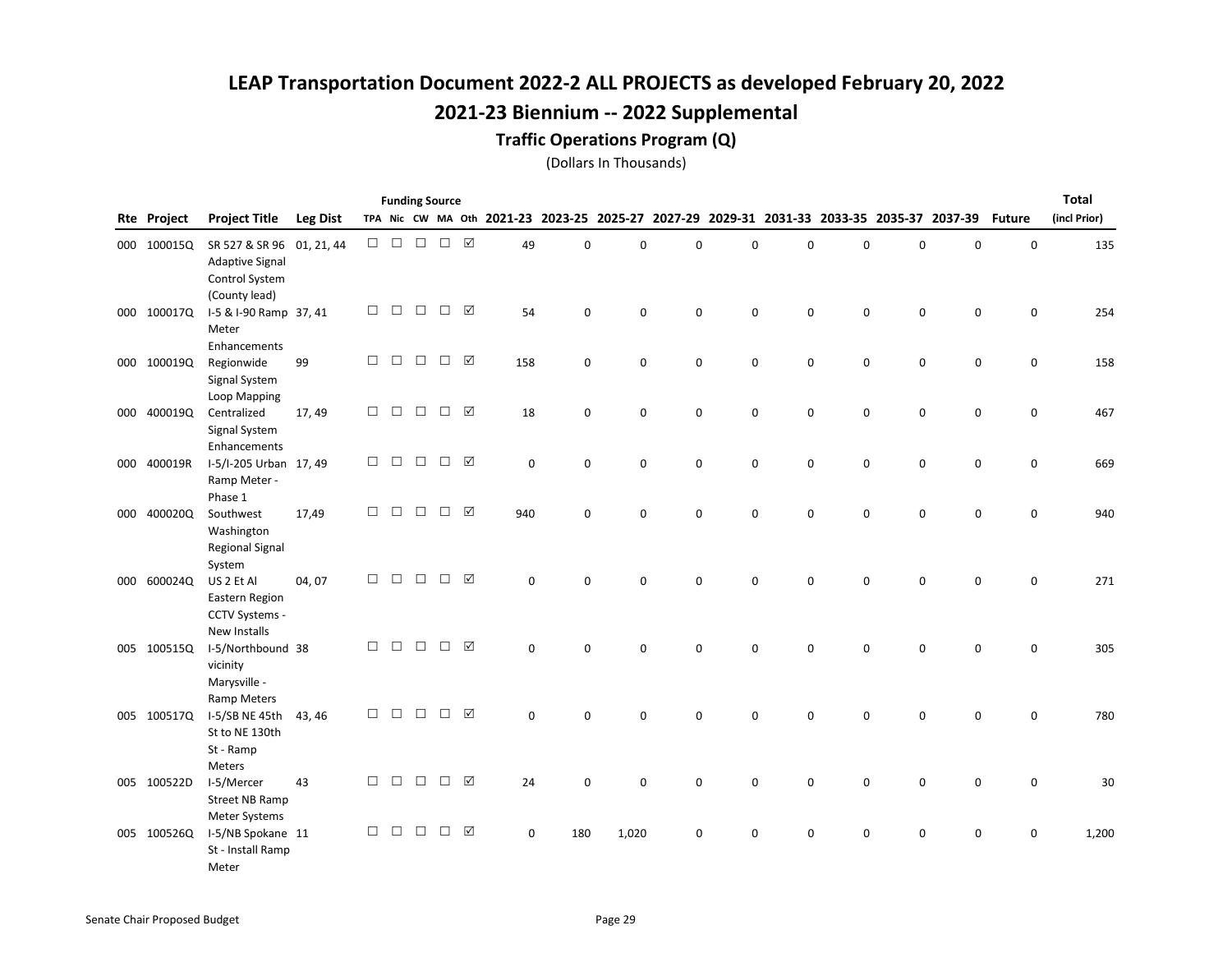#### Traffic Operations Program (Q)

|     |             |                                                                                          |                                                |        | <b>Funding Source</b> |        |        |           |             |                     |                                                                                                  |             |             |             |   |             |             |             | <b>Total</b> |
|-----|-------------|------------------------------------------------------------------------------------------|------------------------------------------------|--------|-----------------------|--------|--------|-----------|-------------|---------------------|--------------------------------------------------------------------------------------------------|-------------|-------------|-------------|---|-------------|-------------|-------------|--------------|
|     | Rte Project | <b>Project Title</b>                                                                     | <b>Leg Dist</b>                                |        |                       |        |        |           |             |                     | TPA Nic CW MA Oth 2021-23 2023-25 2025-27 2027-29 2029-31 2031-33 2033-35 2035-37 2037-39 Future |             |             |             |   |             |             |             | (incl Prior) |
|     | 005 100530Q | I-5/Seattle -<br><b>Enhanced Ramp</b><br>Metering                                        | 11,37,43,46 $\Box$ $\Box$ $\Box$ $\Box$ $\Box$ |        |                       |        |        |           | 1,300       | 200                 | 0                                                                                                | $\pmb{0}$   | $\pmb{0}$   | 0           | 0 | $\pmb{0}$   | 0           | $\mathsf 0$ | 1,500        |
|     | 005 300512Q | I-5/SR 512 NB to 29<br>EB Interchange -<br>Congestion<br>Management                      |                                                | □      | $\Box$                | $\Box$ | $\Box$ | ☑         | 283         | 1,188               | 0                                                                                                | 0           | $\mathbf 0$ | 0           | 0 | 0           | 0           | 0           | 1,471        |
| 005 | 300519Q     | I-5/Olympia<br>Area<br>Southbound -<br>Congestion<br>Management                          | 22                                             | $\Box$ | $\Box$                | $\Box$ | $\Box$ | ☑         | 0           | $\mathbf 0$         | 0                                                                                                | $\mathbf 0$ | $\mathbf 0$ | $\mathbf 0$ | 0 | $\mathbf 0$ | 0           | 0           | 797          |
|     | 005 300572R | I-5/56th St NB<br>On Ramp Meter .<br>Congestion<br>Management                            | 29                                             | $\Box$ | $\Box$                | $\Box$ | $\Box$ | ☑         | 480         | $\mathbf 0$         | 0                                                                                                | $\pmb{0}$   | 0           | 0           | 0 | $\mathsf 0$ | 0           | $\mathbf 0$ | 660          |
|     | 005 420522Q | I-5/Active<br>Traffic                                                                    | 49                                             | $\Box$ | $\Box$                | $\Box$ | $\Box$ | ☑         | 0           | $\mathbf 0$         | $\pmb{0}$                                                                                        | $\pmb{0}$   | 0           | 0           | 0 | $\mathsf 0$ | 0           | $\mathsf 0$ | 61           |
| 020 | 202000W     | SR20/Waucond 07<br>a Summit -<br>RWIS and                                                |                                                | $\Box$ | $\Box$                | $\Box$ | $\Box$ | ☑         | 0           | $\mathbf 0$         | 0                                                                                                | 0           | $\mathbf 0$ | 0           | 0 | $\pmb{0}$   | 0           | $\mathbf 0$ | 342          |
| 024 | 202400Q     | <b>NCR Basin ITS</b><br>Phase 3                                                          | 09                                             | $\Box$ | $\Box$                | $\Box$ | $\Box$ | ☑         | 0           | $\mathsf{O}\xspace$ | 0                                                                                                | 0           | 0           | 0           | 0 | $\pmb{0}$   | 0           | $\pmb{0}$   | 499          |
|     | 090 109025Q | I-90/EB E<br>Mercer Way -<br><b>ITS</b>                                                  | 41                                             | $\Box$ | $\Box$                | $\Box$ | $\Box$ | ☑         | 6           | $\mathsf{O}\xspace$ | 0                                                                                                | $\pmb{0}$   | 0           | 0           | 0 | $\mathsf 0$ | 0           | $\mathsf 0$ | 250          |
|     | 090 609046Q | $\vert$ -<br>90/Freeway/Art<br>erial Integrated<br>Corridor<br>Management<br>2021-2023   | 03,04,06                                       | $\Box$ | $\Box$                | $\Box$ | $\Box$ | ☑         | $\mathbf 0$ | 575                 | 0                                                                                                | 0           | $\mathbf 0$ | $\mathbf 0$ | 0 | $\mathsf 0$ | $\mathsf 0$ | $\mathsf 0$ | 575          |
|     | 090 609047Q | $\vert$ -<br>90/Freeway/Art<br>erial Integrated<br>Corridor<br>Management<br>2019 - 2021 | 03, 04, 06                                     | $\Box$ | $\Box$                | $\Box$ | $\Box$ | $\sqrt{}$ | 775         | $\mathbf 0$         | 0                                                                                                | 0           | $\mathbf 0$ | 0           | 0 | 0           | 0           | 0           | 900          |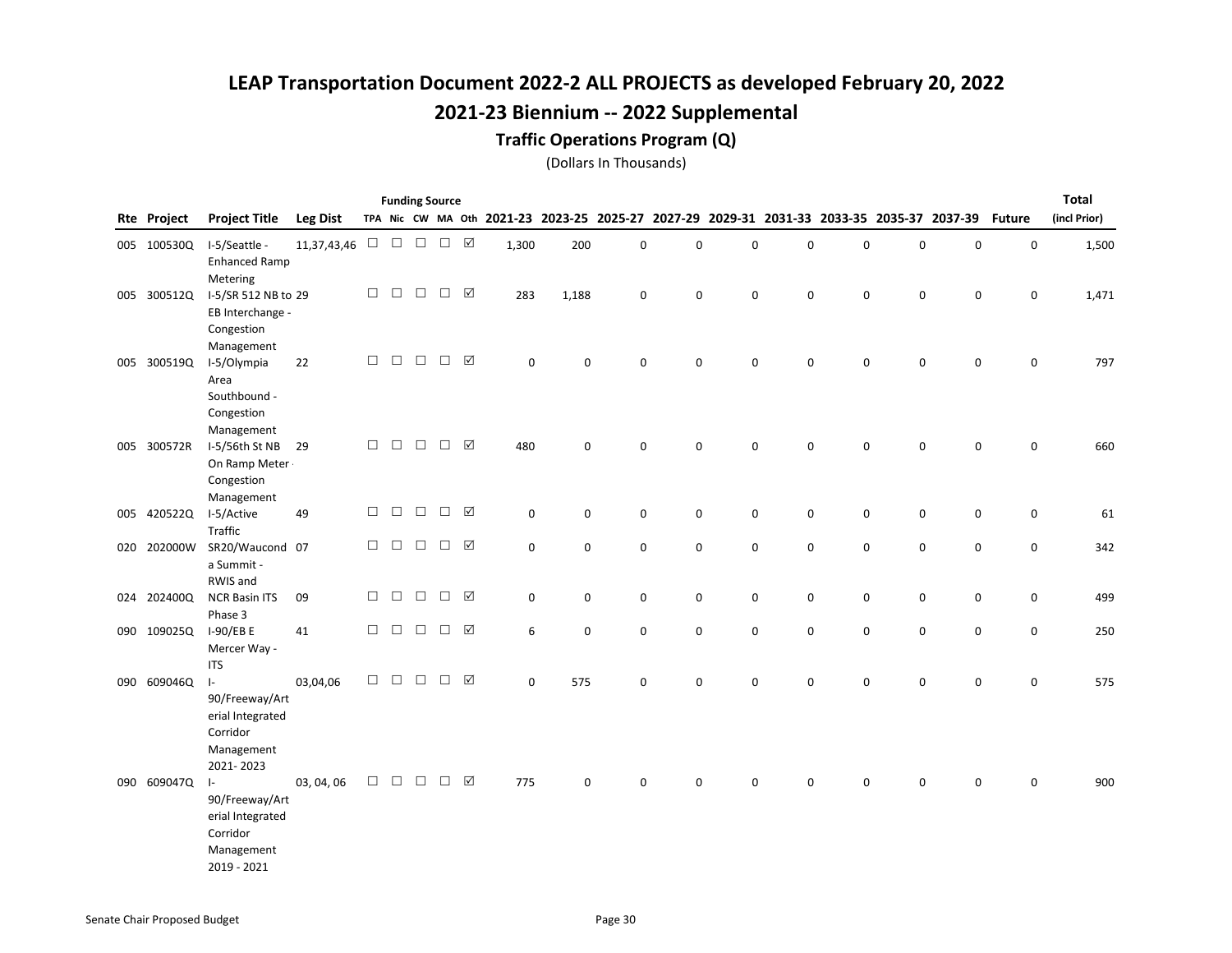### Traffic Operations Program (Q)

|     |                    |                                           |                 |        |        |               | <b>Funding Source</b> |                 |             |                                                                                           |       |             |          |             |              |             |              |               | <b>Total</b> |
|-----|--------------------|-------------------------------------------|-----------------|--------|--------|---------------|-----------------------|-----------------|-------------|-------------------------------------------------------------------------------------------|-------|-------------|----------|-------------|--------------|-------------|--------------|---------------|--------------|
|     | <b>Rte Project</b> | <b>Project Title</b>                      | <b>Leg Dist</b> |        |        |               |                       |                 |             | TPA Nic CW MA Oth 2021-23 2023-25 2025-27 2027-29 2029-31 2031-33 2033-35 2035-37 2037-39 |       |             |          |             |              |             |              | <b>Future</b> | (incl Prior) |
|     | 090 609048Q        | $\mathsf{L}$                              | 03,04,06        | $\Box$ |        | $\Box$ $\Box$ | $\Box$                |                 | 0           | 30                                                                                        | 1,220 | $\pmb{0}$   | 0        | 0           | $\mathbf 0$  | $\mathbf 0$ | 0            | $\mathsf 0$   | 1,250        |
|     |                    | 90/Freeway/Art                            |                 |        |        |               |                       |                 |             |                                                                                           |       |             |          |             |              |             |              |               |              |
|     |                    | erial Integrated                          |                 |        |        |               |                       |                 |             |                                                                                           |       |             |          |             |              |             |              |               |              |
|     |                    | Corridor                                  |                 |        |        |               |                       |                 |             |                                                                                           |       |             |          |             |              |             |              |               |              |
|     |                    | Management                                |                 |        |        |               |                       |                 |             |                                                                                           |       |             |          |             |              |             |              |               |              |
|     |                    | 2025-2027                                 |                 |        |        |               |                       |                 |             |                                                                                           |       |             |          |             |              |             |              |               |              |
| 099 | L2000338           | SR 99 Aurora                              | 36              | $\Box$ | $\Box$ | $\Box$        | $\Box$                | ☑               | 579         | 0                                                                                         | 0     | 0           | 0        | 0           | 0            | 0           | 0            | 0             | 700          |
|     |                    | <b>Bridge ITS</b>                         |                 |        |        |               |                       |                 |             |                                                                                           |       |             |          |             |              |             |              |               |              |
|     | 161 3161170        | SR 161/Graham 02                          |                 | $\Box$ | $\Box$ | $\Box$        | $\Box$                | ☑               | 336         | 739                                                                                       | 0     | $\mathbf 0$ | 0        | 0           | $\mathbf 0$  | $\mathbf 0$ | $\mathbf 0$  | $\mathbf 0$   | 1,075        |
|     |                    | Hill - Safety and                         |                 |        |        |               |                       |                 |             |                                                                                           |       |             |          |             |              |             |              |               |              |
|     |                    | Mobility                                  |                 |        |        |               |                       |                 |             |                                                                                           |       |             |          |             |              |             |              |               |              |
|     |                    | Improvements                              |                 |        | $\Box$ | $\Box$        |                       | ☑               |             |                                                                                           |       |             |          |             |              |             |              |               |              |
|     | 167 316706Q        | SR 167/SR 410                             | 25, 30, 31      | □      |        |               | □                     |                 | 900         | 0                                                                                         | 0     | 0           | 0        | 0           | $\mathbf 0$  | 0           | 0            | 0             | 1,000        |
|     | 205 420523Q        | to SR 18 - ITS<br>I-205 SB Padden 49      |                 | $\Box$ | $\Box$ | $\Box$        | $\Box$                | $\triangledown$ | 3,989       | 336                                                                                       | 0     | $\mathbf 0$ | 0        | 0           | $\mathbf 0$  | $\pmb{0}$   | 0            | $\mathbf 0$   | 4,325        |
|     |                    | Pkwy to Mill                              |                 |        |        |               |                       |                 |             |                                                                                           |       |             |          |             |              |             |              |               |              |
|     |                    | Plain Blvd -                              |                 |        |        |               |                       |                 |             |                                                                                           |       |             |          |             |              |             |              |               |              |
|     |                    | Ramp Meter                                |                 |        |        |               |                       |                 |             |                                                                                           |       |             |          |             |              |             |              |               |              |
|     | 512 351207R        | SR 512/I-5 to SR 25, 29                   |                 | $\Box$ | $\Box$ | $\Box$        | $\Box$                | ☑               | 57          | $\mathbf 0$                                                                               | 0     | 0           | 0        | 0           | $\mathbf 0$  | 0           | 0            | $\mathbf 0$   | 682          |
|     |                    | 7 EB -                                    |                 |        |        |               |                       |                 |             |                                                                                           |       |             |          |             |              |             |              |               |              |
|     |                    | Congestion                                |                 |        |        |               |                       |                 |             |                                                                                           |       |             |          |             |              |             |              |               |              |
|     |                    | Management                                |                 |        |        |               |                       |                 |             |                                                                                           |       |             |          |             |              |             |              |               |              |
|     | 512 3512075        | SR 512                                    | 29              | □      | $\Box$ | $\Box$        | $\Box$                | $\triangledown$ | $\mathbf 0$ | $\Omega$                                                                                  | 243   | $\mathbf 0$ | 0        | 0           | $\mathbf 0$  | $\mathbf 0$ | $\mathbf 0$  | $\mathbf 0$   | 243          |
|     |                    | Wavetronix                                |                 |        |        |               |                       |                 |             |                                                                                           |       |             |          |             |              |             |              |               |              |
|     |                    | Data Station                              |                 |        |        |               |                       |                 |             |                                                                                           |       |             |          |             |              |             |              |               |              |
|     | 527 152711Q        | SR 527/Bothell                            | 01, 44          | $\Box$ | $\Box$ | $\Box$        | $\Box$                | ☑               | 0           | $\mathbf 0$                                                                               | 0     | $\mathbf 0$ | $\Omega$ | $\Omega$    | $\mathbf 0$  | 0           | 0            | $\mathbf 0$   | 129          |
|     |                    | to Dumas Rd -                             |                 |        |        |               |                       |                 |             |                                                                                           |       |             |          |             |              |             |              |               |              |
|     |                    | Pedestrian &                              |                 |        |        |               |                       |                 |             |                                                                                           |       |             |          |             |              |             |              |               |              |
|     |                    | Bicycle                                   |                 |        |        |               |                       |                 |             |                                                                                           |       |             |          |             |              |             |              |               |              |
|     |                    | Improvements                              |                 |        |        |               |                       |                 |             |                                                                                           |       |             |          |             |              |             |              |               |              |
|     |                    | <b>Traffic Ops - Traveler Information</b> |                 |        |        |               |                       |                 | 798         | $\mathbf{0}$                                                                              | 737   | $\mathbf 0$ | 0        | $\mathbf 0$ | $\mathbf{0}$ | $\mathbf 0$ | $\mathbf{0}$ | $\mathbf 0$   | 1,651        |
|     | 090 509019Q        | I-90/SR 18                                | 05              | $\Box$ | $\Box$ | $\Box$        | $\Box$                | $\triangledown$ | 432         | $\mathbf 0$                                                                               | 0     | $\mathbf 0$ | 0        | $\mathbf 0$ | $\mathbf 0$  | $\mathbf 0$ | $\mathbf 0$  | $\mathbf 0$   | 486          |
|     |                    | Interchange Vic                           |                 |        |        |               |                       |                 |             |                                                                                           |       |             |          |             |              |             |              |               |              |
|     |                    | EB - Install VMS                          |                 |        |        |               |                       |                 |             |                                                                                           |       |             |          |             |              |             |              |               |              |
|     | 182 518203Q        | I-182/Argent Rd 16                        |                 | $\Box$ | $\Box$ | $\Box$        | $\Box$                | ☑               | 366         | 0                                                                                         | 0     | 0           | 0        | $\mathbf 0$ | $\mathbf 0$  | $\mathbf 0$ | 0            | 0             | 428          |
|     |                    | Vicinity EB -                             |                 |        |        |               |                       |                 |             |                                                                                           |       |             |          |             |              |             |              |               |              |
|     |                    | <b>Install VMS</b>                        |                 |        |        |               |                       |                 |             |                                                                                           |       |             |          |             |              |             |              |               |              |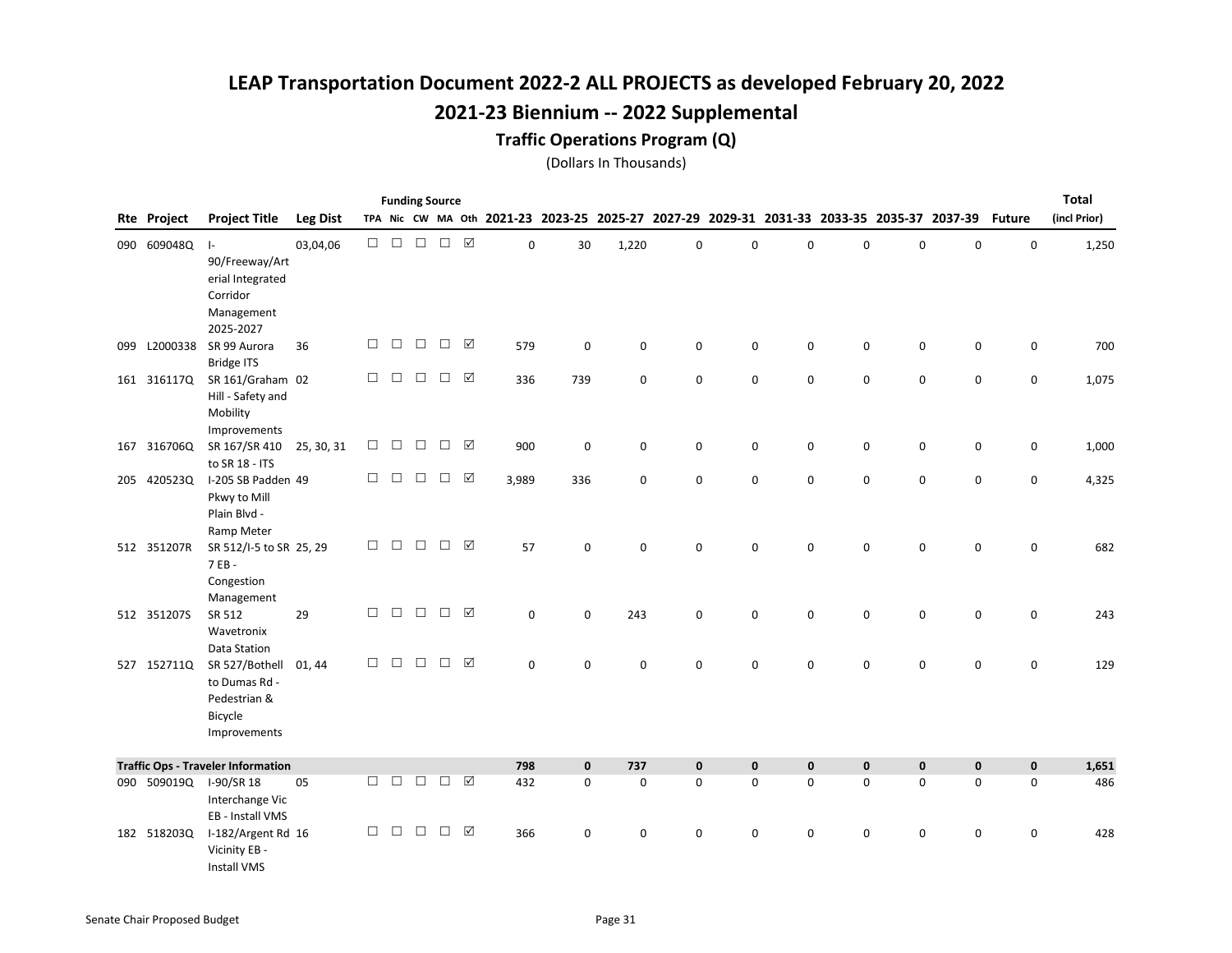# 2021-23 Biennium -- 2022 Supplemental

#### Traffic Operations Program (Q)

|       |                |                                                                       |                 |        |        |        | <b>Funding Source</b> |                 |                                           |             |             |             |              |                                                 |             |             |             |               | <b>Total</b> |
|-------|----------------|-----------------------------------------------------------------------|-----------------|--------|--------|--------|-----------------------|-----------------|-------------------------------------------|-------------|-------------|-------------|--------------|-------------------------------------------------|-------------|-------------|-------------|---------------|--------------|
|       | Rte Project    | <b>Project Title</b>                                                  | <b>Leg Dist</b> |        |        |        |                       |                 | TPA Nic CW MA Oth 2021-23 2023-25 2025-27 |             |             |             |              | 2027-29 2029-31 2031-33 2033-35 2035-37 2037-39 |             |             |             | <b>Future</b> | (incl Prior) |
|       | 395 539505Q    | US<br>395/Kennewick<br>Vicinity -<br>Variable Speed<br>Zone           | 08,16           | $\Box$ | $\Box$ | $\Box$ | $\Box$                | $\boxed{\sqrt}$ | $\mathbf 0$                               | $\mathbf 0$ | 737         | $\mathbf 0$ | $\Omega$     | 0                                               | $\mathbf 0$ | $\mathbf 0$ | $\mathbf 0$ | $\mathbf 0$   | 737          |
| Other |                |                                                                       |                 |        |        |        |                       |                 | $\mathbf 0$                               | 785         | 640         | $\mathbf 0$ | 0            | 0                                               | $\mathbf 0$ | $\pmb{0}$   | $\mathbf 0$ | $\mathbf 0$   | 1,425        |
|       | 000 600027Q    | ER<br>Transportation<br>Management<br>Center<br>Relocation            | 99              | П      | $\Box$ | $\Box$ | $\Box$                | ☑               | $\Omega$                                  | 785         | 640         | $\mathbf 0$ | $\Omega$     | $\mathbf 0$                                     | $\mathbf 0$ | $\mathbf 0$ | $\mathbf 0$ | $\mathbf 0$   | 1,425        |
|       | <b>Unknown</b> |                                                                       |                 |        |        |        |                       |                 | 1,535                                     | 806         | 297         | 541         | $\mathbf{0}$ | $\mathbf 0$                                     | $\mathbf 0$ | $\mathbf 0$ | $\mathbf 0$ | $\mathbf{0}$  | 6,056        |
| 000   | 400022Q        | SWR 21-23 Clark 99<br><b>County Shared</b><br>SPMS                    |                 | □      | $\Box$ | $\Box$ | $\Box$                | $\triangledown$ | 67                                        | $\Omega$    | $\mathbf 0$ | $\mathbf 0$ | 0            | $\mathbf 0$                                     | $\mathbf 0$ | 0           | 0           | 0             | 67           |
|       | 002 200212Q    | US 2 Vicinity<br>Variable<br><b>Message Signs</b>                     | 39              | □      | $\Box$ | $\Box$ | $\Box$                | $\triangledown$ | 0                                         | $\mathbf 0$ | 0           | 0           | 0            | 0                                               | $\mathbf 0$ | 0           | 0           | 0             | 197          |
|       | 002 2002130    | US 2 Cashmere 12<br>Vicinity -<br>Cameras &<br>Signal<br>Interconnect |                 | $\Box$ | $\Box$ | $\Box$ | $\Box$                | $\triangledown$ | $\mathbf 0$                               | $\mathbf 0$ | 297         | 541         | 0            | $\mathbf 0$                                     | $\mathbf 0$ | $\mathbf 0$ | $\mathbf 0$ | $\mathbf 0$   | 838          |
|       | 005 400526Q    | I-5/NB Fourth<br>Plain On Ramp -<br>Ramp Meter                        | 49              | $\Box$ | $\Box$ | $\Box$ | $\Box$                | ☑               | 287                                       | 191         | 0           | 0           | 0            | 0                                               | 0           | 0           | 0           | 0             | 478          |
|       | 014 401417Q    | SR 14 ATIS Infill; 49<br>I-5 to Evergreen                             |                 | $\Box$ | $\Box$ | $\Box$ | $\Box$                | $\triangledown$ | $\mathbf 0$                               | $\mathbf 0$ | 0           | $\mathsf 0$ | 0            | 0                                               | 0           | 0           | 0           | $\mathbf 0$   | 1,085        |
|       | 028 202805Q    | SR 28/S of Rock 12<br>Island - VMS                                    |                 | $\Box$ | $\Box$ | $\Box$ | $\Box$                | $\triangledown$ | $\mathbf 0$                               | 150         | $\mathbf 0$ | 0           | 0            | 0                                               | 0           | 0           | 0           | $\mathbf 0$   | 150          |
|       | 028 202806Q    | SR 28/Quincy<br>Area - VMS                                            | 13              | $\Box$ | $\Box$ | $\Box$ | $\Box$                | ☑               | 200                                       | $\mathbf 0$ | 0           | 0           | 0            | 0                                               | 0           | 0           | 0           | $\mathbf 0$   | 200          |
|       | 090 109062Q    | I-90/Highpoint 05<br>to SR 18 - Fiber<br>Extension                    |                 | □      | □      | $\Box$ | $\Box$                | $\triangledown$ | 316                                       | 465         | 0           | $\mathbf 0$ | 0            | 0                                               | 0           | 0           | 0           | $\mathbf 0$   | 841          |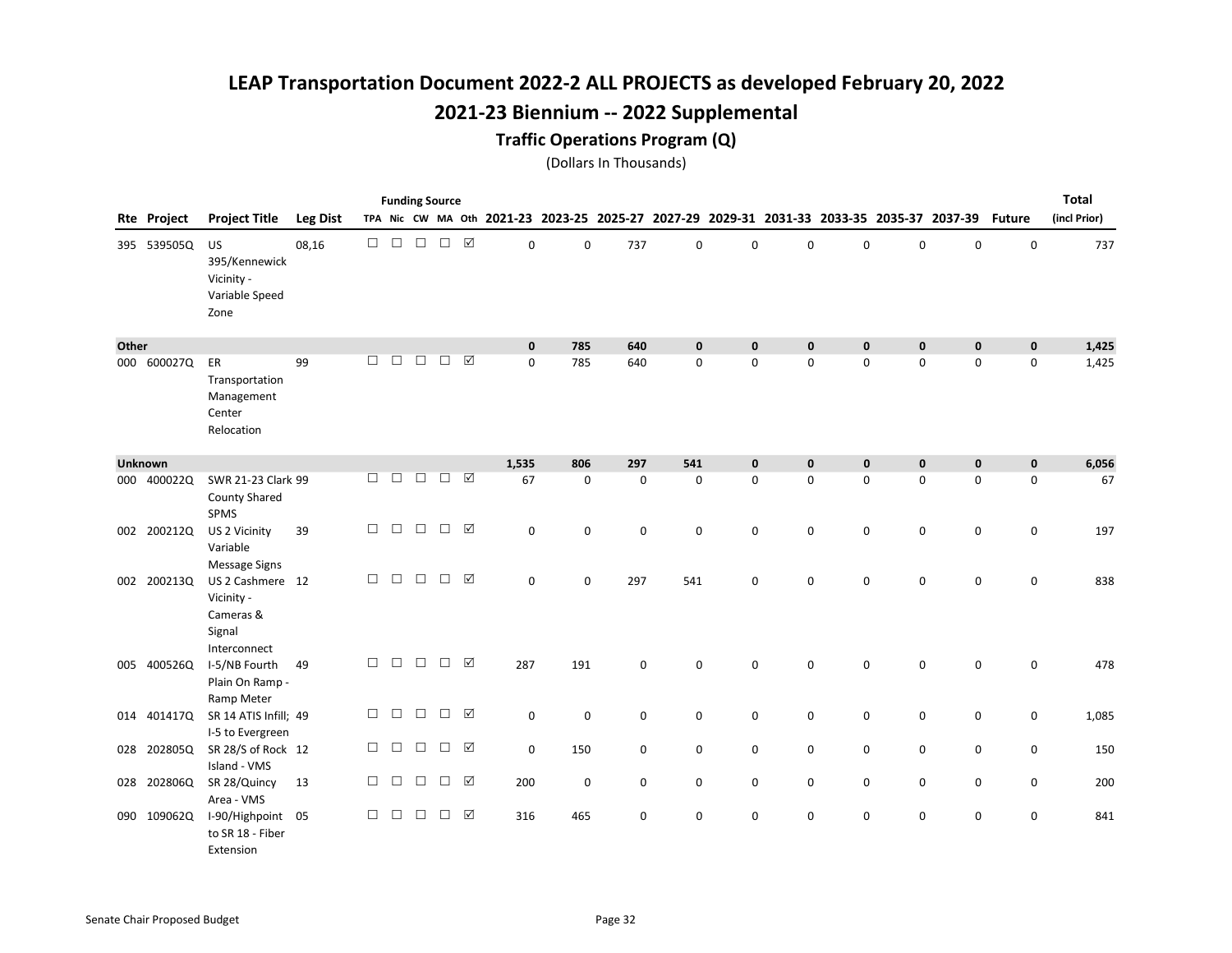#### Traffic Operations Program (Q)

|     |             |                      |                 |        |        |        | <b>Funding Source</b> |   |     |             |   |             |             |             |   |   |                                                                                           |             | Total        |
|-----|-------------|----------------------|-----------------|--------|--------|--------|-----------------------|---|-----|-------------|---|-------------|-------------|-------------|---|---|-------------------------------------------------------------------------------------------|-------------|--------------|
|     | Rte Project | <b>Project Title</b> | <b>Leg Dist</b> |        |        |        |                       |   |     |             |   |             |             |             |   |   | TPA Nic CW MA Oth 2021-23 2023-25 2025-27 2027-29 2029-31 2031-33 2033-35 2035-37 2037-39 | Future      | (incl Prior) |
| 205 | 420520Q     | I-205/NB Mill        | 49              |        | $\Box$ |        |                       | ☑ | 255 | 0           | 0 | 0           | 0           | 0           | 0 | 0 | 0                                                                                         | 0           | 573          |
|     |             | Plain On-Ramp -      |                 |        |        |        |                       |   |     |             |   |             |             |             |   |   |                                                                                           |             |              |
|     |             | Ramp Meter           |                 |        |        |        |                       |   |     |             |   |             |             |             |   |   |                                                                                           |             |              |
| 285 | 228500Q     | <b>SR</b>            | 12              | $\Box$ | $\Box$ | $\Box$ | $\Box$                | ☑ | 383 | 0           | 0 | $\mathbf 0$ | $\mathbf 0$ | $\mathbf 0$ | 0 | 0 | 0                                                                                         | 0           | 451          |
|     |             | 285/Wenatchee        |                 |        |        |        |                       |   |     |             |   |             |             |             |   |   |                                                                                           |             |              |
|     |             | Area - ITS           |                 |        |        |        |                       |   |     |             |   |             |             |             |   |   |                                                                                           |             |              |
|     |             | Conduit              |                 |        |        |        |                       |   |     |             |   |             |             |             |   |   |                                                                                           |             |              |
| 503 | 450317T     | SR 503, Fourth       | 17, 18          | $\Box$ | $\Box$ | $\Box$ | $\Box$                | ☑ | 0   | $\mathbf 0$ | 0 | 0           | 0           | 0           | 0 | 0 | $\mathsf{O}$                                                                              | 0           | 376          |
|     |             | Plain to Main        |                 |        |        |        |                       |   |     |             |   |             |             |             |   |   |                                                                                           |             |              |
|     |             | Street ITS           |                 |        |        |        |                       |   |     |             |   |             |             |             |   |   |                                                                                           |             |              |
|     |             | Device Infill        |                 |        |        |        |                       |   |     |             |   |             |             |             |   |   |                                                                                           |             |              |
|     | 522 152233Q | SR 522/Fales-        | 01              | $\Box$ | $\Box$ | $\Box$ | $\Box$                | ☑ | 27  | 0           | 0 | $\mathbf 0$ | $\mathbf 0$ | $\mathbf 0$ | 0 | 0 | $\mathsf{O}$                                                                              | $\mathbf 0$ | 800          |
|     |             | Echo Lake Rd         |                 |        |        |        |                       |   |     |             |   |             |             |             |   |   |                                                                                           |             |              |
|     |             | Interchange -        |                 |        |        |        |                       |   |     |             |   |             |             |             |   |   |                                                                                           |             |              |
|     |             | Ramp Meters          |                 |        |        |        |                       |   |     |             |   |             |             |             |   |   |                                                                                           |             |              |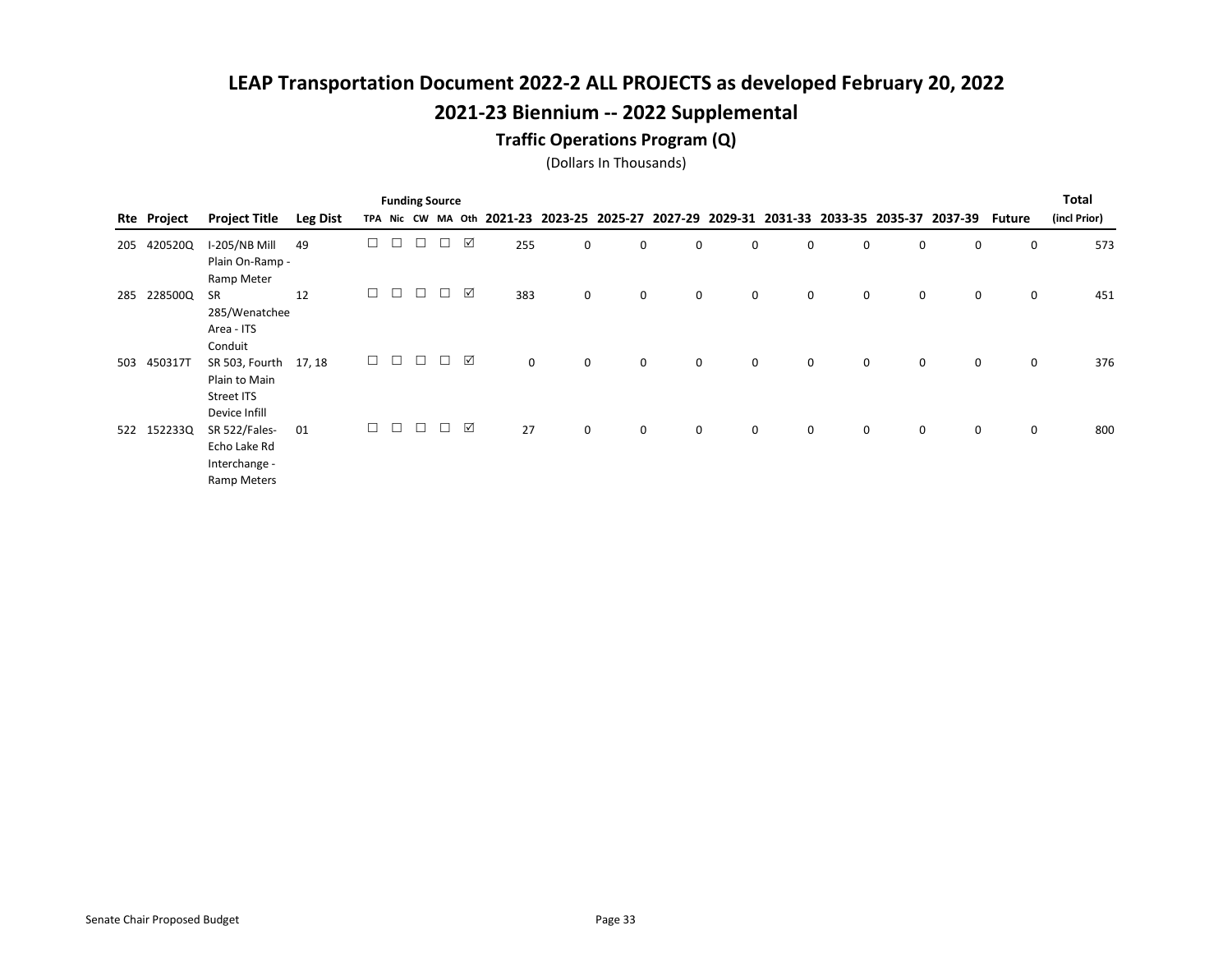#### Public Transportation Program (V)

|             |                     |                                                  |                    |        |        | <b>Funding Source</b> |        |           |         |                                           |             |             |       |              |              |              |                                                 |               | <b>Total</b> |
|-------------|---------------------|--------------------------------------------------|--------------------|--------|--------|-----------------------|--------|-----------|---------|-------------------------------------------|-------------|-------------|-------|--------------|--------------|--------------|-------------------------------------------------|---------------|--------------|
|             | <b>Prty Project</b> | <b>Project Title</b>                             | <b>Leg Dist</b>    |        |        |                       |        |           |         | TPA Nic CW MA Oth 2021-23 2023-25 2025-27 |             |             |       |              |              |              | 2027-29 2029-31 2031-33 2033-35 2035-37 2037-39 | <b>Future</b> | (incl Prior) |
|             |                     | <b>Public Transportation Program (V)</b>         |                    |        |        |                       |        |           | 188,499 | 46,293                                    | 7,783       | 8,901       | 7,990 | $\mathbf{0}$ | $\mathbf{0}$ | $\mathbf{0}$ | $\mathbf 0$                                     | $\mathbf{0}$  | 414,307      |
|             |                     | <b>Regional Mobility Grants Current Biennium</b> |                    |        |        |                       |        |           | 48,345  | 27,993                                    | $\mathbf 0$ | $\mathbf 0$ | 0     | 0            | $\pmb{0}$    | $\pmb{0}$    | $\mathbf 0$                                     | $\mathbf 0$   | 76,338       |
| 0           |                     | 20210001 King County                             | 11,33,37,47 $\Box$ |        | $\Box$ | $\Box$                | $\Box$ | ☑         | 10,000  | $\mathbf 0$                               | 0           | $\mathbf 0$ | 0     | 0            | 0            | $\mathsf 0$  | 0                                               | 0             | 10,000       |
|             |                     | Metro -                                          |                    |        |        |                       |        |           |         |                                           |             |             |       |              |              |              |                                                 |               |              |
|             |                     | RapidRide I Line -                               |                    |        |        |                       |        |           |         |                                           |             |             |       |              |              |              |                                                 |               |              |
|             |                     | Renton Speed &                                   |                    |        |        |                       |        |           |         |                                           |             |             |       |              |              |              |                                                 |               |              |
|             |                     | Reliability                                      |                    |        |        |                       |        |           |         |                                           |             |             |       |              |              |              |                                                 |               |              |
|             |                     | Improv                                           |                    | $\Box$ |        | $\Box$                | $\Box$ | ☑         |         |                                           |             |             |       |              |              |              |                                                 |               |              |
| 0           |                     | 20210002 Community<br>Transit - Swift            | 32                 |        | $\Box$ |                       |        |           | 3,480   | 300                                       | 0           | 0           | 0     | 0            | 0            | 0            | $\mathbf 0$                                     | 0             | 3,780        |
|             |                     | <b>Bus Rapid</b>                                 |                    |        |        |                       |        |           |         |                                           |             |             |       |              |              |              |                                                 |               |              |
|             |                     | Transit                                          |                    |        |        |                       |        |           |         |                                           |             |             |       |              |              |              |                                                 |               |              |
| $\mathbf 0$ | 20210003            | City of Seattle - 36,43,46                       |                    | $\Box$ | $\Box$ | $\Box$                | $\Box$ | ☑         | 3,000   | 3,000                                     | 0           | 0           | 0     | 0            | 0            | 0            | 0                                               | 0             | 6,000        |
|             |                     | RapidRide J Line                                 |                    |        |        |                       |        |           |         |                                           |             |             |       |              |              |              |                                                 |               |              |
| $\mathbf 0$ |                     | 20210004 C-TRAN - Mill                           | 17,18,49           | $\Box$ | $\Box$ | $\Box$                | $\Box$ | $\sqrt{}$ | 9,000   | $\mathbf 0$                               | 0           | $\mathbf 0$ | 0     | 0            | $\mathbf 0$  | 0            | $\mathbf 0$                                     | $\mathbf 0$   | 9,000        |
|             |                     | Plain Bus Rapid                                  |                    |        |        |                       |        |           |         |                                           |             |             |       |              |              |              |                                                 |               |              |
|             |                     | <b>Transit Project</b>                           |                    |        |        |                       |        |           |         |                                           |             |             |       |              |              |              |                                                 |               |              |
| 0           | 20210005            | Clallam Transit - 24                             |                    | $\Box$ | $\Box$ | $\Box$                | $\Box$ | ☑         | 238     | 248                                       | 0           | 0           | 0     | 0            | $\mathbf 0$  | $\mathsf 0$  | $\mathbf 0$                                     | 0             | 486          |
|             |                     | Strait Shot 123                                  |                    |        |        |                       |        |           |         |                                           |             |             |       |              |              |              |                                                 |               |              |
|             |                     | Service                                          |                    |        |        |                       |        |           |         |                                           |             |             |       |              |              |              |                                                 |               |              |
| $\mathbf 0$ | 20210006            | Expansion<br>City of Shoreline 32,46             |                    | $\Box$ | $\Box$ | $\Box$                | $\Box$ | ☑         | 3,500   | 1,500                                     | 0           | 0           | 0     | 0            | $\mathbf 0$  | $\mathsf 0$  | $\mathbf 0$                                     | 0             | 5,000        |
|             |                     | - SR 523 and I-5                                 |                    |        |        |                       |        |           |         |                                           |             |             |       |              |              |              |                                                 |               |              |
|             |                     | Roundabouts                                      |                    |        |        |                       |        |           |         |                                           |             |             |       |              |              |              |                                                 |               |              |
| 0           | 20210007            | City of Tukwila - 11,33,37,47 $\Box$             |                    |        | $\Box$ | $\Box$                | $\Box$ | ☑         | 336     | 336                                       | 0           | $\mathbf 0$ | 0     | 0            | 0            | 0            | 0                                               | 0             | 672          |
|             |                     | Regional                                         |                    |        |        |                       |        |           |         |                                           |             |             |       |              |              |              |                                                 |               |              |
|             |                     | Transportation                                   |                    |        |        |                       |        |           |         |                                           |             |             |       |              |              |              |                                                 |               |              |
|             |                     | Demand Mgmt                                      |                    |        |        |                       |        |           |         |                                           |             |             |       |              |              |              |                                                 |               |              |
|             |                     | for So. King Co.                                 |                    |        |        |                       |        |           |         |                                           |             |             |       |              |              |              |                                                 |               |              |
| 0           |                     | 20210008 Twin Transit -<br>SW WA e-              | 20,22              | $\Box$ | $\Box$ | $\Box$                | $\Box$ | ☑         | 778     | 778                                       | 0           | $\mathbf 0$ | 0     | 0            | 0            | 0            | 0                                               | 0             | 1,556        |
|             |                     | <b>Transit Corridor</b>                          |                    |        |        |                       |        |           |         |                                           |             |             |       |              |              |              |                                                 |               |              |
| 0           | 20210009            | City of Kirkland - 45,48                         |                    | $\Box$ | $\Box$ | $\Box$                | $\Box$ | ☑         | 120     | $\mathbf 0$                               | 0           | 0           | 0     | $\mathbf 0$  | 0            | 0            | 0                                               | 0             | 120          |
|             |                     | TDM program                                      |                    |        |        |                       |        |           |         |                                           |             |             |       |              |              |              |                                                 |               |              |
|             |                     | for Kirkland                                     |                    |        |        |                       |        |           |         |                                           |             |             |       |              |              |              |                                                 |               |              |
|             |                     | downtown and                                     |                    |        |        |                       |        |           |         |                                           |             |             |       |              |              |              |                                                 |               |              |
|             |                     | Totem Lake area                                  |                    |        |        |                       |        |           |         |                                           |             |             |       |              |              |              |                                                 |               |              |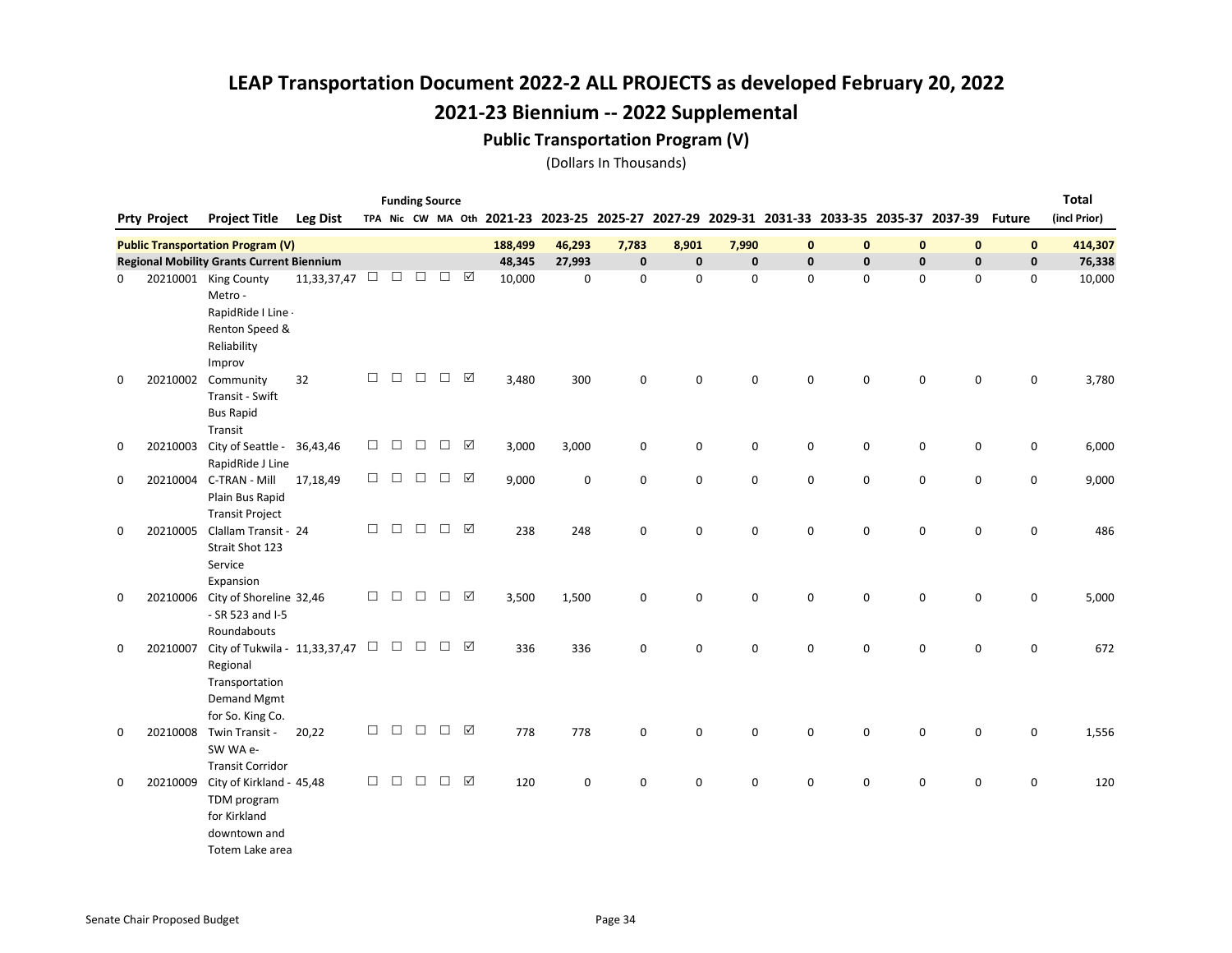#### Public Transportation Program (V)

|   |                     |                                                                                                               |                          |        |        | <b>Funding Source</b> |               |   |       |             |                                                                                           |             |             |             |             |             |             |               | <b>Total</b> |
|---|---------------------|---------------------------------------------------------------------------------------------------------------|--------------------------|--------|--------|-----------------------|---------------|---|-------|-------------|-------------------------------------------------------------------------------------------|-------------|-------------|-------------|-------------|-------------|-------------|---------------|--------------|
|   | <b>Prty Project</b> | <b>Project Title</b>                                                                                          | <b>Leg Dist</b>          |        |        |                       |               |   |       |             | TPA Nic CW MA Oth 2021-23 2023-25 2025-27 2027-29 2029-31 2031-33 2033-35 2035-37 2037-39 |             |             |             |             |             |             | <b>Future</b> | (incl Prior) |
| 0 | 20210010            | Spokane Transit 03,04<br>Authority I-<br>90/Valley HPT<br>Corridor<br>Infrastructure                          |                          | $\Box$ | $\Box$ | $\Box$                | $\Box$ $\Box$ |   | 1,014 | 6,486       | $\mathbf 0$                                                                               | $\mathbf 0$ | $\Omega$    | 0           | 0           | $\mathbf 0$ | $\mathbf 0$ | $\mathbf 0$   | 7,500        |
| 0 |                     | 20210011 Kitsap Transit - 23<br>SR 16 Park &<br>Ride                                                          |                          | $\Box$ | $\Box$ | $\Box$                | $\Box$        | ☑ | 3,125 | 3,125       | 0                                                                                         | 0           | 0           | $\mathbf 0$ | 0           | $\mathsf 0$ | 0           | $\mathbf 0$   | 6,250        |
| 0 |                     | 20210012 City of Bellevue - 05,11,34,37<br>Bellevue TDM of ,41,43,45<br>the Future                            |                          | $\Box$ |        | $\Box$ $\Box$         | $\Box$ $\Box$ |   | 350   | 250         | $\pmb{0}$                                                                                 | 0           | 0           | $\mathbf 0$ | 0           | $\pmb{0}$   | 0           | $\mathbf 0$   | 600          |
| 0 |                     | 20210013 Intercity Transit - 22<br>Martin Way<br>Park & Ride: I-5<br><b>NB Ramp Access</b>                    |                          | $\Box$ | $\Box$ | $\Box$                | $\Box$        | ☑ | 2,153 | 0           | 0                                                                                         | 0           | $\mathbf 0$ | 0           | $\mathbf 0$ | $\pmb{0}$   | $\pmb{0}$   | $\mathsf 0$   | 2,153        |
| 0 | 20210014            | Pierce Transit - 27<br>Port of Tacoma<br>Service                                                              |                          | $\Box$ | $\Box$ | $\Box$                | $\Box$        | ☑ | 568   | 568         | 0                                                                                         | 0           | 0           | 0           | 0           | $\pmb{0}$   | 0           | 0             | 1,136        |
| 0 |                     | 20210015 Pierce County -<br>Telework<br>Program<br>Employer<br>Support                                        | 02,22,25,27<br>,28,29,35 | $\Box$ | $\Box$ | $\Box$                | $\Box$ $\Box$ |   | 160   | $\mathbf 0$ | 0                                                                                         | 0           | $\mathbf 0$ | 0           | 0           | $\mathsf 0$ | 0           | $\mathsf 0$   | 160          |
| 0 |                     | 20210016 Skamania<br><b>County Senior</b><br>Services - SCSS<br><b>Public Trans</b><br><b>Expansion Grant</b> | 14                       | $\Box$ | $\Box$ | $\Box$                | $\Box$ $\Box$ |   | 222   | 222         | 0                                                                                         | 0           | $\mathbf 0$ | 0           | 0           | $\mathbf 0$ | $\mathbf 0$ | $\mathsf 0$   | 444          |
| 0 | 20210017            | Pierce Transit - 28<br>Spanaway<br>Transit Center -<br>Phase 2                                                |                          | $\Box$ | $\Box$ | $\Box$                | $\Box$        | ☑ | 1,400 | 5,700       | 0                                                                                         | 0           | $\mathbf 0$ | 0           | 0           | $\mathbf 0$ | $\mathbf 0$ | $\mathsf 0$   | 7,100        |
| 0 |                     | 20210018 Spokane Transit 03,04<br>Authority -<br>Sprague Line<br>High<br>Performance<br><b>Transit Improv</b> |                          | $\Box$ | $\Box$ | $\Box$                | $\Box$        | ☑ | 920   | 1,980       | 0                                                                                         | 0           | 0           | 0           | 0           | 0           | 0           | 0             | 2,900        |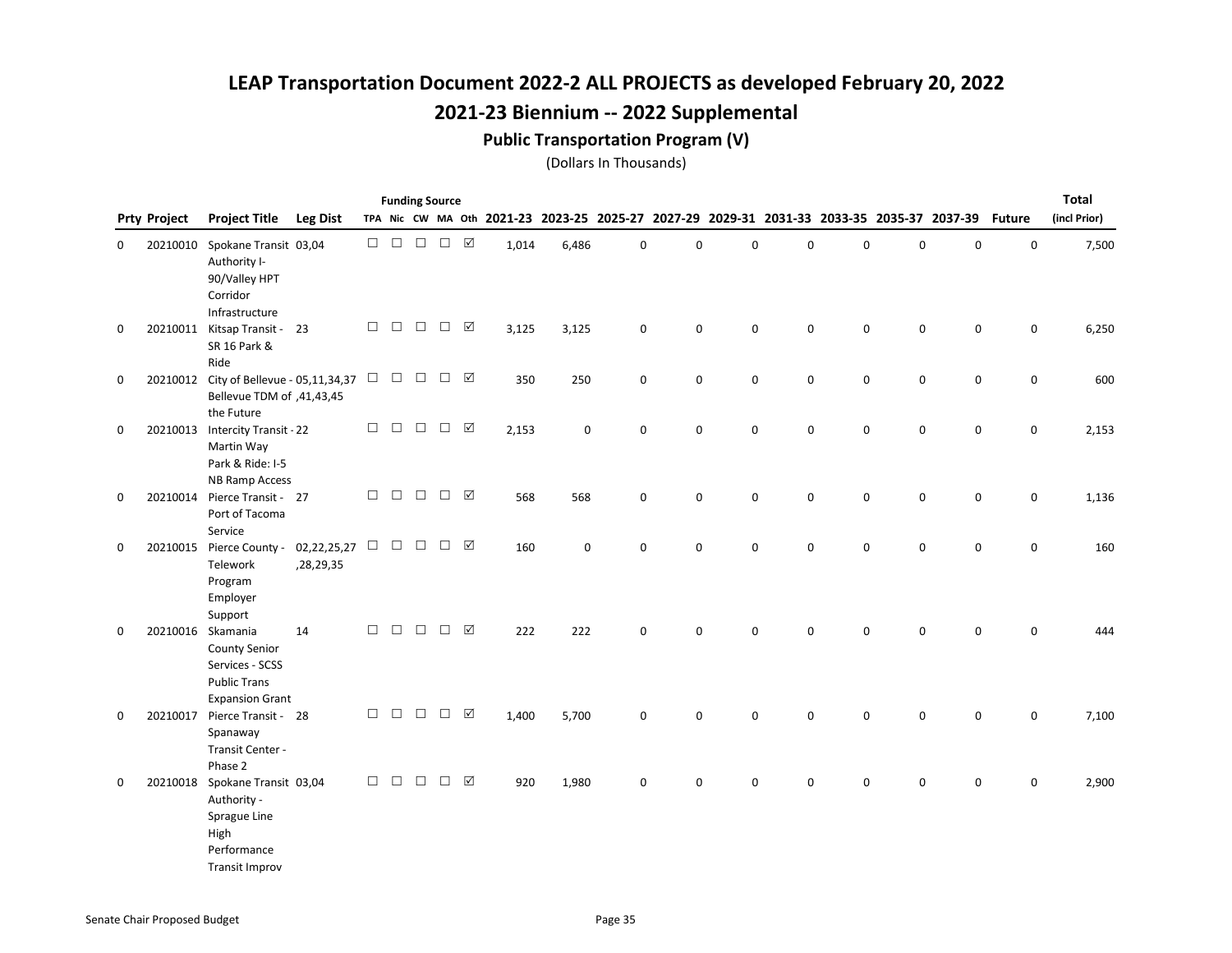#### Public Transportation Program (V)

|   |                     |                                                                                                     |                 |                  |        |        | <b>Funding Source</b> |                 |        |              |                                                                                           |              |              |              |             |             |              |               | <b>Total</b> |
|---|---------------------|-----------------------------------------------------------------------------------------------------|-----------------|------------------|--------|--------|-----------------------|-----------------|--------|--------------|-------------------------------------------------------------------------------------------|--------------|--------------|--------------|-------------|-------------|--------------|---------------|--------------|
|   | <b>Prty Project</b> | <b>Project Title</b>                                                                                | <b>Leg Dist</b> |                  |        |        |                       |                 |        |              | TPA Nic CW MA Oth 2021-23 2023-25 2025-27 2027-29 2029-31 2031-33 2033-35 2035-37 2037-39 |              |              |              |             |             |              | <b>Future</b> | (incl Prior) |
| 0 | 20210019            | Intercity Transit - 02,22<br><b>BRT Project Dev.</b><br>& Station                                   |                 | $\Box$<br>$\Box$ |        | $\Box$ | $\Box$                | ☑               | 685    | $\mathbf 0$  | 0                                                                                         | $\Omega$     | $\Omega$     | $\mathbf 0$  | 0           | $\mathbf 0$ | $\mathbf 0$  | 0             | 685          |
| 0 | 20210020            | Construction<br>City of Cle Elum - 13<br>Park & Ride and<br>Mobility                                |                 | $\Box$           | $\Box$ | $\Box$ | $\Box$                | ☑               | 633    | $\mathbf 0$  | 0                                                                                         | $\mathbf 0$  | 0            | $\Omega$     | 0           | $\mathbf 0$ | $\mathbf 0$  | $\mathbf 0$   | 633          |
| 0 |                     | Improvements<br>20210021 City of Mabton - 15<br>Park & Ride<br>Improvements                         |                 | $\Box$           | $\Box$ | $\Box$ | $\Box$                | $\triangledown$ | 193    | $\mathbf 0$  | 0                                                                                         | $\mathbf 0$  | 0            | $\mathbf 0$  | 0           | $\mathsf 0$ | $\mathbf 0$  | $\mathbf 0$   | 193          |
| 0 |                     | 20210022 Island County<br>PTBA - Purchase<br>& Install<br>Passenger Info.                           | 10              | $\Box$           | $\Box$ | $\Box$ | $\Box$                | ☑               | 418    | 0            | 0                                                                                         | $\mathbf 0$  | 0            | 0            | 0           | 0           | $\mathbf 0$  | $\mathbf 0$   | 418          |
| 0 | 20210023            | Systems<br>Town of Naches - 14<br>Cleman's View<br>Park RMG - Park                                  |                 | П                | П      | $\Box$ | $\Box$                | ☑               | 552    | $\mathbf 0$  | 0                                                                                         | $\Omega$     | $\Omega$     | $\Omega$     | 0           | $\mathsf 0$ | $\mathbf 0$  | $\mathbf 0$   | 552          |
| 0 |                     | and Ride<br>20210026 City of Renton - 37<br>Rainier Ave So.<br>Corridor Imp -                       |                 | $\Box$           | $\Box$ | $\Box$ | $\Box$                | ☑               | 2,000  | $\Omega$     | 0                                                                                         | $\Omega$     | $\Omega$     | $\Omega$     | $\Omega$    | $\Omega$    | $\Omega$     | $\mathbf 0$   | 2,000        |
| 0 | 20210029            | Ph <sub>4A</sub><br>City of Kirkland - 48<br>108th Ave NE<br><b>Transit Queue</b><br>Jumps - Ph 1&2 |                 | $\Box$           | $\Box$ | $\Box$ | $\Box$                | ☑               | 500    | 500          | 0                                                                                         | $\Omega$     | $\Omega$     | $\Omega$     | 0           | $\mathbf 0$ | $\mathbf 0$  | $\mathbf 0$   | 1,000        |
| 0 | 20210033            | City of Seattle - 36,43,46<br>Route 40 Transit<br>Plus Multimodal<br>Corridor                       |                 | $\Box$           | $\Box$ | $\Box$ | $\Box$                | $\sqrt{}$       | 3,000  | 3,000        | 0                                                                                         | $\Omega$     | $\Omega$     | $\Omega$     | 0           | $\mathbf 0$ | $\mathbf 0$  | $\mathbf 0$   | 6,000        |
|   |                     | Regional Mobility Grants Reappropriated and Four Year                                               |                 |                  |        |        |                       |                 | 55,749 | $\mathbf{0}$ | $\mathbf{0}$                                                                              | $\mathbf{0}$ | $\mathbf{0}$ | $\mathbf{0}$ | $\mathbf 0$ | $\mathbf 0$ | $\mathbf{0}$ | $\mathbf 0$   | 93,535       |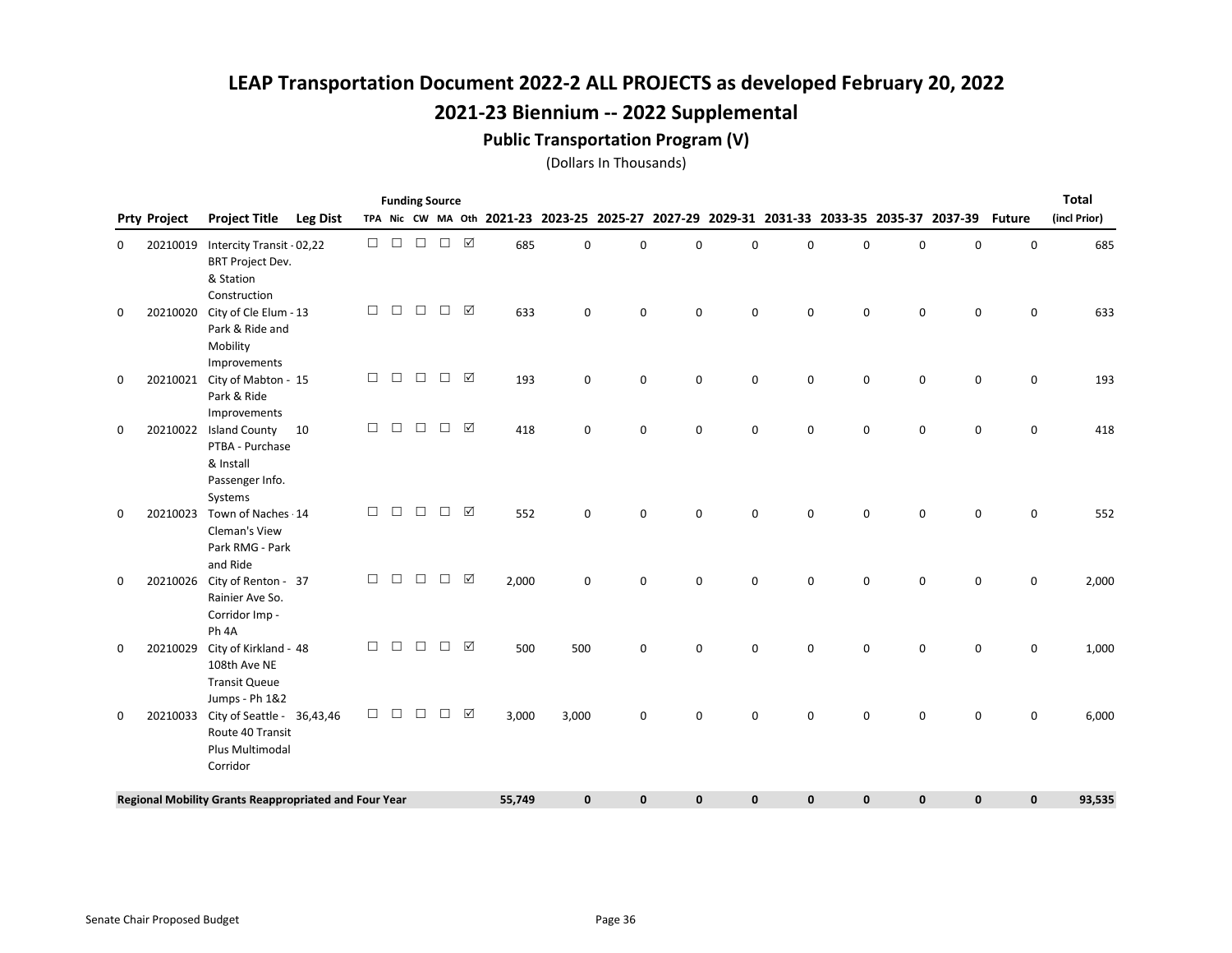#### Public Transportation Program (V)

|   |                     |                                                                                                                  |                 |        |        | <b>Funding Source</b> |        |                 |       |             |                                                                                           |             |   |             |   |             |             |               | <b>Total</b> |
|---|---------------------|------------------------------------------------------------------------------------------------------------------|-----------------|--------|--------|-----------------------|--------|-----------------|-------|-------------|-------------------------------------------------------------------------------------------|-------------|---|-------------|---|-------------|-------------|---------------|--------------|
|   | <b>Prty Project</b> | <b>Project Title</b>                                                                                             | <b>Leg Dist</b> |        |        |                       |        |                 |       |             | TPA Nic CW MA Oth 2021-23 2023-25 2025-27 2027-29 2029-31 2031-33 2033-35 2035-37 2037-39 |             |   |             |   |             |             | <b>Future</b> | (incl Prior) |
| 0 | 20170008            | <b>King County</b><br>Metro Renton<br>to Auburn<br>Transit Speed,<br>Reliability &<br>Service                    | 11, 47          | $\Box$ | $\Box$ | $\Box$                | $\Box$ | ☑               | 1,269 | 0           | 0                                                                                         | 0           | 0 | 0           | 0 | $\mathbf 0$ | 0           | 0             | 8,193        |
| 0 | 20170009            | Kitsap Transit<br>Silverdale<br><b>Transit Center</b>                                                            | 35              | $\Box$ | $\Box$ | $\Box$                | $\Box$ | ☑               | 3,083 | 0           | 0                                                                                         | 0           | 0 | 0           | 0 | 0           | 0           | 0             | 7,000        |
| 0 | 20170020            | <b>King County</b><br>Metro Totem<br>Lake/Kirkland to<br>Bellevue/Eastga<br>te Transit Imp                       | 41, 48          | $\Box$ | $\Box$ | $\Box$                | $\Box$ | ☑               | 1,620 | 0           | 0                                                                                         | 0           | 0 | 0           | 0 | 0           | 0           | 0             | 2,120        |
| 0 | 20170025            | Seattle, City of - 34, 37<br>Delridge to<br><b>Burien</b><br>RapidRide Line                                      |                 | $\Box$ | $\Box$ | $\Box$                | $\Box$ | ☑               | 1,935 | $\mathsf 0$ | 0                                                                                         | $\pmb{0}$   | 0 | $\mathbf 0$ | 0 | $\pmb{0}$   | 0           | 0             | 10,000       |
| 0 | 20170029            | Pierce Transit<br>S/SR 7 Park-and-<br>Ride/Bus                                                                   | 02              | $\Box$ | $\Box$ | $\Box$                | $\Box$ | ☑               | 1,813 | $\mathsf 0$ | 0                                                                                         | $\mathsf 0$ | 0 | $\mathbf 0$ | 0 | $\mathsf 0$ | 0           | 0             | 4,000        |
| 0 |                     | 20190001 Community<br>Transit: Swift<br><b>BRT Green Line</b><br>Operating                                       | 01,21,38,44     | $\Box$ | $\Box$ | $\Box$                | $\Box$ | ☑               | 5,000 | $\mathbf 0$ | 0                                                                                         | $\mathbf 0$ | 0 | $\mathbf 0$ | 0 | $\mathbf 0$ | $\mathbf 0$ | 0             | 10,000       |
| 0 | 20190002            | Intercity Transit: 01,02,05,11 $\Box$<br>Regional<br><b>Business to</b><br><b>Business</b><br>Vanpool<br>Program | ,20,22,23       |        | $\Box$ | $\Box$                | $\Box$ | ☑               | 220   | $\mathbf 0$ | 0                                                                                         | $\mathbf 0$ | 0 | $\mathbf 0$ | 0 | $\mathbf 0$ | $\mathbf 0$ | $\mathbf 0$   | 415          |
| 0 | 20190003            | Ben Franklin<br>Transit: West<br>Pasco<br>Multimodal Hub                                                         | 08,09,16        | $\Box$ | $\Box$ | □                     | $\Box$ | $\triangledown$ | 3,713 | $\mathbf 0$ | 0                                                                                         | $\mathbf 0$ | 0 | $\mathbf 0$ | 0 | 0           | 0           | 0             | 3,713        |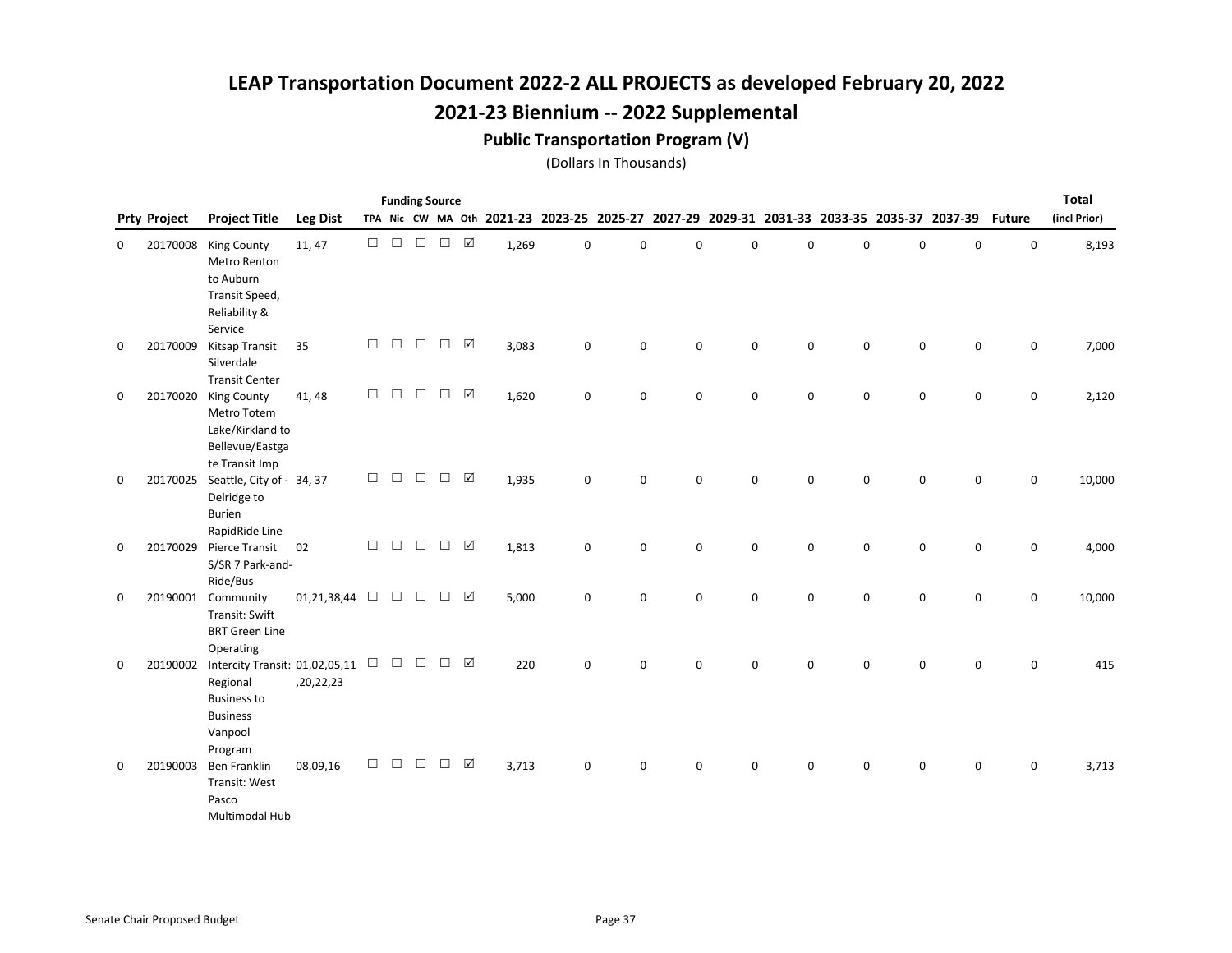### Public Transportation Program (V)

|   |                     |                                                                                                 |                         |        |        |        | <b>Funding Source</b> |                         |       |             |                                                                                           |             |             |             |   |             |             |               | <b>Total</b> |
|---|---------------------|-------------------------------------------------------------------------------------------------|-------------------------|--------|--------|--------|-----------------------|-------------------------|-------|-------------|-------------------------------------------------------------------------------------------|-------------|-------------|-------------|---|-------------|-------------|---------------|--------------|
|   | <b>Prty Project</b> | <b>Project Title</b>                                                                            | <b>Leg Dist</b>         |        |        |        |                       |                         |       |             | TPA Nic CW MA Oth 2021-23 2023-25 2025-27 2027-29 2029-31 2031-33 2033-35 2035-37 2037-39 |             |             |             |   |             |             | <b>Future</b> | (incl Prior) |
| 0 | 20190004            | City of Kent:<br>Rapid Ride<br>Facility<br>Passenger<br>Amenities &<br>Access Improv.           | $05, 11, 33, 47$ $\Box$ |        | $\Box$ | $\Box$ | $\Box$ $\Box$         |                         | 7,009 | 0           | 0                                                                                         | $\mathbf 0$ | $\mathbf 0$ | 0           | 0 | $\mathsf 0$ | 0           | $\pmb{0}$     | 8,000        |
| 0 | 20190006            | Island Co. Public 10,21<br>Works: Clinton<br>P&R-to-Ferry<br>Terminal<br>Connection Imp.        |                         | $\Box$ | $\Box$ | $\Box$ | $\Box$                | $\overline{\mathbf{M}}$ | 1,153 | $\mathbf 0$ | 0                                                                                         | 0           | 0           | $\mathbf 0$ | 0 | $\mathsf 0$ | $\mathsf 0$ | $\mathsf 0$   | 1,305        |
| 0 | 20190007            | <b>Ben Franklin</b><br>Transit:<br>Duportail<br>Multimodal Hub                                  | 08,09,16                | $\Box$ | $\Box$ | $\Box$ | $\Box$                | $\triangledown$         | 2,791 | $\mathbf 0$ | 0                                                                                         | 0           | $\mathbf 0$ | 0           | 0 | $\mathbf 0$ | $\mathbf 0$ | 0             | 3,139        |
| 0 | 20190008            | Ben Franklin<br>Transit:<br>Downtown<br>Pasco<br>Multimodal Hub                                 | 08,09,16                | $\Box$ | П      | $\Box$ | $\Box$                | ☑                       | 1,832 | $\mathbf 0$ | 0                                                                                         | $\mathbf 0$ | $\mathbf 0$ | 0           | 0 | $\mathbf 0$ | $\mathbf 0$ | $\mathbf 0$   | 1,852        |
| 0 | 20190009            | Seattle DOT:<br>Market/45th<br>RapidRide                                                        | 36,43,46                | $\Box$ | $\Box$ | $\Box$ | $\Box$                | ☑                       | 5,013 | $\mathsf 0$ | 0                                                                                         | $\pmb{0}$   | 0           | $\mathbf 0$ | 0 | $\pmb{0}$   | 0           | $\mathbf 0$   | 6,000        |
| 0 | 20190010            | Spokane Transit 03,06<br>Auth: Cheney<br>HP Transit Cor.<br>Imp. & Vehicle<br>Acquisition       |                         | $\Box$ | $\Box$ | $\Box$ | $\Box$                | ☑                       | 5,780 | 0           | 0                                                                                         | $\mathbf 0$ | 0           | 0           | 0 | 0           | 0           | 0             | 6,330        |
| 0 |                     | 20190011 City of Burien:<br>Ambaum Blvd<br>and H Line<br><b>Transit Pathway</b><br>Improvements | 34, 36, 37, 43          |        | $\Box$ | $\Box$ | $\Box$                | ☑                       | 7,065 | $\mathbf 0$ | 0                                                                                         | $\mathbf 0$ | $\mathbf 0$ | 0           | 0 | 0           | 0           | $\mathbf 0$   | 10,000       |
| 0 | 20190013            | Intercity Transit: 02,22<br>High Perf.<br>Corridor Service<br>Implementation<br>$-$ Ph $1$      |                         | $\Box$ | $\Box$ | $\Box$ | $\Box$                | $\triangledown$         | 1,440 | $\mathbf 0$ | 0                                                                                         | $\mathbf 0$ | $\Omega$    | 0           | 0 | $\mathbf 0$ | $\mathbf 0$ | $\mathbf 0$   | 4,524        |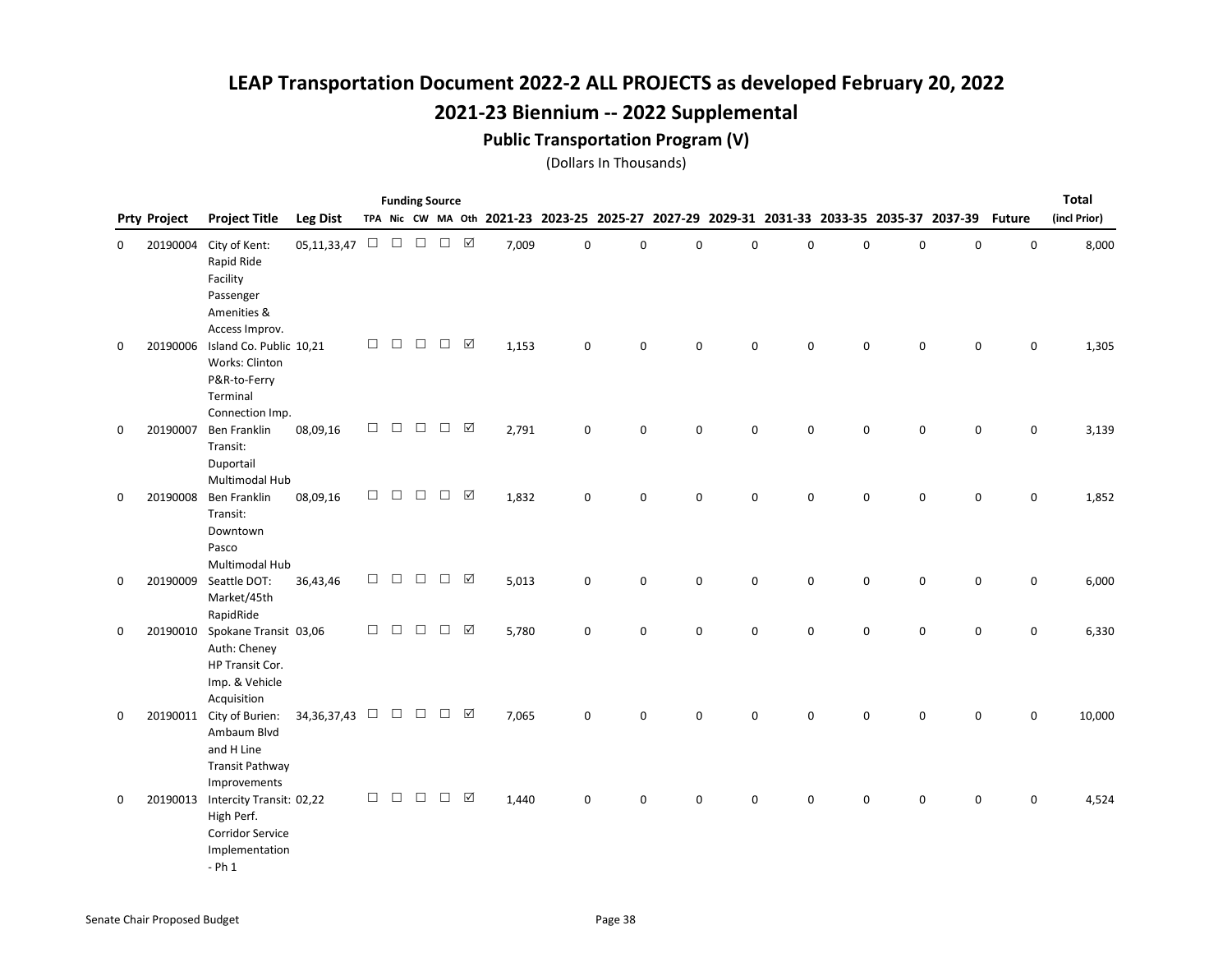### Public Transportation Program (V)

|   | <b>Funding Source</b><br>TPA Nic CW MA Oth 2021-23 2023-25 2025-27 2027-29 2029-31 2031-33 2033-35 2035-37 2037-39 |                                                                                                    |                           |        |        |        |        |                 |        |             |             |             |             |             | <b>Total</b> |             |             |               |              |
|---|--------------------------------------------------------------------------------------------------------------------|----------------------------------------------------------------------------------------------------|---------------------------|--------|--------|--------|--------|-----------------|--------|-------------|-------------|-------------|-------------|-------------|--------------|-------------|-------------|---------------|--------------|
|   | <b>Prty Project</b>                                                                                                | <b>Project Title</b>                                                                               | <b>Leg Dist</b>           |        |        |        |        |                 |        |             |             |             |             |             |              |             |             | <b>Future</b> | (incl Prior) |
| 0 |                                                                                                                    | 20190016 City of Longview-19,20<br><b>RiverCities</b><br>Transit:Lexingto<br>n Connector<br>Exp.   |                           | П.     | $\Box$ | $\Box$ | $\Box$ | $\triangledown$ | 292    | 0           | $\mathbf 0$ | $\mathbf 0$ | $\Omega$    | 0           | $\mathbf 0$  | $\mathbf 0$ | $\mathbf 0$ | $\mathsf 0$   | 292          |
| 0 |                                                                                                                    | 20190A19 Spokane County 04<br>CTR Office:<br>Liberty Lake<br>Shuttle                               |                           | $\Box$ | $\Box$ | $\Box$ | $\Box$ | ☑               | 181    | 0           | $\mathbf 0$ | $\mathbf 0$ | $\Omega$    | 0           | $\mathbf 0$  | $\mathbf 0$ | $\mathbf 0$ | $\mathbf 0$   | 181          |
| 0 | 20190A23                                                                                                           | Pierce Transit:<br>Pacific Ave/SR 7 28, 29, 30,<br><b>Corridor BRT</b><br><b>Stations</b>          | 25, 26, 27,<br>31         | $\Box$ | $\Box$ | $\Box$ | $\Box$ | ☑               | 3,124  | $\mathsf 0$ | $\mathbf 0$ | 0           | 0           | 0           | 0            | 0           | 0           | 0             | 4,200        |
| 0 |                                                                                                                    | 20150106 WSDOT - SR 525 21<br>- Pedestrian &<br>Traffic<br>Improvements                            |                           | $\Box$ | $\Box$ | $\Box$ | $\Box$ | ☑               | 1,415  | $\mathbf 0$ | $\Omega$    | $\Omega$    | 0           | $\Omega$    | $\Omega$     | 0           | $\Omega$    | 0             | 2,271        |
|   |                                                                                                                    | <b>Regional Mobility Grants Contingency (Unfunded)</b>                                             |                           |        |        |        |        |                 | 22,373 | 10,068      | $\mathbf 0$ | $\mathbf 0$ | $\mathbf 0$ | $\mathbf 0$ | $\mathbf 0$  | $\mathbf 0$ | $\mathbf 0$ | $\mathbf 0$   | 32,441       |
| 0 |                                                                                                                    | 20210024 King County<br>Metro -<br>RapidRide I Line -<br>Auburn Imp<br>(Unfunded)                  | 11,33,37,47 $\Box$        |        | $\Box$ | $\Box$ | $\Box$ | ☑               | 9,000  | 0           | $\mathbf 0$ | $\mathbf 0$ | $\mathbf 0$ | $\mathbf 0$ | $\pmb{0}$    | $\mathbf 0$ | $\mathbf 0$ | $\mathbf 0$   | 9,000        |
| 0 |                                                                                                                    | 20210025 King County<br>Metro - On-<br>Demand Feeder-<br>to-Fixed Rt Con<br>to Trans<br>(Unfunded) | 11,33,37                  | $\Box$ | $\Box$ | $\Box$ | $\Box$ | ☑               | 2,887  | $\mathsf 0$ | $\mathbf 0$ | $\mathbf 0$ | 0           | 0           | 0            | 0           | $\mathbf 0$ | 0             | 2,887        |
| 0 | 20210027                                                                                                           | <b>King County</b><br>A3, Metro - Routes<br>131/132 Service<br>Incr (Unfunded)                     | 11,33,34,37 $\Box$        |        |        | $\Box$ | $\Box$ | ☑               | 2,859  | 3,209       | $\mathbf 0$ | $\mathbf 0$ | 0           | $\mathbf 0$ | $\mathbf 0$  | 0           | $\mathbf 0$ | 0             | 6,068        |
| 0 |                                                                                                                    | 20210028 King County<br>Metro - Route<br>150 Service Incr<br>(Unfunded)                            | 11,33,37,43 $\Box$ $\Box$ |        |        |        | $\Box$ | ☑               | 2,773  | 3,122       | $\mathbf 0$ | 0           | 0           | 0           | 0            | 0           | 0           | 0             | 5,895        |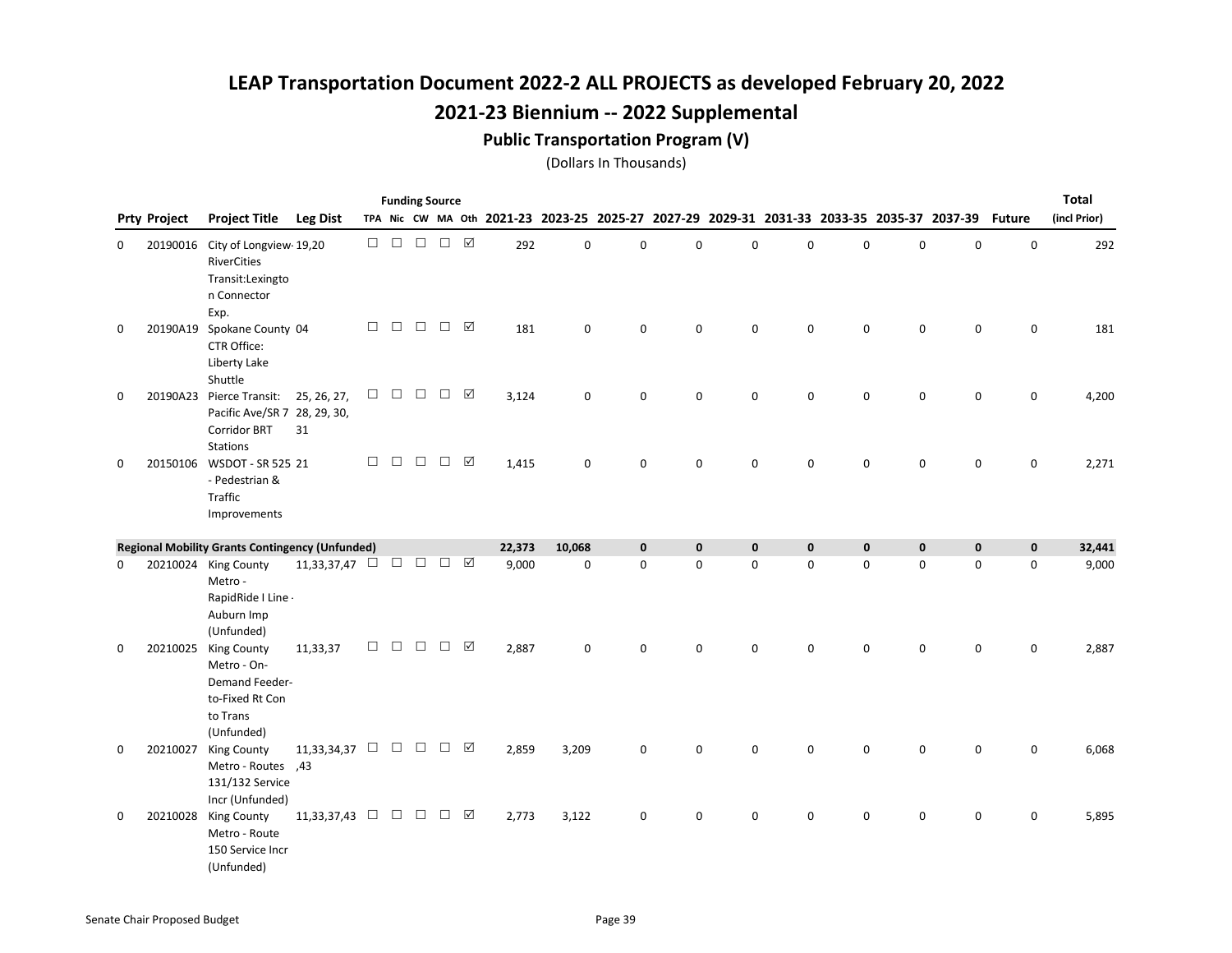### Public Transportation Program (V)

|   |                     |                                                                                                       |                    |        |               |               | <b>Funding Source</b> |                       |             |             |                                                                                                  |             |             |             |             |             |                     |             | <b>Total</b> |
|---|---------------------|-------------------------------------------------------------------------------------------------------|--------------------|--------|---------------|---------------|-----------------------|-----------------------|-------------|-------------|--------------------------------------------------------------------------------------------------|-------------|-------------|-------------|-------------|-------------|---------------------|-------------|--------------|
|   | <b>Prty Project</b> | <b>Project Title</b>                                                                                  | <b>Leg Dist</b>    |        |               |               |                       |                       |             |             | TPA Nic CW MA Oth 2021-23 2023-25 2025-27 2027-29 2029-31 2031-33 2033-35 2035-37 2037-39 Future |             |             |             |             |             |                     |             | (incl Prior) |
| 0 | 20210030            | <b>King County</b><br>Metro - So. King ,47<br>Co. Corr Speed<br>& Reliability Imp<br>(Unfunded)       | 30,31,33,34        |        |               | $\Box$ $\Box$ | $\Box$                | ☑                     | 1,926       | 1,217       | 0                                                                                                | $\mathsf 0$ | 0           | 0           | $\mathbf 0$ | 0           | $\mathsf{O}\xspace$ | $\mathsf 0$ | 3,143        |
| 0 | 20210031            | <b>King County</b><br>Metro - Route<br>36 Speed &<br>Reliability<br>Corridor Imp<br>(Unfunded)        | 11,36,37,43 $\Box$ |        | $\Box$ $\Box$ |               | $\Box$                | ☑                     | 648         | 2,520       | $\pmb{0}$                                                                                        | $\mathsf 0$ | 0           | 0           | $\mathbf 0$ | 0           | 0                   | 0           | 3,168        |
| 0 |                     | 20210032 King County<br>Aletro - COVID- , 31, 32, 33<br>19 Recovery<br>through TDM<br>(Unfunded)      | 01,05,11,30 $\Box$ |        | $\Box$        | $\Box$        | $\Box$                | ☑                     | 2,280       | $\mathbf 0$ | 0                                                                                                | 0           | 0           | 0           | $\mathbf 0$ | 0           | $\mathbf 0$         | 0           | 2,280        |
|   |                     | <b>Regional Mobility Grants Prior Biennia</b>                                                         |                    |        |               |               |                       |                       | 10,066      | $\mathbf 0$ | $\mathbf 0$                                                                                      | $\mathbf 0$ | $\mathbf 0$ | $\mathbf 0$ | $\mathbf 0$ | $\mathbf 0$ | $\mathbf 0$         | $\mathbf 0$ | 81,961       |
| 0 |                     | 20130027 Seattle DOT,<br>23rd Avenue<br>Transit<br>Improvements                                       | 43                 | $\Box$ | $\Box$        | $\Box$        | $\Box$                | ☑                     | $\mathbf 0$ | $\mathbf 0$ | 0                                                                                                | $\mathsf 0$ | 0           | 0           | 0           | $\mathsf 0$ | $\mathsf 0$         | 0           | 3,979        |
| 0 | 20170001            | Intercity Transit 22<br>Route 612<br><b>Express Service</b><br>Expansion                              |                    | $\Box$ |               | $\Box$ $\Box$ | $\Box$                | ☑                     | $\mathbf 0$ | 0           | 0                                                                                                | $\mathsf 0$ | 0           | 0           | 0           | 0           | 0                   | 0           | 1,798        |
| 0 |                     | 20170002 Skagit Transit<br>Connector<br>Services<br>Expansion<br>Project                              | 39                 | $\Box$ | $\Box$        | $\Box$        | $\Box$                | ☑                     | $\mathbf 0$ | $\pmb{0}$   | 0                                                                                                | $\mathsf 0$ | 0           | 0           | $\pmb{0}$   | 0           | $\pmb{0}$           | $\pmb{0}$   | 1,065        |
| 0 | 20170003            | <b>King County</b><br>Metro<br>Northgate<br><b>Transit Center</b><br>TOD - Access<br>and Facility Imp | 46                 | П      | $\Box$        | $\Box$        | $\Box$                | $\boxed{\mathcal{S}}$ | 1,769       | 0           | 0                                                                                                | $\mathbf 0$ | $\mathbf 0$ | 0           | $\mathbf 0$ | 0           | $\mathbf 0$         | 0           | 5,241        |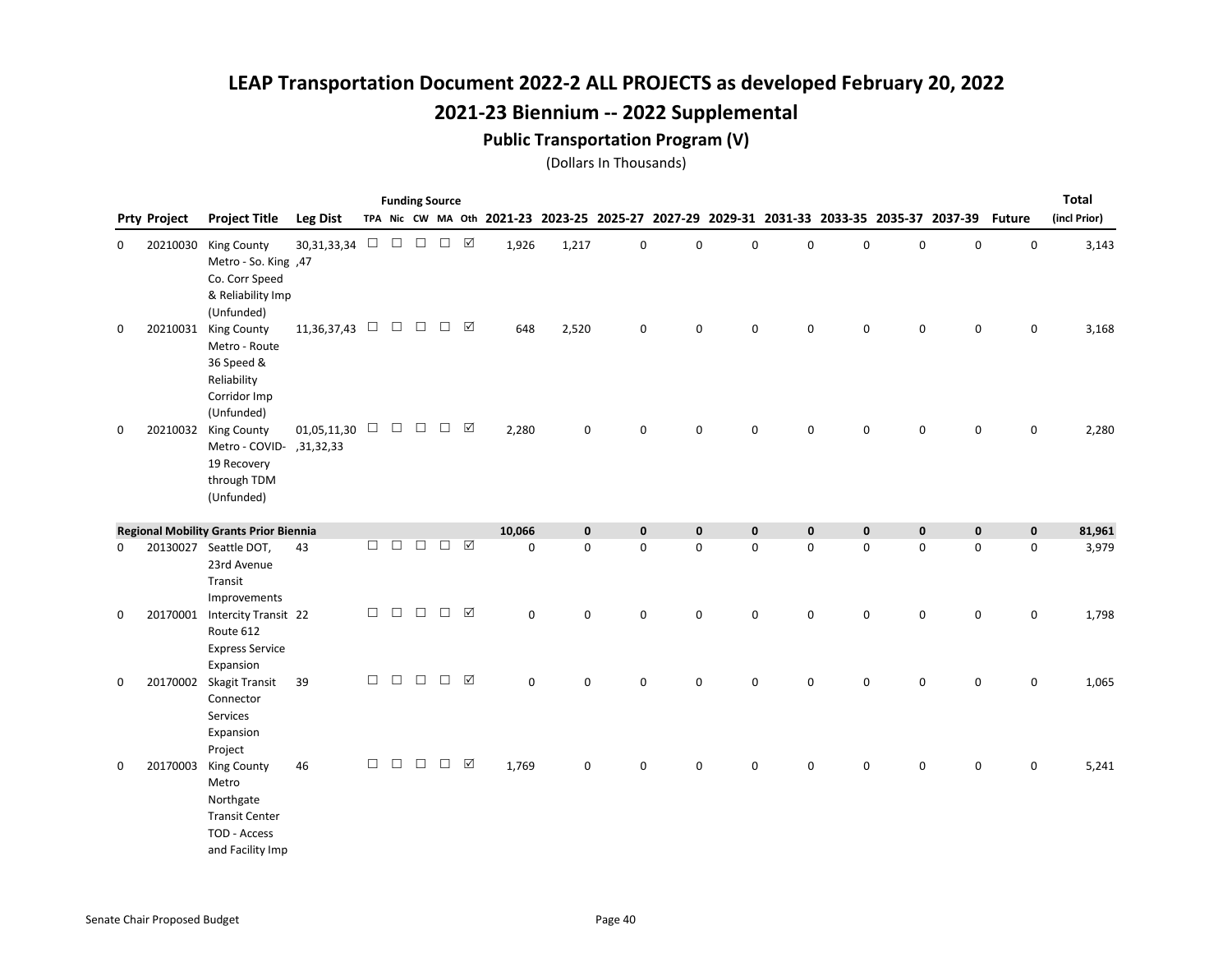#### Public Transportation Program (V)

|   |                     |                                                                                                |                 |        |        |        | <b>Funding Source</b> |                 |             |             |   |             |             |             |   |                                                                                           |             |               | <b>Total</b> |
|---|---------------------|------------------------------------------------------------------------------------------------|-----------------|--------|--------|--------|-----------------------|-----------------|-------------|-------------|---|-------------|-------------|-------------|---|-------------------------------------------------------------------------------------------|-------------|---------------|--------------|
|   | <b>Prty Project</b> | <b>Project Title</b>                                                                           | <b>Leg Dist</b> |        |        |        |                       |                 |             |             |   |             |             |             |   | TPA Nic CW MA Oth 2021-23 2023-25 2025-27 2027-29 2029-31 2031-33 2033-35 2035-37 2037-39 |             | <b>Future</b> | (incl Prior) |
| 0 | 20170004            | <b>King County</b><br>Metro Route<br>101 Service<br>Increase:<br>Renton to/from<br>Seattle     | 46, 47          | $\Box$ | $\Box$ | $\Box$ | $\Box$                | $\Delta$        | 0           | 0           | 0 | $\mathbf 0$ | $\mathbf 0$ | 0           | 0 | $\mathsf 0$                                                                               | 0           | $\pmb{0}$     | 3,086        |
| 0 | 20170005            | <b>King County</b><br>Metro Eastlake<br>Off-Street<br>Layover Facility                         | 43              | $\Box$ | $\Box$ | $\Box$ | $\Box$                | $\triangledown$ | 4,836       | $\mathbf 0$ | 0 | $\mathbf 0$ | $\mathbf 0$ | 0           | 0 | $\mathbf 0$                                                                               | $\mathbf 0$ | $\mathsf 0$   | 8,097        |
| 0 | 20170007            | Spokane Transit 03, 04<br>Monroe/Regal<br>High<br>Performance<br>Transit (HPT)<br>Corridor Imp |                 | $\Box$ | $\Box$ | $\Box$ | $\Box$                | ☑               | $\mathbf 0$ | $\mathbf 0$ | 0 | $\mathbf 0$ | $\mathbf 0$ | $\mathbf 0$ | 0 | $\mathbf 0$                                                                               | 0           | $\mathbf 0$   | 3,925        |
| 0 | 20170010            | Intercity Transit 22<br>Design and<br>Construction -<br>Regional<br>Vanpool Service<br>Ctr     |                 | $\Box$ | $\Box$ | $\Box$ | $\Box$                | ☑               | 0           | $\mathbf 0$ | 0 | 0           | 0           | 0           | 0 | $\mathsf 0$                                                                               | 0           | $\mathsf 0$   | 5,900        |
| 0 | 20170012 C-TRAN     | Diesel/Electric<br><b>Hybrid Vehicle</b><br>Purchase                                           | 18              | $\Box$ | $\Box$ | $\Box$ | $\Box$                | ☑               | 0           | $\mathbf 0$ | 0 | $\mathbf 0$ | $\Omega$    | 0           | 0 | $\mathbf 0$                                                                               | 0           | $\mathbf 0$   | 5,813        |
| 0 | 20170013            | <b>King County</b><br>Metro/Sound<br><b>Transit Link</b><br>Station<br>Integration             | 43              | $\Box$ | $\Box$ | $\Box$ | $\Box$                | ☑               | 226         | $\mathbf 0$ | 0 | $\mathbf 0$ | $\Omega$    | $\mathbf 0$ | 0 | $\mathbf 0$                                                                               | $\mathbf 0$ | $\mathbf 0$   | 2,080        |
| 0 | 20170014            | Kitsap Transit<br>Wheaton Way<br><b>Transit Center</b>                                         | 35              | $\Box$ | $\Box$ | $\Box$ | $\Box$                | ☑               | $\mathbf 0$ | $\mathbf 0$ | 0 | 0           | $\mathbf 0$ | 0           | 0 | $\mathsf 0$                                                                               | 0           | 0             | 6,000        |
| 0 | 20170017            | Everett, City of- 21<br>80 Stall Park and<br>Ride Expansion                                    |                 | $\Box$ | $\Box$ | $\Box$ | $\Box$                | ☑               | 0           | 0           | 0 | 0           | 0           | 0           | 0 | 0                                                                                         | 0           | 0             | 750          |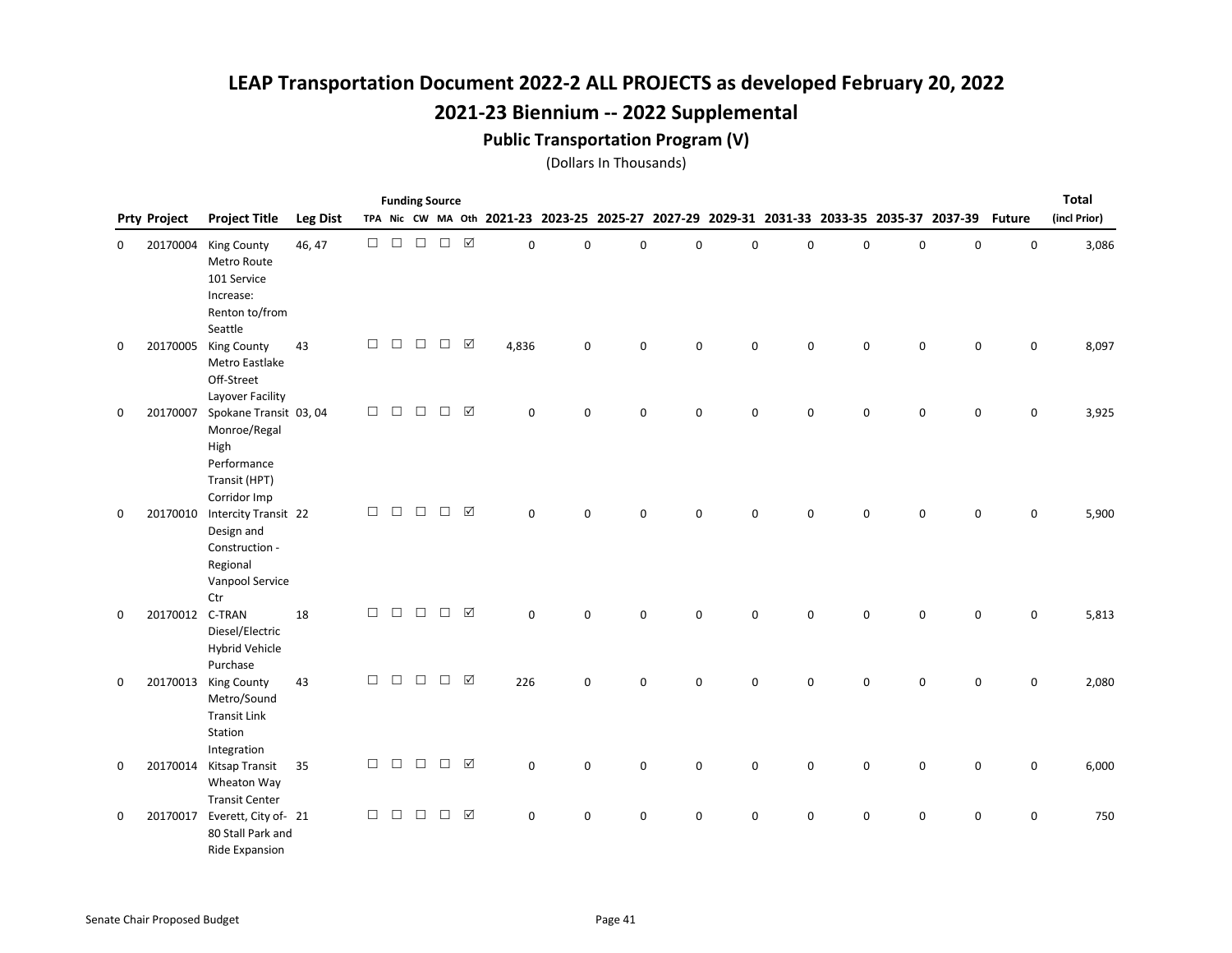#### Public Transportation Program (V)

|             |                     |                                                                                                | <b>Funding Source</b><br>TPA Nic CW MA Oth 2021-23 2023-25 2025-27 2027-29 2029-31 2031-33 2033-35 2035-37 2037-39 |        |        |        |        |                 |             |             |             |             |             |             |   |             |             |               | <b>Total</b> |
|-------------|---------------------|------------------------------------------------------------------------------------------------|--------------------------------------------------------------------------------------------------------------------|--------|--------|--------|--------|-----------------|-------------|-------------|-------------|-------------|-------------|-------------|---|-------------|-------------|---------------|--------------|
|             | <b>Prty Project</b> | <b>Project Title</b>                                                                           | <b>Leg Dist</b>                                                                                                    |        |        |        |        |                 |             |             |             |             |             |             |   |             |             | <b>Future</b> | (incl Prior) |
| 0           | 20170018            | <b>Grant Transit</b><br>Moses Lake -<br>Wenatchee<br>Connector to<br><b>WVC</b>                | 13                                                                                                                 | $\Box$ | $\Box$ | $\Box$ | $\Box$ | $\boxtimes$     | $\mathbf 0$ | $\mathbf 0$ | 0           | $\mathbf 0$ | 0           | 0           | 0 | $\mathsf 0$ | 0           | $\mathsf 0$   | 226          |
| $\mathbf 0$ | 20170022            | Wahkiakum<br>County Health &<br>Human Service<br>Regional<br><b>Mobility Expand</b><br>Service | 19                                                                                                                 | $\Box$ | $\Box$ | $\Box$ | $\Box$ | ☑               | $\mathbf 0$ | $\mathbf 0$ | $\mathbf 0$ | $\mathsf 0$ | $\mathbf 0$ | $\mathbf 0$ | 0 | $\mathbf 0$ | $\mathbf 0$ | $\mathbf 0$   | 382          |
| 0           | 20170024            | King County<br><b>Metro Transit</b><br>Speed &<br>Reliability Hot<br>Spot Imp<br>Program       | 37                                                                                                                 | $\Box$ | $\Box$ | $\Box$ | $\Box$ | ☑               | 1,200       | $\mathbf 0$ | 0           | $\mathsf 0$ | 0           | 0           | 0 | $\mathsf 0$ | 0           | $\mathbf 0$   | 2,000        |
| $\mathbf 0$ | 20170026            | Spokane Transit 04<br><b>Upriver Transit</b><br>Center                                         |                                                                                                                    | $\Box$ | $\Box$ | $\Box$ | $\Box$ | $\boxtimes$     | $\mathsf 0$ | $\mathbf 0$ | 0           | $\mathsf 0$ | 0           | 0           | 0 | $\mathsf 0$ | $\mathsf 0$ | $\mathsf 0$   | 2,621        |
| 0           | 20170027            | Klickitat County 14<br>Mt. Adams<br>Express                                                    |                                                                                                                    | $\Box$ | $\Box$ | $\Box$ | $\Box$ | $\boxtimes$     | $\mathsf 0$ | $\mathbf 0$ | 0           | $\mathsf 0$ | 0           | 0           | 0 | $\mathsf 0$ | $\mathsf 0$ | $\mathbf 0$   | 529          |
| 0           |                     | 20170030 Spokane Transit 03, 04<br>Spokane Falls<br><b>CC Transit</b>                          |                                                                                                                    | $\Box$ | $\Box$ | $\Box$ | $\Box$ | $\triangledown$ | $\mathsf 0$ | $\mathbf 0$ | 0           | $\mathsf 0$ | 0           | 0           | 0 | $\mathsf 0$ | 0           | $\mathbf 0$   | 2,025        |
| 0           |                     | 20170031 Pullman Transit 09<br>Increasing<br>Capacity                                          |                                                                                                                    | $\Box$ | $\Box$ | $\Box$ | $\Box$ | $\triangledown$ | $\mathsf 0$ | $\mathbf 0$ | 0           | $\mathsf 0$ | 0           | 0           | 0 | $\mathsf 0$ | 0           | $\mathsf 0$   | 530          |
| 0           |                     | 20170A32 Lake Stevens,<br>City of - US 2<br>Trestle<br>HOV/Transit<br>Trestle<br>Congestion    | 38, 44                                                                                                             | $\Box$ | $\Box$ | $\Box$ | $\Box$ | $\boxtimes$     | 476         | $\mathbf 0$ | 0           | $\mathbf 0$ | 0           | $\mathbf 0$ | 0 | $\mathsf 0$ | $\mathsf 0$ | 0             | 1,822        |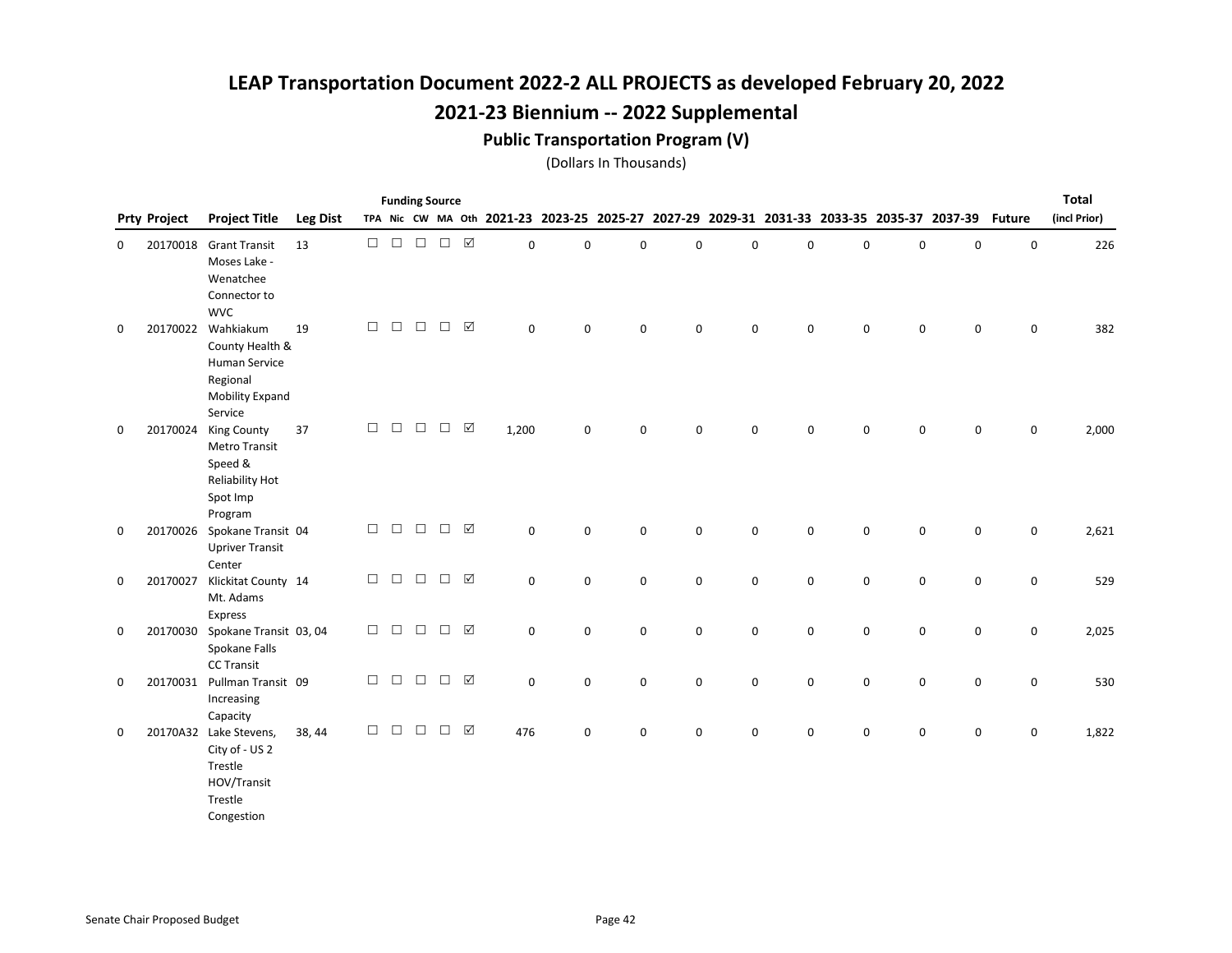### Public Transportation Program (V)

| TPA Nic CW MA Oth 2021-23 2023-25 2025-27 2027-29 2029-31 2031-33 2033-35 2035-37 2037-39 Future<br>(incl Prior)<br><b>Project Title</b><br><b>Leg Dist</b><br><b>Prty Project</b><br>$\Box$ $\Box$<br>$\begin{array}{ccc} \square & \square & \square & \square \end{array}$<br>City of Tukwila: 11,33,47<br>$\mathbf 0$<br>0<br>$\Omega$<br>$\Omega$<br>$\Omega$<br>0<br>$\mathbf 0$<br>$\mathbf 0$<br>$\Omega$<br>$\mathbf 0$<br>20190005<br>0<br>South King<br><b>County Regional</b><br>TDM for Centers<br>& Corridors<br>$\Box$<br>$\Box$<br>$\Box$<br>☑<br>$\Box$<br>20190012 Skagit Transit:<br>0<br>0<br>$\mathbf 0$<br>10,39,40<br>0<br>0<br>0<br>0<br>0<br>$\mathbf 0$<br>0<br>0<br><b>Commuter Bus</b><br>Purchase<br>$\Box$ $\Box$<br>$\triangledown$<br>$\Box$<br>$\Box$<br>20190014 City of Olympia 02,17,18,19<br>$\mathbf 0$<br>$\mathbf 0$<br>$\mathbf 0$<br>0<br>0<br>0<br>0<br>0<br>0<br>0<br>0<br><b>State Capitol</b><br>,20,22,24<br>Campus TDM<br>$\Box$<br>$\Box$<br>$\Box$<br>$\Box$<br>$\Delta$<br>20190015 Clark County<br>17,18,49<br>1,200<br>$\mathbf 0$<br>$\mathbf 0$<br>0<br>$\mathbf 0$<br>$\mathbf 0$<br>$\mathbf 0$<br>$\mathsf 0$<br>0<br>$\mathsf 0$<br>0<br>PTBA - C-TRAN:<br>Southbound I-5<br><b>Bus on Shoulder</b><br>$\Box$<br>$\Box$<br>$\Box$<br>$\Box$<br>☑<br>20190A27 City of Zillah:<br>$\pmb{0}$<br>0<br>$\mathbf 0$<br>$\Omega$<br>0<br>$\Omega$<br>$\mathbf 0$<br>$\mathbf 0$<br>$\mathbf 0$<br>15<br>$\Omega$<br>0<br><b>Teapot Dome</b><br>Park & Ride<br>Construction<br>$\Box$<br>$\Box$<br>☑<br>$\Box$<br>$\Box$<br>$\pmb{0}$<br>$\pmb{0}$<br>$\mathbf 0$<br>$\pmb{0}$<br>$\mathsf 0$<br>20150024 Mason Transit - 35<br>$\mathsf 0$<br>$\mathsf 0$<br>0<br>$\pmb{0}$<br>$\mathsf 0$<br>0<br>Park and Ride<br>Development<br>$\Box$<br>$\triangledown$<br>$\Box$<br>$\Box$<br>$\Box$<br>20150009<br>King County<br>30, 46, 48<br>360<br>0<br>$\mathbf 0$<br>0<br>0<br>0<br>0<br>0<br>0<br>0<br>0<br>Metro - Park<br>and Ride<br>Efficiency and<br><b>Access Project</b><br>☑<br>$\Box$<br>$\Box$<br>$\Box$<br>$\Box$<br>20150019<br>Spokane Transit 06, 07, 09<br>$\mathbf 0$<br>0<br>$\mathbf 0$<br>$\Omega$<br>0<br>$\mathbf 0$<br>0<br>$\Omega$<br>$\mathbf 0$<br>0<br>0<br>Authority - West<br><b>Plains Transit</b><br>Center<br>$\Box$<br>$\Box$<br>$\Box$<br>☑<br>$\Box$<br>42, 45, 48<br>$\mathbf 0$<br>0<br>20150008<br>King County<br>$\mathbf 0$<br>0<br>0<br>$\Omega$<br>$\Omega$<br>0<br>$\Omega$<br>0<br>0<br>Metro - Route<br>245 Corridor<br>Speed and<br>Reliability<br>Improvement<br>$\mathbf{0}$<br>$\mathbf{0}$<br>$\mathbf 0$<br><b>Green Transportation Program</b><br>12,634<br>$\mathbf{0}$<br>$\mathbf{0}$<br>0<br>$\mathbf 0$<br>$\mathbf 0$<br>$\mathbf{0}$ |  |  |  | <b>Funding Source</b> |  |  |  |  |  |  | <b>Total</b> |
|---------------------------------------------------------------------------------------------------------------------------------------------------------------------------------------------------------------------------------------------------------------------------------------------------------------------------------------------------------------------------------------------------------------------------------------------------------------------------------------------------------------------------------------------------------------------------------------------------------------------------------------------------------------------------------------------------------------------------------------------------------------------------------------------------------------------------------------------------------------------------------------------------------------------------------------------------------------------------------------------------------------------------------------------------------------------------------------------------------------------------------------------------------------------------------------------------------------------------------------------------------------------------------------------------------------------------------------------------------------------------------------------------------------------------------------------------------------------------------------------------------------------------------------------------------------------------------------------------------------------------------------------------------------------------------------------------------------------------------------------------------------------------------------------------------------------------------------------------------------------------------------------------------------------------------------------------------------------------------------------------------------------------------------------------------------------------------------------------------------------------------------------------------------------------------------------------------------------------------------------------------------------------------------------------------------------------------------------------------------------------------------------------------------------------------------------------------------------------------------------------------------------------------------------------------------------------------------------------------------------------------------------------------------------------------------------------------------------------------------------------|--|--|--|-----------------------|--|--|--|--|--|--|--------------|
|                                                                                                                                                                                                                                                                                                                                                                                                                                                                                                                                                                                                                                                                                                                                                                                                                                                                                                                                                                                                                                                                                                                                                                                                                                                                                                                                                                                                                                                                                                                                                                                                                                                                                                                                                                                                                                                                                                                                                                                                                                                                                                                                                                                                                                                                                                                                                                                                                                                                                                                                                                                                                                                                                                                                                   |  |  |  |                       |  |  |  |  |  |  |              |
|                                                                                                                                                                                                                                                                                                                                                                                                                                                                                                                                                                                                                                                                                                                                                                                                                                                                                                                                                                                                                                                                                                                                                                                                                                                                                                                                                                                                                                                                                                                                                                                                                                                                                                                                                                                                                                                                                                                                                                                                                                                                                                                                                                                                                                                                                                                                                                                                                                                                                                                                                                                                                                                                                                                                                   |  |  |  |                       |  |  |  |  |  |  | 160          |
|                                                                                                                                                                                                                                                                                                                                                                                                                                                                                                                                                                                                                                                                                                                                                                                                                                                                                                                                                                                                                                                                                                                                                                                                                                                                                                                                                                                                                                                                                                                                                                                                                                                                                                                                                                                                                                                                                                                                                                                                                                                                                                                                                                                                                                                                                                                                                                                                                                                                                                                                                                                                                                                                                                                                                   |  |  |  |                       |  |  |  |  |  |  |              |
|                                                                                                                                                                                                                                                                                                                                                                                                                                                                                                                                                                                                                                                                                                                                                                                                                                                                                                                                                                                                                                                                                                                                                                                                                                                                                                                                                                                                                                                                                                                                                                                                                                                                                                                                                                                                                                                                                                                                                                                                                                                                                                                                                                                                                                                                                                                                                                                                                                                                                                                                                                                                                                                                                                                                                   |  |  |  |                       |  |  |  |  |  |  | 1,625        |
|                                                                                                                                                                                                                                                                                                                                                                                                                                                                                                                                                                                                                                                                                                                                                                                                                                                                                                                                                                                                                                                                                                                                                                                                                                                                                                                                                                                                                                                                                                                                                                                                                                                                                                                                                                                                                                                                                                                                                                                                                                                                                                                                                                                                                                                                                                                                                                                                                                                                                                                                                                                                                                                                                                                                                   |  |  |  |                       |  |  |  |  |  |  | 155          |
|                                                                                                                                                                                                                                                                                                                                                                                                                                                                                                                                                                                                                                                                                                                                                                                                                                                                                                                                                                                                                                                                                                                                                                                                                                                                                                                                                                                                                                                                                                                                                                                                                                                                                                                                                                                                                                                                                                                                                                                                                                                                                                                                                                                                                                                                                                                                                                                                                                                                                                                                                                                                                                                                                                                                                   |  |  |  |                       |  |  |  |  |  |  | 4,900        |
|                                                                                                                                                                                                                                                                                                                                                                                                                                                                                                                                                                                                                                                                                                                                                                                                                                                                                                                                                                                                                                                                                                                                                                                                                                                                                                                                                                                                                                                                                                                                                                                                                                                                                                                                                                                                                                                                                                                                                                                                                                                                                                                                                                                                                                                                                                                                                                                                                                                                                                                                                                                                                                                                                                                                                   |  |  |  |                       |  |  |  |  |  |  | 664          |
|                                                                                                                                                                                                                                                                                                                                                                                                                                                                                                                                                                                                                                                                                                                                                                                                                                                                                                                                                                                                                                                                                                                                                                                                                                                                                                                                                                                                                                                                                                                                                                                                                                                                                                                                                                                                                                                                                                                                                                                                                                                                                                                                                                                                                                                                                                                                                                                                                                                                                                                                                                                                                                                                                                                                                   |  |  |  |                       |  |  |  |  |  |  | 4,750        |
|                                                                                                                                                                                                                                                                                                                                                                                                                                                                                                                                                                                                                                                                                                                                                                                                                                                                                                                                                                                                                                                                                                                                                                                                                                                                                                                                                                                                                                                                                                                                                                                                                                                                                                                                                                                                                                                                                                                                                                                                                                                                                                                                                                                                                                                                                                                                                                                                                                                                                                                                                                                                                                                                                                                                                   |  |  |  |                       |  |  |  |  |  |  | 2,595        |
|                                                                                                                                                                                                                                                                                                                                                                                                                                                                                                                                                                                                                                                                                                                                                                                                                                                                                                                                                                                                                                                                                                                                                                                                                                                                                                                                                                                                                                                                                                                                                                                                                                                                                                                                                                                                                                                                                                                                                                                                                                                                                                                                                                                                                                                                                                                                                                                                                                                                                                                                                                                                                                                                                                                                                   |  |  |  |                       |  |  |  |  |  |  |              |
|                                                                                                                                                                                                                                                                                                                                                                                                                                                                                                                                                                                                                                                                                                                                                                                                                                                                                                                                                                                                                                                                                                                                                                                                                                                                                                                                                                                                                                                                                                                                                                                                                                                                                                                                                                                                                                                                                                                                                                                                                                                                                                                                                                                                                                                                                                                                                                                                                                                                                                                                                                                                                                                                                                                                                   |  |  |  |                       |  |  |  |  |  |  | 7,050        |
|                                                                                                                                                                                                                                                                                                                                                                                                                                                                                                                                                                                                                                                                                                                                                                                                                                                                                                                                                                                                                                                                                                                                                                                                                                                                                                                                                                                                                                                                                                                                                                                                                                                                                                                                                                                                                                                                                                                                                                                                                                                                                                                                                                                                                                                                                                                                                                                                                                                                                                                                                                                                                                                                                                                                                   |  |  |  |                       |  |  |  |  |  |  | 2,192        |
|                                                                                                                                                                                                                                                                                                                                                                                                                                                                                                                                                                                                                                                                                                                                                                                                                                                                                                                                                                                                                                                                                                                                                                                                                                                                                                                                                                                                                                                                                                                                                                                                                                                                                                                                                                                                                                                                                                                                                                                                                                                                                                                                                                                                                                                                                                                                                                                                                                                                                                                                                                                                                                                                                                                                                   |  |  |  |                       |  |  |  |  |  |  | 12,634       |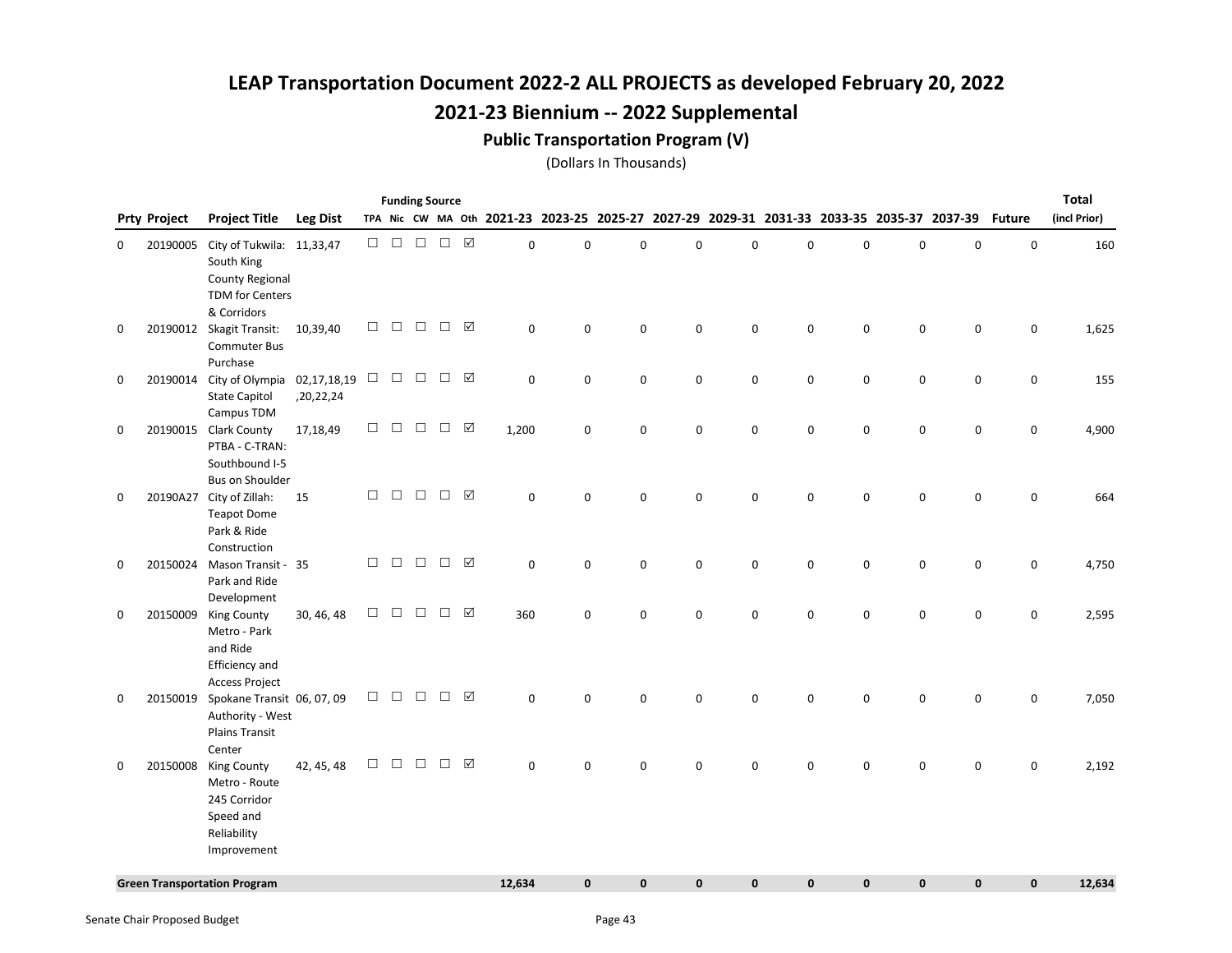### Public Transportation Program (V)

|   |                     |                                                                                                            |                          |        |        | <b>Funding Source</b>                              |        |                 |       |             |                                                                                           |             |             |             |           |             |             |               | <b>Total</b> |
|---|---------------------|------------------------------------------------------------------------------------------------------------|--------------------------|--------|--------|----------------------------------------------------|--------|-----------------|-------|-------------|-------------------------------------------------------------------------------------------|-------------|-------------|-------------|-----------|-------------|-------------|---------------|--------------|
|   | <b>Prty Project</b> | <b>Project Title</b>                                                                                       | <b>Leg Dist</b>          |        |        |                                                    |        |                 |       |             | TPA Nic CW MA Oth 2021-23 2023-25 2025-27 2027-29 2029-31 2031-33 2033-35 2035-37 2037-39 |             |             |             |           |             |             | <b>Future</b> | (incl Prior) |
| 0 |                     | GT212301 Spokane Transit 03,06<br>Monroe-Regal<br>Line Electric Bus                                        |                          | $\Box$ | $\Box$ | $\Box$                                             | $\Box$ |                 | 900   | $\mathbf 0$ | 0                                                                                         | $\pmb{0}$   | $\mathbf 0$ | $\mathbf 0$ | 0         | $\pmb{0}$   | $\pmb{0}$   | $\mathsf 0$   | 900          |
| 0 |                     | GT212302 King County<br>Metro - Diesel<br>bus                                                              | 11,30,31,33<br>,34,36,37 | $\Box$ |        | $\begin{array}{ccc} \square & \square \end{array}$ | $\Box$ |                 | 3,600 | 0           | 0                                                                                         | 0           | 0           | 0           | 0         | $\mathsf 0$ | 0           | 0             | 3,600        |
| 0 |                     | GT212303 Pierce Transit - 27<br>Commerce St.<br><b>Electric Bus</b><br>Opportunity<br>Charging             |                          | $\Box$ | $\Box$ | $\Box$                                             | $\Box$ | $\triangledown$ | 585   | $\mathbf 0$ | 0                                                                                         | $\mathbf 0$ | $\mathbf 0$ | $\mathbf 0$ | 0         | $\mathbf 0$ | $\mathbf 0$ | $\mathbf 0$   | 585          |
| 0 |                     | GT212304 Link Transit -<br>Procurement of<br>two 35' battery-<br>electric buses                            | 12                       | $\Box$ | $\Box$ | $\Box$                                             | $\Box$ | $\triangledown$ | 2,039 | $\mathbf 0$ | 0                                                                                         | $\mathbf 0$ | $\mathbf 0$ | 0           | 0         | 0           | 0           | 0             | 2,039        |
| 0 |                     | GT212305 Twin Transit -<br>Southwest<br>Washington<br>Corridor e-<br><b>Transit Station</b>                | 20                       | $\Box$ | $\Box$ | $\Box$                                             | $\Box$ | ☑               | 2,110 | 0           | 0                                                                                         | $\mathbf 0$ | $\mathbf 0$ | 0           | 0         | $\mathbf 0$ | 0           | 0             | 2,110        |
| 0 |                     | GT212306 Kitsap Transit - 23,26<br>Powering Kitsap<br><b>Transit Toward</b><br>Zero Emissions -<br>Phase 2 |                          | $\Box$ | $\Box$ | $\Box$                                             | $\Box$ | $\boxtimes$     | 1,481 | $\mathbf 0$ | 0                                                                                         | $\pmb{0}$   | $\mathbf 0$ | $\mathbf 0$ | 0         | $\mathsf 0$ | 0           | $\mathsf 0$   | 1,481        |
| 0 |                     | GT212307 Everett Transit - 21,38<br>Induction<br>charging<br>infrastructure                                |                          | $\Box$ | П      | □                                                  | $\Box$ | $\triangledown$ | 1,920 | $\mathbf 0$ | 0                                                                                         | $\mathbf 0$ | $\mathbf 0$ | 0           | 0         | $\mathbf 0$ | $\mathbf 0$ | $\mathbf 0$   | 1,920        |
|   |                     | <b>Green Transportation Program (Unfunded)</b>                                                             |                          |        |        |                                                    |        |                 | 3,836 | $\pmb{0}$   | $\pmb{0}$                                                                                 | $\pmb{0}$   | $\pmb{0}$   | $\pmb{0}$   | $\pmb{0}$ | $\pmb{0}$   | $\pmb{0}$   | $\mathbf 0$   | 3,836        |
| 0 |                     | GT212308 Whatcom<br>Transit - 2<br>battery electric<br>buses & 2<br>chargers<br>(UNFUNDED)                 | 42                       | П.     | $\Box$ | $\Box$                                             | $\Box$ | $\triangledown$ | 2,085 | $\mathbf 0$ | 0                                                                                         | $\mathbf 0$ | $\mathbf 0$ | 0           | 0         | $\mathbf 0$ | $\mathbf 0$ | $\mathbf 0$   | 2,085        |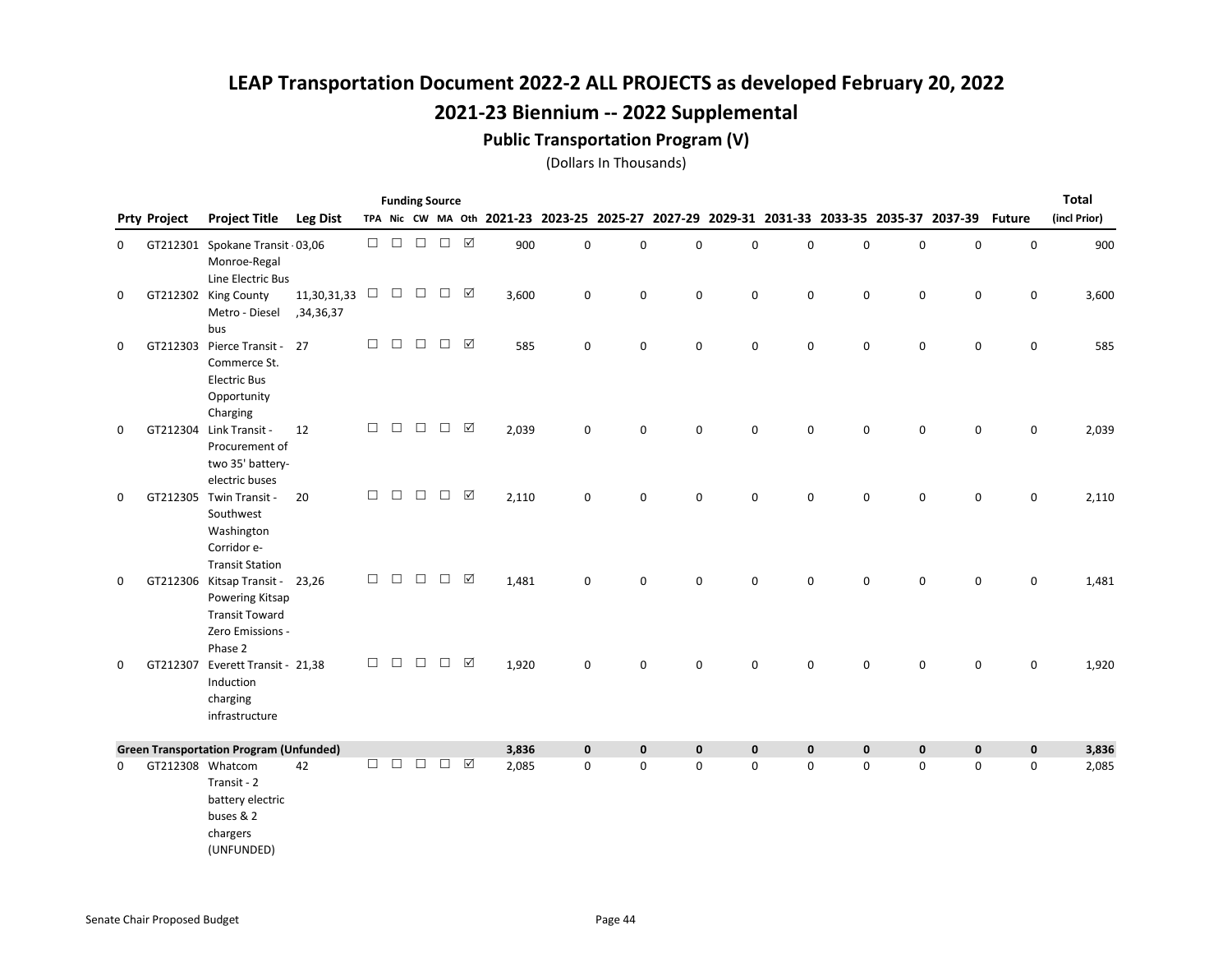#### Public Transportation Program (V)

|             |                     |                                                                                                  |                 |        |        | <b>Funding Source</b> |               |                     |       |             |                                                                                           |             |             |             |             |             |             |               | <b>Total</b> |
|-------------|---------------------|--------------------------------------------------------------------------------------------------|-----------------|--------|--------|-----------------------|---------------|---------------------|-------|-------------|-------------------------------------------------------------------------------------------|-------------|-------------|-------------|-------------|-------------|-------------|---------------|--------------|
|             | <b>Prty Project</b> | <b>Project Title</b>                                                                             | <b>Leg Dist</b> |        |        |                       |               |                     |       |             | TPA Nic CW MA Oth 2021-23 2023-25 2025-27 2027-29 2029-31 2031-33 2033-35 2035-37 2037-39 |             |             |             |             |             |             | <b>Future</b> | (incl Prior) |
| 0           |                     | GT212309 King County<br>Metro - Route<br>48<br>Electrification                                   | 37,43,46        | $\Box$ | $\Box$ | $\Box$                | $\Box$        | ☑                   | 1,751 | 0           | 0                                                                                         | $\mathbf 0$ | 0           | 0           | $\mathbf 0$ | $\mathsf 0$ | $\mathbf 0$ | $\mathsf 0$   | 1,751        |
|             |                     | Green Transportation Program Reappropriated and Prior                                            |                 |        |        |                       |               |                     | 6,466 | $\mathbf 0$ | $\mathbf 0$                                                                               | $\mathbf 0$ | $\mathbf 0$ | $\mathbf 0$ | $\mathbf 0$ | $\mathbf 0$ | $\mathbf 0$ | $\mathbf 0$   | 11,470       |
| 0           |                     | GT192101 Spokane Transit 03, 04<br><b>Battery Electric</b><br><b>Bus</b><br>Infrastructure       |                 | $\Box$ | $\Box$ | $\Box$                | $\Box$        | $\boxed{\triangle}$ | 431   | $\mathbf 0$ | $\mathsf 0$                                                                               | $\pmb{0}$   | $\mathbf 0$ | $\mathbf 0$ | 0           | $\mathsf 0$ | $\mathbf 0$ | $\mathsf 0$   | 1,669        |
| $\mathbf 0$ |                     | GT192102 King County<br><b>Metro Transit</b><br>Diesel Bus<br>Replacement                        | 46, 47, 48      | $\Box$ | $\Box$ | $\Box$                | $\Box$        | $\sqrt{}$           | 3,307 | $\mathbf 0$ | 0                                                                                         | $\mathbf 0$ | 0           | 0           | 0           | 0           | $\mathbf 0$ | 0             | 3,307        |
| $\mathbf 0$ |                     | GT192103 Pierce Transit<br><b>Electric Bus</b><br>Charging<br>Infrastructure                     | 28, 29          | $\Box$ | $\Box$ | $\Box$                | $\Box$        | ☑                   | 107   | $\mathbf 0$ | 0                                                                                         | $\mathbf 0$ | 0           | $\mathbf 0$ | $\mathbf 0$ | $\mathbf 0$ | $\mathbf 0$ | 0             | 585          |
| 0           |                     | GT192104 C-TRAN All-<br><b>Electric Vehicle</b><br>Infrastructure                                | 17, 18          | $\Box$ | $\Box$ | $\Box$                | $\Box$        | ☑                   | 1,225 | 0           | $\mathbf 0$                                                                               | 0           | 0           | $\mathbf 0$ | 0           | $\mathbf 0$ | 0           | 0             | 1,260        |
| $\mathbf 0$ |                     | GT192105 Pullman Transit 09<br><b>Building</b><br>Electrical<br>Upgrades                         |                 | $\Box$ | $\Box$ | $\Box$                | $\Box$        | ☑                   | 27    | 0           | $\mathbf 0$                                                                               | $\mathsf 0$ | 0           | $\mathbf 0$ | $\mathbf 0$ | $\mathsf 0$ | 0           | 0             | 263          |
| 0           |                     | GT192106 Powering Kitsap 23, 26, 35<br><b>Transit Toward</b><br>Zero Emissions                   |                 | $\Box$ | $\Box$ | $\Box$                | $\Box$        | ☑                   | 482   | $\mathbf 0$ | 0                                                                                         | 0           | 0           | 0           | 0           | 0           | $\mathbf 0$ | 0             | 1,042        |
| $\mathbf 0$ |                     | GT192107 Twin Zero-<br><b>Emission Transit</b><br>and Mellen<br><b>Street Transit</b><br>Station | 20              | $\Box$ | $\Box$ | $\Box$                | $\Box$        | ☑                   | 711   | 0           | 0                                                                                         | 0           | 0           | 0           | 0           | 0           | 0           | 0             | 1,935        |
| $\mathbf 0$ |                     | GT192108 Link Transit -<br>Charging<br>Infrastructure,<br>Upgrade and<br>Installation            | 12              | $\Box$ | $\Box$ | $\Box$                | $\Box$ $\Box$ |                     | 176   | $\Omega$    | 0                                                                                         | $\Omega$    | 0           | 0           | 0           | $\Omega$    | 0           | $\mathbf 0$   | 1,409        |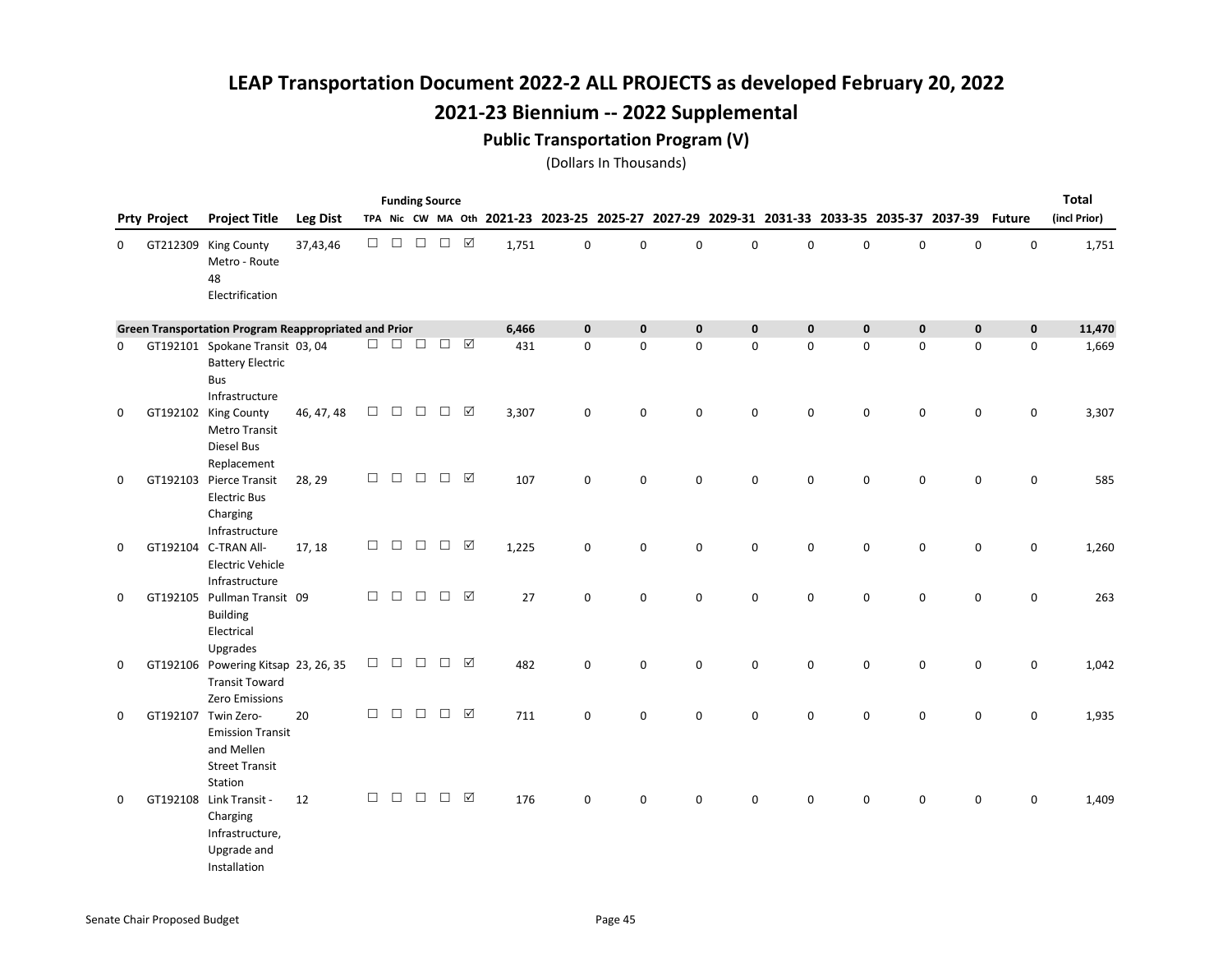#### Public Transportation Program (V)

|             |                     |                                                                                                         |                 |        | <b>Funding Source</b> |                             |        |                 |             |                                                                                           |       |             |          |             |             |             |             |               | <b>Total</b> |
|-------------|---------------------|---------------------------------------------------------------------------------------------------------|-----------------|--------|-----------------------|-----------------------------|--------|-----------------|-------------|-------------------------------------------------------------------------------------------|-------|-------------|----------|-------------|-------------|-------------|-------------|---------------|--------------|
|             | <b>Prty Project</b> | <b>Project Title</b>                                                                                    | <b>Leg Dist</b> |        |                       |                             |        |                 |             | TPA Nic CW MA Oth 2021-23 2023-25 2025-27 2027-29 2029-31 2031-33 2033-35 2035-37 2037-39 |       |             |          |             |             |             |             | <b>Future</b> | (incl Prior) |
|             |                     | <b>Connecting Washington - Transit Projects</b>                                                         |                 |        |                       |                             |        |                 | 29,030      | 8,232                                                                                     | 7,783 | 8,901       | 7,990    | $\mathbf 0$ | $\mathbf 0$ | $\mathbf 0$ | $\mathbf 0$ | $\mathbf 0$   | 102,093      |
| 0           |                     | G2000028 King County<br>Metro - Bike<br>Share Expansion<br>- Kirkland,<br>Bellevue,                     | 48              | $\Box$ | $\Box$                | $\boxed{\textstyle\diagup}$ | $\Box$ | ☑               | 133         | 0                                                                                         | 0     | 2,685       | 2,640    | 0           | 0           | $\mathsf 0$ | 0           | $\mathsf 0$   | 5,500        |
| 0           |                     | Redmond,<br>G2000031 King County<br>Metro -<br>RapidRide<br>Expansion,<br><b>Burien-Delridge</b>        | 11, 33, 34      | $\Box$ | $\Box$                | ☑                           | П      | ☑               | 4,243       | $\mathbf 0$                                                                               | 0     | $\Omega$    | $\Omega$ | $\Omega$    | 0           | $\mathbf 0$ | $\mathbf 0$ | $\mathsf 0$   | 8,000        |
| $\mathbf 0$ |                     | G2000032 King County<br>Metro - Route<br>40 Northgate to<br>Downtown                                    | 36, 43          | $\Box$ | $\Box$                | $\boxtimes$                 | $\Box$ | ☑               | 2,516       | $\mathbf 0$                                                                               | 0     | $\mathbf 0$ | 0        | $\mathbf 0$ | 0           | $\mathbf 0$ | $\mathbf 0$ | $\mathbf 0$   | 3,000        |
| 0           |                     | G2000033 King County<br>Metro - Route<br>43 & Route 44 -<br><b>Ballard to</b><br>University<br>District | 36, 43          | $\Box$ | $\Box$                | $\boxed{\checkmark}$        | $\Box$ | ☑               | 3,000       | $\mathbf 0$                                                                               | 0     | $\mathbf 0$ | 0        | $\mathbf 0$ | 0           | $\mathbf 0$ | $\mathbf 0$ | 0             | 3,000        |
| 0           |                     | G2000034 Spokane Transit · 03, 06<br>Spokane Central<br>City Line                                       |                 | $\Box$ | $\Box$                | ☑                           | $\Box$ | $\triangledown$ | 0           | $\mathbf 0$                                                                               | 0     | $\mathbf 0$ | 0        | 0           | 0           | 0           | 0           | 0             | 15,000       |
| 0           | G2000037            | City of Seattle - 37, 43<br>Trolley<br>Expansion/Elect<br>rification,<br><b>Madison Route</b>           |                 | $\Box$ | $\Box$                | ☑                           | $\Box$ | ☑               | 2,545       | 3,434                                                                                     | 0     | $\mathbf 0$ | 0        | 0           | 0           | $\mathbf 0$ | 0           | 0             | 8,000        |
| 0           |                     | G2000038 King County<br>Metro - 67th to<br><b>Fremont Transit</b><br>Corridor                           | 36, 43          | $\Box$ | $\Box$                | ☑                           | $\Box$ | ☑               | $\mathbf 0$ | 900                                                                                       | 2,100 | $\mathbf 0$ | 0        | $\mathbf 0$ | 0           | $\mathbf 0$ | $\mathbf 0$ | $\mathbf 0$   | 3,000        |
| 0           |                     | G2000039 Kitsap Transit - 23, 25<br><b>East Bremerton</b><br><b>Transfer Center</b>                     |                 | $\Box$ | $\Box$                | ☑                           | П      | ☑               | 0           | 0                                                                                         | 0     | $\mathbf 0$ | 0        | 0           | 0           | 0           | 0           | 0             | 2,858        |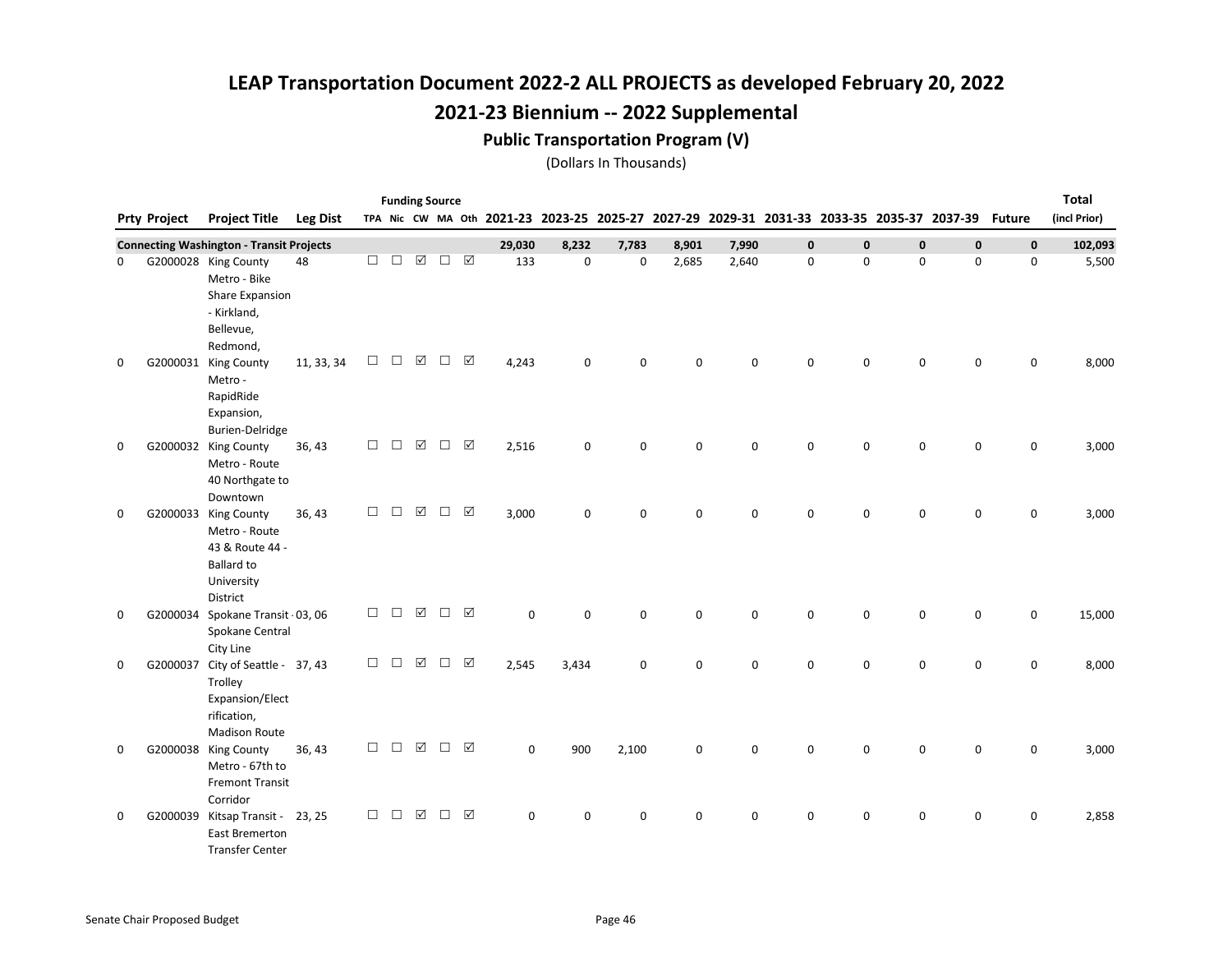#### Public Transportation Program (V)

|   |                     |                                                                                                        |                 |        |        | <b>Funding Source</b> |                     |                      |             |             |                                                                                           |             |             |             |   |             |             |               | <b>Total</b> |
|---|---------------------|--------------------------------------------------------------------------------------------------------|-----------------|--------|--------|-----------------------|---------------------|----------------------|-------------|-------------|-------------------------------------------------------------------------------------------|-------------|-------------|-------------|---|-------------|-------------|---------------|--------------|
|   | <b>Prty Project</b> | <b>Project Title</b>                                                                                   | <b>Leg Dist</b> |        |        |                       |                     |                      |             |             | TPA Nic CW MA Oth 2021-23 2023-25 2025-27 2027-29 2029-31 2031-33 2033-35 2035-37 2037-39 |             |             |             |   |             |             | <b>Future</b> | (incl Prior) |
| 0 |                     | G2000040 City of Seattle - 37<br><b>MLK</b><br>Way/Rainier<br>Ave S <sub>I/C</sub><br>Improvements     |                 | $\Box$ | $\Box$ | $\boxed{\checkmark}$  | $\Box$              | $\boxed{\checkmark}$ | 900         | $\mathbf 0$ | 0                                                                                         | $\mathbf 0$ | $\mathbf 0$ | 0           | 0 | $\pmb{0}$   | $\pmb{0}$   | $\pmb{0}$     | 900          |
| 0 |                     | G2000041 City of Seattle - 46<br>Northgate<br><b>Transit Center</b><br>Pedestrian<br><b>Bridge</b>     |                 | $\Box$ | $\Box$ | ☑                     | $\Box$              | ☑                    | $\mathbf 0$ | $\mathbf 0$ | 0                                                                                         | 0           | 0           | 0           | 0 | 0           | 0           | 0             | 10,000       |
| 0 |                     | G2000042 Mason Transit - 35<br>Park and Ride<br>Development                                            |                 | $\Box$ | $\Box$ | $\boxtimes$           | $\Box$              | $\triangledown$      | 2,535       | 0           | 0                                                                                         | $\pmb{0}$   | $\mathbf 0$ | 0           | 0 | $\mathbf 0$ | 0           | 0             | 4,585        |
| 0 |                     | G2000043 King County<br>Metro - Route<br>48 North<br>University Link<br>Station to Loyal<br>Heig       | 36, 43          | $\Box$ | $\Box$ | $\boxtimes$           | $\Box \quad \nabla$ |                      | 0           | 1,000       | 2,000                                                                                     | $\pmb{0}$   | $\mathbf 0$ | 0           | 0 | $\mathbf 0$ | $\mathbf 0$ | $\mathsf 0$   | 3,000        |
| 0 |                     | G2000044 Kitsap Transit - 23, 35<br>Silverdale<br><b>Transfer Center</b>                               |                 | $\Box$ | $\Box$ | $\boxtimes$           | $\Box$              | ☑                    | $\mathbf 0$ | $\mathbf 0$ | $\mathbf 0$                                                                               | 2,300       | 0           | $\mathbf 0$ | 0 | $\mathbf 0$ | 0           | $\mathbf 0$   | 2,300        |
| 0 |                     | G2000045 Pierce Transit - 25, 27, 28,<br>SR 7 Express<br>Service Tacoma<br>to<br>Parkland/Spana<br>way | 29              | $\Box$ | $\Box$ | ☑                     | $\Box$              | $\triangledown$      | 11,056      | $\mathbf 0$ | $\mathbf 0$                                                                               | 0           | $\mathbf 0$ | 0           | 0 | 0           | $\mathbf 0$ | 0             | 15,000       |
| 0 |                     | G2000046 Community<br>Transit, Everett<br>Transit - SWIFT<br>II Bus Rapid<br>Transit                   | 21, 38, 44      | □      | $\Box$ | ☑                     | $\Box$              | ☑                    | 2,103       | 2,898       | 2,683                                                                                     | 2,316       | $\mathbf 0$ | 0           | 0 | $\mathbf 0$ | 0           | $\mathbf 0$   | 10,000       |
| 0 | G2000047 C-TRAN -   | Vancouver Mall<br><b>Transit Center</b><br>Relocation and<br>Upgrade                                   | 17, 18, 49      | $\Box$ | $\Box$ | $\boxed{\text{V}}$    | $\Box$              | ☑                    | 0           | 0           | 1,000                                                                                     | 1,600       | 600         | 0           | 0 | 0           | 0           | 0             | 3,200        |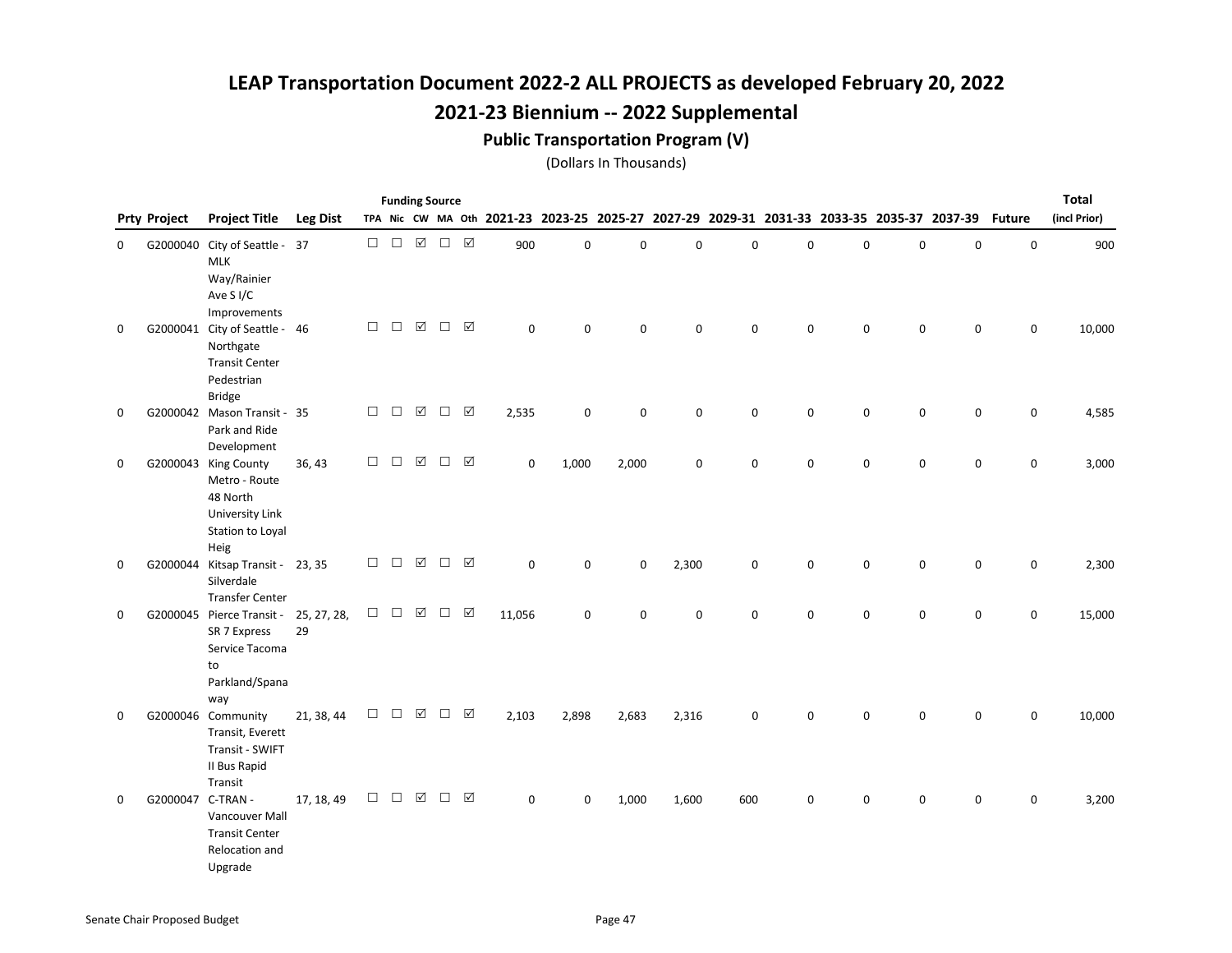### Public Transportation Program (V)

|   |                     |                                                   |          |  | <b>Funding Source</b>                     |   |             |              |   |       |   |   |   |                                                                                                  |   | Total        |
|---|---------------------|---------------------------------------------------|----------|--|-------------------------------------------|---|-------------|--------------|---|-------|---|---|---|--------------------------------------------------------------------------------------------------|---|--------------|
|   | <b>Prty Project</b> | Project Title                                     | Leg Dist |  |                                           |   |             |              |   |       |   |   |   | TPA Nic CW MA Oth 2021-23 2023-25 2025-27 2027-29 2029-31 2031-33 2033-35 2035-37 2037-39 Future |   | (incl Prior) |
| 0 | T000001             | <b>Transit Tier</b><br>Projects<br>Contingency/Re | 99       |  | $\Box$ $\Box$ $\Box$ $\Box$ $\Box$ $\Box$ | 0 | $\mathbf 0$ | $\mathbf{0}$ | 0 | 4.750 | 0 | 0 | 0 | 0                                                                                                | 0 | 4.750        |
|   |                     | serve                                             |          |  |                                           |   |             |              |   |       |   |   |   |                                                                                                  |   |              |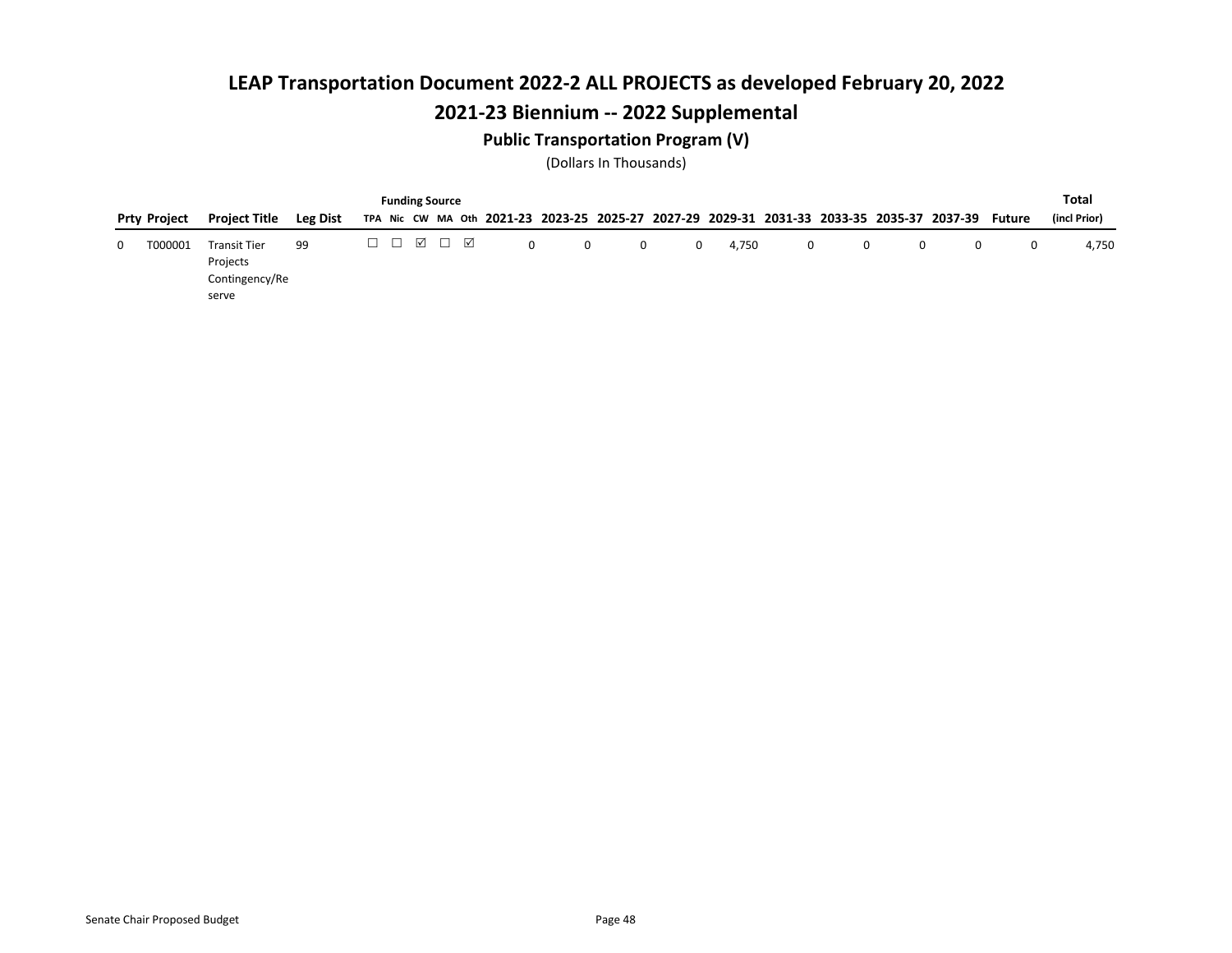### 2021-23 Biennium -- 2022 Supplemental

#### Washington State Ferries Capital Program (W)

|     |                    |                                                     |                 |        |        | <b>Funding Source</b> |        |                 |             |                                                                                           |             |             |             |             |             |             |              |               | <b>Total</b> |
|-----|--------------------|-----------------------------------------------------|-----------------|--------|--------|-----------------------|--------|-----------------|-------------|-------------------------------------------------------------------------------------------|-------------|-------------|-------------|-------------|-------------|-------------|--------------|---------------|--------------|
|     | <b>Rte Project</b> | <b>Project Title</b>                                | <b>Leg Dist</b> |        |        |                       |        |                 |             | TPA Nic CW MA Oth 2021-23 2023-25 2025-27 2027-29 2029-31 2031-33 2033-35 2035-37 2037-39 |             |             |             |             |             |             |              | <b>Future</b> | (incl Prior) |
|     |                    | <b>Washington State Ferries Capital Program (W)</b> |                 |        |        |                       |        |                 | 510,882     | 489,927                                                                                   | 299,659     | 328,264     | 367,736     | 375,491     | 10,230      | 5,000       | $\mathbf{0}$ | $\mathbf{0}$  | 3,420,194    |
|     |                    | <b>WSF - Administrative and Systemwide</b>          |                 |        |        |                       |        |                 | 32,868      | 34,411                                                                                    | 24,585      | 25,386      | 26,225      | 22,889      | $\mathbf 0$ | $\mathbf 0$ | $\mathbf{0}$ | $\mathbf{0}$  | 264,505      |
|     | 000 998602A        | WSF/IT                                              | 10, 21, 23,     | □      | $\Box$ | $\Box$                | $\Box$ | $\triangledown$ | 552         | $\mathbf 0$                                                                               | $\mathbf 0$ | $\mathbf 0$ | 0           | $\mathbf 0$ | 0           | 0           | $\mathbf 0$  | 0             | 1,297        |
|     |                    | Terminal                                            | 26, 34, 40,     |        |        |                       |        |                 |             |                                                                                           |             |             |             |             |             |             |              |               |              |
|     |                    | Telecommunica 43                                    |                 |        |        |                       |        |                 |             |                                                                                           |             |             |             |             |             |             |              |               |              |
| 000 | 998607A            | Computerized                                        | 10,21,23,26     | $\Box$ | $\Box$ | $\Box$                | $\Box$ | ☑               | 620         | 136                                                                                       | 0           | $\mathbf 0$ | 0           | 0           | 0           | $\mathbf 0$ | 0            | 0             | 756          |
|     |                    | Maintenance                                         | ,34,40,43       |        |        |                       |        |                 |             |                                                                                           |             |             |             |             |             |             |              |               |              |
|     |                    | Management                                          |                 |        |        |                       |        |                 |             |                                                                                           |             |             |             |             |             |             |              |               |              |
|     |                    | System (CMMS)                                       |                 |        |        |                       |        |                 |             |                                                                                           |             |             |             |             |             |             |              |               |              |
|     |                    | Transition                                          |                 |        |        |                       |        |                 |             |                                                                                           |             |             |             |             |             |             |              |               |              |
|     | 000 9989010        | WSF/Systemwid 10, 21, 23,                           |                 | $\Box$ | $\Box$ | $\Box$                | $\Box$ | ☑               | 4,000       | 10,000                                                                                    | $\mathbf 0$ | 0           | 0           | 0           | 0           | $\mathbf 0$ | $\mathbf 0$  | 0             | 14,621       |
|     |                    | e - Dispatch                                        | 26, 34, 40,     |        |        |                       |        |                 |             |                                                                                           |             |             |             |             |             |             |              |               |              |
|     |                    | System                                              | 43              |        |        |                       |        |                 |             |                                                                                           |             |             |             |             |             |             |              |               |              |
|     |                    | Replacement                                         |                 |        |        |                       |        |                 |             |                                                                                           |             |             |             |             |             |             |              |               |              |
| 000 | 998951A            | WSF/Administra 99                                   |                 | $\Box$ | $\Box$ | $\Box$                | $\Box$ | ☑               | 3,988       | 7,984                                                                                     | 8,832       | 9,331       | 7,534       | 9,008       | 0           | $\mathbf 0$ | $\mathbf 0$  | $\mathbf 0$   | 84,449       |
|     |                    | tive Support -                                      |                 |        |        |                       |        |                 |             |                                                                                           |             |             |             |             |             |             |              |               |              |
|     |                    | Allocated to W2                                     |                 |        |        |                       |        |                 |             |                                                                                           |             |             |             |             |             |             |              |               |              |
|     | 000 998951T        | Computerized                                        | 10,21,23,26     | $\Box$ | $\Box$ | $\Box$                | $\Box$ | ☑               | 2,480       | 543                                                                                       | 0           | $\mathbf 0$ | 0           | 0           | 0           | $\mathbf 0$ | 0            | 0             | 3,023        |
|     |                    | Maintenance                                         | ,34,40,43       |        |        |                       |        |                 |             |                                                                                           |             |             |             |             |             |             |              |               |              |
|     |                    | Management                                          |                 |        |        |                       |        |                 |             |                                                                                           |             |             |             |             |             |             |              |               |              |
|     |                    | System (CMMS)                                       |                 |        |        |                       |        |                 |             |                                                                                           |             |             |             |             |             |             |              |               |              |
|     |                    | Transition                                          |                 |        |        |                       |        |                 |             |                                                                                           |             |             |             |             |             |             |              |               |              |
|     | 000 998951V        | Globe                                               | 10,21,23,26     | $\Box$ | $\Box$ | $\Box$                | $\Box$ | ☑               | 150         | 0                                                                                         | 0           | $\Omega$    | 0           | 0           | $\Omega$    | $\Omega$    | $\Omega$     | $\Omega$      | 150          |
|     |                    | Fleetwatch                                          | ,34,40,43       |        |        |                       |        |                 |             |                                                                                           |             |             |             |             |             |             |              |               |              |
|     |                    | Application and                                     |                 |        |        |                       |        |                 |             |                                                                                           |             |             |             |             |             |             |              |               |              |
|     |                    | AIS                                                 |                 |        |        |                       |        |                 |             |                                                                                           |             |             |             |             |             |             |              |               |              |
|     |                    | Replacement                                         |                 |        |        |                       |        |                 |             |                                                                                           |             |             |             |             |             |             |              |               |              |
|     | 000 G2000087       | <b>Electric Ferry</b>                               | 98              | $\Box$ | $\Box$ | $\Box$                | □      | ☑               | $\mathbf 0$ | 0                                                                                         | 0           | $\mathbf 0$ | $\mathbf 0$ | 0           | 0           | 0           | 0            | 0             | 518          |
|     |                    | <b>Planning Team</b>                                |                 | $\Box$ | $\Box$ | ☑                     | □      | ☑               |             |                                                                                           |             |             |             |             |             |             |              |               |              |
| 000 | L2000110           | Ferry Vessel and 98                                 |                 |        |        |                       |        |                 | 4,200       | 4,171                                                                                     | 4,216       | 4,193       | 4,193       | 0           | 0           | 0           | 0            | 0             | 20,973       |
|     |                    | Terminal<br>Preservation                            |                 |        |        |                       |        |                 |             |                                                                                           |             |             |             |             |             |             |              |               |              |
|     | 000 L2000300       | ORCA Card Next 99                                   |                 | □      | □      | $\Box$                | □      | ☑               | 2,385       | $\mathbf 0$                                                                               | $\mathbf 0$ | $\mathbf 0$ | $\mathbf 0$ | $\mathbf 0$ | 0           | 0           | $\mathbf 0$  | $\mathbf 0$   | 3,502        |
|     |                    | Generation                                          |                 |        |        |                       |        |                 |             |                                                                                           |             |             |             |             |             |             |              |               |              |
|     | 000 L2000301       | Maintenance                                         | 99              | $\Box$ | $\Box$ | $\Box$                | □      | ☑               | $\Omega$    | $\mathbf 0$                                                                               | 0           | $\Omega$    | $\mathbf 0$ | $\Omega$    | 0           | $\mathbf 0$ | 0            | $\mathbf 0$   | 412          |
|     |                    | Management                                          |                 |        |        |                       |        |                 |             |                                                                                           |             |             |             |             |             |             |              |               |              |
|     |                    | System                                              |                 |        |        |                       |        |                 |             |                                                                                           |             |             |             |             |             |             |              |               |              |
|     | 000 L2200083       | <b>ADA Visual</b>                                   | 99              | □      | □      | $\Box$                | □      | ☑               | $\mathbf 0$ | 0                                                                                         | 0           | 0           | 0           | 0           | 0           | 0           | 0            | $\mathbf 0$   | 1,516        |
|     |                    | <b>Paging Project</b>                               |                 |        |        |                       |        |                 |             |                                                                                           |             |             |             |             |             |             |              |               |              |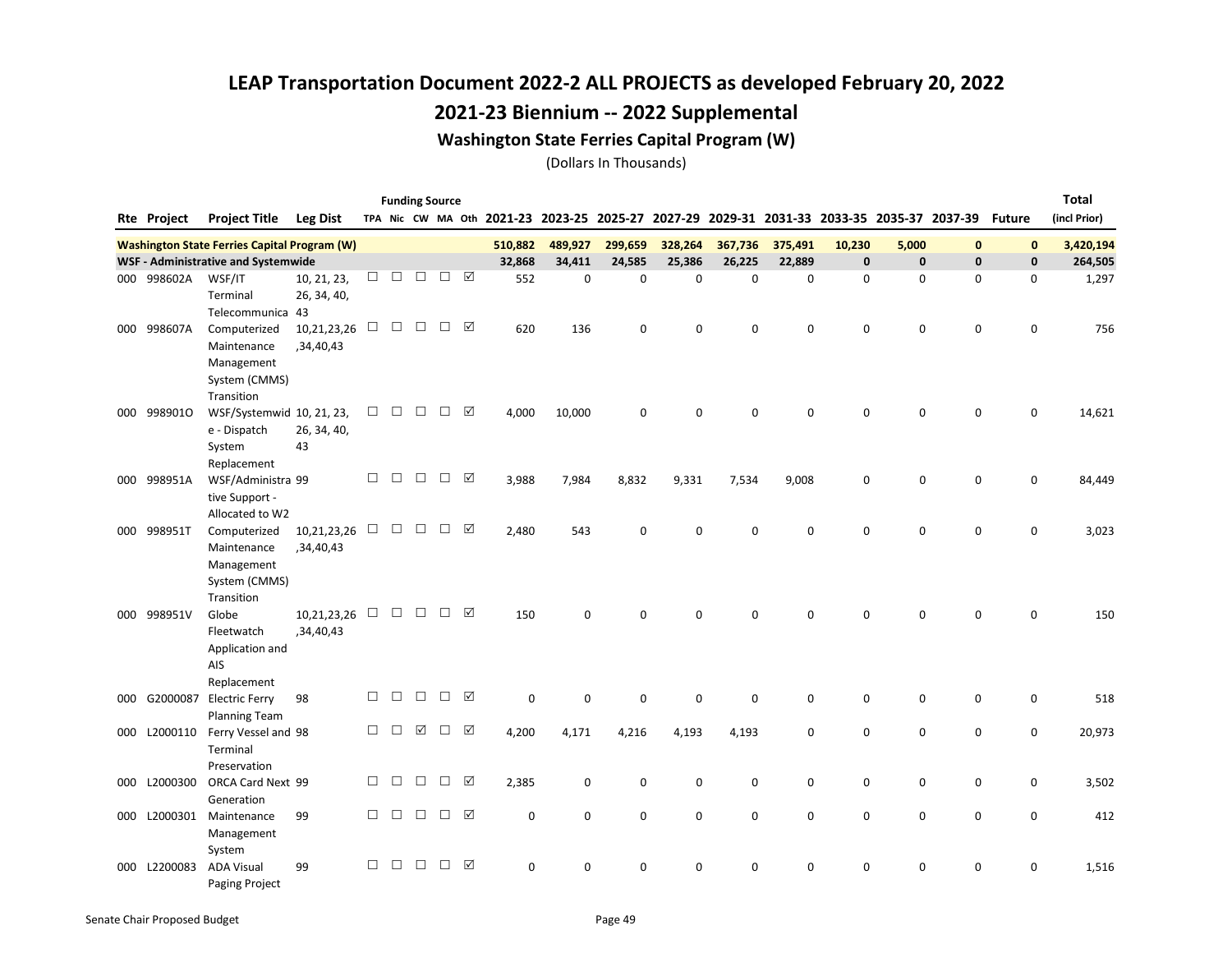### 2021-23 Biennium -- 2022 Supplemental

#### Washington State Ferries Capital Program (W)

|     |                                |                                                                                            |                                  |        | <b>Funding Source</b> |        |        |                 |                                                                                           |             |             |              |              |              |              |              |              |               | <b>Total</b> |
|-----|--------------------------------|--------------------------------------------------------------------------------------------|----------------------------------|--------|-----------------------|--------|--------|-----------------|-------------------------------------------------------------------------------------------|-------------|-------------|--------------|--------------|--------------|--------------|--------------|--------------|---------------|--------------|
|     | <b>Rte Project</b>             | <b>Project Title</b>                                                                       | <b>Leg Dist</b>                  |        |                       |        |        |                 | TPA Nic CW MA Oth 2021-23 2023-25 2025-27 2027-29 2029-31 2031-33 2033-35 2035-37 2037-39 |             |             |              |              |              |              |              |              | <b>Future</b> | (incl Prior) |
|     | 959 L1000016                   | Primavera<br>Project<br>Management<br>System                                               | 99                               | П      | $\Box$                | $\Box$ | $\Box$ | $\triangledown$ | 414                                                                                       | 375         | $\mathbf 0$ | $\Omega$     | $\Omega$     | 0            | 0            | 0            | $\mathbf 0$  | 0             | 2,364        |
|     | 959 L2000007                   | <b>Terminal Project 99</b><br>Support                                                      |                                  | $\Box$ | $\Box$                | $\Box$ | $\Box$ | $\triangledown$ | 8,145                                                                                     | 8,521       | 9,295       | 9,697        | 10,096       | 10,498       | 0            | 0            | $\mathbf 0$  | 0             | 88,021       |
|     | 999 998901J                    | WSF/Administra 99<br>tive Support -<br>Allocated to W1                                     |                                  | П      | П                     | $\Box$ | $\Box$ | ⊠               | 5,934                                                                                     | 2,681       | 2,242       | 2,165        | 4,402        | 3,383        | 0            | 0            | $\mathbf 0$  | 0             | 42,903       |
|     | <b>WSF - Emergency Repairs</b> |                                                                                            |                                  |        |                       |        |        |                 | 12,785                                                                                    | 5,000       | 5,000       | 5,000        | 5,000        | 5,000        | 5,000        | 5,000        | $\mathbf 0$  | $\mathbf{0}$  | 69,869       |
|     | 000 999910K                    | Emergency<br>Repair                                                                        | 26, 40, 43                       | п      | П                     | $\Box$ | $\Box$ | ☑               | 12,785                                                                                    | 5,000       | 5,000       | 5,000        | 5,000        | 5,000        | 5,000        | 5,000        | 0            | 0             | 69,869       |
|     | <b>WSF - New Vessels</b>       |                                                                                            |                                  |        |                       |        |        |                 | 45.468                                                                                    | 162,326     | $\mathbf 0$ | $\mathbf{0}$ | $\mathbf{0}$ | $\mathbf{0}$ | $\mathbf{0}$ | $\mathbf{0}$ | $\mathbf{0}$ | $\mathbf{0}$  | 340,797      |
| 000 | L2000109                       | #4 - 144<br><b>Capacity Vessel</b>                                                         | 99                               | $\Box$ | $\boxtimes$           | ☑      | $\Box$ | $\Box$          | 0                                                                                         | $\mathbf 0$ | $\mathbf 0$ | 0            | 0            | 0            | 0            | 0            | 0            | 0             | 122,795      |
|     | 000 L2000329                   | <b>Hybrid Electric</b><br>Olympic Class<br>$(144$ -auto)<br>Vessel #5                      | 10, 21                           | П      | П                     | П      | $\Box$ | ☑               | 45,468                                                                                    | 162,326     | $\Omega$    | $\Omega$     | $\Omega$     | 0            | $\Omega$     | 0            | $\Omega$     | 0             | 218,002      |
|     |                                | <b>WSF - Terminal Improvements</b>                                                         |                                  |        |                       |        |        |                 | 31,073                                                                                    | 3,307       | 10,550      | 27.498       | 23,502       | 7.861        | 0            | $\mathbf{0}$ | $\mathbf 0$  | $\mathbf{0}$  | 311,928      |
| 000 | 998521A                        | <b>RFP</b><br>Development<br>and Installation 43<br>of a One<br>Account-Based<br>Ticketing | 10, 21, 23,<br>26, 34, 40,       | □      | П                     | $\Box$ | □      | ☑               | $\Omega$                                                                                  | $\Omega$    | $\Omega$    | $\mathbf 0$  | $\mathbf 0$  | 0            | 0            | $\mathbf 0$  | $\mathbf 0$  | 0             | 340          |
|     | 000 998521B                    | Life Extension of 10, 21, 23,<br><b>Electronic Fare</b><br>System (EFS)                    | 26, 34, 40,<br>43                | $\Box$ | $\Box$                | $\Box$ | $\Box$ | ☑               | 0                                                                                         | 0           | $\mathbf 0$ | 0            | 0            | 0            | 0            | 0            | $\mathbf 0$  | 0             | 1,172        |
|     | 000 998603A                    | WSF/Systemwid 10, 21, 23,<br>e - Ladder<br>Safety                                          | 26, 34, 40,<br>43                | $\Box$ | $\Box$                | $\Box$ | □ ☑    |                 | 222                                                                                       | $\mathbf 0$ | $\mathbf 0$ | $\mathbf 0$  | $\mathbf 0$  | 0            | 0            | 0            | $\mathbf 0$  | 0             | 222          |
|     | 000 998604A                    | WSF/IT EFS<br>Preservation                                                                 | 10, 21, 23,<br>26, 34, 40,<br>43 | □      | $\Box$                | $\Box$ | $\Box$ | ☑               | 198                                                                                       | $\mathbf 0$ | $\mathbf 0$ | 0            | $\Omega$     | 0            | 0            | 0            | $\mathbf 0$  | 0             | 613          |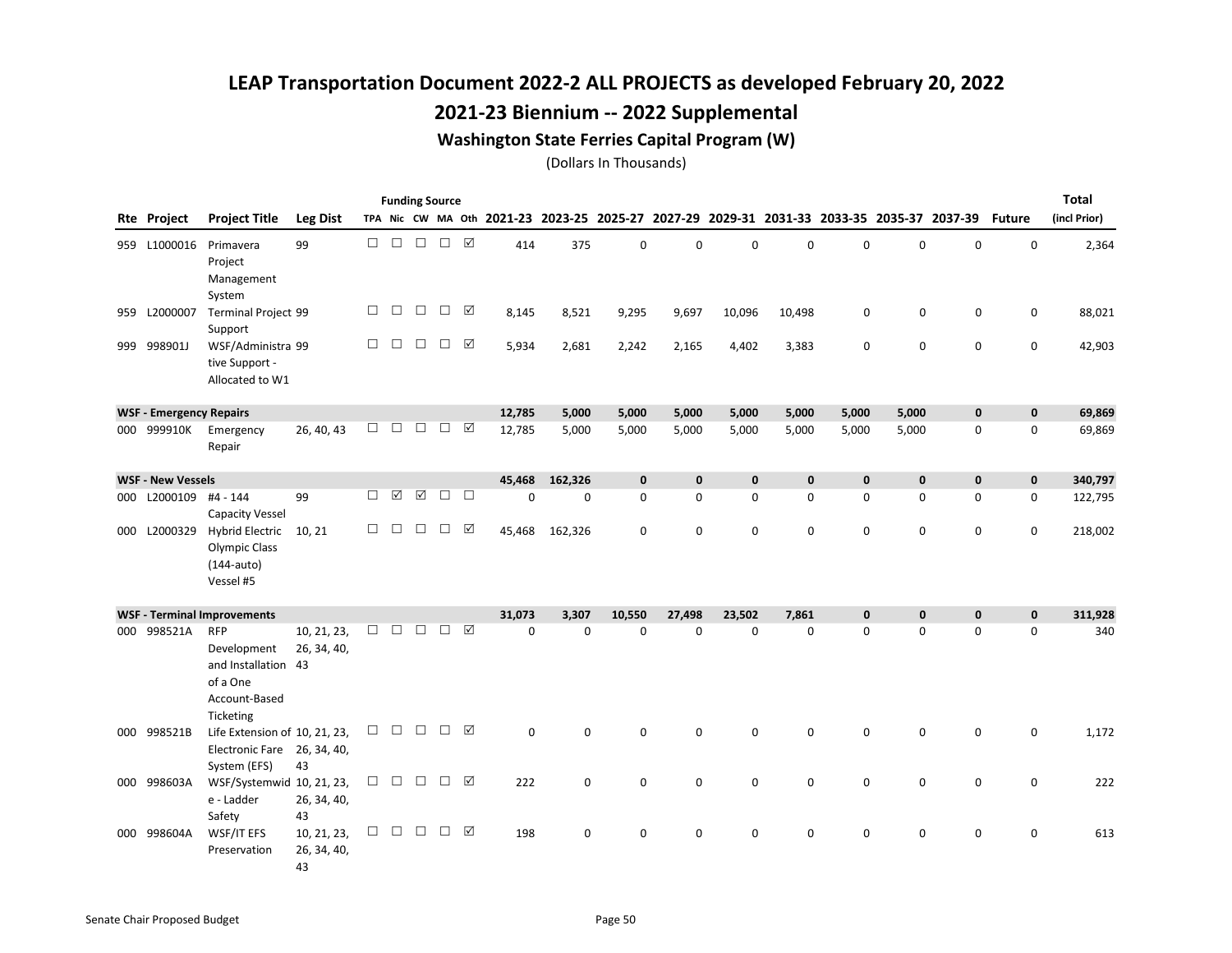### 2021-23 Biennium -- 2022 Supplemental

#### Washington State Ferries Capital Program (W)

|     | <b>Funding Source</b><br>TPA Nic CW MA Oth 2021-23 2023-25 2025-27 2027-29 2029-31 2031-33 2033-35 2035-37 2037-39 |                              |                 |        |        |        |        |                 |       |              |             |             |             |             | <b>Total</b> |             |   |               |              |
|-----|--------------------------------------------------------------------------------------------------------------------|------------------------------|-----------------|--------|--------|--------|--------|-----------------|-------|--------------|-------------|-------------|-------------|-------------|--------------|-------------|---|---------------|--------------|
|     | <b>Rte Project</b>                                                                                                 | <b>Project Title</b>         | <b>Leg Dist</b> |        |        |        |        |                 |       |              |             |             |             |             |              |             |   | <b>Future</b> | (incl Prior) |
|     | 000 998901K                                                                                                        | Terminal Energy 10,21,23,26  |                 | □      | $\Box$ | $\Box$ | $\Box$ | ☑               | 81    | $\mathbf{1}$ | 0           | 0           | $\mathbf 0$ | $\mathbf 0$ | $\Omega$     | $\mathbf 0$ | 0 | 0             | 2,544        |
|     |                                                                                                                    | Efficiency                   | ,34,40,43       |        |        |        |        |                 |       |              |             |             |             |             |              |             |   |               |              |
|     |                                                                                                                    | Project -                    |                 |        |        |        |        |                 |       |              |             |             |             |             |              |             |   |               |              |
|     |                                                                                                                    | Ameresco                     |                 |        |        |        |        |                 |       |              |             |             |             |             |              |             |   |               |              |
| 000 | PASGRANT Terminal                                                                                                  |                              | 99              | $\Box$ | $\Box$ | $\Box$ | $\Box$ | $\triangledown$ | 253   | 0            | $\mathsf 0$ | $\mathsf 0$ | $\mathbf 0$ | $\mathbf 0$ | $\mathbf 0$  | 0           | 0 | 0             | 964          |
|     |                                                                                                                    | Passenger Ferry              |                 |        |        |        |        |                 |       |              |             |             |             |             |              |             |   |               |              |
|     |                                                                                                                    | Grant projects               |                 |        |        |        |        |                 |       |              |             |             |             |             |              |             |   |               |              |
| 020 | 900012L                                                                                                            | Port Townsend 24             |                 | $\Box$ | $\Box$ | $\Box$ | $\Box$ | ☑               | 0     | 0            | 0           | 0           | $\mathbf 0$ | 0           | 0            | 0           | 0 | 0             | 3            |
|     |                                                                                                                    | Tml                          |                 |        |        |        |        |                 |       |              |             |             |             |             |              |             |   |               |              |
|     |                                                                                                                    | Improvement                  |                 |        |        |        |        |                 |       |              |             |             |             |             |              |             |   |               |              |
|     | 020 900022J                                                                                                        | Lopez Tml                    | 40              | $\Box$ | $\Box$ | $\Box$ | $\Box$ | ☑               | 0     | 0            | 0           | $\mathsf 0$ | $\mathbf 0$ | $\mathsf 0$ | $\mathbf 0$  | 0           | 0 | 0             | 463          |
|     |                                                                                                                    | Improvement                  |                 |        |        |        |        |                 |       |              |             |             |             |             |              |             |   |               |              |
|     | 020 900026Q                                                                                                        | Orcas Tml                    | 40              | $\Box$ | $\Box$ | $\Box$ | $\Box$ | ☑               | 1,005 | 0            | 0           | 0           | $\mathbf 0$ | $\mathbf 0$ | 0            | 0           | 0 | 0             | 2,333        |
|     |                                                                                                                    | Improvement                  |                 |        |        |        |        |                 |       |              |             |             |             |             |              |             |   |               |              |
| 020 | 900028V                                                                                                            | Friday Harbor                | 40              | $\Box$ | $\Box$ | $\Box$ | $\Box$ | $\triangledown$ | 251   | 0            | 0           | 0           | $\mathbf 0$ | 0           | 0            | 0           | 0 | 0             | 251          |
|     |                                                                                                                    | Tml                          |                 |        |        |        |        |                 |       |              |             |             |             |             |              |             |   |               |              |
|     |                                                                                                                    | Improvement                  |                 | $\Box$ | $\Box$ | $\Box$ | $\Box$ | $\triangledown$ |       |              |             |             |             |             |              |             |   |               |              |
| 020 | 902017M                                                                                                            | Coupeville                   | 10              |        |        |        |        |                 | 597   | 0            | 0           | 0           | $\mathbf 0$ | $\mathbf 0$ | $\mathbf 0$  | $\mathbf 0$ | 0 | $\mathbf 0$   | 691          |
|     |                                                                                                                    | (Keystone) Tml               |                 |        |        |        |        |                 |       |              |             |             |             |             |              |             |   |               |              |
| 020 | 902020D                                                                                                            | Improvement<br>Anacortes Tml | 40              | $\Box$ | $\Box$ | $\Box$ | $\Box$ | ☑               | 1,597 | 0            | 0           | $\pmb{0}$   | $\pmb{0}$   | $\mathbf 0$ | 0            | 0           | 0 | 0             | 8,327        |
|     |                                                                                                                    | Improvement                  |                 |        |        |        |        |                 |       |              |             |             |             |             |              |             |   |               |              |
|     | 104 910413R                                                                                                        | <b>Edmonds Tml</b>           | 21              | $\Box$ | $\Box$ | $\Box$ | □      | ☑               | 521   | 0            | 0           | 0           | 18,139      | 7,861       | $\mathbf 0$  | 0           | 0 | 0             | 27,708       |
|     |                                                                                                                    | Improvement                  |                 |        |        |        |        |                 |       |              |             |             |             |             |              |             |   |               |              |
|     | 160 900005N                                                                                                        | Fauntleroy Tml 34            |                 | $\Box$ | $\Box$ | $\Box$ | $\Box$ | $\triangledown$ | 31    | 0            | 0           | $\mathbf 0$ | $\mathbf 0$ | $\mathbf 0$ | $\mathbf 0$  | 0           | 0 | 0             | 31           |
|     |                                                                                                                    | Improvement                  |                 |        |        |        |        |                 |       |              |             |             |             |             |              |             |   |               |              |
|     | 163 900001H                                                                                                        | Point Defiance               | 27              | $\Box$ | $\Box$ | $\Box$ | $\Box$ | $\triangledown$ | 104   | 0            | 0           | 0           | $\mathbf 0$ | 0           | $\mathbf 0$  | 0           | 0 | 0             | 665          |
|     |                                                                                                                    | Tml                          |                 |        |        |        |        |                 |       |              |             |             |             |             |              |             |   |               |              |
|     |                                                                                                                    | Improvement                  |                 |        |        |        |        |                 |       |              |             |             |             |             |              |             |   |               |              |
| 163 | 900002H                                                                                                            | Tahlequah Tml                | 34              | $\Box$ | $\Box$ | $\Box$ | $\Box$ | ☑               | 1,049 | 0            | $\mathsf 0$ | 0           | $\mathbf 0$ | $\mathbf 0$ | $\mathbf 0$  | 0           | 0 | 0             | 1,448        |
|     |                                                                                                                    | Improvement                  |                 |        |        |        |        |                 |       |              |             |             |             |             |              |             |   |               |              |
| 304 | 930410U                                                                                                            | <b>Bremerton Tml</b>         | 26              | $\Box$ | $\Box$ | ☑      | $\Box$ | ☑               | 70    | 122          | $\pmb{0}$   | 0           | $\pmb{0}$   | 0           | 0            | 0           | 0 | 0             | 1,278        |
|     |                                                                                                                    | Improvement                  |                 |        |        |        |        |                 |       |              |             |             |             |             |              |             |   |               |              |
|     | 305 9000400                                                                                                        | Eagle Harbor                 | 23              | $\Box$ | $\Box$ | $\Box$ | $\Box$ | ☑               | 6,528 | 1,392        | 3,236       | 7,909       | $\mathbf 0$ | $\Omega$    | $\Omega$     | 0           | 0 | 0             | 20,704       |
|     |                                                                                                                    | <b>Maint Facility</b>        |                 |        |        |        |        |                 |       |              |             |             |             |             |              |             |   |               |              |
|     |                                                                                                                    | Improvement                  |                 |        |        |        |        |                 |       |              |             |             |             |             |              |             |   |               |              |
|     | 305 930513H                                                                                                        | Bainbridge                   | 23              | $\Box$ | $\Box$ | $\Box$ | $\Box$ | $\sqrt{ }$      | 32    | 0            | $\mathbf 0$ | $\mathsf 0$ | $\mathbf 0$ | 0           | $\mathbf 0$  | 0           | 0 | $\pmb{0}$     | 121          |
|     |                                                                                                                    | <b>Island Tml</b>            |                 |        |        |        |        |                 |       |              |             |             |             |             |              |             |   |               |              |
|     |                                                                                                                    | Improvement                  |                 |        |        |        |        |                 |       |              |             |             |             |             |              |             |   |               |              |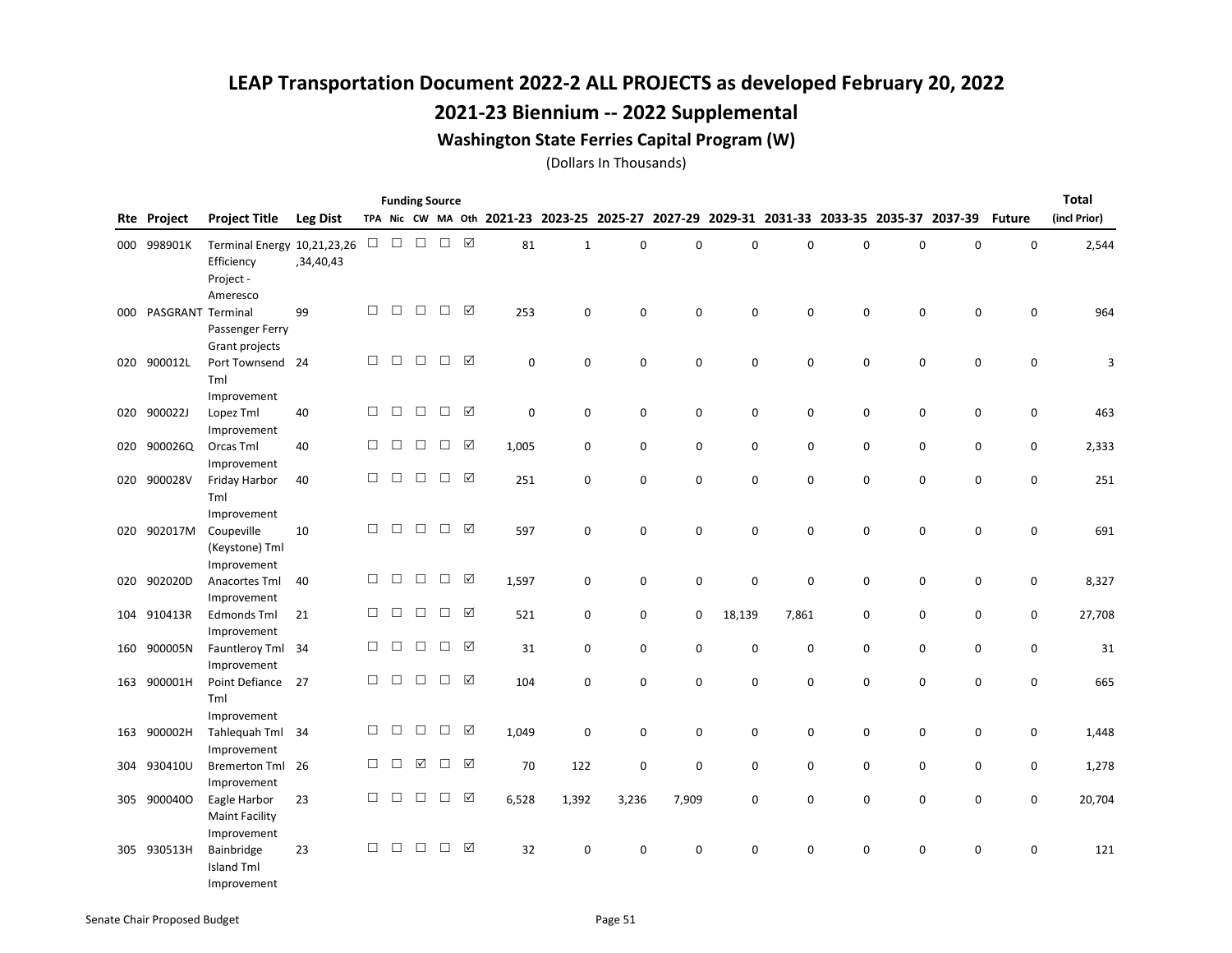### 2021-23 Biennium -- 2022 Supplemental

#### Washington State Ferries Capital Program (W)

|     |             |                                                                         |                 |        |        | <b>Funding Source</b> |        |                 |             |             |             |             |          |        |             |                                                                                           |             |               | <b>Total</b> |
|-----|-------------|-------------------------------------------------------------------------|-----------------|--------|--------|-----------------------|--------|-----------------|-------------|-------------|-------------|-------------|----------|--------|-------------|-------------------------------------------------------------------------------------------|-------------|---------------|--------------|
| Rte | Project     | <b>Project Title</b>                                                    | <b>Leg Dist</b> |        |        |                       |        |                 |             |             |             |             |          |        |             | TPA Nic CW MA Oth 2021-23 2023-25 2025-27 2027-29 2029-31 2031-33 2033-35 2035-37 2037-39 |             | <b>Future</b> | (incl Prior) |
| 519 | 900010M     | Seattle Tml<br>Improvement                                              | 43              | □      | $\Box$ | $\Box$                | $\Box$ | $\Delta$        | 3,707       | $\mathbf 0$ | $\mathbf 0$ | $\mathbf 0$ | 0        | 0      | $\mathbf 0$ | 0                                                                                         | $\mathbf 0$ | 0             | 5,898        |
|     | 525 952515P | Mukilteo Tml<br>Improvement                                             | 21              | $\Box$ | ☑      | ☑                     | $\Box$ | ☑               | 5,870       | 58          | $\mathbf 0$ | 0           | $\Omega$ | 0      | $\mathbf 0$ | $\mathbf 0$                                                                               | 0           | $\mathbf 0$   | 187,232      |
|     | 525 952516S | Clinton Tml<br>Improvement                                              | 10              | $\Box$ | П      | $\Box$                | $\Box$ | ☑               | 10          | 1,734       | 7,314       | 19,589      | 5,363    | 0      | 0           | 0                                                                                         | 0           | 0             | 34,026       |
| 525 | L2000166    | Clinton Tml<br>Road                                                     | 10              | $\Box$ | П      | ☑                     | $\Box$ | ☑               | 747         | $\mathbf 0$ | 0           | 0           | 0        | 0      | 0           | 0                                                                                         | 0           | $\mathbf 0$   | 4,008        |
| 998 | 998925A     | Improvements<br>Security System 98<br>Upgrades<br>Placeholder for<br>W1 |                 | □      | П      | $\Box$                | $\Box$ | $\triangledown$ | $\mathbf 0$ | 0           | $\mathbf 0$ | 0           | 0        | 0      | $\mathbf 0$ | 0                                                                                         | 0           | 0             | 2,686        |
| 000 | L2021087    | Seattle-<br>Bainbridge<br><b>Island Terminal</b><br>Electrification     | 23, 37          | $\Box$ | $\Box$ | $\Box$                | $\Box$ | ☑               | 8,200       | 0           | 0           | $\Omega$    | 0        | 0      | 0           | 0                                                                                         | 0           | 0             | 8,200        |
|     |             | <b>WSF - Terminal Preservation</b>                                      |                 |        |        |                       |        |                 | 202,528     | 143,528     | 155,575     | 119,786     | 99,513   | 89,518 | $\mathbf 0$ | $\mathbf 0$                                                                               | $\mathbf 0$ | $\mathbf 0$   | 1,155,453    |
| 020 | 900012K     | Port Townsend 24<br>Tml                                                 |                 | П      | П      | $\Box$                | $\Box$ | ☑               | 293         | 825         | 2,901       | 7,030       | 8,707    | 2,153  | $\mathbf 0$ | $\mathbf 0$                                                                               | $\mathbf 0$ | $\mathbf 0$   | 21,909       |
| 020 | 9000221     | Preservation<br>Lopez Tml<br>Preservation                               | 40              | □      | $\Box$ | $\Box$                | □      | ☑               | 428         | 9,073       | $\mathbf 0$ | 0           | $\Omega$ | 1,645  | 0           | 0                                                                                         | 0           | 0             | 11,146       |
| 020 | 900024F     | Shaw Tml<br>Preservation                                                | 40              | П      | П      | ☑                     | □      | $\triangledown$ | $\mathbf 0$ | 386         | 1,751       | 0           | 1,061    | 158    | 0           | 0                                                                                         | 0           | 0             | 3,356        |
| 020 | 900026P     | Orcas Tml<br>Preservation                                               | 40              | $\Box$ | П      | $\Box$                | $\Box$ | ☑               | 595         | 1,590       | 976         | 3,476       | 4,875    | 1,736  | 0           | 0                                                                                         | 0           | 0             | 13,249       |
| 020 | 900028U     | Friday Harbor<br>Tml                                                    | 40              | $\Box$ | $\Box$ | $\Box$                | $\Box$ | ☑               | 500         | 1,733       | 1,159       | 428         | 1,243    | 4,776  | 0           | 0                                                                                         | 0           | 0             | 11,128       |
| 020 | 902017K     | Preservation<br>Coupeville<br>(Keystone) Tml<br>Preservation            | 10              | П      | П      | $\Box$                | $\Box$ | ☑               | 265         | 1,147       | 4,329       | 2,884       | 6,652    | 1,031  | 0           | $\mathbf 0$                                                                               | $\mathbf 0$ | $\mathbf 0$   | 16,319       |
| 020 | 902020C     | Anacortes Tml<br>Preservation                                           | 40              | $\Box$ | П      | $\Box$                | $\Box$ | ☑               | 5,589       | 4,293       | 15,520      | 23,267      | 6,040    | 9,339  | 0           | $\mathbf 0$                                                                               | $\mathbf 0$ | 0             | 64,457       |
| 104 | 9104130     | <b>Edmonds Tml</b><br>Preservation                                      | 21              | П      | П      | ☑                     | $\Box$ | $\triangledown$ | 237         | 11,112      | 7,365       | 38,360      | $\Omega$ | 0      | $\Omega$    | 0                                                                                         | 0           | 0             | 57,238       |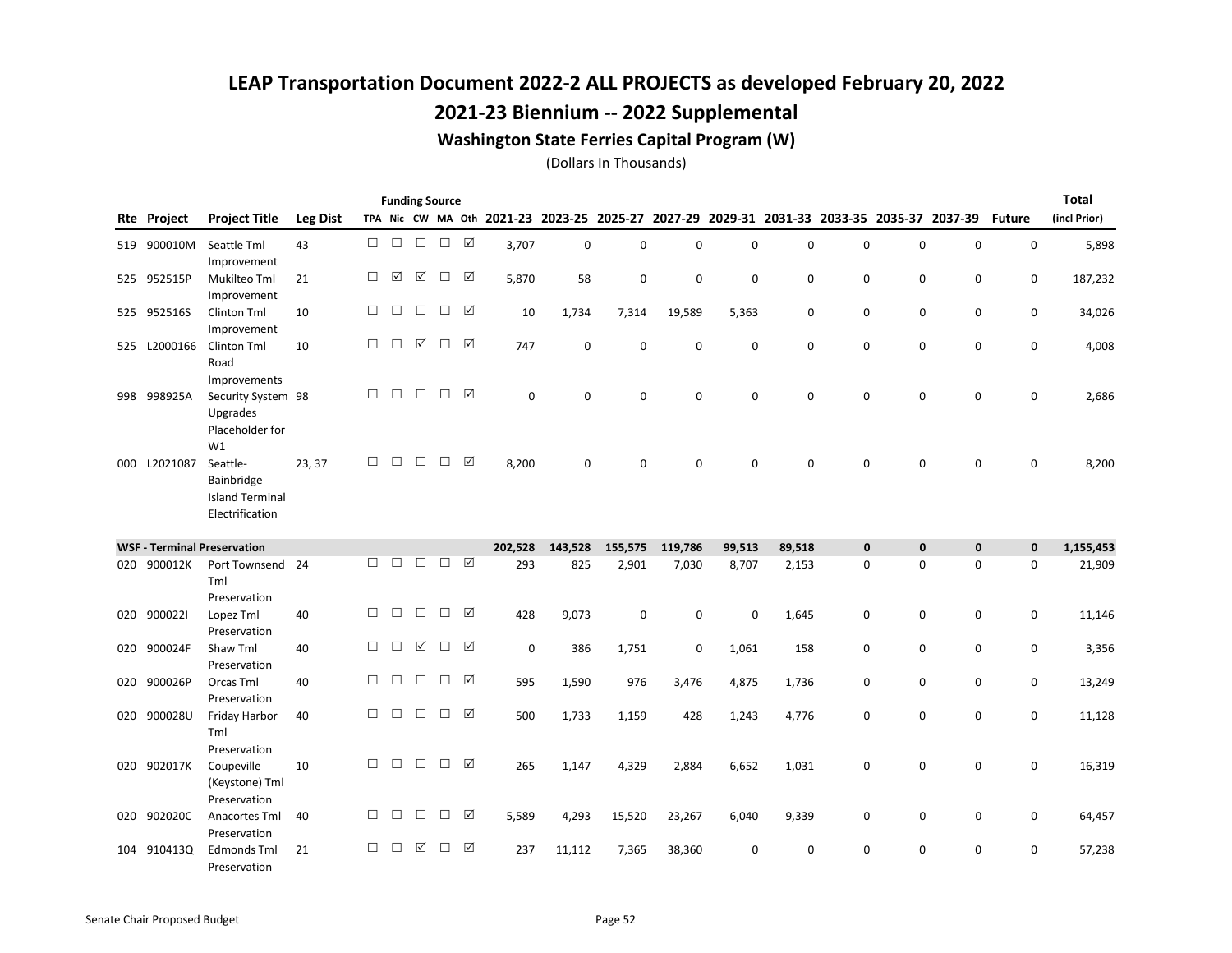### 2021-23 Biennium -- 2022 Supplemental

#### Washington State Ferries Capital Program (W)

|     |                    |                                                                                   |                 |        |        | <b>Funding Source</b> |               |                 |         |        |        |             |             |                                                                                           |             |             |             |                    | <b>Total</b> |
|-----|--------------------|-----------------------------------------------------------------------------------|-----------------|--------|--------|-----------------------|---------------|-----------------|---------|--------|--------|-------------|-------------|-------------------------------------------------------------------------------------------|-------------|-------------|-------------|--------------------|--------------|
|     | <b>Rte Project</b> | <b>Project Title</b>                                                              | <b>Leg Dist</b> |        |        |                       |               |                 |         |        |        |             |             | TPA Nic CW MA Oth 2021-23 2023-25 2025-27 2027-29 2029-31 2031-33 2033-35 2035-37 2037-39 |             |             |             | <b>Future</b>      | (incl Prior) |
|     | 104 910414P        | Kingston Tml<br>Preservation                                                      | 23              | П.     | $\Box$ | $\Box$                | $\Box$ $\Box$ |                 | 4,058   | 29,732 | 2,291  | 5,653       | 8,161       | 13,972                                                                                    | 0           | $\mathbf 0$ | 0           | $\mathbf 0$        | 64,863       |
| 160 | 900005M            | Fauntleroy Tml<br>Preservation                                                    | 34              | ☑      | П      | $\Box$                | $\Box$        | ☑               | 9,704   | 14,385 | 70,017 | 1,009       | 8,455       | 0                                                                                         | $\mathbf 0$ | $\mathbf 0$ | $\mathbf 0$ | 0                  | 104,872      |
| 160 | 900006S            | Vashon Tml<br>Preservation                                                        | 34              | П      | $\Box$ | $\Box$                | $\Box$        | ☑               | 1,175   | 5,389  | 6,695  | 3,398       | 3,116       | 2,247                                                                                     | $\mathbf 0$ | 0           | 0           | 0                  | 22,108       |
| 160 | 916008R            | Southworth Tml 26<br>Preservation                                                 |                 | $\Box$ | $\Box$ | $\Box$                | $\Box$        | ☑               | 12,884  | 5,869  | 2,894  | $\mathbf 0$ | 6,963       | 11,059                                                                                    | 0           | 0           | 0           | $\mathbf 0$        | 40,699       |
| 163 | 900001G            | Point Defiance 27<br>Tml                                                          |                 | $\Box$ | $\Box$ | $\Box$                | $\Box$        | ☑               | 0       | 594    | 2,836  | 4,279       | 3,334       | 1,469                                                                                     | 0           | $\mathbf 0$ | $\mathbf 0$ | $\mathbf 0$        | 12,512       |
|     | 163 900002G        | Preservation<br>Tahlequah Tml 34<br>Preservation                                  |                 | □      | $\Box$ | ☑                     | $\Box$        | ☑               | 0       | 286    | 1,803  | 731         | 14,042      | 1,689                                                                                     | 0           | 0           | 0           | 0                  | 18,551       |
| 304 | 930410T            | Bremerton Tml 26<br>Preservation                                                  |                 | □      | $\Box$ | $\Box$                | П             | ☑               | 3,545   | 23,741 | 11,352 | $\mathbf 0$ | 6,231       | 1,822                                                                                     | 0           | 0           | $\mathbf 0$ | 0                  | 46,901       |
| 305 | 900040N            | Eagle Harbor<br><b>Maint Facility</b>                                             | 23              | $\Box$ | $\Box$ | $\Box$                | $\Box$        | $\triangledown$ | 371     | 9,679  | 4,413  | 3,728       | 3,237       | 20,555                                                                                    | 0           | 0           | 0           | $\mathbf 0$        | 42,062       |
|     | 305 930513G        | Preservation<br>Bainbridge<br><b>Island Tml</b>                                   | 23              | $\Box$ | $\Box$ | $\Box$                | $\Box$        | ☑               | 29,001  | 7,855  | 3,576  | 5,586       | 2,360       | 11,376                                                                                    | 0           | $\mathbf 0$ | 0           | 0                  | 65,251       |
| 519 | 900010L            | Preservation<br>Seattle Tml<br>Preservation                                       | 43              | □      | ☑      | ☑                     | $\Box$        | ☑               | 130,995 | 3,491  | 0      | $\mathbf 0$ | $\mathbf 0$ | $\mathbf 0$                                                                               | 0           | 0           | 0           | 0                  | 468,228      |
| 519 |                    | L1000168 Seattle Tml -<br>Slip 2 and LCCM                                         | 43              | □      | $\Box$ | $\Box$                | $\Box$        | ☑               | 447     | 4,594  | 12,151 | 16,276      | 6,594       | 3,049                                                                                     | 0           | 0           | 0           | 0                  | 43,111       |
| 525 | 952516R            | Clinton Tml<br>Preservation                                                       | 10              | $\Box$ | $\Box$ | $\Box$                | $\Box$        | ☑               | 219     | 4,883  | 3,162  | 1,335       | 8,346       | 0                                                                                         | 0           | 0           | $\mathbf 0$ | 0                  | 18,132       |
| 998 | 998926A            | WSF/Systemwid 98<br>e Terminals -<br>Out Biennia<br>Security LCCM<br>Preservation |                 | □      | □      | $\Box$                | $\Box$        | ☑               | 2,222   | 2,871  | 384    | 2,346       | 96          | 1,442                                                                                     | $\mathbf 0$ | 0           | $\mathbf 0$ | 0                  | 9,361        |
|     |                    | Needs                                                                             |                 |        |        |                       |               |                 |         |        |        |             |             |                                                                                           |             |             |             |                    |              |
|     |                    | <b>WSF - Vessel Project Support</b>                                               |                 |        |        |                       |               |                 | 4,228   | 4,388  | 4,567  | 4,721       | 4,889       | 5,059                                                                                     | 5,230       | $\pmb{0}$   | $\pmb{0}$   | $\pmb{\mathsf{o}}$ | 53,526       |
| 000 |                    | G2000080 Electric Vessel<br><b>RFP</b>                                            | 99              | $\Box$ | П      | $\Box$                | $\Box$        | ☑               | 0       | 0      | 0      | 0           | 0           | 0                                                                                         | 0           | 0           | 0           | 0                  | 374          |
| 000 | L2000006           | <b>Vessel Project</b><br>Support                                                  | 99              | □      | □      | □                     | □             | ☑               | 4,228   | 4,388  | 4,567  | 4,721       | 4,889       | 5,059                                                                                     | 5,230       | 0           | 0           | 0                  | 53,152       |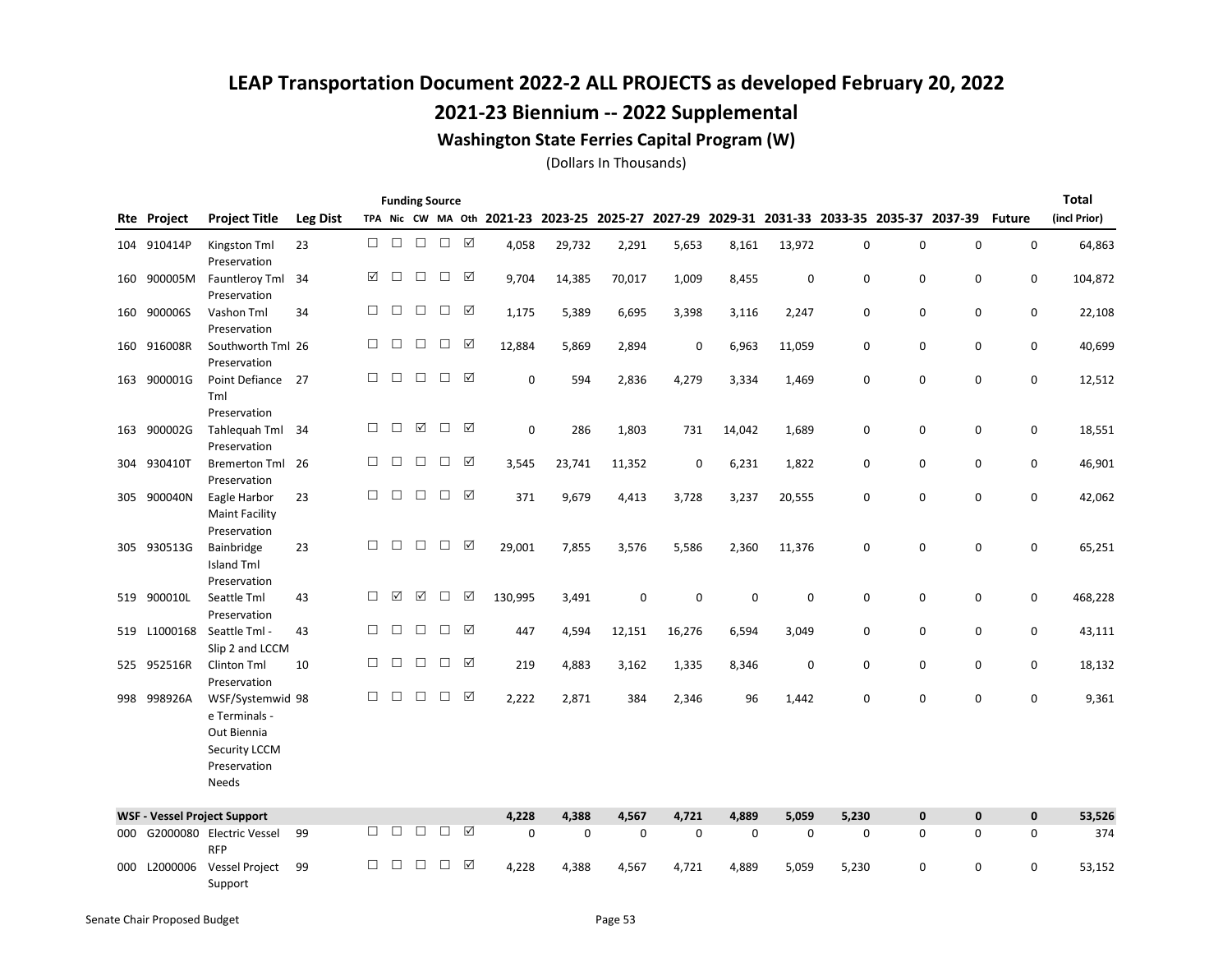### 2021-23 Biennium -- 2022 Supplemental

#### Washington State Ferries Capital Program (W)

|     |                    |                                                   |                 |        |        | <b>Funding Source</b> |        |   |             |                                                   |             |             |             |              |              |                                         |              |               | <b>Total</b> |
|-----|--------------------|---------------------------------------------------|-----------------|--------|--------|-----------------------|--------|---|-------------|---------------------------------------------------|-------------|-------------|-------------|--------------|--------------|-----------------------------------------|--------------|---------------|--------------|
|     | <b>Rte Project</b> | <b>Project Title</b>                              | <b>Leg Dist</b> |        |        |                       |        |   |             | TPA Nic CW MA Oth 2021-23 2023-25 2025-27 2027-29 |             |             |             |              |              | 2029-31 2031-33 2033-35 2035-37 2037-39 |              | <b>Future</b> | (incl Prior) |
|     |                    |                                                   |                 |        |        |                       |        |   |             |                                                   |             |             |             |              |              |                                         |              |               |              |
|     |                    | <b>WSF - Vessel Improvements</b>                  |                 |        |        |                       |        |   | 46,880      | 5,602                                             | 5,293       | 6,625       | 9,230       | $\mathbf{0}$ | $\mathbf{0}$ | 0                                       | $\mathbf{0}$ | $\mathbf{0}$  | 102,848      |
| 000 | 944401E            | MV Issaquah<br>Improvement                        | 26, 34          | п      | П      | П                     | П      | ☑ | 710         | 329                                               | 329         | 329         | 462         | 0            | 0            | $\mathbf 0$                             | $\mathbf 0$  | 0             | 3,071        |
| 000 | 944402E            | <b>MV Kittitas</b><br>Improvement                 | 10, 21          | □      | □      | $\Box$                | □      | ☑ | 743         | 294                                               | 33          | 483         | 462         | 0            | 0            | 0                                       | 0            | 0             | 2,767        |
| 000 | 944403E            | MV Kitsap                                         | 26, 43          | □      | □      | $\Box$                | □      | ☑ | 658         | 329                                               | 329         | 329         | 462         | $\mathbf 0$  | 0            | 0                                       | 0            | 0             | 2,852        |
| 000 | 944404E            | Improvement<br><b>MV Cathlamet</b><br>Improvement | 10, 21          | □      | □      | □                     | □      | ☑ | 669         | 329                                               | 329         | 329         | 462         | 0            | 0            | $\mathbf 0$                             | 0            | 0             | 2,801        |
| 000 | 944405F            | MV Chelan<br>Improvement                          | 40              | □      | □      | $\Box$                | $\Box$ | ☑ | 113         | 329                                               | 329         | 329         | 462         | $\mathbf 0$  | 0            | 0                                       | 0            | 0             | 2,074        |
| 000 | 944406E            | MV Sealth                                         | 40              | □      | □      | □                     | □      | ☑ | 1,127       | 329                                               | 329         | 329         | 462         | $\mathbf 0$  | 0            | 0                                       | 0            | 0             | 3,058        |
| 000 | 944413C            | Improvement<br><b>MV Tillikum</b><br>Improvement  | 26, 34          | □      | П      | $\Box$                | □      | ☑ | $\mathbf 0$ | 331                                               | 329         | 329         | 462         | 0            | 0            | $\mathbf 0$                             | $\mathbf 0$  | 0             | 1,501        |
|     | 000 944432H        | MV Elwha<br>Improvement                           | 40              | □      | □      | $\Box$                | □      | ☑ | $\mathbf 0$ | $\mathbf 0$                                       | $\mathbf 0$ | $\mathbf 0$ | $\mathbf 0$ | 0            | 0            | 0                                       | 0            | 0             | 241          |
| 000 | 944433E            | MV Kaleetan<br>Improvement                        | 40              | □      | □      | $\Box$                | □      | ☑ | 511         | 330                                               | 330         | 330         | 462         | 0            | 0            | $\mathbf 0$                             | $\mathbf 0$  | 0             | 2,778        |
| 000 | 944434E            | MV Yakima                                         | 40              | □      | $\Box$ | $\Box$                | $\Box$ | ☑ | $\Omega$    | 366                                               | 320         | 302         | 462         | $\Omega$     | 0            | $\mathbf 0$                             | $\mathbf 0$  | 0             | 2,527        |
| 000 | 944441C            | Improvement<br>MV Walla Walla 26, 43              |                 | $\Box$ | □      | $\Box$                | □      | ☑ | 310         | 330                                               | 330         | 330         | 462         | $\mathbf 0$  | 0            | $\mathbf 0$                             | 0            | 0             | 2,518        |
| 000 | 944442C            | Improvement<br>MV Spokane<br>Improvement          | 21, 23          | П      | П      | □                     | □      | ☑ | 58          | 330                                               | 330         | 330         | 462         | 0            | 0            | 0                                       | 0            | 0             | 1,900        |
| 000 | 944476B            | MV Chetzemoka 10, 24<br>Improvement               |                 | $\Box$ | $\Box$ | $\Box$                | $\Box$ | ☑ | 311         | 329                                               | 329         | 329         | 460         | 0            | 0            | 0                                       | 0            | 0             | 2,029        |
| 000 | 944477B            | MV Salish                                         | 10, 24          | $\Box$ | □      | $\Box$                | $\Box$ | ☑ | 343         | 329                                               | 329         | 329         | 460         | $\mathbf 0$  | 0            | 0                                       | 0            | 0             | 2,163        |
| 000 | 944478C            | Improvement<br>MV Kennewick<br>Improvement        | 27              | П      | П      | П                     | П      | ☑ | 206         | 329                                               | 329         | 329         | 460         | 0            | 0            | $\mathbf 0$                             | $\mathbf 0$  | 0             | 3,392        |
| 000 | 944499F            | <b>MV Puyallup</b><br>Improvement                 | 21, 23          | □      | □      | $\Box$                | □      | ☑ | 26          | 330                                               | 330         | 330         | 462         | $\mathbf 0$  | 0            | 0                                       | 0            | 0             | 2,579        |
| 000 | 944499G            | MV Tacoma                                         | 23, 43          | □      | П      | $\Box$                | □      | ☑ | 466         | 329                                               | 329         | 329         | 462         | 0            | 0            | 0                                       | $\mathbf 0$  | 0             | 4,245        |
| 000 | 944499H            | Improvement<br>MV Wenatchee 26, 43<br>Improvement |                 | □      | □      | □                     | □      | ☑ | 6           | 330                                               | 330         | 330         | 462         | $\Omega$     | 0            | $\Omega$                                | $\Omega$     | 0             | 2,694        |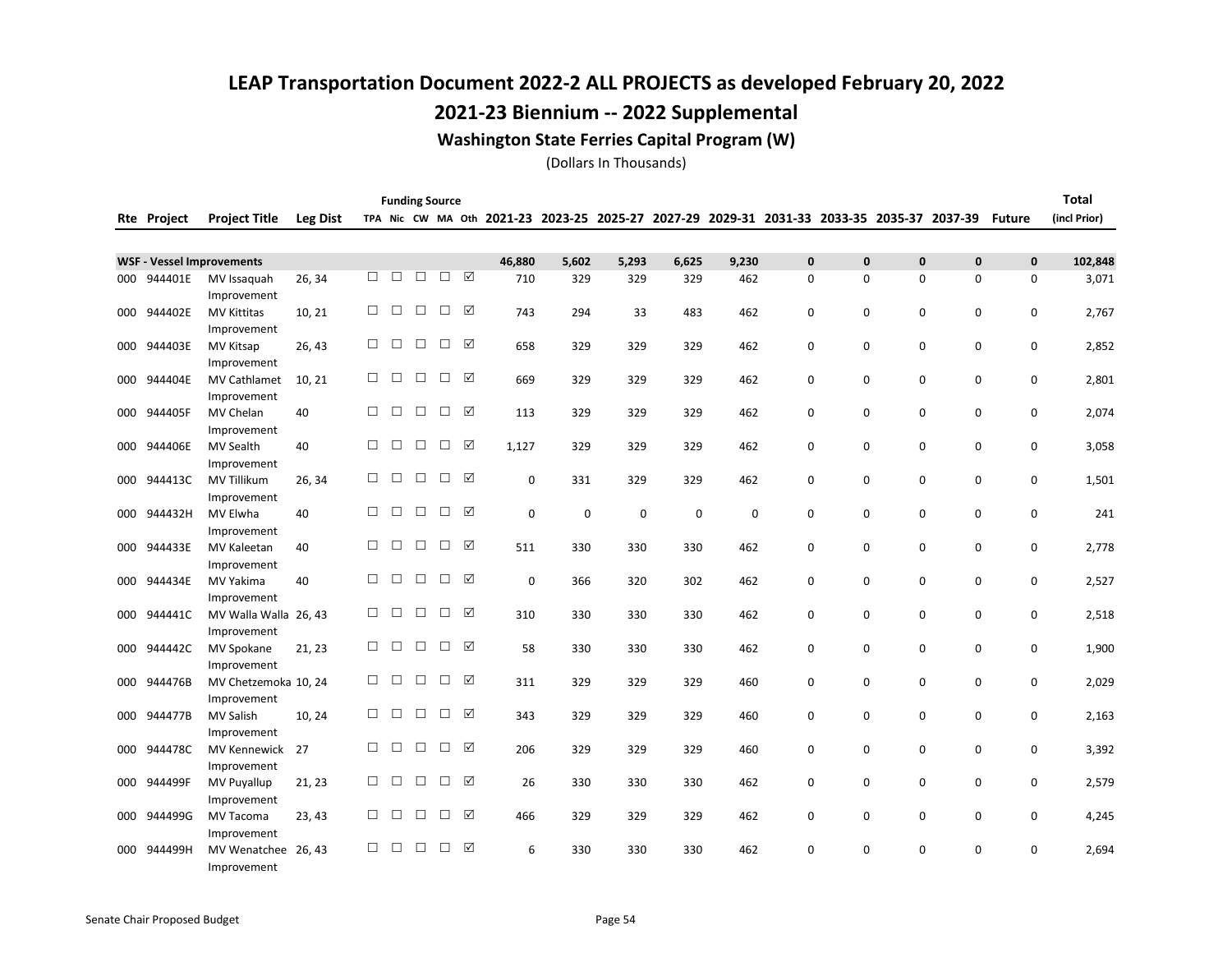### 2021-23 Biennium -- 2022 Supplemental

#### Washington State Ferries Capital Program (W)

|     |                                  |                                                                              |                 |        |        |        | <b>Funding Source</b> |   |         |             |             |             |                                                                                           |             |          |             |             |               | <b>Total</b> |
|-----|----------------------------------|------------------------------------------------------------------------------|-----------------|--------|--------|--------|-----------------------|---|---------|-------------|-------------|-------------|-------------------------------------------------------------------------------------------|-------------|----------|-------------|-------------|---------------|--------------|
| Rte | Project                          | <b>Project Title</b>                                                         | <b>Leg Dist</b> |        |        |        |                       |   |         |             |             |             | TPA Nic CW MA Oth 2021-23 2023-25 2025-27 2027-29 2029-31 2031-33 2033-35 2035-37 2037-39 |             |          |             |             | <b>Future</b> | (incl Prior) |
| 000 | 990041W                          | MV Chimacum<br>Improvement                                                   | 40              | $\Box$ | $\Box$ | $\Box$ | $\Box$                | ☑ | 25      | $\mathbf 0$ | 0           | 300         | 460                                                                                       | 0           | 0        | $\mathbf 0$ | $\mathbf 0$ | 0             | 1,327        |
|     | 000 990051A                      | MV Suguamish<br>Improvement                                                  | 10, 21          | П      | П      | □      | □                     | ☑ | 794     | $\mathbf 0$ | 0           | $\Omega$    | 0                                                                                         | 0           | 0        | $\mathbf 0$ | $\mathbf 0$ | $\mathbf 0$   | 811          |
| 000 | 998951F                          | Security System 10, 21, 26,<br>Upgrades<br>Placeholder for<br>W <sub>2</sub> | 43              | $\Box$ | □      | $\Box$ | □                     | ☑ | 2,535   | 0           | 0           | $\mathbf 0$ | 0                                                                                         | 0           | 0        | 0           | $\mathbf 0$ | 0             | 6,809        |
| 000 | G2000084                         | Electric Ferry -<br>Conversion                                               | 23, 43          | ☑      | ☑      | □      | □                     | ☑ | 37,207  | 0           | $\mathbf 0$ | $\mathbf 0$ | 0                                                                                         | 0           | 0        | 0           | 0           | 0             | 46,385       |
| 000 | L1000008                         | <b>MV Tokitae</b><br>Improvement                                             | 10, 21          | □      | □      | $\Box$ | $\Box$                | ☑ | 41      | 0           | 0           | 300         | 461                                                                                       | 0           | 0        | 0           | 0           | 0             | 1,070        |
| 000 | L1000009                         | <b>MV Samish</b><br>Improvement                                              | 40              | □      | $\Box$ | $\Box$ | $\Box$                | ☑ | 21      | $\mathbf 0$ | $\mathbf 0$ | 300         | 461                                                                                       | $\mathbf 0$ | 0        | $\mathbf 0$ | $\mathbf 0$ | $\mathbf 0$   | 1,256        |
|     | <b>WSF - Vessel Preservation</b> |                                                                              |                 |        |        |        |                       |   | 131,552 | 131,365     | 94,089      | 139,248     | 199,377                                                                                   | 245,164     | 0        | $\bf{0}$    | $\pmb{0}$   | $\mathbf{0}$  | 1,117,768    |
| 000 | 944401D                          | MV Issaquah<br>Preservation                                                  | 26, 34          | □      | П      | $\Box$ | $\Box$                | ☑ | 8,986   | 4,866       | 1,785       | 6,514       | 22,495                                                                                    | 7,436       | 0        | 0           | 0           | 0             | 57,527       |
| 000 | 944402D                          | <b>MV Kittitas</b><br>Preservation                                           | 10, 21          | □      | □      | □      | □                     | ☑ | 7,390   | 14,381      | 4,768       | 1,678       | 2,249                                                                                     | 11,495      | 0        | 0           | $\mathbf 0$ | 0             | 48,711       |
| 000 | 944403D                          | MV Kitsap<br>Preservation                                                    | 26, 43          | □      | □      | $\Box$ | $\Box$                | ☑ | 5,719   | 10,698      | 3,038       | 3,653       | 1,128                                                                                     | 8,230       | 0        | $\mathbf 0$ | $\mathbf 0$ | $\mathbf 0$   | 37,028       |
| 000 | 944404D                          | <b>MV Cathlamet</b><br>Preservation                                          | 10, 21          | □      | □      | $\Box$ | $\Box$                | ☑ | 4,759   | 3,953       | 2,876       | 11,474      | 646                                                                                       | 12,904      | 0        | 0           | $\mathbf 0$ | 0             | 45,056       |
| 000 | 944405D                          | MV Chelan<br>Preservation                                                    | 40              | □      | $\Box$ | $\Box$ | □                     | ☑ | 10,495  | 9,554       | 18,202      | 1,443       | 2,292                                                                                     | 14,460      | 0        | 0           | $\mathbf 0$ | 0             | 61,952       |
| 000 | 944406D                          | MV Sealth<br>Preservation                                                    | 40              | $\Box$ | $\Box$ | $\Box$ | $\Box$                | ☑ | 7,660   | 6,161       | 13,866      | 2,671       | 5,612                                                                                     | 13,776      | 0        | 0           | 0           | 0             | 53,213       |
| 000 | 944413B                          | <b>MV Tillikum</b><br>Preservation                                           | 26, 34          | □      | $\Box$ | $\Box$ | $\Box$                | ☑ | 43      | $\mathbf 0$ | $\mathbf 0$ | $\mathbf 0$ | 0                                                                                         | 0           | 0        | 0           | 0           | 0             | 1,959        |
| 000 | 944432G                          | MV Elwha<br>Preservation                                                     | 40              | П      | $\Box$ | $\Box$ | П                     | ☑ | 0       | $\mathbf 0$ | $\mathbf 0$ | $\Omega$    | $\Omega$                                                                                  | 0           | 0        | $\mathbf 0$ | 0           | 0             | 29,421       |
| 000 | 944433D                          | <b>MV Kaleetan</b><br>Preservation                                           | 40              | □      | □      | $\Box$ | □                     | ☑ | 3,068   | 6,213       | 4,831       | 1,277       | 0                                                                                         | $\mathbf 0$ | 0        | 0           | 0           | 0             | 25,859       |
| 000 | 944434D                          | MV Yakima<br>Preservation                                                    | 40              | □      | $\Box$ | $\Box$ | $\Box$                | ☑ | 4,100   | 18,974      | 5,184       | 1,331       | 0                                                                                         | 0           | 0        | 0           | 0           | 0             | 36,284       |
| 000 | 944441B                          | MV Walla Walla 26, 43<br>Preservation                                        |                 | □      | □      | □      | $\Box$                | ☑ | 11,853  | 10,531      | 5,505       | 2,583       | 2,855                                                                                     | 2,030       | $\Omega$ | $\Omega$    | $\Omega$    | 0             | 37,888       |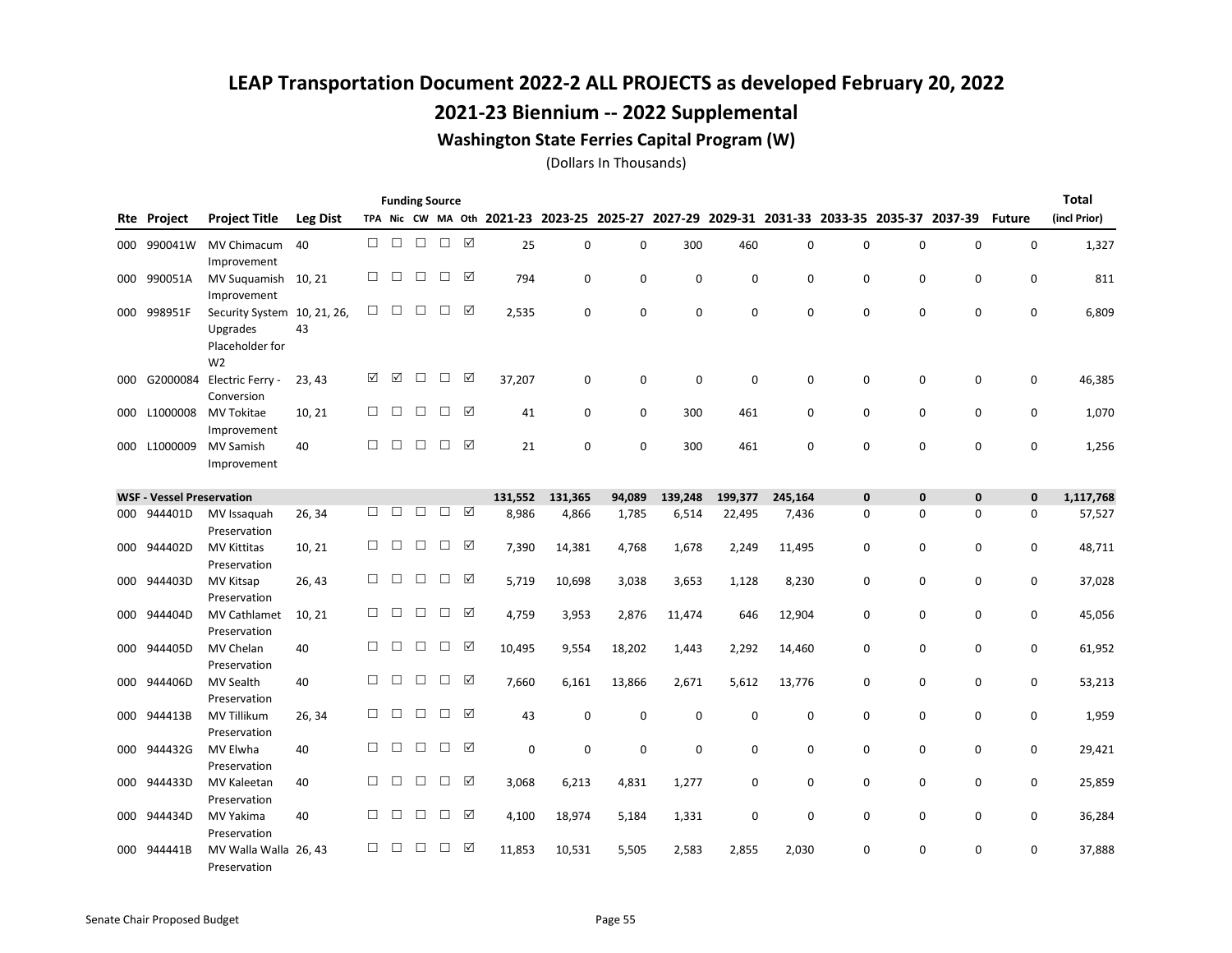### 2021-23 Biennium -- 2022 Supplemental

#### Washington State Ferries Capital Program (W)

|     |                    |                                              |          |        |        | <b>Funding Source</b> |        |   |                           |                 |             |              |              |             |              |             |                                         |               | <b>Total</b> |
|-----|--------------------|----------------------------------------------|----------|--------|--------|-----------------------|--------|---|---------------------------|-----------------|-------------|--------------|--------------|-------------|--------------|-------------|-----------------------------------------|---------------|--------------|
|     | <b>Rte Project</b> | <b>Project Title</b>                         | Leg Dist |        |        |                       |        |   | TPA Nic CW MA Oth 2021-23 | 2023-25 2025-27 |             | 2027-29      |              |             |              |             | 2029-31 2031-33 2033-35 2035-37 2037-39 | <b>Future</b> | (incl Prior) |
| 000 | 944442B            | <b>MV Spokane</b><br>Preservation            | 21, 23   | П      | $\Box$ | $\Box$                | $\Box$ | ☑ | 10,054                    | 20,515          | 6,234       | 2,929        | 4,141        | $\Omega$    | 0            | $\Omega$    | 0                                       | 0             | 67,686       |
| 000 | 944471A            | MV Chetzemoka 26, 40, 43<br>Preservation     |          | □      | □      | $\Box$                | $\Box$ | ☑ | 4,112                     | 82              | 4,882       | 3,502        | 31,755       | 1,444       | 0            | $\mathbf 0$ | 0                                       | 0             | 46,975       |
| 000 | 944477A            | <b>MV Salish</b><br>Preservation             | 10, 24   | П      | $\Box$ | $\Box$                | $\Box$ | ☑ | 2,864                     | 2,430           | 966         | 4,112        | 0            | 40,937      | 0            | 0           | 0                                       | 0             | 52,763       |
| 000 | 944499C            | <b>MV Puyallup</b><br>Preservation           | 21, 23   | П      | □      | □                     | $\Box$ | ☑ | 4,097                     | 6,316           | 361         | 5,578        | 50,808       | 16,790      | 0            | 0           | 0                                       | 0             | 87,320       |
| 000 | 944499D            | <b>MV Tacoma</b><br>Preservation             | 23, 43   | П      | П      | П                     | П      | ☑ | 19,446                    | 3,654           | 4,371       | 67,063       | 15,195       | 2,372       | 0            | 0           | 0                                       | 0             | 155,356      |
| 000 | 944499E            | MV Wenatchee 26, 43<br>Preservation          |          | $\Box$ | □      | □                     | $\Box$ | ☑ | 14,432                    | 994             | 3,886       | 10,242       | 35,148       | 37,242      | 0            | 0           | 0                                       | 0             | 115,769      |
| 000 | 990040W            | <b>MV Chimacum</b><br>Preservation           | 40       | П      | $\Box$ | $\Box$                | $\Box$ | ☑ | 3,001                     | 227             | 9,432       | 6,899        | 863          | 21,435      | 0            | 0           | 0                                       | 0             | 43,601       |
| 000 | 990052A            | <b>MV Suguamish</b><br>Preservation          | 10.21    | $\Box$ | □      | □                     | П      | ☑ | 1,947                     | $\mathbf 0$     | 0           | $\mathbf 0$  | $\Omega$     | 0           | 0            | $\mathbf 0$ | 0                                       | 0             | 1,971        |
| 000 | L1000006           | <b>MV Tokitae</b><br>Preservation            | 10, 21   | П      | П      | □                     | $\Box$ | ☑ | 1,615                     | 1,516           | 1,520       | 3,260        | 13,650       | 1,828       | 0            | $\mathbf 0$ | 0                                       | $\mathbf 0$   | 24,404       |
| 000 | L1000007           | <b>MV Samish</b><br>Preservation             | 40       | П      | $\Box$ | П                     | $\Box$ | ☑ | 2,295                     | 7,706           | 2,226       | 1,825        | 6,614        | 10,686      | 0            | 0           | 0                                       | 0             | 32,452       |
| 010 | 944478B            | <b>MV Kennewick</b><br>Preservation          | 27       | П      | П      | П                     | П      | ☑ | 3,616                     | 2,594           | 156         | 1,214        | 3,926        | 42,099      | 0            | $\mathbf 0$ | 0                                       | 0             | 54,573       |
|     | Unknown            |                                              |          |        |        |                       |        |   | 3,500                     | $\mathbf 0$     | $\mathbf 0$ | $\mathbf{0}$ | $\mathbf{0}$ | $\mathbf 0$ | $\mathbf{0}$ | $\mathbf 0$ | $\mathbf 0$                             | $\mathbf 0$   | 3,500        |
| 000 | G2000104           | <b>Vessel Design</b><br><b>Build Process</b> | 99       | П      | П      | П                     |        | ☑ | 3,500                     | $\mathbf 0$     | $\Omega$    | $\Omega$     | $\Omega$     | $\Omega$    | 0            | 0           | 0                                       | $\Omega$      | 3,500        |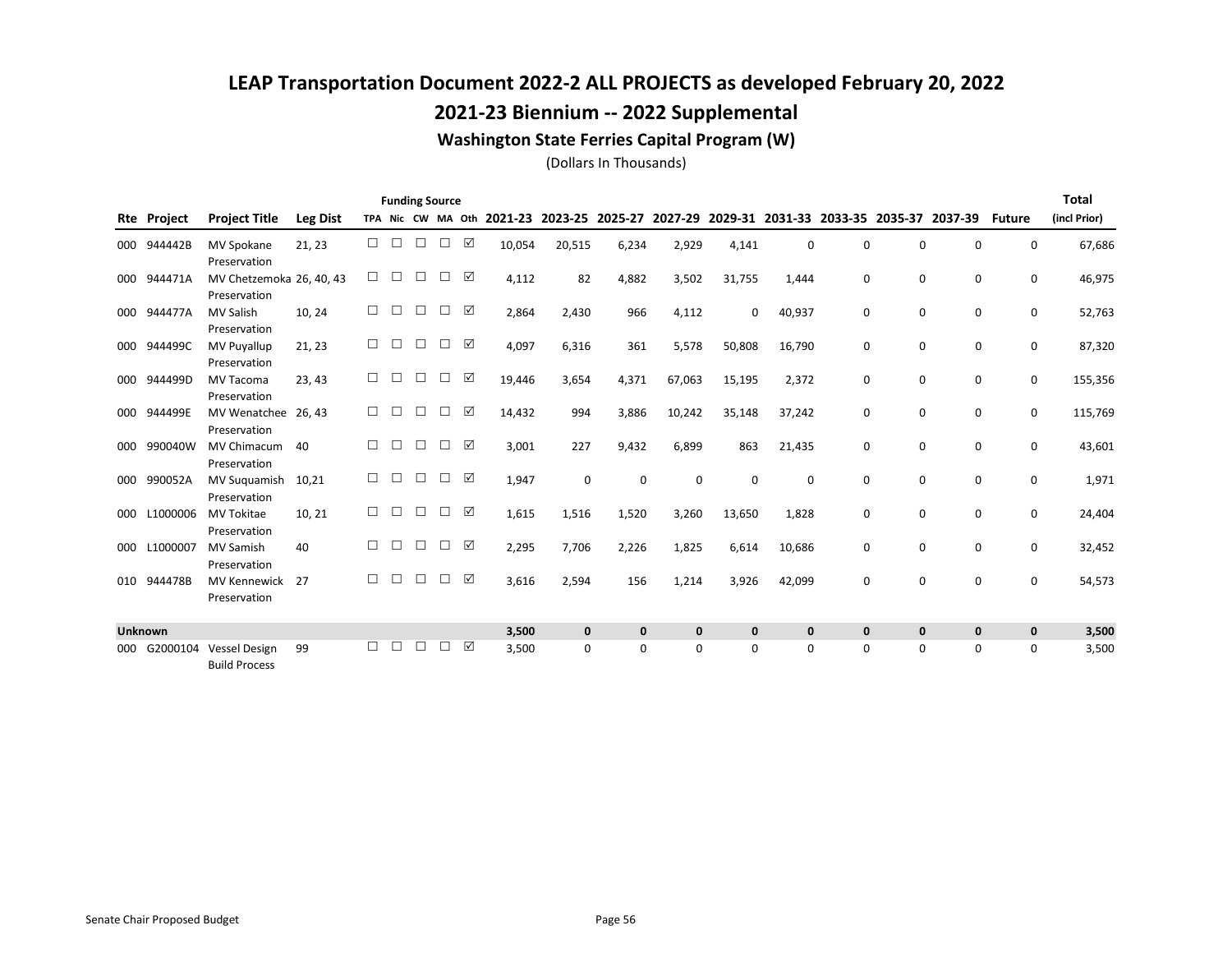Rail Program (Y)

|                         |                                                                                    |                 |        |        |                       | <b>Funding Source</b> |   |           |                         |             |             |             |             |             |                                 |              |               | <b>Total</b> |
|-------------------------|------------------------------------------------------------------------------------|-----------------|--------|--------|-----------------------|-----------------------|---|-----------|-------------------------|-------------|-------------|-------------|-------------|-------------|---------------------------------|--------------|---------------|--------------|
| Rte Project             | <b>Project Title</b>                                                               | <b>Leg Dist</b> |        |        |                       | TPA Nic CW MA Oth     |   |           | 2021-23 2023-25 2025-27 |             | 2027-29     |             |             |             | 2029-31 2031-33 2033-35 2035-37 | 2037-39      | <b>Future</b> | (incl Prior) |
| <b>Rail Program (Y)</b> |                                                                                    |                 |        |        |                       |                       |   | 136,902   | 30,453                  | 23,982      | 23,982      | 20,015      | 9,966       | 9,390       | 9,390                           | $\mathbf{0}$ | 9,590         | 409,170      |
|                         | Freight Rail - Track Improvements                                                  |                 |        |        |                       |                       |   | 58,852    | 6,699                   | 6,699       | 6,699       | 5,482       | $\mathbf 0$ | $\pmb{0}$   | $\pmb{0}$                       | $\mathbf 0$  | $\mathbf 0$   | 115,695      |
| 000 L1000146            | Grays Harbor<br>Rail Corridor<br>Safety Study                                      | 24              | П      | $\Box$ | $\boxed{\mathcal{S}}$ | $\Box$                | ☑ | 46        | $\mathbf 0$             | $\mathbf 0$ | $\mathbf 0$ | 0           | $\mathbf 0$ | 0           | 0                               | 0            | $\mathbf 0$   | 302          |
| 000 L1000147            | South Kelso<br>Railroad<br>Crossing                                                | 19              | $\Box$ | □      | ☑                     | □                     | ☑ | 21,980    | 0                       | 0           | $\mathbf 0$ | 0           | 0           | 0           | 0                               | 0            | 0             | 25,003       |
| 000 L1000167            | Bridge 12<br>(Salmon Creek)<br>Replacement                                         | 18              | $\Box$ | $\Box$ | $\Box$                | $\Box$                | ☑ | $\pmb{0}$ | $\mathbf 0$             | 0           | $\mathbf 0$ | 0           | 0           | 0           | 0                               | 0            | 0             | 212          |
| 000 L1000172            | Chelatchie<br>Prairie Railroad -<br><b>Railroad Tunnel</b><br>Emergency<br>Repairs | 18              | $\Box$ | $\Box$ | $\Box$                | $\Box$                | ☑ | $\pmb{0}$ | $\mathbf 0$             | $\mathsf 0$ | $\mathbf 0$ | 0           | $\mathbf 0$ | 0           | 0                               | 0            | $\mathbf 0$   | 14           |
| 000 L1000191            | PV Hooper<br><b>Track</b>                                                          | 09              | $\Box$ | $\Box$ | $\Box$                | $\Box$                | ☑ | 192       | 0                       | 0           | $\mathbf 0$ | 0           | 0           | 0           | 0                               | 0            | 0             | 3,802        |
| 000 L1000233            | Chelatchie<br>Prairie Railroad<br>Roadbed<br>Rehabilitation                        | 18              | $\Box$ | $\Box$ | $\Box$                | $\Box$                | ☑ | 1,478     | 0                       | 0           | $\mathbf 0$ | 0           | $\mathbf 0$ | 0           | $\pmb{0}$                       | 0            | $\mathsf 0$   | 1,501        |
| 000 L1100080            | Port of Moses<br>Lake                                                              | 13              | $\Box$ | $\Box$ | $\boxed{\checkmark}$  | $\Box$                | ☑ | 15,406    | $\mathbf 0$             | 0           | $\mathbf 0$ | 0           | 0           | 0           | 0                               | 0            | 0             | 20,903       |
| 000 L2000173            | <b>Connell Rail</b><br>Interchange                                                 | 09              | $\Box$ | $\Box$ | ☑                     | П                     | ☑ | 9,553     | $\mathbf 0$             | $\mathbf 0$ | $\mathbf 0$ | $\mathbf 0$ | 0           | 0           | 0                               | $\mathbf 0$  | $\mathbf 0$   | 10,002       |
| 000 L2000191            | Palouse River<br>and Coulee City 12, 13<br>$RR -$<br>Rehabilitation -<br>New Law   | 06, 07, 09,     | $\Box$ | $\Box$ | ☑                     | $\Box$                | ☑ | 9,095     | 6,699                   | 6,699       | 6,699       | 5,482       | 0           | 0           | $\mathbf 0$                     | $\mathbf 0$  | $\mathbf 0$   | 52,804       |
| 000 L2000289            | <b>Rail Crossing</b><br>Improvements<br>at 6th Ave. and<br>South 19th St.          | 28              | $\Box$ | $\Box$ | $\Box$                | $\Box$                | ☑ | 1,102     | $\mathbf 0$             | $\mathbf 0$ | $\mathbf 0$ | 0           | $\mathbf 0$ | 0           | 0                               | $\mathbf 0$  | $\mathbf 0$   | 1,152        |
|                         | <b>Freight Rail - Track Preservation</b>                                           |                 |        |        |                       |                       |   | 3,747     | 576                     | 576         | 576         | 576         | 576         | $\mathbf 0$ | $\mathbf{0}$                    | $\mathbf{0}$ | $\mathbf{0}$  | 17,215       |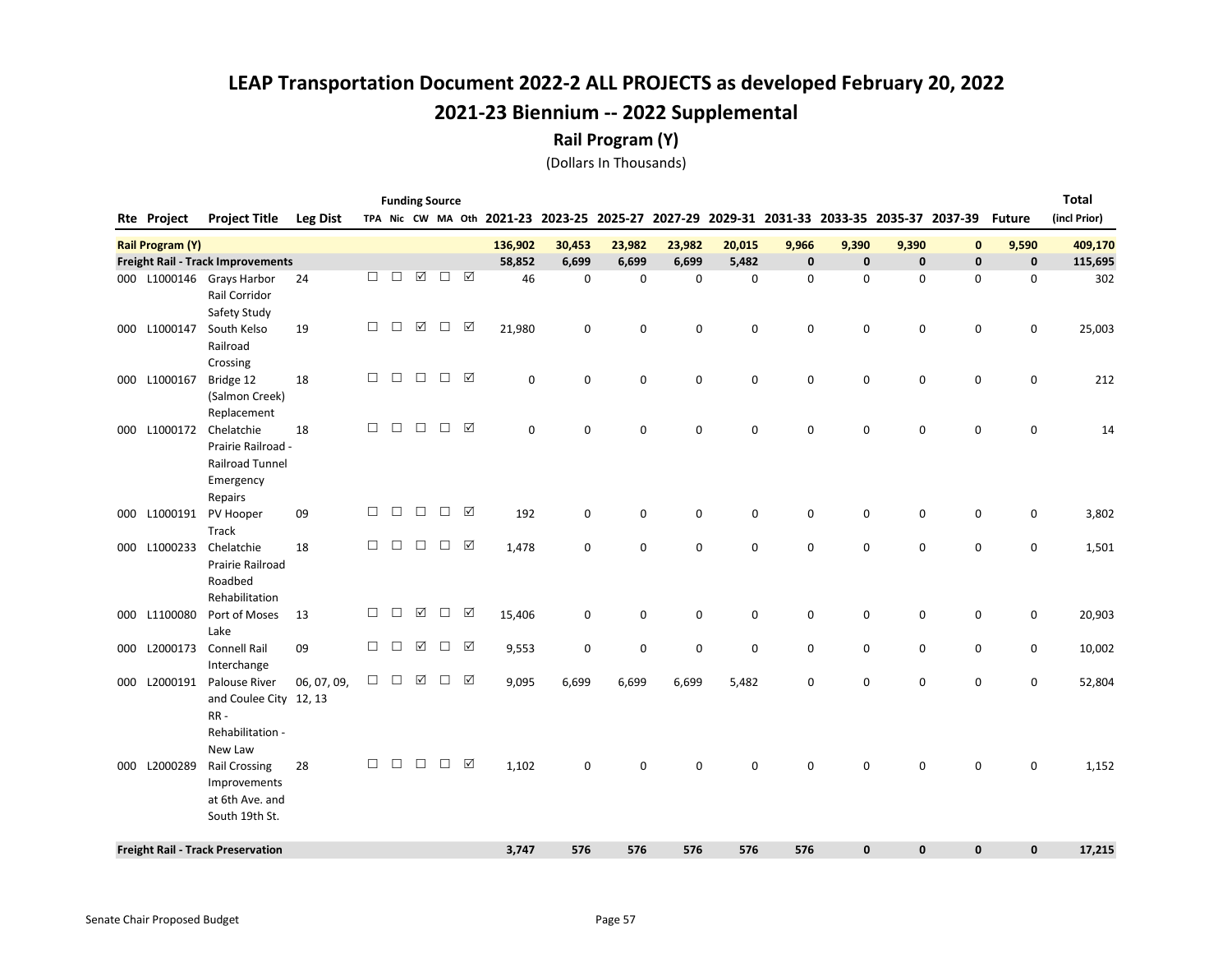#### Rail Program (Y)

|              |                                                                                            |                 |        | <b>Funding Source</b> |        |               |   |       |             |                                                                                           |             |       |       |             |             |                     |               | <b>Total</b> |
|--------------|--------------------------------------------------------------------------------------------|-----------------|--------|-----------------------|--------|---------------|---|-------|-------------|-------------------------------------------------------------------------------------------|-------------|-------|-------|-------------|-------------|---------------------|---------------|--------------|
| Rte Project  | <b>Project Title</b>                                                                       | <b>Leg Dist</b> |        |                       |        |               |   |       |             | TPA Nic CW MA Oth 2021-23 2023-25 2025-27 2027-29 2029-31 2031-33 2033-35 2035-37 2037-39 |             |       |       |             |             |                     | <b>Future</b> | (incl Prior) |
| 000 F01111B  | Palouse River<br>and Coulee City 12, 13<br>RR-<br>Rehabilitation                           | 06, 07, 09,     | $\Box$ | ☑                     | $\Box$ | $\Box$ $\Box$ |   | 1,008 | 576         | 576                                                                                       | 576         | 576   | 576   | 0           | 0           | $\mathsf{O}\xspace$ | 0             | 12,475       |
| 000 L1000180 | West<br>Plains/Spokane<br>International<br>Airport Rail<br>Development                     | 06              | $\Box$ | $\Box$                | $\Box$ | $\Box$        | ☑ | 0     | $\mathbf 0$ | 0                                                                                         | $\mathsf 0$ | 0     | 0     | 0           | 0           | $\mathbf 0$         | 0             | 2,001        |
| 000 L2021053 | Chelatchie<br>Prairie Railroad<br>Bridge and<br>Rehab Work                                 | 17, 18, 49      | $\Box$ | $\Box$                | $\Box$ | $\Box$        | ☑ | 2,739 | $\mathbf 0$ | 0                                                                                         | 0           | 0     | 0     | 0           | 0           | 0                   | 0             | 2,739        |
|              | Freight Rail - Grant Program                                                               |                 |        |                       |        |               |   | 9,827 | 8,511       | 7,040                                                                                     | 7,040       | 4,290 | 4,290 | 4,290       | 4,290       | $\mathbf 0$         | 4,290         | 65,109       |
| 000 700401A  | SSPR Railroad - 09<br>Marshall to<br>Oakesdale Track<br>Rehab (2019<br>FRAP)               |                 | □      | $\Box$                | $\Box$ | $\Box$        | ☑ | 21    | 0           | 0                                                                                         | $\mathbf 0$ | 0     | 0     | $\pmb{0}$   | 0           | 0                   | 0             | 781          |
| 000 700401B  | Spokane,<br>Spangle &<br>Palouse Railway ·<br>Oakesdale to<br><b>Fallon (2021</b><br>FRAP) | 09              | $\Box$ | $\Box$                | $\Box$ | $\Box$ $\Box$ |   | 779   | $\mathsf 0$ | 0                                                                                         | $\mathsf 0$ | 0     | 0     | 0           | $\mathbf 0$ | $\mathbf 0$         | 0             | 779          |
| 000 700602A  | Washington<br>Eastern - Track<br>Rehab - MP 11-<br>24, 37-57 (2019<br>FRAP)                | 12, 13          | $\Box$ | $\Box$                | $\Box$ | $\Box$        | ☑ | 354   | $\mathbf 0$ | 0                                                                                         | $\mathbf 0$ | 0     | 0     | $\mathbf 0$ | $\mathbf 0$ | $\mathbf 0$         | $\mathbf 0$   | 813          |
| 000 700612B  | Highline Grain 13<br>Growers,<br>Inc-Restoration<br>of Davenport<br>Station (2021<br>FRAP) |                 | $\Box$ | $\Box$                | $\Box$ | $\Box$        | ☑ | 749   | $\mathsf 0$ | 0                                                                                         | $\mathsf 0$ | 0     | 0     | 0           | 0           | $\mathbf 0$         | $\mathbf 0$   | 749          |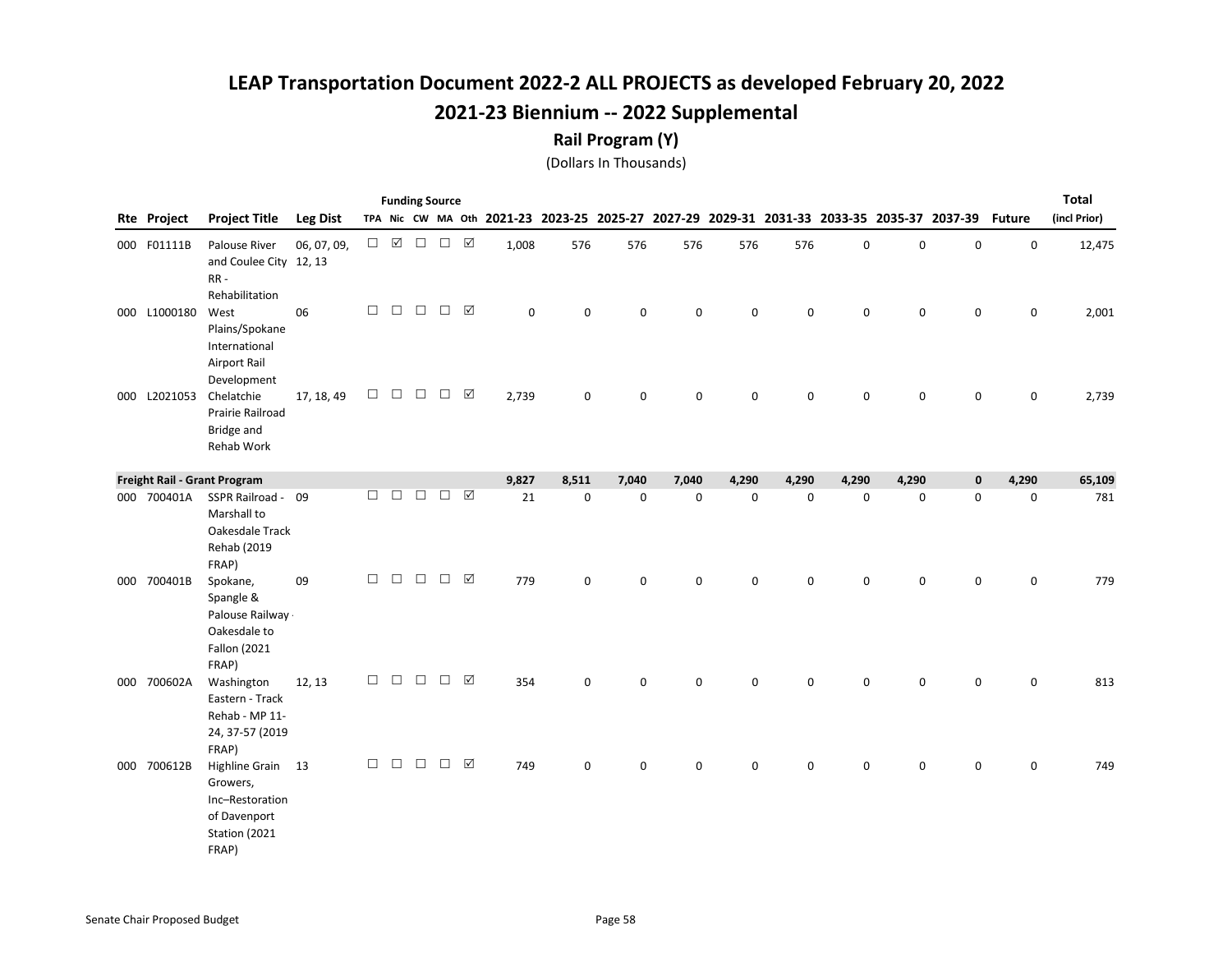#### Rail Program (Y)

|                    |                                                                                                             |                 |        | <b>Funding Source</b> |               |                   |                 |             |             |             |             |             |             |   |             |                                                                                           |               | <b>Total</b> |
|--------------------|-------------------------------------------------------------------------------------------------------------|-----------------|--------|-----------------------|---------------|-------------------|-----------------|-------------|-------------|-------------|-------------|-------------|-------------|---|-------------|-------------------------------------------------------------------------------------------|---------------|--------------|
| <b>Rte Project</b> | <b>Project Title</b>                                                                                        | <b>Leg Dist</b> |        |                       |               |                   |                 |             |             |             |             |             |             |   |             | TPA Nic CW MA Oth 2021-23 2023-25 2025-27 2027-29 2029-31 2031-33 2033-35 2035-37 2037-39 | <b>Future</b> | (incl Prior) |
| 000 700810A        | Columbia<br>Rail/Port of<br>Royal<br>Slope-Industrial<br><b>Access Track</b>                                | 13              | $\Box$ |                       | $\Box$ $\Box$ | $\Box$ \  \, \Box |                 | 740         | $\mathsf 0$ | 0           | $\mathbf 0$ | 0           | 0           | 0 | $\mathsf 0$ | $\mathsf 0$                                                                               | $\mathsf 0$   | 740          |
| 000 711310B        | Ext(2021 FRAP)<br>Rainier Rail-Rail 02<br>Line Rehab bet<br>Western<br>Junction &<br>McKenna (2021<br>FRAP) |                 | $\Box$ | $\Box$                | $\Box$        | $\Box$            | $\boxtimes$     | 562         | $\mathsf 0$ | $\mathbf 0$ | $\mathsf 0$ | 0           | 0           | 0 | $\mathsf 0$ | $\mathsf 0$                                                                               | $\mathbf 0$   | 562          |
| 000 720201A        | Columbia Walla 16<br>Walla Railroad -<br>Aggregate<br><b>Hopper Cars</b><br>(2019 FRAP)                     |                 | $\Box$ | $\Box$                | $\Box$        | $\Box$            | $\triangledown$ | 36          | $\mathbf 0$ | 0           | $\mathbf 0$ | 0           | $\mathbf 0$ | 0 | $\mathbf 0$ | 0                                                                                         | $\mathbf 0$   | 313          |
| 000 720311A        | Port of Pend<br>Oreille - Usk to<br><b>Newport Track</b><br>Rehab (2019                                     | 07              | $\Box$ | $\Box$                | $\Box$        | П                 | $\boxed{\sqrt}$ | $\mathbf 0$ | $\Omega$    | 0           | $\mathbf 0$ | 0           | $\mathbf 0$ | 0 | 0           | 0                                                                                         | $\mathbf 0$   | 624          |
| 000 721410B        | FRAP)<br>Port of Benton - 08<br>Yakima & Berry<br>Bridges &<br>Jadwin Ave Xing                              |                 | $\Box$ | $\Box$                | $\Box$        | $\Box$            | ☑               | $\Omega$    | $\Omega$    | $\Omega$    | $\Omega$    | $\Omega$    | $\mathbf 0$ | 0 | $\mathbf 0$ | $\Omega$                                                                                  | $\mathbf 0$   | 1,560        |
| 000 724812B        | (2019 FRAP)<br>Columbia Basin 13<br>Railroad Co. -<br>1st Subdivision<br>Rehab Project                      |                 | $\Box$ | $\Box$                | $\Box$        | $\Box$ $\Box$     |                 | 570         | $\mathbf 0$ | $\mathbf 0$ | $\mathbf 0$ | $\mathbf 0$ | $\mathbf 0$ | 0 | $\mathsf 0$ | $\mathbf 0$                                                                               | $\mathbf 0$   | 570          |
| 000 726813A        | (2021 FRAP)<br>Tacoma Rail -<br><b>Marine View</b><br><b>Drive Track</b><br>Rehab (2019<br>FRAP)            | 27              | $\Box$ | $\Box$                | $\Box$        | $\Box$            | ☑               | 16          | 0           | 0           | $\mathsf 0$ | 0           | 0           | 0 | 0           | 0                                                                                         | $\mathsf 0$   | 1,145        |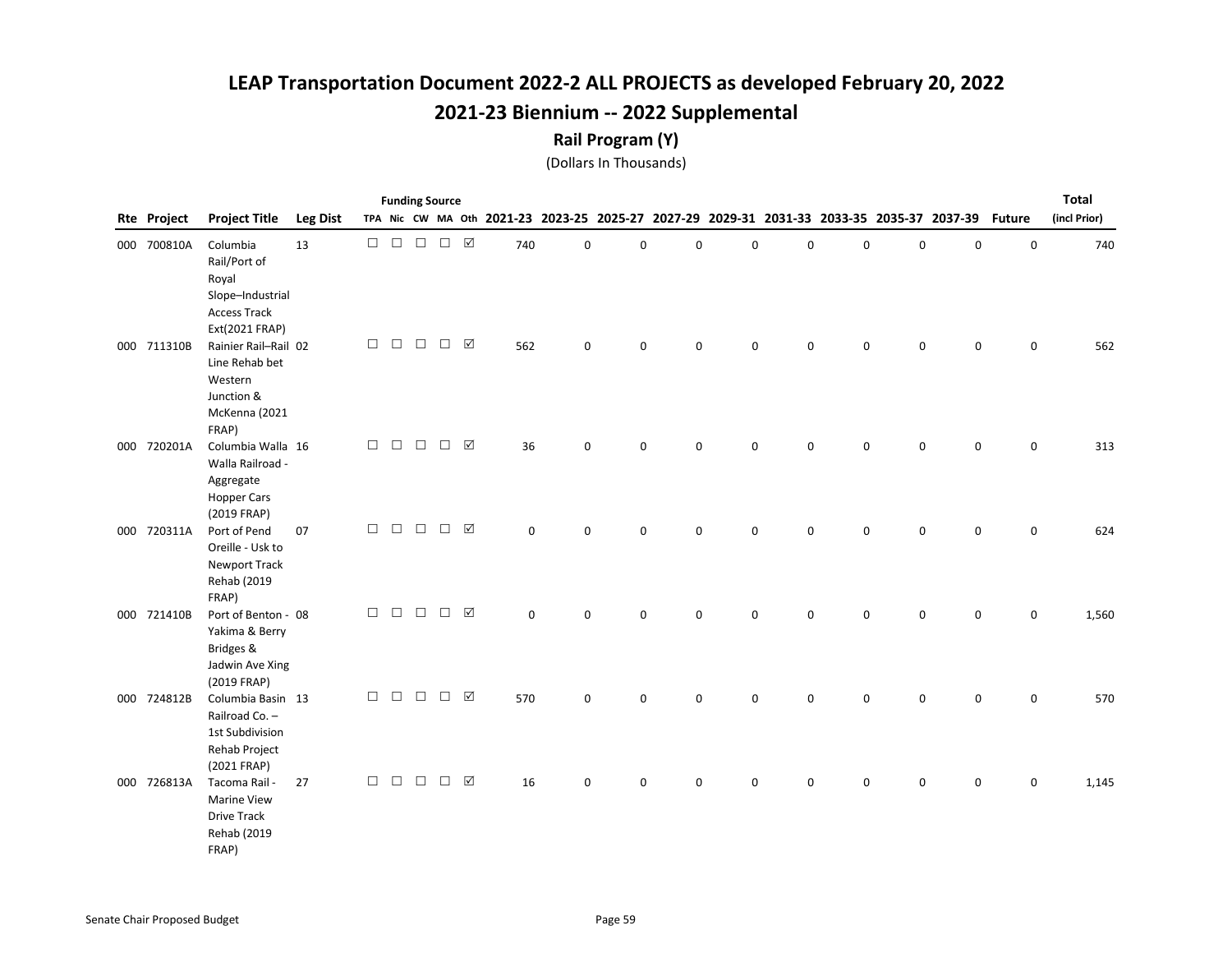#### Rail Program (Y)

|             |                                                                                            |                 |        |        |        | <b>Funding Source</b> |                       |             |             |                                                                                           |             |   |   |   |   |           |               | <b>Total</b> |
|-------------|--------------------------------------------------------------------------------------------|-----------------|--------|--------|--------|-----------------------|-----------------------|-------------|-------------|-------------------------------------------------------------------------------------------|-------------|---|---|---|---|-----------|---------------|--------------|
| Rte Project | <b>Project Title</b>                                                                       | <b>Leg Dist</b> |        |        |        |                       |                       |             |             | TPA Nic CW MA Oth 2021-23 2023-25 2025-27 2027-29 2029-31 2031-33 2033-35 2035-37 2037-39 |             |   |   |   |   |           | <b>Future</b> | (incl Prior) |
| 000 741110A | Columbia Basin 13<br>Railroad -<br>Wheeler to<br>Moses Lake<br>Rehab (2019<br>FRAP)        |                 | $\Box$ | $\Box$ | $\Box$ | $\Box$                | $\triangledown$       | $17\,$      | $\mathbf 0$ | 0                                                                                         | $\pmb{0}$   | 0 | 0 | 0 | 0 | $\pmb{0}$ | $\mathsf 0$   | 729          |
| 000 744204B | Puget Sound & 19<br>Pacific RR -<br>Aberdeen<br><b>Bridge</b><br>Rehabilitation            |                 | $\Box$ | $\Box$ | $\Box$ | $\Box$                | ☑                     | 1,848       | 0           | 0                                                                                         | $\mathsf 0$ | 0 | 0 | 0 | 0 | 0         | $\mathsf 0$   | 1,848        |
| 000 744210A | Puget Sound & 24<br>Pacific Railroad -<br>Hoquiam Bridge<br>(2019 FRAP)                    |                 | $\Box$ | $\Box$ | $\Box$ | $\Box$                | ☑                     | 875         | 0           | 0                                                                                         | $\mathbf 0$ | 0 | 0 | 0 | 0 | 0         | 0             | 875          |
| 000 750101A | Rainier Rail -<br><b>Blakeslee to</b><br><b>Chehalis Bridges</b><br>(2019 FRAP)            | 20              | $\Box$ | $\Box$ | $\Box$ | $\Box$                | ☑                     | $\mathsf 0$ | $\mathbf 0$ | 0                                                                                         | $\mathbf 0$ | 0 | 0 | 0 | 0 | 0         | $\mathbf 0$   | 458          |
| 000 750210A | Snohomish Co - 01<br>240th St/SR9<br><b>Grade Crossing</b><br>Improvements<br>(2015 FRAP)  |                 | $\Box$ | $\Box$ | $\Box$ | $\Box$                | ☑                     | $\mathsf 0$ | $\mathbf 0$ | 0                                                                                         | $\mathbf 0$ | 0 | 0 | 0 | 0 | 0         | 0             | 185          |
| 000 751033B | Columbia &<br>Cowlitz Railway,<br>LLC - Construct<br>Rail Siding (2021<br>FRAP)            | 19              | $\Box$ | $\Box$ | $\Box$ | $\Box$                | ☑                     | 1,203       | $\mathbf 0$ | 0                                                                                         | $\mathsf 0$ | 0 | 0 | 0 | 0 | 0         | $\mathsf 0$   | 1,203        |
| 000 757111A | Central<br>Washington RR -<br>Sunnyside to<br><b>Granger Track</b><br>Rehab (2019<br>FRAP) | 15              | $\Box$ | $\Box$ | $\Box$ | $\Box$                | $\boxed{\mathcal{S}}$ | 0           | $\mathbf 0$ | 0                                                                                         | $\mathbf 0$ | 0 | 0 | 0 | 0 | 0         | 0             | 676          |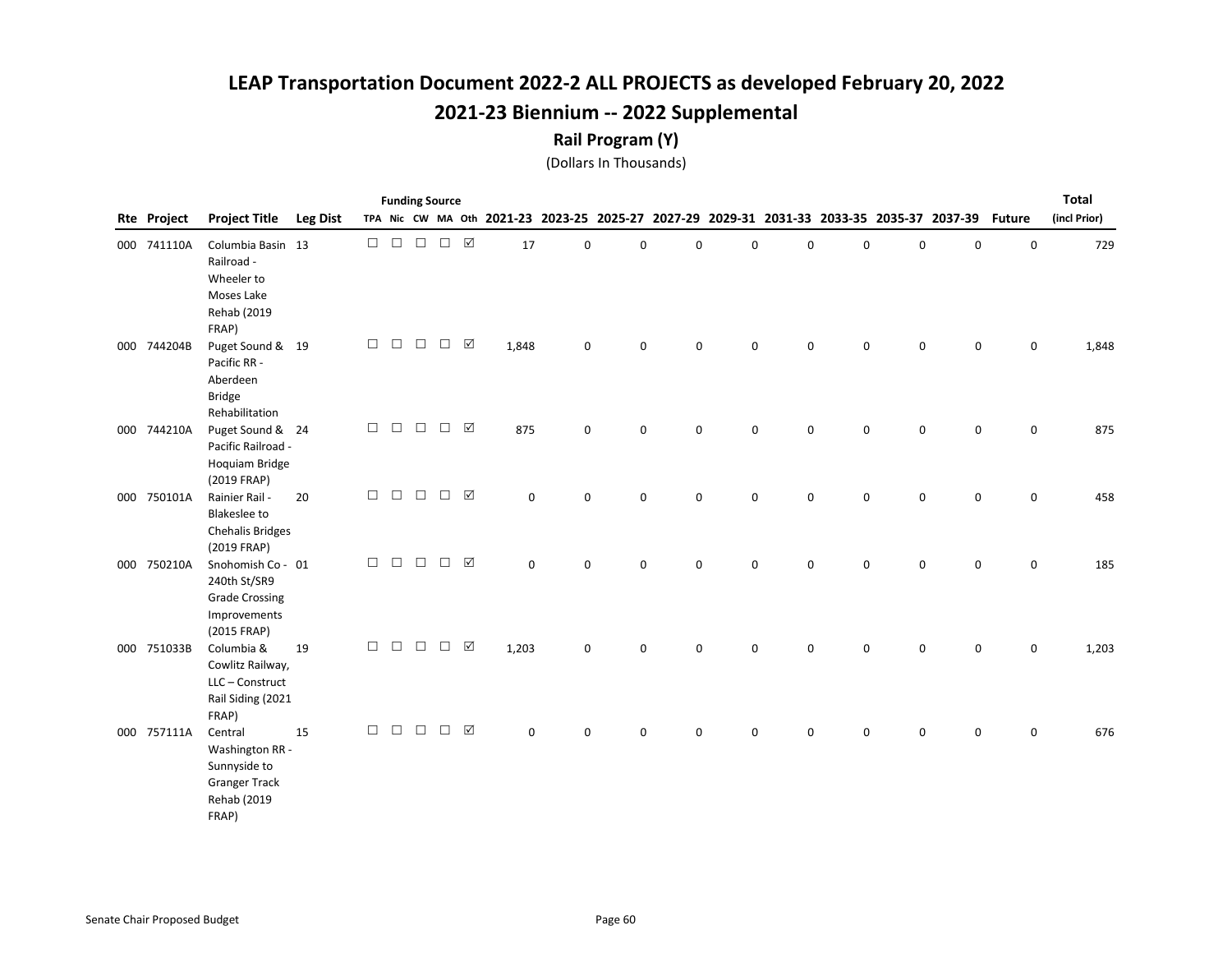#### Rail Program (Y)

|     |             |                                                                                               |                 |        |        |        | <b>Funding Source</b> |             |                                           |             |             |             |             |             |             |             |                                                 |               | <b>Total</b> |
|-----|-------------|-----------------------------------------------------------------------------------------------|-----------------|--------|--------|--------|-----------------------|-------------|-------------------------------------------|-------------|-------------|-------------|-------------|-------------|-------------|-------------|-------------------------------------------------|---------------|--------------|
|     | Rte Project | <b>Project Title</b>                                                                          | <b>Leg Dist</b> |        |        |        |                       |             | TPA Nic CW MA Oth 2021-23 2023-25 2025-27 |             |             |             |             |             |             |             | 2027-29 2029-31 2031-33 2033-35 2035-37 2037-39 | <b>Future</b> | (incl Prior) |
|     | 000 757111B | Central<br>Washington<br>Railroad Co-<br>2nd Subdivision<br><b>Track Rehab</b><br>(2021 FRAP) | 15,16           | $\Box$ | $\Box$ | $\Box$ | $\Box$                | $\boxtimes$ | 590                                       | $\mathsf 0$ | 0           | $\mathbf 0$ | 0           | 0           | 0           | $\mathsf 0$ | $\mathsf 0$                                     | $\mathsf 0$   | 590          |
| 000 | F01001A     | Statewide -<br>Emergent<br>Freight Rail<br>Assistance<br>Projects                             | 99              | $\Box$ | $\Box$ | $\Box$ | $\Box$                | ☑           | 0                                         | 7,040       | 7,040       | 7,040       | 4,290       | 4,290       | 4,290       | 4,290       | 0                                               | 4,290         | 42,570       |
| 000 | L2000179    | <b>Highline Grain</b><br>LLC - PCC<br>Central WA<br><b>Branch Rehab</b><br>(2015 FRAP)        | 06              | □      | $\Box$ | $\Box$ | $\Box$                | ☑           | 1,467                                     | 1,471       | 0           | $\Omega$    | 0           | 0           | $\Omega$    | $\mathbf 0$ | $\Omega$                                        | $\mathbf 0$   | 7,339        |
|     |             | Freight Rail - Loan Program                                                                   |                 |        |        |        |                       |             | 5,851                                     | 5,000       | 5,000       | 5,000       | 5,000       | 5,000       | 5,000       | 5,000       | $\mathbf 0$                                     | 5,000         | 53,882       |
|     | 000 721410A | Port of Benton - 08<br>Yakima & Berry<br>Bridges &<br>Jadwin Ave Xing<br>(2019 FRIB)          |                 | П      | $\Box$ | □      | $\Box$                | ☑           | $\mathbf 0$                               | $\mathbf 0$ | $\mathbf 0$ | $\mathbf 0$ | $\mathbf 0$ | $\mathbf 0$ | $\mathbf 0$ | 0           | $\mathbf 0$                                     | $\mathbf 0$   | 250          |
| 000 | 722814A     | Port of Everett - 38<br>South Terminal<br>Modernization<br>Project (2019<br>FRIB)             |                 | $\Box$ | $\Box$ | $\Box$ | $\Box$                | ☑           | 754                                       | $\mathsf 0$ | 0           | $\mathsf 0$ | 0           | 0           | 0           | 0           | 0                                               | $\mathbf 0$   | 6,158        |
| 000 | 726811A     | Tacoma Rail -<br><b>Tote Yard</b><br>Improvement<br>(2019 FRIB)                               | 27              | $\Box$ | $\Box$ | $\Box$ | П                     | ☑           | $\mathbf 0$                               | $\mathbf 0$ | 0           | $\mathbf 0$ | 0           | $\mathbf 0$ | 0           | $\mathbf 0$ | 0                                               | $\mathbf 0$   | 400          |
|     | 000 726821A | Tacoma Rail -<br>Mazda Siding<br>Upgrade (2019<br>FRIB)                                       | 27              | $\Box$ | $\Box$ | $\Box$ | $\Box$                | ☑           | 8                                         | $\mathbf 0$ | 0           | $\mathbf 0$ | 0           | 0           | 0           | 0           | 0                                               | $\mathsf 0$   | 242          |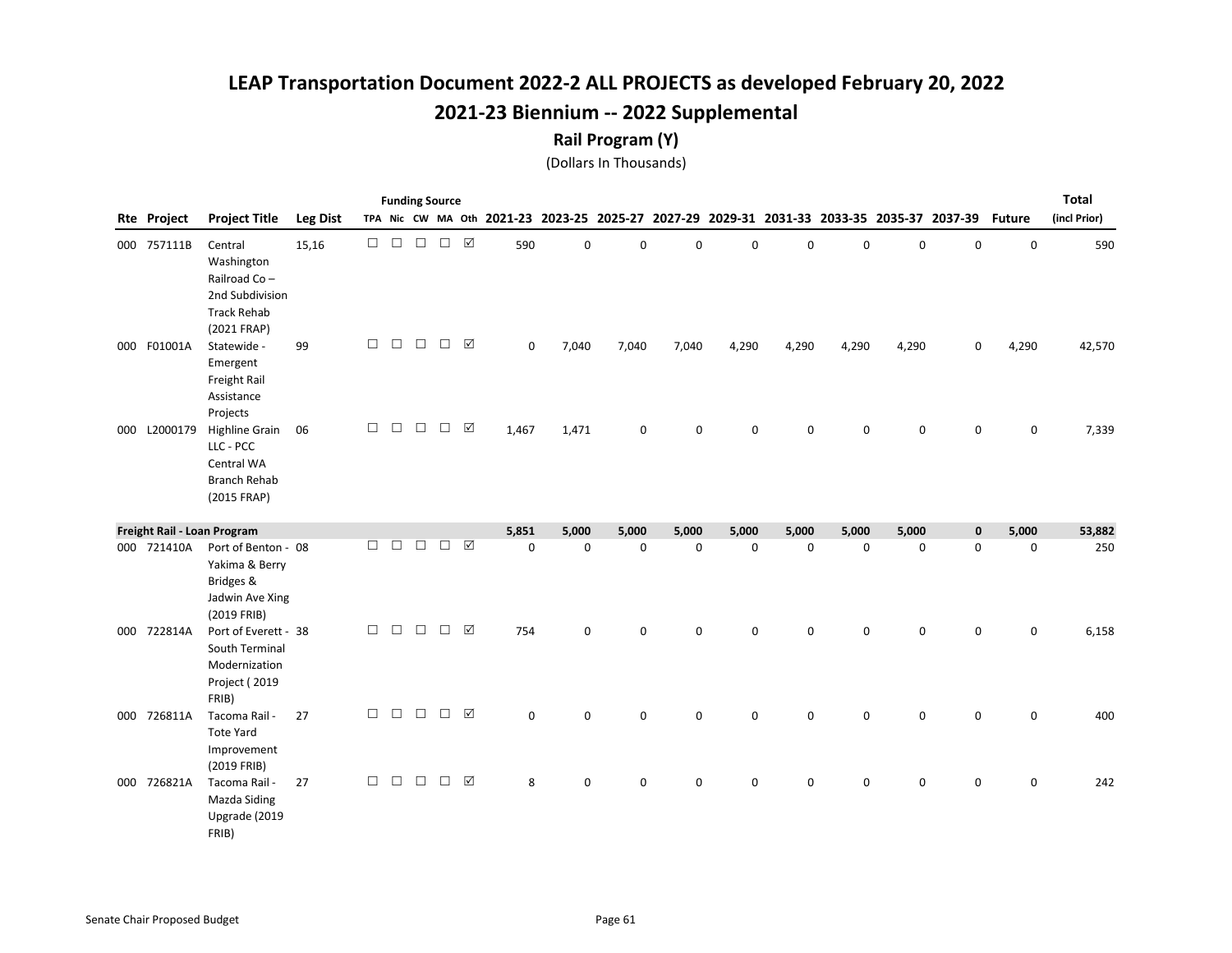#### Rail Program (Y)

|                             |                                                                              |                 |        |        |        | <b>Funding Source</b> |   |             |             |                                                                                           |             |             |              |           |             |              |               | <b>Total</b> |
|-----------------------------|------------------------------------------------------------------------------|-----------------|--------|--------|--------|-----------------------|---|-------------|-------------|-------------------------------------------------------------------------------------------|-------------|-------------|--------------|-----------|-------------|--------------|---------------|--------------|
| <b>Rte Project</b>          | <b>Project Title</b>                                                         | <b>Leg Dist</b> |        |        |        |                       |   |             |             | TPA Nic CW MA Oth 2021-23 2023-25 2025-27 2027-29 2029-31 2031-33 2033-35 2035-37 2037-39 |             |             |              |           |             |              | <b>Future</b> | (incl Prior) |
| 000 726823A                 | Tacoma Rail -<br>Lincoln Track<br>Upgrades (2021<br>FRIB)                    | 27              | $\Box$ | $\Box$ | $\Box$ | $\Box$ $\Box$         |   | 318         | $\mathbf 0$ | 0                                                                                         | $\mathbf 0$ | $\mathbf 0$ | 0            | 0         | 0           | 0            | $\mathbf 0$   | 318          |
| 000 726823B                 | Tacoma Rail -<br>Locomotive<br>Facility (2021<br>FRIB)                       | 27              | $\Box$ | $\Box$ | $\Box$ | $\Box$                | ☑ | 868         | $\mathbf 0$ | 0                                                                                         | $\mathbf 0$ | $\Omega$    | $\mathbf 0$  | 0         | $\mathbf 0$ | $\mathbf 0$  | $\mathbf 0$   | 868          |
| 000 726823C                 | Tacoma Rail -<br><b>Yard Tracks</b><br>Upgrade (2021<br>FRIB)                | 27              | $\Box$ | $\Box$ | $\Box$ | $\Box$                | ☑ | 465         | 0           | 0                                                                                         | 0           | $\mathbf 0$ | $\mathbf 0$  | 0         | 0           | 0            | 0             | 465          |
| 000 726823D                 | Port of Benton-08<br>Crossing<br>Replacements<br>(2021 FRIB)                 |                 | $\Box$ | $\Box$ | $\Box$ | $\Box$                | ☑ | 260         | $\mathbf 0$ | 0                                                                                         | $\mathbf 0$ | $\Omega$    | $\mathbf 0$  | 0         | $\mathbf 0$ | $\mathbf 0$  | 0             | 260          |
| 000 726823E                 | Port of Everett - 38<br>Cargo Handling<br>Equipment<br>(2021 FRIB)           |                 | $\Box$ | $\Box$ | $\Box$ | $\Box$                | ☑ | 2,572       | 0           | 0                                                                                         | $\mathbf 0$ | $\mathbf 0$ | 0            | 0         | 0           | 0            | 0             | 2,572        |
| 000 726823F                 | Tacoma Rail -<br>Alexander Wye<br>& Storage Track<br>Upgrades (2021<br>FRIB) | 27              | $\Box$ | $\Box$ | $\Box$ | $\Box$                | ☑ | 606         | $\mathbf 0$ | 0                                                                                         | $\mathbf 0$ | 0           | 0            | 0         | $\mathbf 0$ | $\mathbf 0$  | $\mathbf 0$   | 606          |
| 000 F01000A                 | Statewide -<br>Freight Rail<br>Investment<br>Bank                            | 99              | $\Box$ | $\Box$ | $\Box$ | $\Box$                | ☑ | $\mathbf 0$ | 5,000       | 5,000                                                                                     | 5,000       | 5,000       | 5,000        | 5,000     | 5,000       | 0            | 5,000         | 41,743       |
| <b>Rail - Grant Program</b> |                                                                              |                 |        |        |        |                       |   | 143         | $\mathbf 0$ | $\mathbf 0$                                                                               | $\pmb{0}$   | $\mathbf 0$ | $\mathbf 0$  | 0         | $\mathbf 0$ | $\mathbf 0$  | $\mathbf 0$   | 913          |
| 000 725910A                 | Ridgefield Rail<br>Overpass                                                  | 18              | $\Box$ | $\Box$ | $\Box$ | $\Box$                | ☑ | 143         | $\mathsf 0$ | 0                                                                                         | $\mathbf 0$ | 0           | 0            | 0         | $\mathsf 0$ | $\mathsf 0$  | $\mathsf 0$   | 913          |
|                             | Passenger Rail - Track Improvements                                          |                 |        |        |        |                       |   | 19,280      | 4,567       | 4,567                                                                                     | 4,567       | 4,567       | $\mathbf{0}$ | $\pmb{0}$ | $\mathbf 0$ | $\mathbf{0}$ | $\mathbf 0$   | 50,257       |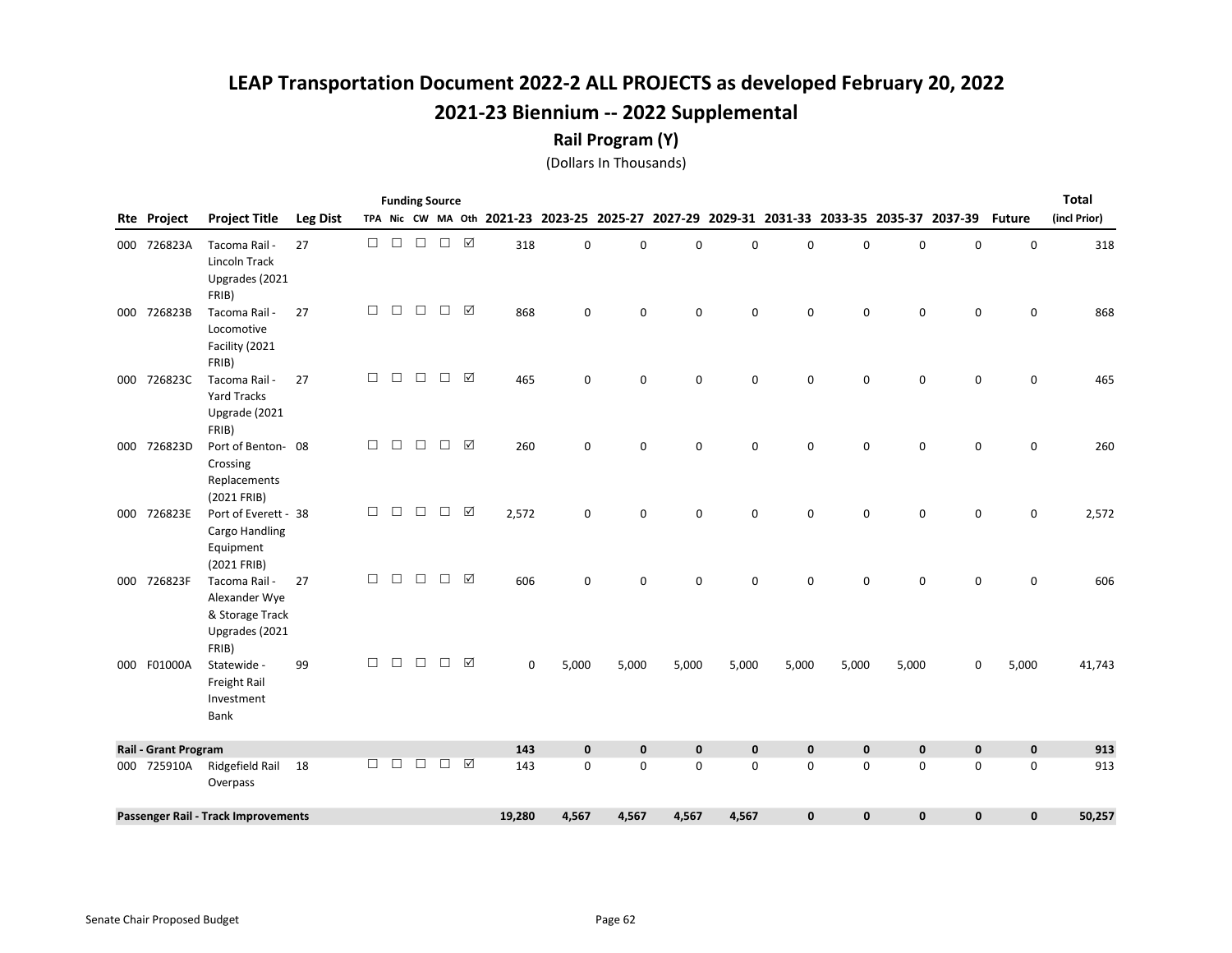#### Rail Program (Y)

|       |              |                                                                                       |                 |        | <b>Funding Source</b> |                      |                   |                 |        |             |             |                                                                                           |             |             |             |             |             |                     | <b>Total</b> |
|-------|--------------|---------------------------------------------------------------------------------------|-----------------|--------|-----------------------|----------------------|-------------------|-----------------|--------|-------------|-------------|-------------------------------------------------------------------------------------------|-------------|-------------|-------------|-------------|-------------|---------------------|--------------|
|       | Rte Project  | <b>Project Title</b>                                                                  | <b>Leg Dist</b> |        |                       |                      |                   |                 |        |             |             | TPA Nic CW MA Oth 2021-23 2023-25 2025-27 2027-29 2029-31 2031-33 2033-35 2035-37 2037-39 |             |             |             |             |             | <b>Future</b>       | (incl Prior) |
|       | 000 HSR001   | <b>State Corridor</b><br>Safety and<br><b>Positive Train</b><br>Control<br>Compliance | 99              | $\Box$ |                       | $\Box$ $\Box$        | $\Box$ \  \, \Box |                 | 1,500  | $\mathbf 0$ | 0           | $\pmb{0}$                                                                                 | 0           | 0           | $\pmb{0}$   | $\pmb{0}$   | $\mathbf 0$ | $\mathsf 0$         | 1,500        |
|       | 000 HSR004   | Point Defiance 99<br><b>Bypass Revenue</b><br>Service                                 |                 | $\Box$ | $\Box$                | $\Box$               | $\Box$            | ☑               | 3,616  | $\mathbf 0$ | $\pmb{0}$   | $\mathsf 0$                                                                               | $\mathbf 0$ | $\mathbf 0$ | 0           | $\mathsf 0$ | 0           | $\mathsf 0$         | 9,002        |
|       | 000 HSR005   | Operational<br>Modifications<br>after new<br>Service Launch                           | 99              | $\Box$ | $\Box$                | $\Box$               | $\Box$            | ☑               | 1,000  | $\mathbf 0$ | $\pmb{0}$   | 0                                                                                         | $\mathbf 0$ | $\mathbf 0$ | $\pmb{0}$   | $\pmb{0}$   | $\mathbf 0$ | $\mathsf{O}\xspace$ | 1,000        |
|       | 000 L2220057 | Cascades<br>Corridor Slide<br>Prevention and<br>Repair                                | 99              | $\Box$ | $\Box$                | $\boxed{\checkmark}$ | $\Box$            | $\Delta$        | 13,164 | 4,567       | 4,567       | 4,567                                                                                     | 4,567       | 0           | $\pmb{0}$   | $\pmb{0}$   | $\mathbf 0$ | $\mathsf{O}\xspace$ | 38,755       |
|       |              | Passenger Rail - Train Investments                                                    |                 |        |                       |                      |                   |                 | 36,365 | 5,000       | $\mathbf 0$ | $\mathbf 0$                                                                               | 0           | $\mathbf 0$ | $\mathbf 0$ | $\mathbf 0$ | $\mathbf 0$ | $\mathbf 0$         | 41,997       |
|       | 000 700010C  | Passenger Rail 99<br>Equipment<br>Replacement -<br>Insurance                          |                 | $\Box$ | $\Box$                | $\Box$               | $\Box$            | $\triangledown$ | 32,996 | 5,000       | $\pmb{0}$   | $\mathsf 0$                                                                               | $\mathbf 0$ | $\mathbf 0$ | 0           | $\mathsf 0$ | $\mathsf 0$ | $\mathsf 0$         | 37,996       |
|       | 000 HSR002   | Locomotive<br>Service<br>Equipment and<br>Overhaul                                    | 99              | $\Box$ | $\Box$                | $\Box$               | $\Box$            | ☑               | 3,369  | $\mathbf 0$ | 0           | 0                                                                                         | 0           | $\mathbf 0$ | $\mathbf 0$ | 0           | $\mathbf 0$ | $\mathsf 0$         | 4,001        |
|       |              | Passenger Rail - High Speed Rail Grant Investments                                    |                 |        |                       |                      |                   |                 | 177    | $\mathbf 0$ | $\pmb{0}$   | $\pmb{0}$                                                                                 | 0           | $\mathbf 0$ | $\mathbf 0$ | $\pmb{0}$   | $\pmb{0}$   | $\pmb{0}$           | 59,700       |
|       | 000 700001C  | <b>New</b><br>Locomotives (8)<br>(ARRA)                                               | 99              | $\Box$ |                       |                      | $\Box$ $\Box$     |                 | 177    | 0           | 0           | 0                                                                                         | 0           | 0           | 0           | 0           | 0           | 0                   | 59,700       |
| Other |              |                                                                                       |                 |        |                       |                      |                   |                 | 2,560  | $\pmb{0}$   | $\mathbf 0$ | $\pmb{0}$                                                                                 | 0           | $\pmb{0}$   | $\pmb{0}$   | $\pmb{0}$   | $\pmb{0}$   | $\mathbf 0$         | 3,302        |
|       | 000 L1000221 | <b>Titlow Rail</b><br>Bridge/Culvert<br>Improvement -<br><b>Metro Parks</b><br>Tacoma | 28              | $\Box$ | П                     | $\Box$               | $\Box$            | ☑               | 1,000  | $\mathbf 0$ | 0           | $\mathbf 0$                                                                               | 0           | $\mathbf 0$ | $\pmb{0}$   | $\mathsf 0$ | 0           | $\mathsf 0$         | 1,000        |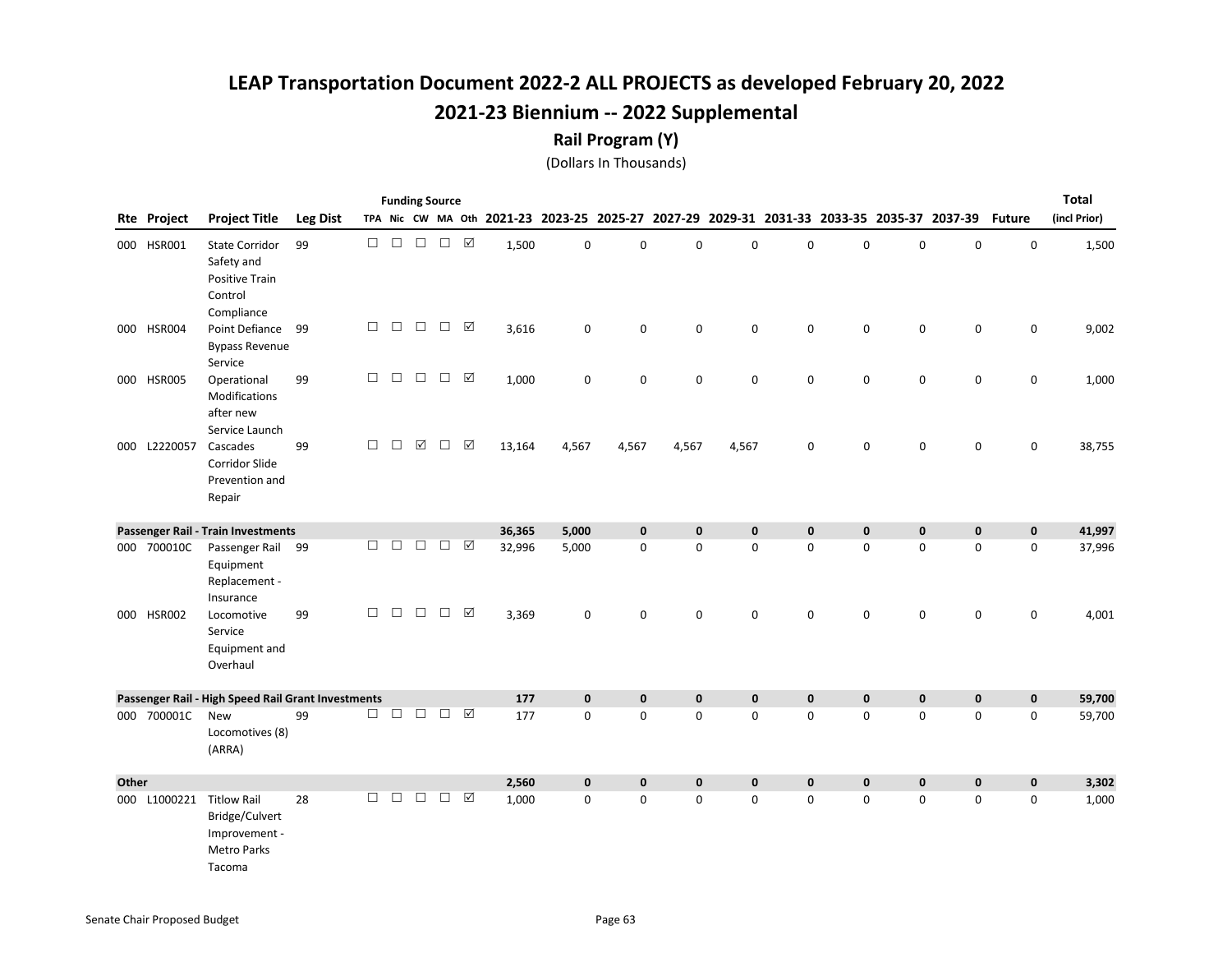#### Rail Program (Y)

|     |                |                                                                  |                 |        |        | <b>Funding Source</b> |        |                 |                                                                                           |             |             |             |          |          |     |     |             |               | <b>Total</b> |
|-----|----------------|------------------------------------------------------------------|-----------------|--------|--------|-----------------------|--------|-----------------|-------------------------------------------------------------------------------------------|-------------|-------------|-------------|----------|----------|-----|-----|-------------|---------------|--------------|
| Rte | Project        | <b>Project Title</b>                                             | <b>Leg Dist</b> |        |        |                       |        |                 | TPA Nic CW MA Oth 2021-23 2023-25 2025-27 2027-29 2029-31 2031-33 2033-35 2035-37 2037-39 |             |             |             |          |          |     |     |             | <b>Future</b> | (incl Prior) |
| 000 | L1000235       | Port of Moses<br>Lake Northern<br>Columbia Basin<br>Railroad     | 13              | □      | П      | □                     |        | ☑               | 0                                                                                         | $\Omega$    | 0           | 0           | $\Omega$ | 0        | 0   | 0   | 0           | 0             | 250          |
| 000 | L1000242       | Feasibility Study<br>Spokane Airport 06<br>Transload<br>Facility |                 | $\Box$ | $\Box$ | $\Box$                |        | ☑               | 500                                                                                       | 0           | 0           | 0           | 0        | 0        | 0   | 0   | $\mathbf 0$ | 0             | 500          |
| 000 | L2000361       | Jones/John<br>Liner Road BNSF<br>Railroad<br>Undercrossing       | 39              | $\Box$ | П      | $\Box$                |        | ☑               | 367                                                                                       | $\mathbf 0$ | $\mathbf 0$ | $\mathbf 0$ | 0        | 0        | 0   | 0   | $\mathbf 0$ | 0             | 851          |
| 012 | L2000359       | Aberdeen US 12 19<br>Highway-Rail<br>Separation                  |                 | $\Box$ | $\Box$ | $\Box$                | $\Box$ | ☑               | 693                                                                                       | $\mathbf 0$ | $\mathbf 0$ | $\mathbf 0$ | $\Omega$ | $\Omega$ | 0   | 0   | $\mathbf 0$ | 0             | 701          |
|     | <b>Unknown</b> |                                                                  |                 |        |        |                       |        |                 | 100                                                                                       | 100         | 100         | 100         | 100      | 100      | 100 | 100 | $\mathbf 0$ | 300           | 1,100        |
| 000 | 701210A        | <b>Grain Train</b><br>Program                                    | 99              | □      | П      | $\Box$                |        | $\triangledown$ | 100                                                                                       | 100         | 100         | 100         | 100      | 100      | 100 | 100 | $\mathbf 0$ | 300           | 1,100        |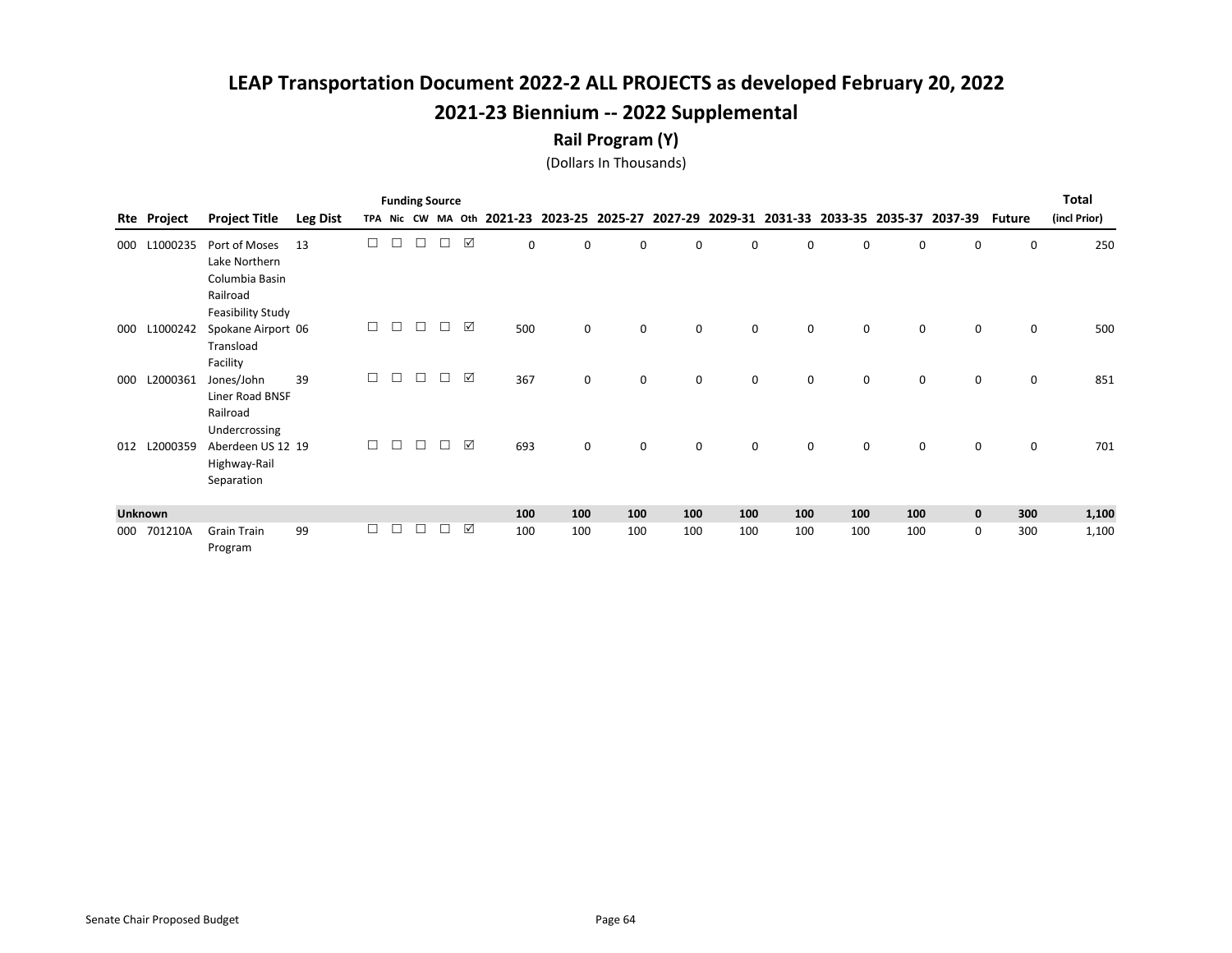#### Local Programs Program (Z)

|     |                                   |                                                                  |                 |        |        | <b>Funding Source</b> |        |                 |                                           |              |              |              |              |              |              |                                                 |              |                     | <b>Total</b> |
|-----|-----------------------------------|------------------------------------------------------------------|-----------------|--------|--------|-----------------------|--------|-----------------|-------------------------------------------|--------------|--------------|--------------|--------------|--------------|--------------|-------------------------------------------------|--------------|---------------------|--------------|
|     | <b>Prty Project</b>               | <b>Project Title</b>                                             | <b>Leg Dist</b> |        |        |                       |        |                 | TPA Nic CW MA Oth 2021-23 2023-25 2025-27 |              |              |              |              |              |              | 2027-29 2029-31 2031-33 2033-35 2035-37 2037-39 |              | <b>Future</b>       | (incl Prior) |
|     | <b>Local Programs Program (Z)</b> |                                                                  |                 |        |        |                       |        |                 | 383,303                                   | 105,241      | 106,213      | 37,772       | 40,402       | 29,530       | 29,530       | 29,530                                          | $\mathbf{0}$ | $\mathbf 0$         | 1,107,766    |
|     |                                   | <b>Local Programs - Improvement Projects</b>                     |                 |        |        |                       |        |                 | 1,450                                     | $\mathbf{0}$ | $\mathbf{0}$ | $\mathbf{0}$ | $\mathbf{0}$ | $\mathbf{0}$ | $\mathbf{0}$ | $\mathbf{0}$                                    | $\mathbf{0}$ | $\mathbf{0}$        | 1,450        |
| 999 |                                   | L2021120 34th Avenue<br>Roundabouts                              | 14, 15          | □      | П      | $\Box$                | □      | ☑               | 1,000                                     | $\mathbf 0$  | $\Omega$     | $\Omega$     | $\Omega$     | $\Omega$     | $\Omega$     | $\mathbf 0$                                     | 0            | $\mathbf 0$         | 1,000        |
| 999 |                                   | L2021121 Helena Ave<br>Improvements                              | 13              | $\Box$ | $\Box$ | $\Box$                | $\Box$ | ☑               | 450                                       | $\mathbf 0$  | 0            | $\mathbf 0$  | 0            | $\mathbf 0$  | 0            | $\mathbf 0$                                     | $\mathbf 0$  | $\mathbf 0$         | 450          |
|     |                                   | <b>Local Programs - Other Grants</b>                             |                 |        |        |                       |        |                 | 151,833                                   | 64,717       | 50,104       | 29,530       | 29,530       | 29,530       | 29,530       | 29,530                                          | $\mathbf 0$  | $\mathbf 0$         | 555,197      |
| 0   |                                   | G2000100 Extension of<br><b>Federal FAST</b><br><b>Act Funds</b> | 98              | □      | $\Box$ | $\Box$                | $\Box$ | ☑               | 35,411                                    | 24,794       | 12,574       | $\mathbf 0$  | $\mathbf 0$  | $\mathbf 0$  | 0            | $\mathbf 0$                                     | $\mathbf 0$  | $\mathbf 0$         | 72,779       |
| 0   | L1000169                          | National<br>Highway Freight                                      | 98              | $\Box$ | $\Box$ | $\Box$                | $\Box$ | ☑               | 17,438                                    | 0            | 0            | $\mathbf 0$  | $\mathbf 0$  | $\mathbf 0$  | 0            | $\mathsf 0$                                     | $\mathbf 0$  | $\mathsf 0$         | 44,531       |
| 0   | L2000188                          | Program<br>Pedestrian and<br><b>Bicycle Safety</b>               | 98, 99          | ☑      | $\Box$ | $\Box$                | П.     | ⊠               | 46,163                                    | 18,380       | 18,380       | 10,380       | 10,380       | 10,380       | 10,380       | 10,380                                          | $\mathbf 0$  | $\mathbf 0$         | 172,357      |
| 0   | L2000189                          | <b>Grant Program</b><br>Safe Routes to<br><b>Schools Grant</b>   | 98, 99          | $\Box$ | $\Box$ | $\Box$                | $\Box$ | $\triangledown$ | 47,742                                    | 19,150       | 19,150       | 19,150       | 19,150       | 19,150       | 19,150       | 19,150                                          | 0            | $\mathsf{O}\xspace$ | 254,807      |
| 0   | <b>OLP500Z</b>                    | Program<br>State<br>Infrastructure<br><b>Bank</b>                | 99              | $\Box$ | $\Box$ | $\Box$                | $\Box$ | ☑               | 4,679                                     | 2,393        | 0            | $\mathbf 0$  | 0            | $\mathbf 0$  | 0            | $\mathsf 0$                                     | 0            | $\mathbf 0$         | 10,323       |
| 999 | L2021119                          | Zero Emissions<br>Drayage Truck                                  | 99              | П      | П      | $\Box$                | $\Box$ | ☑               | 400                                       | $\mathbf 0$  | 0            | $\Omega$     | $\Omega$     | $\mathbf 0$  | 0            | $\mathbf 0$                                     | $\mathbf 0$  | $\mathbf 0$         | 400          |
|     |                                   | <b>Local Programs - Other Projects</b>                           |                 |        |        |                       |        |                 | 33,995                                    | $\mathbf{0}$ | $\mathbf{0}$ | $\mathbf{0}$ | $\mathbf{0}$ | $\mathbf 0$  | $\mathbf{0}$ | $\mathbf 0$                                     | $\pmb{0}$    | $\mathbf 0$         | 38,700       |
| 0   |                                   | G2000078 Redmond Ridge 45<br><b>NE Roundabout</b>                |                 | $\Box$ | $\Box$ | $\Box$                | $\Box$ | ☑               | 800                                       | $\Omega$     | $\Omega$     | $\Omega$     | $\Omega$     | $\mathbf 0$  | 0            | $\mathbf 0$                                     | $\mathbf 0$  | $\mathbf 0$         | 800          |
| 0   | L1000195                          | <b>Main Street</b><br>Revitalization<br>Project                  | 01              | $\Box$ | $\Box$ | $\Box$                | $\Box$ | ☑               | 360                                       | 0            | 0            | $\mathbf 0$  | 0            | 0            | 0            | $\mathsf 0$                                     | $\mathbf 0$  | $\mathsf 0$         | 360          |
| 0   |                                   | L1000201 Covington Way 47<br>SE Intersection<br>Improvements     |                 | $\Box$ | $\Box$ | $\Box$                | $\Box$ | ☑               | 153                                       | 0            | 0            | $\mathbf 0$  | 0            | $\mathbf 0$  | 0            | $\mathbf 0$                                     | $\mathbf 0$  | $\mathbf 0$         | 300          |
| 0   | L1000224                          | Dupont-<br>Steilacoom<br>Road                                    | 28              | П      | П      | $\Box$                | $\Box$ | ☑               | 3,900                                     | $\Omega$     | 0            | $\Omega$     | 0            | 0            | 0            | $\mathbf 0$                                     | 0            | 0                   | 3,900        |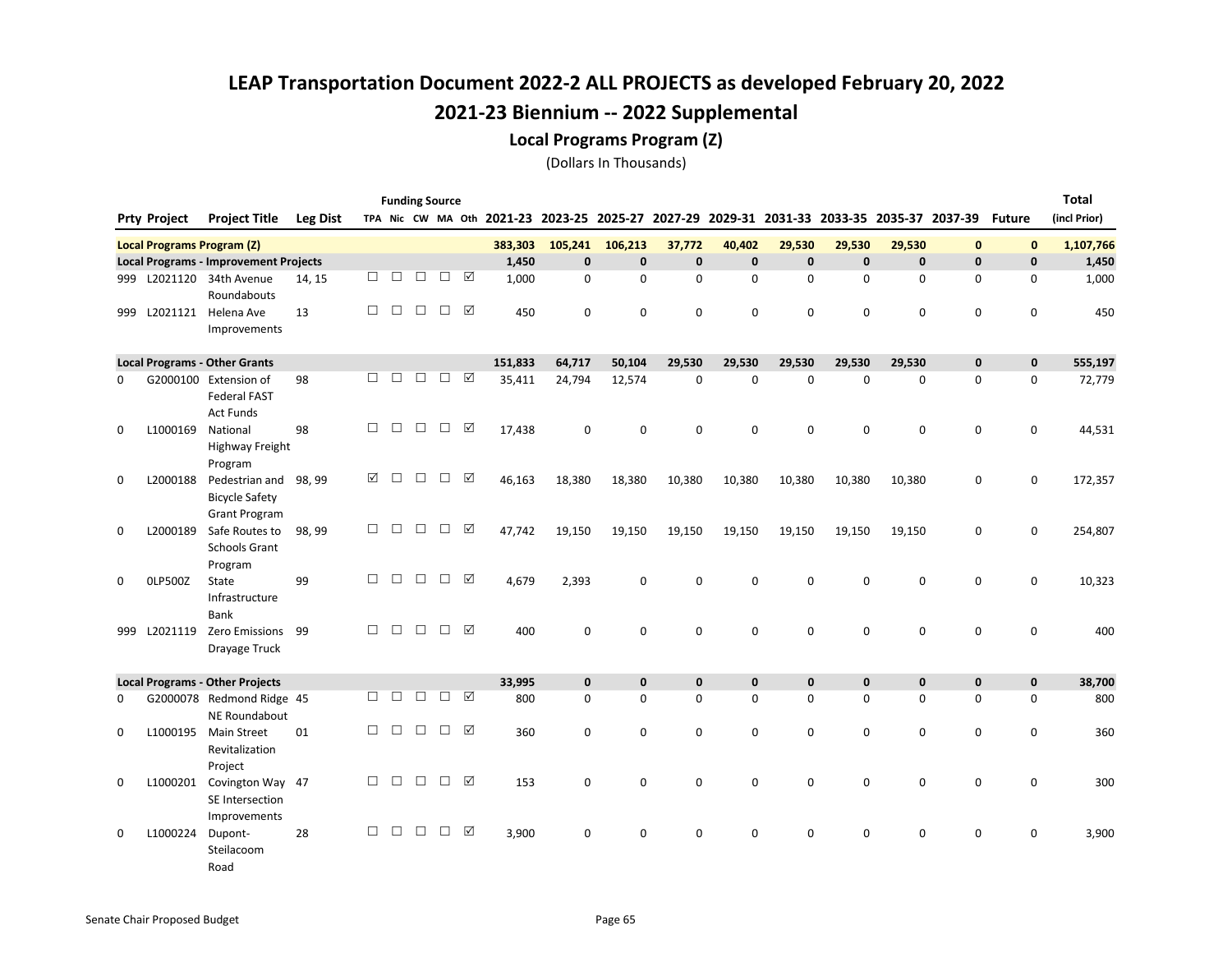#### Local Programs Program (Z)

|             |                     |                                                             |                 |        |        | <b>Funding Source</b> |        |                      |              |                     |              |             |             |             |             |                     |                                                                                           |               | <b>Total</b> |
|-------------|---------------------|-------------------------------------------------------------|-----------------|--------|--------|-----------------------|--------|----------------------|--------------|---------------------|--------------|-------------|-------------|-------------|-------------|---------------------|-------------------------------------------------------------------------------------------|---------------|--------------|
|             | <b>Prty Project</b> | <b>Project Title</b>                                        | <b>Leg Dist</b> |        |        |                       |        |                      |              |                     |              |             |             |             |             |                     | TPA Nic CW MA Oth 2021-23 2023-25 2025-27 2027-29 2029-31 2031-33 2033-35 2035-37 2037-39 | <b>Future</b> | (incl Prior) |
| 0           | L1000249            | Clinton to Ken's 10<br><b>Corner Trail</b>                  |                 | $\Box$ | $\Box$ | $\Box$                | $\Box$ | $\boxed{\checkmark}$ | 842          | $\mathbf 0$         | 0            | 0           | $\mathbf 0$ | 0           | 0           | $\mathsf 0$         | 0                                                                                         | $\mathbf 0$   | 860          |
| 0           | L1000260            | Wallace<br>Kneeland and<br><b>Shelton Springs</b>           | 35              | П      | $\Box$ | $\Box$                | $\Box$ | ☑                    | 650          | $\Omega$            | 0            | $\Omega$    | $\Omega$    | $\mathbf 0$ | 0           | $\mathbf 0$         | $\mathbf 0$                                                                               | $\mathbf 0$   | 650          |
|             |                     | Road<br>intersection<br>improvements                        |                 |        |        |                       |        |                      |              |                     |              |             |             |             |             |                     |                                                                                           |               |              |
| 0           | L1000283            | South 314th St<br>Improvements                              | -30             | $\Box$ | $\Box$ | $\Box$                | $\Box$ | ☑                    | 284          | $\mathbf 0$         | 0            | 0           | 0           | 0           | 0           | 0                   | 0                                                                                         | 0             | 300          |
| 0           | L1000285            | Washougal<br>32nd St<br>Underpass<br>Design &<br>Permitting | 18              | $\Box$ | $\Box$ | $\Box$                | $\Box$ | ☑                    | 300          | $\mathbf 0$         | 0            | 0           | 0           | 0           | 0           | $\mathsf 0$         | 0                                                                                         | 0             | 300          |
| 0           | L2000237            | Renton Avenue 37<br>Pedestrian<br>Safety                    |                 | $\Box$ | $\Box$ | $\Box$                | $\Box$ | $\triangledown$      | 538          | $\mathbf 0$         | 0            | $\mathbf 0$ | $\mathbf 0$ | 0           | 0           | $\mathbf 0$         | $\mathbf 0$                                                                               | 0             | 590          |
| 0           |                     | L2000242 Centennial Trail 38<br>Connector -<br>Phase 3      |                 | $\Box$ | $\Box$ | $\Box$                | $\Box$ | ☑                    | $\mathbf{1}$ | $\mathbf 0$         | 0            | $\mathbf 0$ | $\mathbf 0$ | $\mathbf 0$ | 0           | $\mathbf 0$         | 0                                                                                         | $\mathbf 0$   | 500          |
| 0           | L2000250            | E Nob Hill Blvd                                             | 15              | □      | $\Box$ | $\Box$                | $\Box$ | ☑                    | 79           | $\mathsf{O}\xspace$ | 0            | 0           | 0           | 0           | 0           | $\mathsf{O}\xspace$ | 0                                                                                         | 0             | 190          |
| $\mathbf 0$ | L2000262            | Columbia River 49<br>Renaissance<br><b>Trail Connection</b> |                 | $\Box$ | $\Box$ | $\Box$                | $\Box$ | $\boxed{\checkmark}$ | 500          | $\Omega$            | $\mathbf{0}$ | $\Omega$    | $\Omega$    | $\mathbf 0$ | $\mathbf 0$ | $\mathbf 0$         | $\mathbf 0$                                                                               | $\mathbf 0$   | 500          |
| 0           | L2000277            | White Salmon-14<br>Courtney Road                            |                 | $\Box$ | $\Box$ | $\Box$                | $\Box$ | $\triangledown$      | 1,500        | $\mathbf 0$         | 0            | $\mathbf 0$ | 0           | $\mathbf 0$ | 0           | $\mathsf 0$         | 0                                                                                         | $\mathsf 0$   | 1,500        |
| 0           | L2000341            | 72nd/Washingt 14<br>on<br>Improvements<br>in Yakima         |                 | $\Box$ | $\Box$ | $\Box$                | $\Box$ | ☑                    | 994          | $\mathbf 0$         | 0            | $\mathbf 0$ | $\mathbf 0$ | $\mathbf 0$ | 0           | $\mathsf 0$         | 0                                                                                         | $\mathbf 0$   | 1,000        |
| 0           | L2000342            | 48th/Washingto 14<br>n Improvements<br>in Yakima            |                 | $\Box$ | $\Box$ | $\Box$                | $\Box$ | ☑                    | 630          | $\mathbf 0$         | 0            | $\pmb{0}$   | $\mathbf 0$ | 0           | 0           | $\mathsf 0$         | $\mathsf 0$                                                                               | $\mathsf 0$   | 650          |
| 0           | L2200089            | Slater Road<br><b>Bridge</b>                                | 42              | $\Box$ | $\Box$ | $\Box$                | $\Box$ | ☑                    | 350          | 0                   | 0            | 0           | 0           | 0           | 0           | 0                   | 0                                                                                         | 0             | 350          |
| 0           |                     | <b>WLBTRSTL Wilburton</b><br>Trestle                        | 41              | $\Box$ | □      | □                     | $\Box$ | $\triangledown$      | 2,500        | $\mathbf 0$         | $\Omega$     | $\Omega$    | $\Omega$    | 0           | 0           | 0                   | 0                                                                                         | 0             | 2,500        |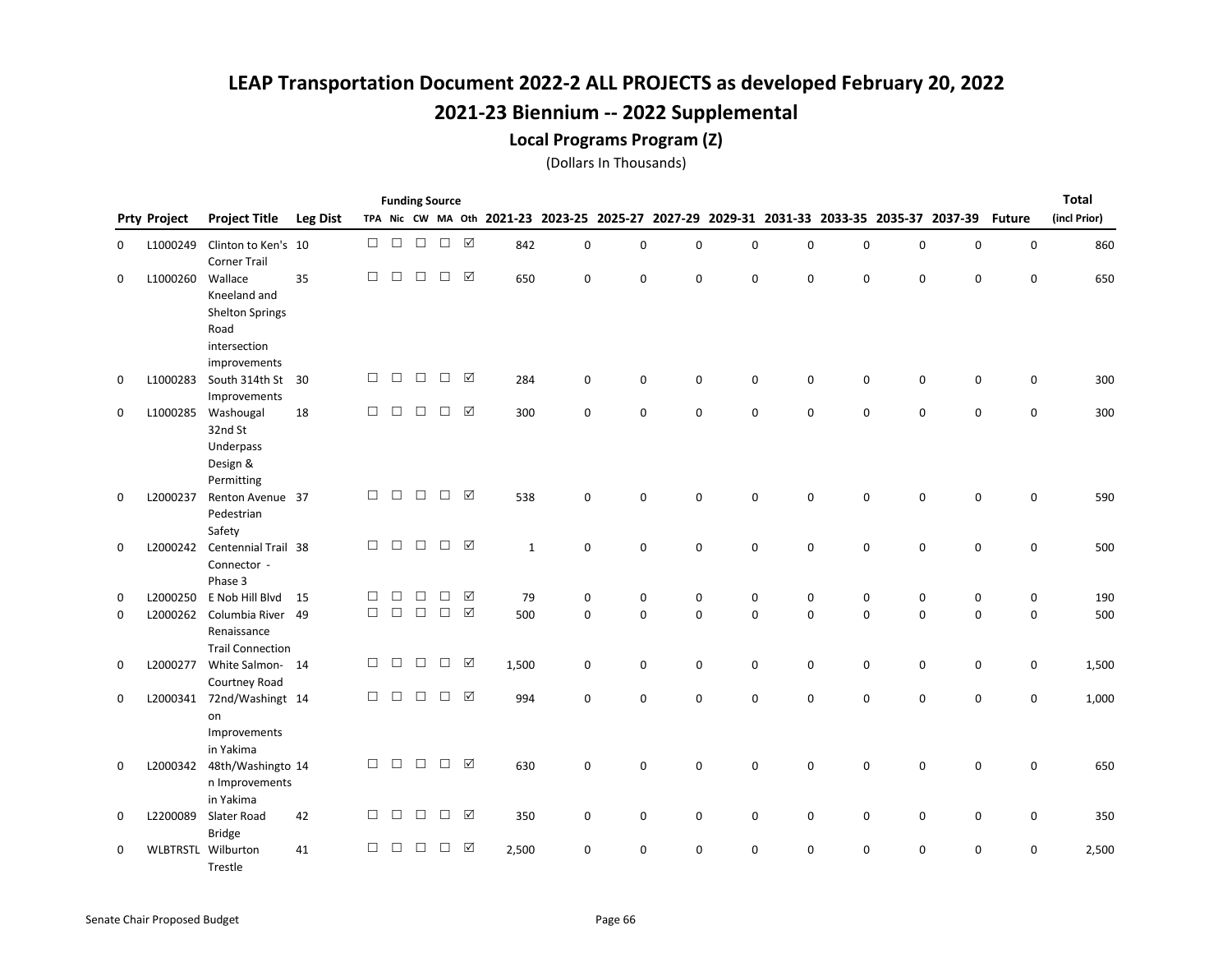#### Local Programs Program (Z)

|          |                     |                                                                                |                 |        |        |        | <b>Funding Source</b> |                 |                                           |             |             |             |             |          |          |             |                                         |               | Total        |
|----------|---------------------|--------------------------------------------------------------------------------|-----------------|--------|--------|--------|-----------------------|-----------------|-------------------------------------------|-------------|-------------|-------------|-------------|----------|----------|-------------|-----------------------------------------|---------------|--------------|
|          | <b>Prty Project</b> | <b>Project Title</b>                                                           | <b>Leg Dist</b> |        |        |        |                       |                 | TPA Nic CW MA Oth 2021-23 2023-25 2025-27 |             |             | 2027-29     |             |          |          |             | 2029-31 2031-33 2033-35 2035-37 2037-39 | <b>Future</b> | (incl Prior) |
| 0        | L1000284            | Ridgefield South 18<br>I-5 Access                                              |                 | $\Box$ | $\Box$ | $\Box$ | $\Box$                | $\triangledown$ | 71                                        | $\mathbf 0$ | $\mathbf 0$ | $\mathbf 0$ | $\mathbf 0$ | 0        | 0        | $\mathbf 0$ | $\mathbf 0$                             | $\pmb{0}$     | 250          |
| 0        | L2000360            | Planning<br>SR 9/South Lake 44<br><b>Stevens Road</b><br>Culvert               |                 | ☑      | $\Box$ | $\Box$ | $\Box$                | $\Box$          | 1,000                                     | $\mathbf 0$ | 0           | 0           | $\mathbf 0$ | 0        | 0        | $\mathbf 0$ | 0                                       | 0             | 1,000        |
| 0        | L2000372            | <b>Hood River</b><br><b>Bridge</b>                                             | 14              | $\Box$ | $\Box$ | $\Box$ | $\Box$                | ☑               | 5,000                                     | 0           | 0           | 0           | 0           | 0        | 0        | 0           | 0                                       | 0             | 5,000        |
| 0        |                     | L2000274 Chelan - Traffic<br>Improvements                                      | 12              | $\Box$ | $\Box$ | □      | $\Box$                | $\triangledown$ | 258                                       | $\mathsf 0$ | 0           | $\mathbf 0$ | 0           | 0        | 0        | 0           | 0                                       | $\mathsf 0$   | 300          |
| 0        | L1000244            | SR 104/40th<br>Place NE                                                        | 46              | $\Box$ | $\Box$ | $\Box$ | $\Box$                | ☑               | 639                                       | 0           | 0           | $\mathbf 0$ | $\mathbf 0$ | 0        | 0        | 0           | 0                                       | $\mathsf 0$   | 650          |
| 0        | L2000245            | Roundabout<br>Lake Forest Park 46<br>SR 104/Lyon                               |                 | $\Box$ | $\Box$ | $\Box$ | $\Box$                | $\boxtimes$     | 524                                       | $\mathbf 0$ | 0           | $\mathbf 0$ | 0           | 0        | 0        | 0           | 0                                       | 0             | 540          |
| 0        | L1000294            | Creek Culvert<br>Orting<br>Pedestrian                                          | 02              | $\Box$ | $\Box$ | $\Box$ | $\Box$                | ☑               | 6,000                                     | $\mathbf 0$ | 0           | $\mathbf 0$ | $\Omega$    | 0        | 0        | 0           | 0                                       | 0             | 6,000        |
| $\Omega$ | L2000339            | <b>Bridge</b><br>SR 303 Warren<br>Ave Bridge<br>Pedestrian                     | 23, 26, 35      | $\Box$ | $\Box$ | $\Box$ | $\Box$                | ☑               | 1,489                                     | $\Omega$    | $\Omega$    | $\Omega$    | $\Omega$    | $\Omega$ | $\Omega$ | $\Omega$    | 0                                       | $\mathbf 0$   | 1,500        |
| 0        | L1000250            | Improvements<br>I-405/44th<br>Gateway<br>Signage and<br>Green-Scaping          | 41              | $\Box$ | $\Box$ | $\Box$ | $\Box$                | ☑               | 210                                       | $\Omega$    | 0           | $\Omega$    | 0           | $\Omega$ | 0        | $\Omega$    | $\mathbf 0$                             | $\Omega$      | 210          |
| 0        | L2000268            | Improvements<br>Willis St (SR<br>516) and 4th                                  | 33, 47          | П      | $\Box$ | $\Box$ | $\Box$                | ☑               | 59                                        | $\Omega$    | 0           | $\Omega$    | $\Omega$    | $\Omega$ | 0        | $\mathbf 0$ | $\mathbf 0$                             | $\mathbf 0$   | 3,000        |
| 0        | L2000357            | Ave<br>520 Temporary 43<br>Services and                                        |                 | $\Box$ | $\Box$ | $\Box$ | $\Box$                | ☑               | 314                                       | $\mathsf 0$ | 0           | $\mathbf 0$ | 0           | 0        | 0        | $\mathsf 0$ | 0                                       | $\mathsf 0$   | 500          |
| 0        | L1000182            | <b>Noise Mitigation</b><br>SR 900-12th Ave 05<br><b>NW Enhanced</b><br>Turning |                 | $\Box$ | $\Box$ | $\Box$ | $\Box$                | ☑               | 1,226                                     | 0           | 0           | 0           | 0           | 0        | 0        | 0           | 0                                       | 0             | 1,500        |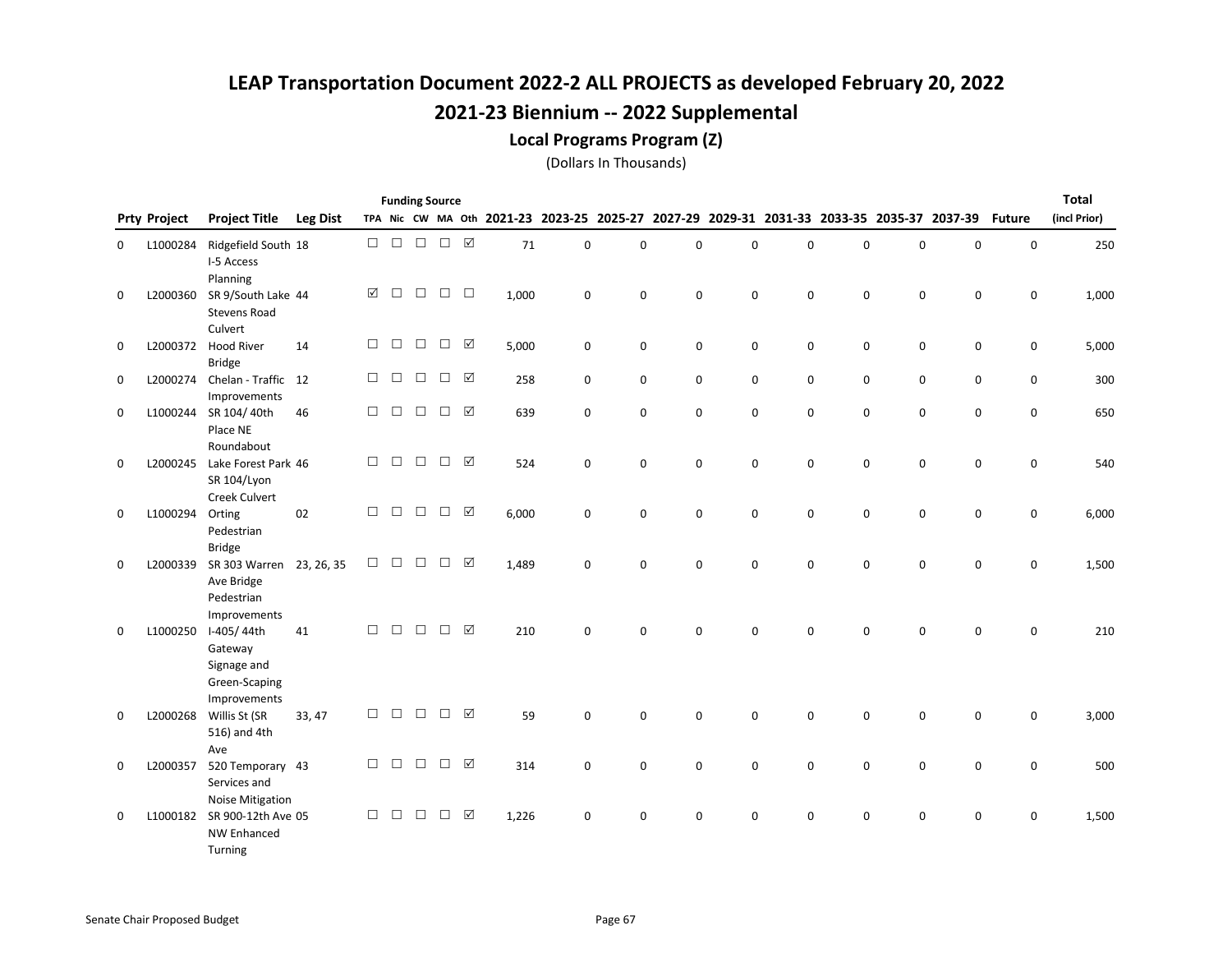Local Programs Program (Z)

|             |                     |                                                                    |                 |        |        |        | <b>Funding Source</b> |                 |             |              |              |              |              |              |             |                                                                                           |             |               | Total        |
|-------------|---------------------|--------------------------------------------------------------------|-----------------|--------|--------|--------|-----------------------|-----------------|-------------|--------------|--------------|--------------|--------------|--------------|-------------|-------------------------------------------------------------------------------------------|-------------|---------------|--------------|
|             | <b>Prty Project</b> | <b>Project Title</b>                                               | <b>Leg Dist</b> |        |        |        |                       |                 |             |              |              |              |              |              |             | TPA Nic CW MA Oth 2021-23 2023-25 2025-27 2027-29 2029-31 2031-33 2033-35 2035-37 2037-39 |             | <b>Future</b> | (incl Prior) |
| 0           | L1000193            | <b>Bronson Way</b><br>Bridge - Seismic<br>Retrofit and<br>Painting | 11, 37          | $\Box$ | $\Box$ | $\Box$ | $\Box$                | $\Delta$        | 2,824       | $\mathbf 0$  | 0            | $\mathbf 0$  | $\mathbf 0$  | $\mathbf 0$  | 0           | $\mathbf 0$                                                                               | $\mathbf 0$ | $\mathbf 0$   | 3,000        |
|             |                     | <b>Local Programs - Prior Period Projects</b>                      |                 |        |        |        |                       |                 | 1,157       | $\mathbf{0}$ | $\mathbf{0}$ | $\mathbf{0}$ | $\mathbf{0}$ | $\mathbf{0}$ | $\mathbf 0$ | $\mathbf 0$                                                                               | $\mathbf 0$ | $\mathbf 0$   | 32,132       |
| 0           | 01F035A             | S 228th Street 31, 33, 42<br>Extension &<br>Grade<br>Separation    |                 | $\Box$ | $\Box$ | $\Box$ | $\Box$                | ☑               | $\mathbf 0$ | $\Omega$     | 0            | $\Omega$     | 0            | $\mathbf 0$  | 0           | $\mathsf 0$                                                                               | $\mathbf 0$ | 0             | 8,623        |
| $\mathbf 0$ | L1000186            | <b>Triangle Truss</b><br><b>Bridge Deck</b><br>Replacement         | 03              | $\Box$ | $\Box$ | $\Box$ | $\Box$                | ☑               | 15          | $\Omega$     | 0            | $\Omega$     | $\Omega$     | 0            | 0           | $\mathbf 0$                                                                               | $\mathbf 0$ | 0             | 300          |
| $\mathbf 0$ | L1000187            | Woodin Ave<br><b>Bridge</b>                                        | 12              | П      | П      | $\Box$ | $\Box$                | ⊠               | $\mathbf 0$ | $\mathbf 0$  | $\mathbf 0$  | $\mathbf 0$  | $\mathbf 0$  | $\mathbf 0$  | 0           | $\mathbf 0$                                                                               | $\mathbf 0$ | $\mathbf 0$   | 280          |
| 0           | L1000196            | Interurban Trail 25<br>& Trailhead<br>Relocation                   |                 | П      | $\Box$ | $\Box$ | $\Box$                | ☑               | $\mathbf 0$ | $\mathbf 0$  | $\mathbf 0$  | $\mathbf 0$  | $\mathbf 0$  | $\mathbf 0$  | 0           | 0                                                                                         | 0           | 0             | 1,200        |
| 0           | L1000222            | <b>Beech Street</b><br>Extension                                   | 19              | $\Box$ | $\Box$ | $\Box$ | $\Box$                | $\triangledown$ | 481         | 0            | $\mathsf 0$  | $\mathbf 0$  | 0            | 0            | 0           | $\pmb{0}$                                                                                 | $\mathbf 0$ | $\pmb{0}$     | 1,000        |
| 0           | L1000270            | Complete 224th 47<br>Phase 2                                       |                 | П      | □      | $\Box$ | □                     | ☑               | $\mathbf 0$ | $\mathbf 0$  | $\mathbf 0$  | $\mathbf 0$  | $\mathbf 0$  | $\mathbf 0$  | 0           | 0                                                                                         | $\mathbf 0$ | 0             | 1,500        |
| 0           | L1000279            | Colville Airport 07<br>Meteorological<br>Station                   |                 | $\Box$ | $\Box$ | $\Box$ | $\Box$                | $\triangledown$ | $\mathbf 0$ | $\mathbf 0$  | $\mathbf 0$  | $\mathbf 0$  | $\mathbf 0$  | $\mathbf 0$  | 0           | $\mathbf 0$                                                                               | 0           | $\mathsf 0$   | 60           |
| 0           | L1000282            | Mickelson<br>Parkway                                               | 20              | $\Box$ | $\Box$ | $\Box$ | $\Box$                | ☑               | $\mathsf 0$ | $\mathsf 0$  | $\mathsf 0$  | $\mathbf 0$  | 0            | 0            | 0           | 0                                                                                         | 0           | 0             | 750          |
| $\mathbf 0$ | L1100049            | Scott Avenue<br>Reconnection<br>Project                            | 18              | $\Box$ | $\Box$ | $\Box$ | $\Box$                | ☑               | $\Omega$    | $\mathbf 0$  | $\mathbf 0$  | $\mathbf 0$  | $\mathbf 0$  | $\mathbf 0$  | 0           | $\mathbf 0$                                                                               | $\mathbf 0$ | 0             | 1,499        |
| 0           | L2000239            | <b>Bus Lane</b><br>Signage Vashon<br>Ferry Terminal                | 34              | $\Box$ | $\Box$ | $\Box$ | $\Box$                | ☑               | 51          | $\mathbf 0$  | 0            | $\Omega$     | $\Omega$     | 0            | 0           | 0                                                                                         | $\Omega$    | 0             | 75           |
| 0           | L2000240            | 4th Ave SW<br>Enhancement<br>Project                               | 34              | $\Box$ | $\Box$ | $\Box$ | $\Box$                | ☑               | $\mathbf 0$ | $\mathbf 0$  | $\mathbf 0$  | $\mathbf 0$  | $\mathbf 0$  | 0            | 0           | 0                                                                                         | 0           | $\mathbf 0$   | 620          |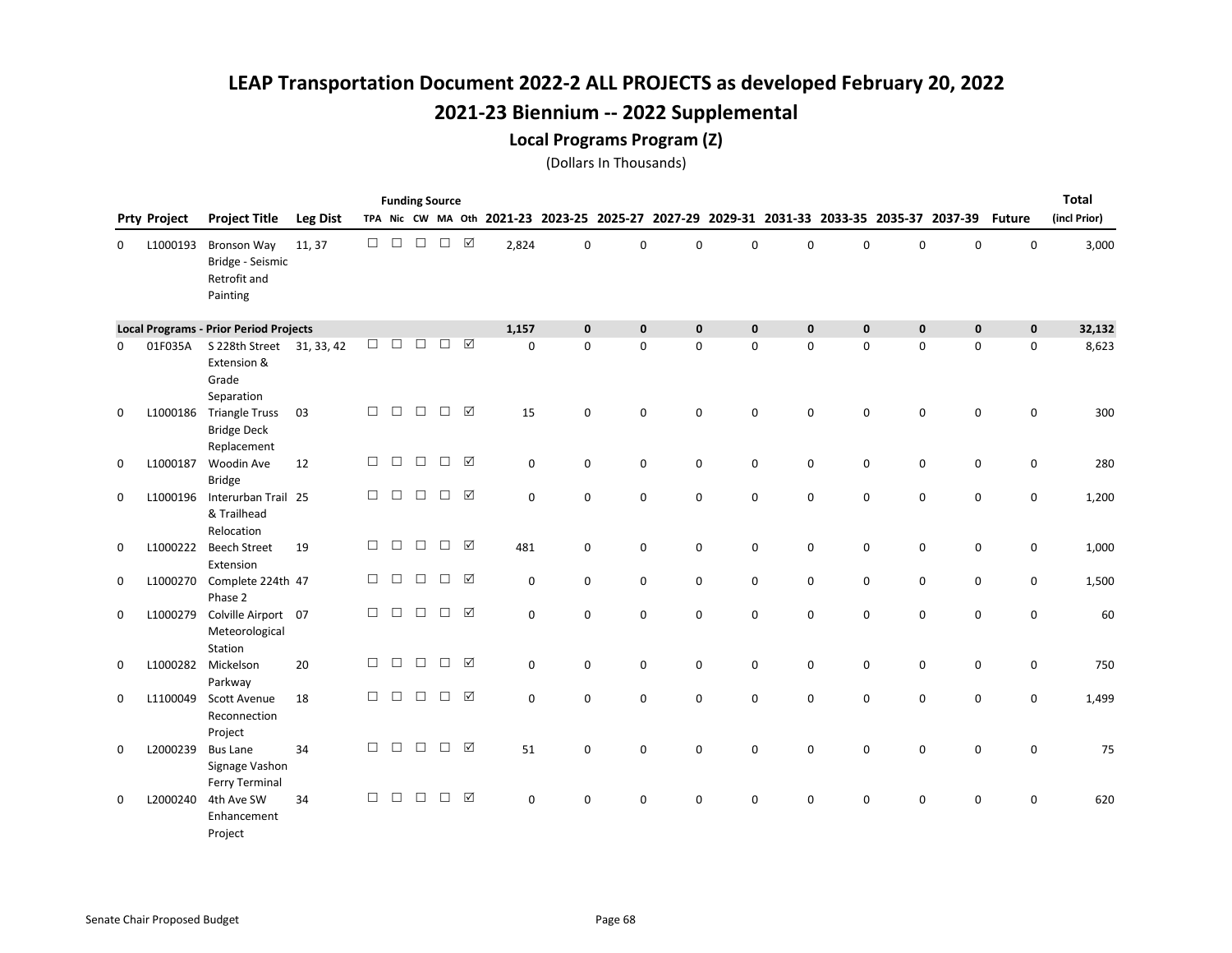#### Local Programs Program (Z)

|   |                     |                                                                                 |                 |        |        |        | <b>Funding Source</b>                                                                                                                                 |                 |             |             |             |             |             |             |   |             |                                                                                           |               | Total        |
|---|---------------------|---------------------------------------------------------------------------------|-----------------|--------|--------|--------|-------------------------------------------------------------------------------------------------------------------------------------------------------|-----------------|-------------|-------------|-------------|-------------|-------------|-------------|---|-------------|-------------------------------------------------------------------------------------------|---------------|--------------|
|   | <b>Prty Project</b> | <b>Project Title</b>                                                            | <b>Leg Dist</b> |        |        |        |                                                                                                                                                       |                 |             |             |             |             |             |             |   |             | TPA Nic CW MA Oth 2021-23 2023-25 2025-27 2027-29 2029-31 2031-33 2033-35 2035-37 2037-39 | <b>Future</b> | (incl Prior) |
| 0 | L2000241            | South 116th<br><b>Street Peter</b><br>Western Bridge                            | 33              | $\Box$ |        |        | $\begin{array}{c} \square \end{array} \begin{array}{c} \square \end{array} \begin{array}{c} \square \end{array} \begin{array}{c} \square \end{array}$ |                 | 8           | $\mathbf 0$ | 0           | $\mathbf 0$ | $\mathbf 0$ | 0           | 0 | 0           | 0                                                                                         | $\mathsf 0$   | 500          |
| 0 | L2000247            | Repairs<br>Goodwin<br>Bridge/West<br>Cashmere.                                  | 12              | $\Box$ | П      | $\Box$ | $\Box$                                                                                                                                                | ☑               | $\Omega$    | $\Omega$    | 0           | $\Omega$    | 0           | 0           | 0 | $\mathbf 0$ | 0                                                                                         | 0             | 2,000        |
| 0 | L2000264            | South Lake<br>Stevens Multi-<br>Use Path                                        | 44              | $\Box$ | $\Box$ | $\Box$ | $\Box$                                                                                                                                                | $\boxtimes$     | $\mathbf 0$ | $\mathbf 0$ | $\mathbf 0$ | $\mathbf 0$ | $\mathbf 0$ | $\mathbf 0$ | 0 | 0           | $\mathbf 0$                                                                               | $\mathsf 0$   | 1,300        |
| 0 | L2000267            | 35th Ave. SE<br>Reconstruction<br>Project                                       | 44              | $\Box$ | $\Box$ | $\Box$ | $\Box$                                                                                                                                                | ☑               | 0           | 0           | 0           | 0           | 0           | 0           | 0 | 0           | 0                                                                                         | 0             | 500          |
| 0 | L2000270            | NE 132nd Street 01<br>Sidewalk                                                  |                 | $\Box$ | $\Box$ | $\Box$ | $\Box$                                                                                                                                                | ☑               | 0           | 0           | 0           | 0           | 0           | 0           | 0 | 0           | 0                                                                                         | 0             | 500          |
| 0 | L2000272            | Viking Way                                                                      | 10              | П      | П      | П      | П                                                                                                                                                     | ☑               | 0           | 0           | 0           | 0           | 0           | 0           | 0 | $\mathbf 0$ | 0                                                                                         | 0             | 500          |
| 0 | L2000276            | Lyman -<br>Prevedal Road<br>Repairs                                             | 39              | $\Box$ | $\Box$ | $\Box$ | $\Box$                                                                                                                                                | $\Delta$        | $\mathbf 0$ | $\mathbf 0$ | 0           | $\mathbf 0$ | 0           | $\mathbf 0$ | 0 | 0           | $\mathsf 0$                                                                               | $\mathsf 0$   | 300          |
| 0 | L2000284            | Port of Moses<br>Lake - Hangar<br>Expansion                                     | 13              | $\Box$ | $\Box$ | $\Box$ | $\Box$                                                                                                                                                | $\triangledown$ | $\mathbf 0$ | 0           | 0           | $\mathbf 0$ | 0           | 0           | 0 | $\pmb{0}$   | 0                                                                                         | $\mathsf 0$   | 100          |
| 0 | L2000285            | Odessa - County 13<br>Road Bridge<br>Replacement                                |                 | $\Box$ | $\Box$ | $\Box$ | $\Box$                                                                                                                                                | $\triangledown$ | $\Omega$    | $\Omega$    | 0           | $\Omega$    | 0           | 0           | 0 | $\mathbf 0$ | 0                                                                                         | 0             | 100          |
| 0 | L1000175            | West Main<br>Street<br>Realignment                                              | 19              | $\Box$ | $\Box$ | $\Box$ | $\Box$                                                                                                                                                | $\triangledown$ | $\mathbf 0$ | $\Omega$    | 0           | $\Omega$    | $\Omega$    | $\Omega$    | 0 | $\mathbf 0$ | 0                                                                                         | $\mathbf 0$   | 3,000        |
| 0 | L1000185            | Project - Phase<br>SR 9/4th Street 44<br>NE - Frontier<br><b>Village Access</b> |                 | $\Box$ | $\Box$ | $\Box$ | $\Box$                                                                                                                                                | $\boxtimes$     | 0           | $\Omega$    | 0           | $\mathbf 0$ | 0           | 0           | 0 | 0           | 0                                                                                         | 0             | 420          |
| 0 | L1000281            | Improvement<br>Ballard-Interbay 36<br>Regional<br>Transportation<br>system plan |                 | $\Box$ | $\Box$ | $\Box$ | $\Box$                                                                                                                                                | $\boxtimes$     | 69          | $\Omega$    | 0           | 0           | 0           | $\Omega$    | 0 | 0           | 0                                                                                         | 0             | 700          |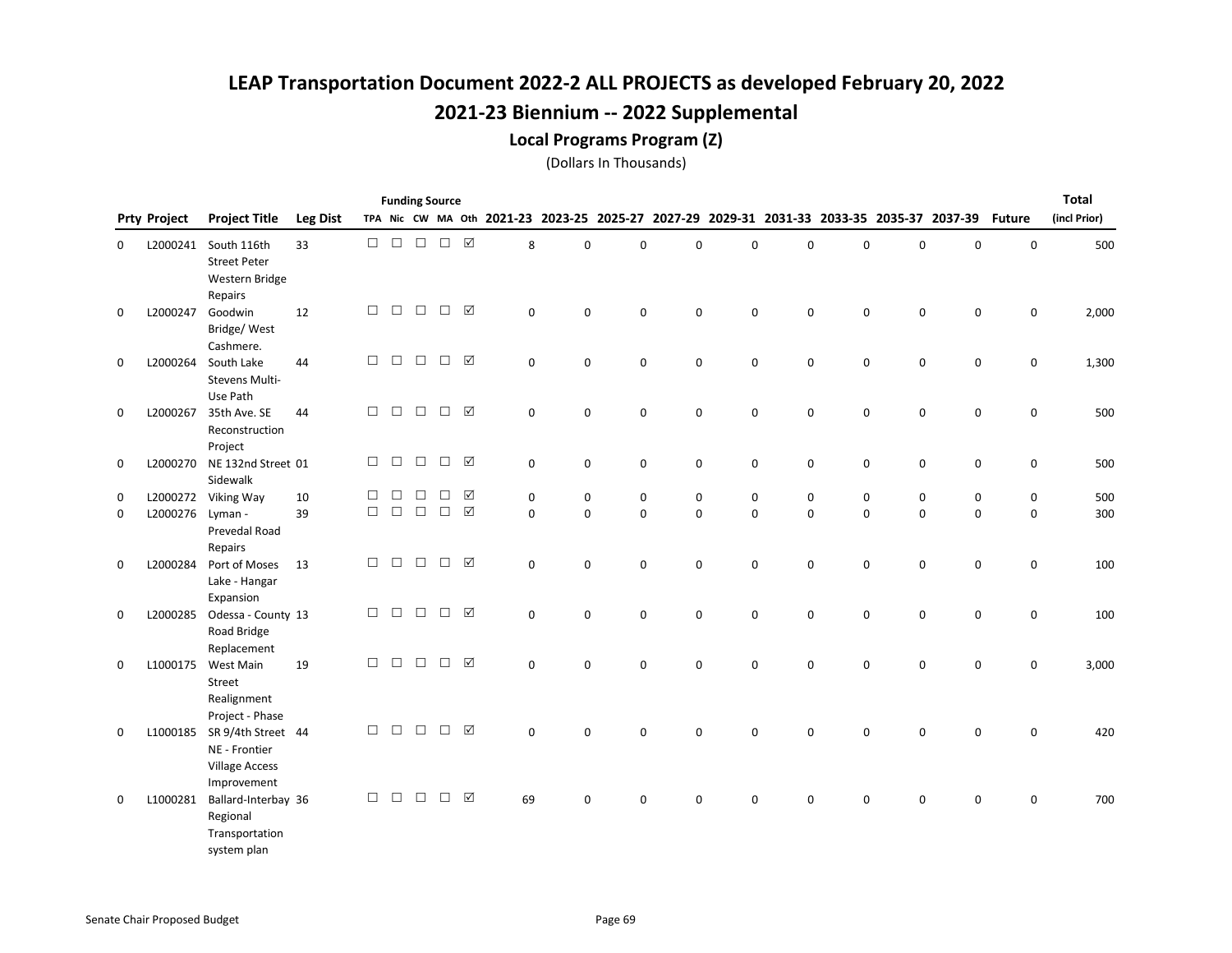Local Programs Program (Z)

|             |                     |                                                                |                 |        |        |        | <b>Funding Source</b> |                 |                                           |             |             |             |             |              |   |             |                                                 |               | <b>Total</b> |
|-------------|---------------------|----------------------------------------------------------------|-----------------|--------|--------|--------|-----------------------|-----------------|-------------------------------------------|-------------|-------------|-------------|-------------|--------------|---|-------------|-------------------------------------------------|---------------|--------------|
|             | <b>Prty Project</b> | <b>Project Title</b>                                           | <b>Leg Dist</b> |        |        |        |                       |                 | TPA Nic CW MA Oth 2021-23 2023-25 2025-27 |             |             |             |             |              |   |             | 2027-29 2029-31 2031-33 2033-35 2035-37 2037-39 | <b>Future</b> | (incl Prior) |
| 0           | L2000286            | Wenatchee -<br>Confluence<br>Parkway                           | 12              | $\Box$ | $\Box$ | $\Box$ | $\Box$                | ☑               | 8                                         | $\Omega$    | $\mathbf 0$ | $\Omega$    | $\Omega$    | 0            | 0 | $\mathbf 0$ | 0                                               | $\mathbf 0$   | 400          |
| 0           | L2000256            | Barker Rd/Trent 04<br>Ave Grade<br>Separation                  |                 | □      | $\Box$ | $\Box$ | $\Box$                | ☑               | 4                                         | $\Omega$    | 0           | $\mathbf 0$ | 0           | 0            | 0 | 0           | 0                                               | 0             | 1,500        |
| $\mathbf 0$ |                     | L1000165 Traffic Avenue / 31<br>SR 410<br>Interchange          |                 | П      | $\Box$ | $\Box$ | $\Box$                | ☑               | 500                                       | $\mathbf 0$ | 0           | $\mathbf 0$ | $\mathbf 0$ | 0            | 0 | 0           | 0                                               | $\mathbf 0$   | 800          |
| $\mathbf 0$ | L2000017            | SR 516/Wax Rd 47<br>to 185th Ave SE -<br>Improvements          |                 | $\Box$ | $\Box$ | $\Box$ | $\Box$                | ☑               | 21                                        | $\mathbf 0$ | $\mathbf 0$ | $\Omega$    | $\mathbf 0$ | 0            | 0 | $\mathbf 0$ | $\mathbf 0$                                     | $\mathbf 0$   | 2,800        |
| 0           | L1000200            | SR 547<br>Pedestrian and<br><b>Bicycle Safety</b>              | 42              | □      | $\Box$ | $\Box$ | $\Box$                | ☑               | $\mathbf 0$                               | $\mathbf 0$ | 0           | $\mathbf 0$ | 0           | 0            | 0 | $\mathbf 0$ | 0                                               | $\mathbf 0$   | 305          |
| 0           | L2000282            | Trail<br><b>Grove Street</b><br>Overcrossing                   | 38              | $\Box$ | $\Box$ | $\Box$ | $\Box$                | ☑               | $\mathbf 0$                               | $\Omega$    | 0           | $\Omega$    | $\Omega$    | $\Omega$     | 0 | $\mathbf 0$ | 0                                               | 0             | 500          |
|             |                     | <b>Connecting Washington - Pedestrian &amp; Bike Projects</b>  |                 |        |        |        |                       |                 | 11,987                                    | 2,425       | 8,347       | 8,242       | 10,872      | $\mathbf{0}$ | 0 | $\pmb{0}$   | $\mathbf{0}$                                    | $\mathbf 0$   | 71,341       |
| 0           |                     | G2000006 Wilburton<br>Reconnection<br>Project                  | 41              | $\Box$ |        | $\Box$ | $\Box$                | $\boxdot$       | 3,169                                     | $\mathbf 0$ | 0           | $\mathbf 0$ | 0           | $\mathbf 0$  | 0 | $\mathbf 0$ | 0                                               | $\mathbf 0$   | 5,000        |
| 0           |                     | G2000010 Cowiche Canyon 14<br>Trail                            |                 | □      | □      | $\Box$ | $\Box$                | $\triangledown$ | 1,667                                     | $\mathbf 0$ | 0           | 0           | 0           | 0            | 0 | 0           | 0                                               | 0             | 2,000        |
| 0           |                     | G2000011 Mountains to<br>Sound<br>Greenway                     | 41, 48          | П      | $\Box$ | $\Box$ | $\Box$                | ☑               | $\mathbf 0$                               | $\mathbf 0$ | 0           | $\mathbf 0$ | 0           | 0            | 0 | 0           | 0                                               | 0             | 14,000       |
| 0           | G2000012 Schuster   | Parkway Trail                                                  | 27              | $\Box$ | $\Box$ | $\Box$ | $\Box$                | ☑               | 2,000                                     | 2,000       | 0           | $\mathbf 0$ | $\mathbf 0$ | 0            | 0 | 0           | 0                                               | 0             | 4,000        |
| 0           |                     | G2000013 SR 520 Trail<br>Grade<br>Separation at<br>40th Street | 48              | $\Box$ | $\Box$ | $\Box$ | $\Box$                | $\triangledown$ | 2,185                                     | $\mathbf 0$ | 0           | $\Omega$    | $\Omega$    | 0            | 0 | $\mathbf 0$ | 0                                               | $\mathbf 0$   | 10,700       |
| 0           |                     | G2000015 Bay Street<br>Pedestrian<br>Project                   | 26              | П      | □      | $\Box$ | $\Box$                | ☑               | 2,961                                     | $\Omega$    | 0           | 0           | $\Omega$    | 0            | 0 | 0           | 0                                               | 0             | 3,500        |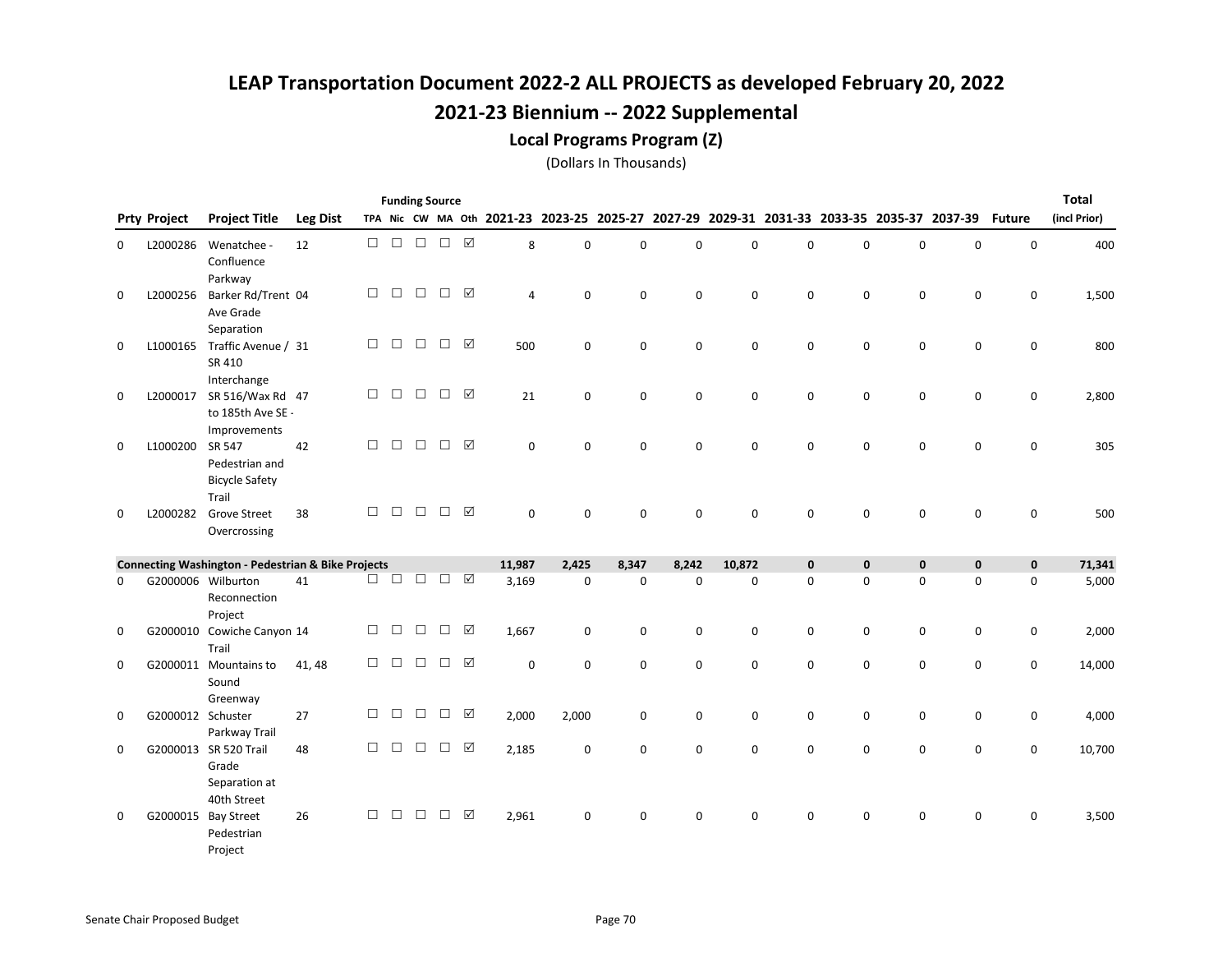#### Local Programs Program (Z)

|   |                     |                                                                                                 |                 |        | <b>Funding Source</b> |                     |        |                 |                                                                                           |             |             |             |             |             |             |             |             |               | <b>Total</b> |
|---|---------------------|-------------------------------------------------------------------------------------------------|-----------------|--------|-----------------------|---------------------|--------|-----------------|-------------------------------------------------------------------------------------------|-------------|-------------|-------------|-------------|-------------|-------------|-------------|-------------|---------------|--------------|
|   | <b>Prty Project</b> | <b>Project Title</b>                                                                            | <b>Leg Dist</b> |        |                       |                     |        |                 | TPA Nic CW MA Oth 2021-23 2023-25 2025-27 2027-29 2029-31 2031-33 2033-35 2035-37 2037-39 |             |             |             |             |             |             |             |             | <b>Future</b> | (incl Prior) |
| 0 |                     | G2000016 Burke-Gilman<br><b>Trail Transit</b><br>Access, Safety &<br>Efficiency<br>Improvements | 46              | П.     | $\Box$                | $\Box$              | $\Box$ | $\triangledown$ | 0                                                                                         | $\mathbf 0$ | 1,700       | 6,600       | 7,700       | 0           | $\pmb{0}$   | 0           | 0           | $\mathsf 0$   | 16,000       |
| 0 | G2000017            | <b>Milton Trail</b><br>Head/Interurba<br>n Trail                                                | 30              | $\Box$ | $\Box$                | $\Box$              | $\Box$ | $\triangledown$ | 5                                                                                         | $\mathbf 0$ | 0           | $\mathbf 0$ | $\Omega$    | 0           | $\mathbf 0$ | $\mathbf 0$ | $\mathbf 0$ | 0             | 405          |
| 0 |                     | G2000018 City of Pacific -<br>Interurban Trail                                                  | 30              | $\Box$ | $\Box$                | $\Box$              | $\Box$ | $\triangledown$ | 0                                                                                         | $\mathbf 0$ | 0           | 0           | 0           | 0           | $\mathbf 0$ | 0           | $\mathbf 0$ | 0             | 1,850        |
| 0 |                     | G2000019 Deschutes<br><b>Valley Trail</b><br>Connection                                         | 22              | П      | $\Box$                | $\Box$              | $\Box$ | ☑               | 0                                                                                         | $\mathbf 0$ | 5,800       | 0           | $\mathbf 0$ | 0           | 0           | $\mathsf 0$ | 0           | $\mathsf 0$   | 5,800        |
| 0 | G2000020 Guemes     | <b>Channel Trail</b>                                                                            | 40              | $\Box$ | $\Box$                | $\Box$              | $\Box$ | $\triangledown$ | 0                                                                                         | $\mathbf 0$ | 0           | 328         | 3,172       | 0           | $\mathbf 0$ | 0           | 0           | $\mathsf 0$   | 3,500        |
| 0 | G2000021 Lake City  | <b>Business District</b><br>Sidewalks                                                           | 28              | П      | $\Box$                | $\Box$              | $\Box$ | ⊠               | 0                                                                                         | $\mathbf 0$ | 0           | $\mathbf 0$ | $\mathbf 0$ | 0           | $\mathbf 0$ | $\mathbf 0$ | $\mathbf 0$ | $\mathbf 0$   | 2,000        |
| 0 | G2000023 Seattle    | Waterfront<br>Loop Feasibility                                                                  | 36              | П      | $\Box$                | $\Box$              | $\Box$ | ⊠               | 0                                                                                         | 425         | 75          | $\mathbf 0$ | $\mathbf 0$ | 0           | $\pmb{0}$   | $\mathsf 0$ | 0           | $\mathsf 0$   | 500          |
| 0 |                     | G2000025 Trestle - Park & 40<br>Ride - Trail                                                    |                 | $\Box$ | $\Box$                | $\Box$              | $\Box$ | $\triangledown$ | 0                                                                                         | $\mathbf 0$ | 250         | $\mathbf 0$ | $\mathbf 0$ | 0           | 0           | $\mathsf 0$ | 0           | $\mathsf 0$   | 250          |
| 0 |                     | G2000026 Washington<br>Park to Ferry<br><b>Terminal - Trail</b>                                 | 40              | $\Box$ | $\Box$                | $\Box$              | $\Box$ | ☑               | 0                                                                                         | $\mathbf 0$ | 150         | 600         | $\mathbf 0$ | 0           | $\mathbf 0$ | 0           | 0           | 0             | 750          |
| 0 |                     | G2000048 NE 52nd Street 48<br>Blvd - Cross<br>Kirkland<br>Corridor                              |                 | П      | $\Box$                | $\Box$              | $\Box$ | $\triangledown$ | 0                                                                                         | $\mathbf 0$ | 372         | 714         | 0           | $\mathbf 0$ | $\mathbf 0$ | $\mathsf 0$ | $\mathbf 0$ | $\mathsf 0$   | 1,086        |
|   |                     | <b>Connecting Washington - Road and Highway Projects</b>                                        |                 |        |                       |                     |        |                 | 182,881                                                                                   | 38,099      | 47,762      | $\mathbf 0$ | $\mathbf 0$ | $\mathbf 0$ | $\mathbf 0$ | $\mathbf 0$ | $\mathbf 0$ | $\mathbf 0$   | 408,946      |
| 0 |                     | L1000081 Community<br><b>Facilities District</b><br>Improvements<br>(Redmond)                   | 48              | □      | $\Box$                | $\boxed{\triangle}$ | $\Box$ | $\Box$          | 743                                                                                       | 0           | $\mathbf 0$ | $\mathbf 0$ | 0           | 0           | $\mathbf 0$ | 0           | $\mathbf 0$ | 0             | 5,001        |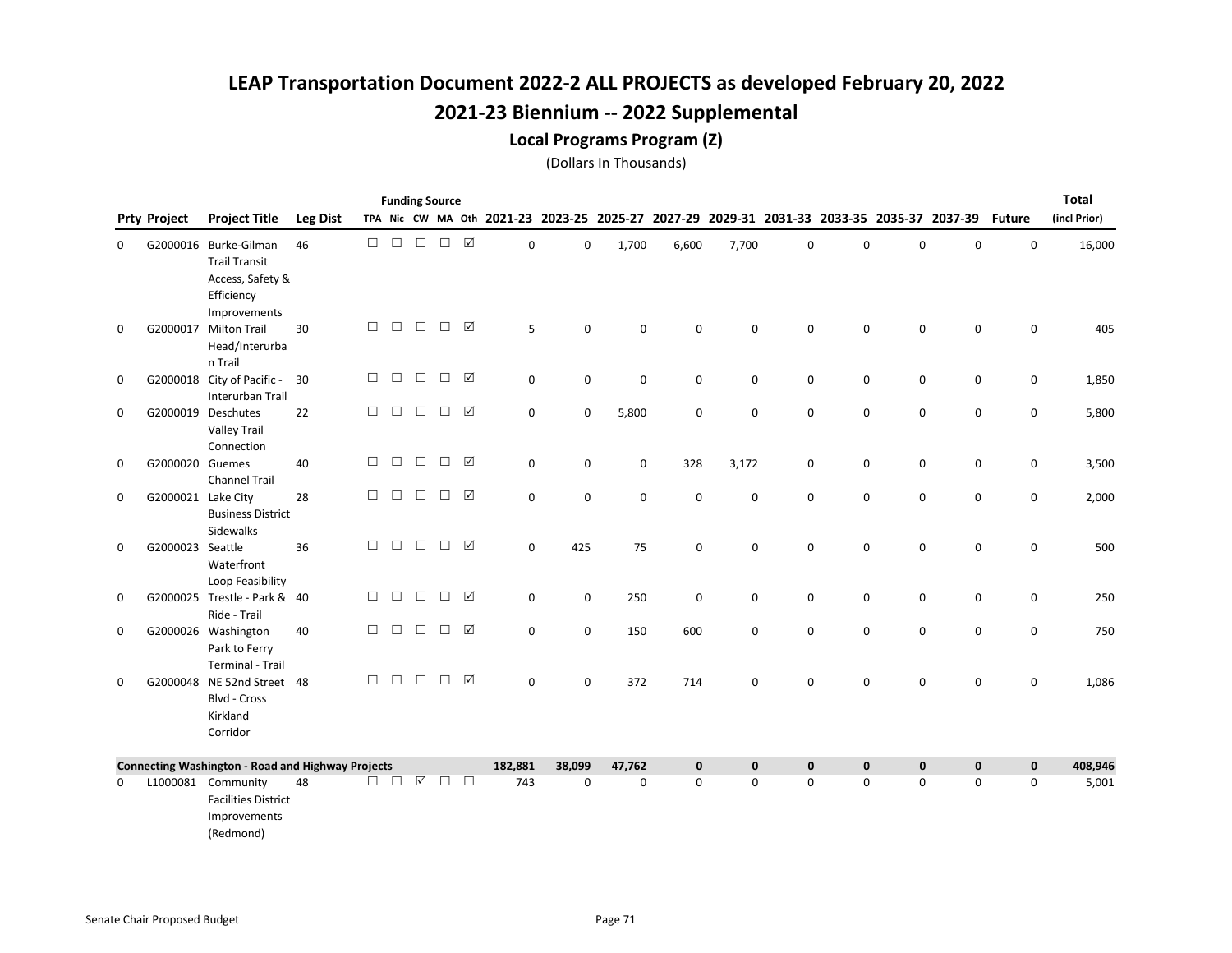Local Programs Program (Z)

|               |                      |                                                          |                 |             |             |                      | <b>Funding Source</b> |             |              |                         |               |                            |                         |               |               |               |                                                                                           |               | Total            |
|---------------|----------------------|----------------------------------------------------------|-----------------|-------------|-------------|----------------------|-----------------------|-------------|--------------|-------------------------|---------------|----------------------------|-------------------------|---------------|---------------|---------------|-------------------------------------------------------------------------------------------|---------------|------------------|
|               | <b>Prty Project</b>  | <b>Project Title</b>                                     | <b>Leg Dist</b> |             |             |                      |                       |             |              |                         |               |                            |                         |               |               |               | TPA Nic CW MA Oth 2021-23 2023-25 2025-27 2027-29 2029-31 2031-33 2033-35 2035-37 2037-39 | <b>Future</b> | (incl Prior)     |
| 0             | L1000089             | Mottman Rd<br>Pedestrian &<br>Street                     | 22              | $\Box$      | $\Box$      | $\triangledown$      | $\Box$                | $\Box$      | 0            | 1,110                   | 6,498         | $\mathbf 0$                | $\mathbf 0$             | 0             | 0             | $\mathbf 0$   | 0                                                                                         | $\mathsf 0$   | 7,608            |
| 0             | L1000094             | Improvements<br>Issaquah-Fall<br>City Road               | 05, 41          | $\Box$      | □           | ☑                    | $\Box$                | $\Box$      | 1,600        | $\mathbf 0$             | 0             | $\mathbf 0$                | $\mathbf 0$             | 0             | 0             | 0             | 0                                                                                         | 0             | 5,000            |
| 0             |                      | L1000132 SR 163/N 46th<br>St. to N 54th St.              | 27              | $\Box$      | $\Box$      | ☑                    | $\Box$                | $\Box$      | $\Omega$     | $\mathbf 0$             | $\mathbf 0$   | $\mathbf 0$                | $\mathbf 0$             | 0             | 0             | $\mathbf 0$   | 0                                                                                         | 0             | 2,501            |
| 0             | L2000064             | Ridgefield Rail<br>Overpass                              | 18              | $\Box$      | $\Box$      | $\boxed{\checkmark}$ | $\Box$                | $\Box$      | 457          | $\mathbf 0$             | 0             | $\mathbf 0$                | 0                       | 0             | 0             | 0             | 0                                                                                         | 0             | 7,768            |
| 0             | L2000066             | Lewis Street<br><b>Bridge</b>                            | 16              | $\Box$      | $\Box$      | ☑                    | $\Box$                | ☑           | 24,600       | $\mathbf 0$             | $\mathsf 0$   | $\mathbf 0$                | 0                       | 0             | 0             | 0             | 0                                                                                         | $\mathsf 0$   | 26,000           |
| 0             | L2000067             | East-West<br>Corridor<br>Overpass and<br><b>Bridge</b>   | 15              | $\Box$      | $\Box$      | ☑                    | $\Box$                | $\Box$      | 5,799        | 26,989                  | 17,256        | $\mathbf 0$                | 0                       | $\Omega$      | 0             | $\mathbf 0$   | 0                                                                                         | 0             | 50,044           |
| 0             | L2000104             | Covington<br>Connector                                   | 47              | $\Box$      | □           | ☑                    | $\Box$                | $\Box$      | 16,593       | $\mathbf 0$             | 0             | $\mathbf 0$                | $\mathbf 0$             | 0             | 0             | 0             | 0                                                                                         | 0             | 24,000           |
| 0             | L2000120             | <b>Orchard Street</b><br>Connector                       | 42              | $\Box$      | □           | ☑                    | $\Box$                | $\Box$      | 9,890        | $\mathbf 0$             | $\mathbf 0$   | $\mathbf 0$                | $\mathbf 0$             | 0             | 0             | 0             | 0                                                                                         | 0             | 10,000           |
| 0<br>$\Omega$ | L2000132<br>L2000133 | Duportail Bridge 08<br>228th & Union 33<br>Pacific Grade |                 | П<br>$\Box$ | □<br>$\Box$ | ☑<br>$\boxtimes$     | $\Box$<br>$\Box$      | ☑<br>$\Box$ | 1,661<br>468 | $\mathbf 0$<br>$\Omega$ | 0<br>$\Omega$ | $\mathbf 0$<br>$\mathbf 0$ | $\mathbf 0$<br>$\Omega$ | 0<br>$\Omega$ | 0<br>$\Omega$ | 0<br>$\Omega$ | 0<br>$\Omega$                                                                             | 0<br>0        | 38,000<br>15,000 |
| 0             | L2000134             | Separation (City<br>of Kent)<br>41st Street              | 38              | $\Box$      | $\Box$      | $\boxed{\checkmark}$ | $\Box$                | $\Box$      | 2,492        | 10,000                  | 24,008        | $\mathbf 0$                | 0                       | $\Omega$      | $\Omega$      | $\Omega$      | 0                                                                                         | 0             | 36,500           |
|               |                      | <b>Rucker Avenue</b><br>Freight Corridor<br>Phase 2      |                 |             |             |                      |                       |             |              |                         |               |                            |                         |               |               |               |                                                                                           |               |                  |
| 0             | L2000136             | Harbour Reach<br>Extension                               | 21              | $\Box$      | □           | ☑                    | $\Box$                | $\Box$      | 1,562        | 0                       | 0             | $\mathbf 0$                | $\mathbf 0$             | 0             | 0             | 0             | 0                                                                                         | 0             | 15,100           |
| 0             |                      | L2000137 Sammamish<br><b>Bridge Corridor</b>             | 46              | $\Box$      | $\Box$      | ☑                    | $\Box$                | $\Box$      | 8,930        | $\mathbf 0$             | $\mathbf 0$   | $\mathbf 0$                | $\mathbf 0$             | 0             | 0             | 0             | 0                                                                                         | 0             | 18,000           |
| 0             | L2000164             | <b>Brady Road</b>                                        | 18              | $\Box$      | □           | ☑                    | □                     | $\Box$      | 207          | 0                       | 0             | $\mathbf 0$                | 0                       | 0             | 0             | 0             | 0                                                                                         | 0             | 6,000            |
| 0             | L2000171             | 35th Street Mill<br>Creek                                | 44              | $\Box$      | $\Box$      | $\boxed{\checkmark}$ | $\Box$                | ☑           | 0            | $\Omega$                | $\Omega$      | $\Omega$                   | $\Omega$                | 0             | 0             | $\mathbf 0$   | 0                                                                                         | 0             | 5,738            |
| 0             | L2000181             | South Lander<br>Street                                   | 11              | $\Box$      | □           | ☑                    | $\Box$                | $\Box$      | 4,526        | $\Omega$                | $\Omega$      | $\Omega$                   | $\Omega$                | $\Omega$      | 0             | $\mathbf 0$   | 0                                                                                         | 0             | 7,000            |